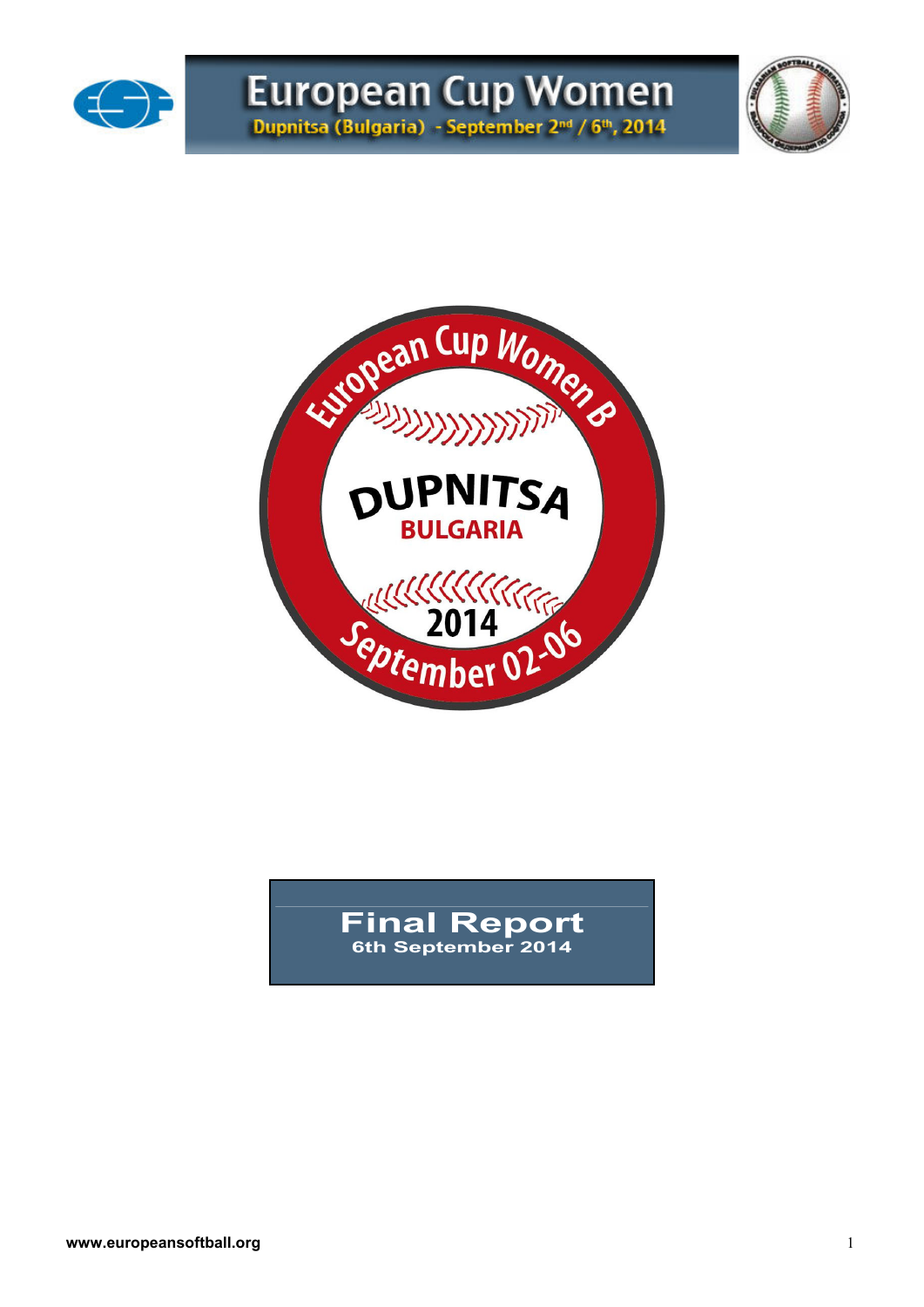



# **Final Standing**  <sup>1</sup> **Therwil Flyers (SUI) Les Comanches (FRA)** <sup>3</sup> **Horsholm (DEN)** 4 Babes (BUL) Antorcha (ESP) 6 Princ (CRO)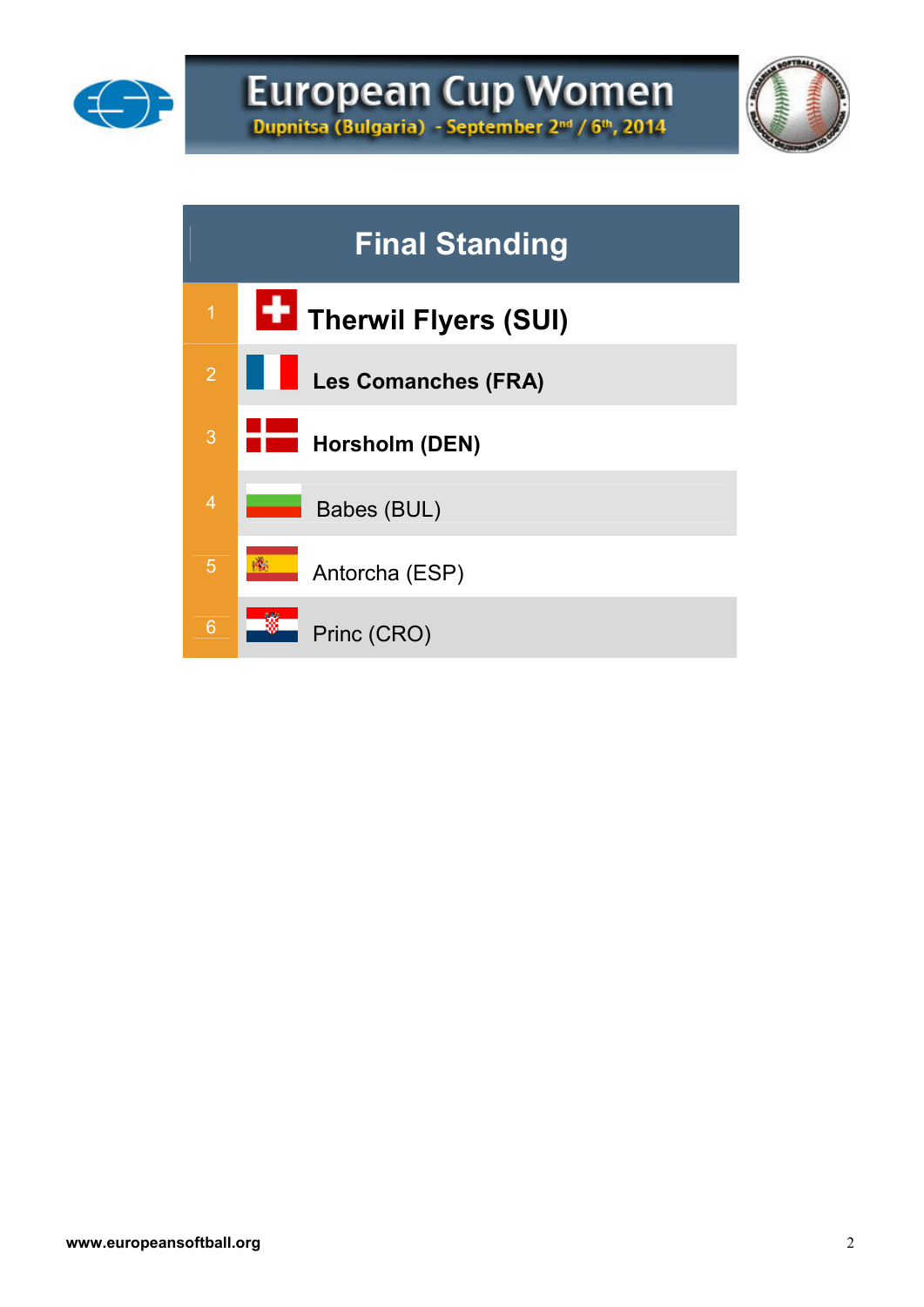



## **Individual Awards**

**Best Batter**

**CAMPBELL Kathryn, Therwil Flyers (SUI)** 

**Best Pitcher** 

**GUINN Daryl, Therwil Flyers (SUI)** 

**Most Valuable Player**

**CAMPBELL Kathryn,** Therwil Flyers (SUI)

٠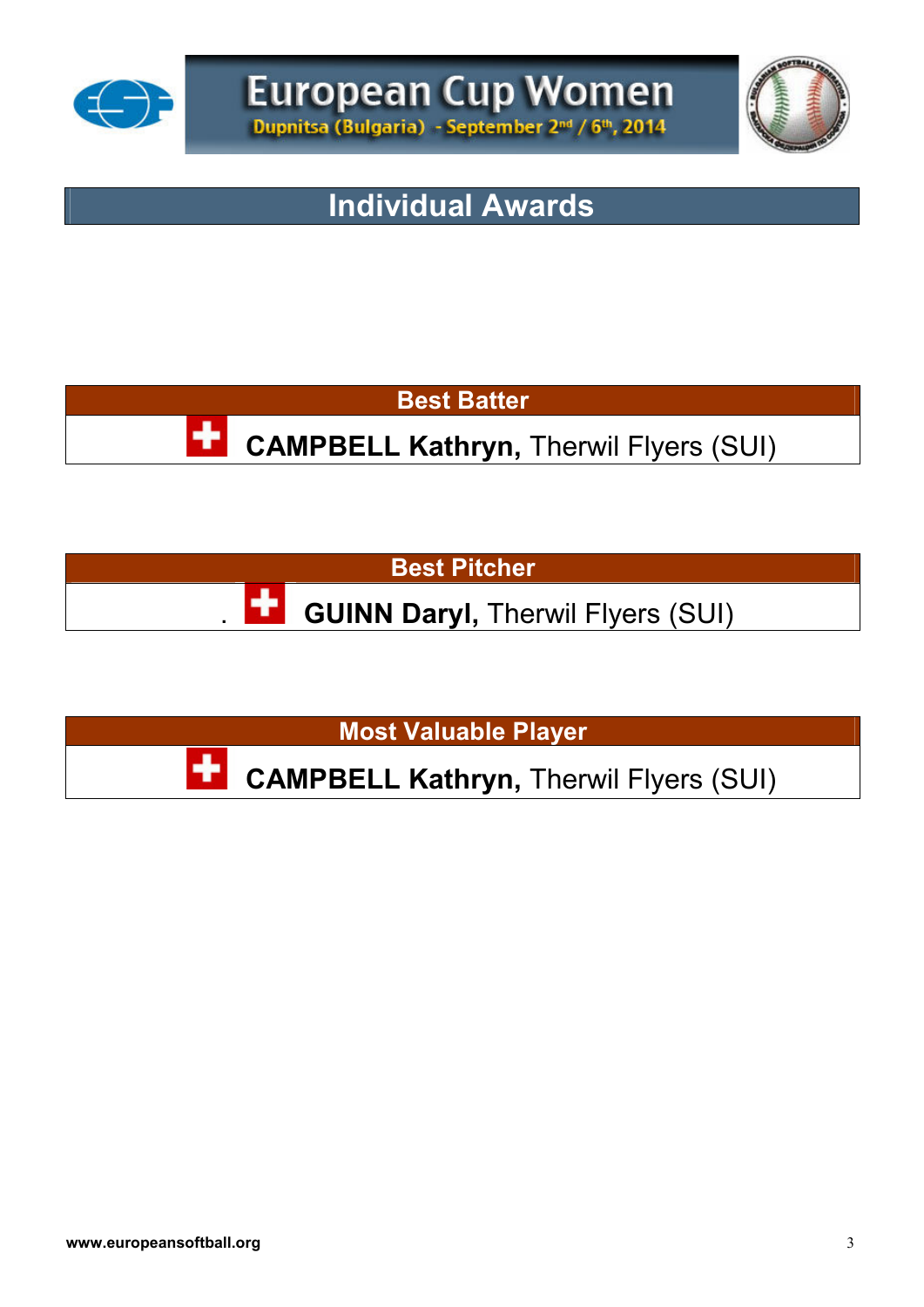



# **Officials**

Executive ESF

Dejan Jesic

# Technical Commissioner

Gabriele Hardinger (Chief)

## **Umpires**

Carolien Stadhouders (Umpire in Chief )

Ákos Farkas Vladimir Liss Diego Vitale Nicolas Roux Susila Branislav David Hurley **Tomasz Plutarski** 

## **Scorekeepers**

Irina Magdalincheva<br>
International Aleksandri Bogdanova Iva Warren

**Statistics** 

Huub Nelissen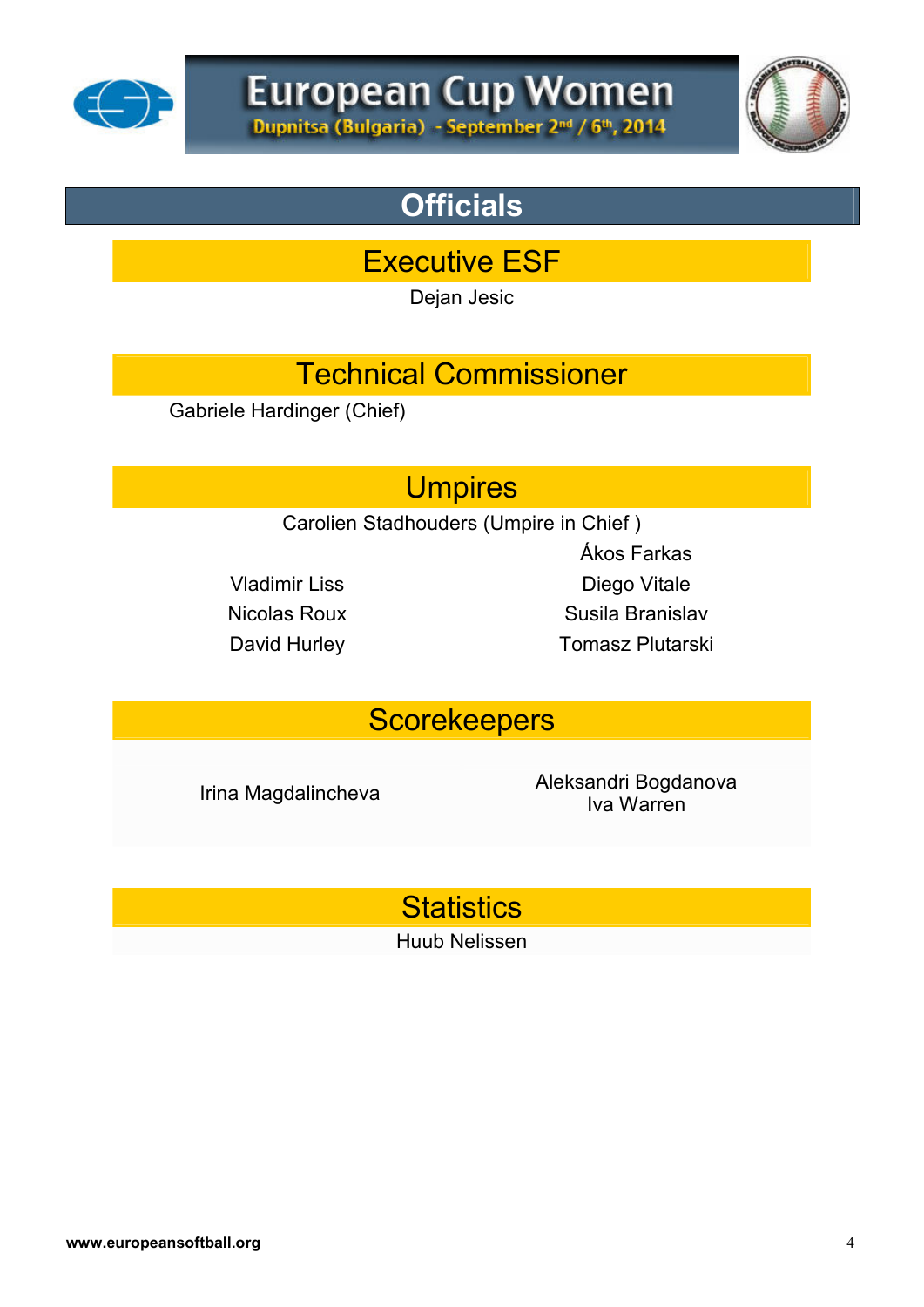

# European Cup Women

# **Roster**

## Babes (BUL) BUL

**BABES Team Roster** 

| ##             | Name                 | Pos         | B/T | C1 | Date of Birth |
|----------------|----------------------|-------------|-----|----|---------------|
|                |                      |             |     |    |               |
| 1              | ARBOVA Avgustina     |             | R/R | SR | 06/07/1999    |
| $\overline{2}$ | ARBOVA Karoline      |             | R/R | SR | 06/07/1999    |
| 4              | MARKOVA Sara         |             | R/R | SR | 29/12/1993    |
| 10             | STOYANOVA Nadezhda   |             | R/R | SR | 03/11/1983    |
| 13             | NINOVA Marina        |             | R/R | SR | 30/11/1981    |
| 17             | TOPALOVA Elena       |             | R/R | SR | 28/12/1981    |
| 18             | BOGDANOVA Aleksandri |             | R/R | SR | 06/07/1976    |
| 21             | HARIZANOVA Lyubima   |             | R/R | SR | 28/03/1987    |
| 22             | FETVOVA Mariya       |             | R/R | SR | 06/12/1988    |
| 29             | OVNARSKA Filipina    |             | R/R | SR | 06/12/1992    |
| 32             | KONOVA Nikoleta      |             | R/R | SR | 25/10/1993    |
| 33             | GOCHEVA Martina      |             | R/R | SR | 28/09/1988    |
| 77             | SIMEONOVA Theodora   |             | R/R | SR | 06/12/1979    |
| 91             | WARREN Iva           |             | R/R | SR | 26/01/1981    |
|                | UNIFORM:<br>Home     | Visitor     |     |    |               |
|                | <b>BLUE</b>          | <b>BLUE</b> |     |    |               |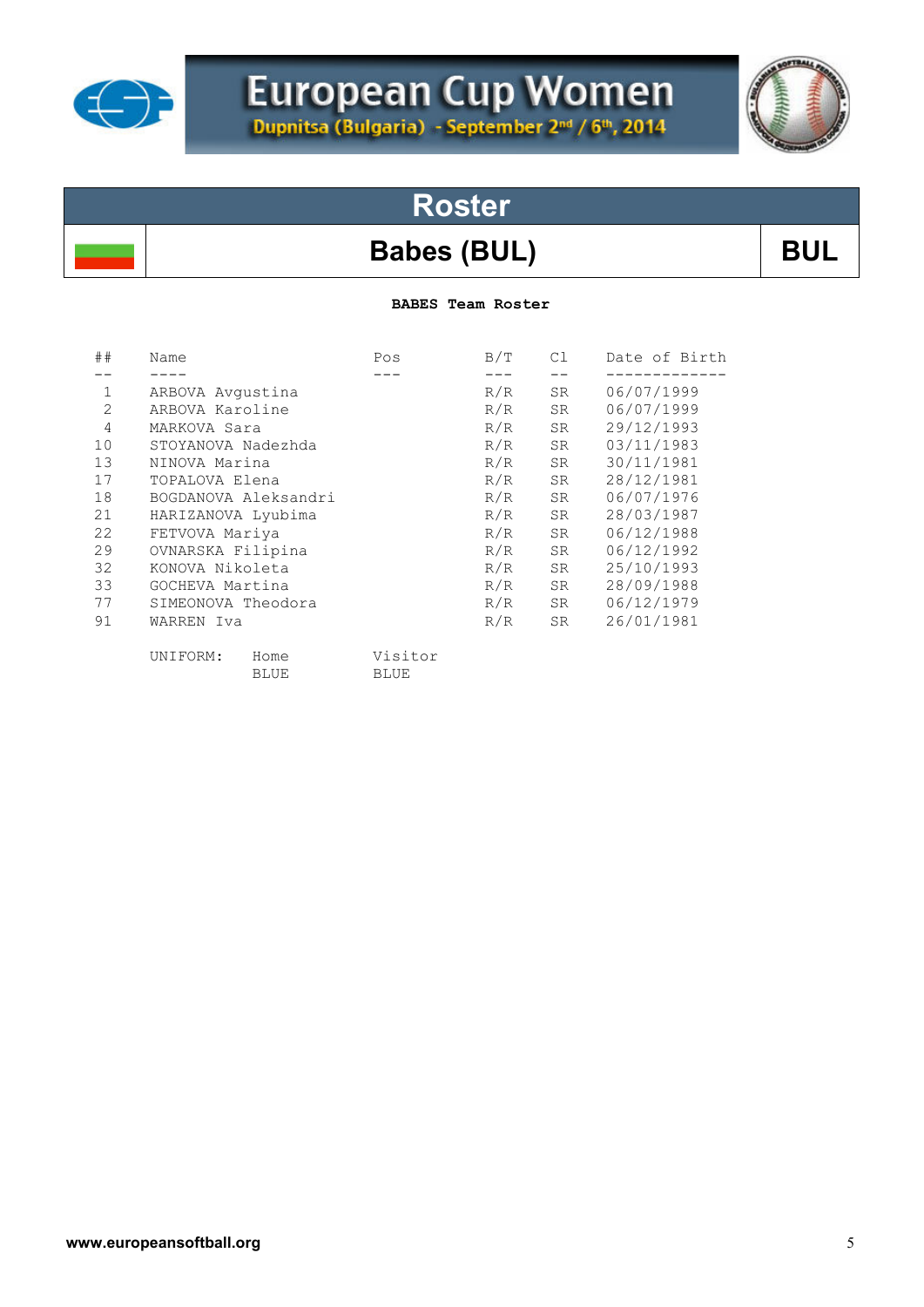

# **Roster**

## Princ (CRO) CRO

### **PRINC ZAGREB Team Roster**

| ##               | Name                 | Pos     | B/T   | C1    | Date of Birth |
|------------------|----------------------|---------|-------|-------|---------------|
|                  |                      |         | $---$ | $- -$ |               |
| $\mathbf{1}$     | TANASIJEVIC Selena   |         | R/R   | SR    | 08/05/1997    |
| $\mathbf{2}$     | MANCIC Katarina      |         | R/R   | SR    | 07/01/1999    |
| 3                | ZIVKOVIC Mia         |         | R/R   | SR    | 20/12/1995    |
| $\overline{4}$   | RENDULIC Nikolina    |         | R/R   | SR    | 28/12/1981    |
| 5                | ORESCANIN Lorena     |         | R/R   | SR    | 11/05/1996    |
| $\boldsymbol{7}$ | PRSKALO Katarina     |         | R/R   | SR    | 06/06/1994    |
| $\,8\,$          | CIZMIC POKRAJA Petra |         | R/R   | SR    | 26/05/1981    |
| 11               | HARAMINA Michaela    |         | R/R   | SR    | 06/10/1994    |
| 12               | LAMPE Ajda           |         | R/R   | SR    | 19/12/1993    |
| 14               | DUVNJAK Paula        |         | R/R   | SR    | 21/12/1997    |
| 16               | STEPANCIC Brigita    |         | R/R   | SR    | 26/07/1998    |
| 17               | NOVAK Helena         |         | R/R   | SR    | 01/03/1998    |
| 19               | BAGARIC Dora         |         | R/R   | SR    | 24/04/1995    |
| 20               | SERIC Iva            |         | R/R   | SR    | 20/05/1995    |
| 21               | ZUPANIC Tihana       |         | R/R   | SR    | 08/08/1994    |
|                  | MANDIC Damir         | Coach   |       |       |               |
|                  | POKRAJAC Nikica      | Coach   |       |       |               |
|                  | RILOVIC Luka         | scorer  |       |       |               |
|                  | UNIFORM:<br>Home     | Visitor |       |       |               |
|                  | Navy Blue            | Yellow  |       |       |               |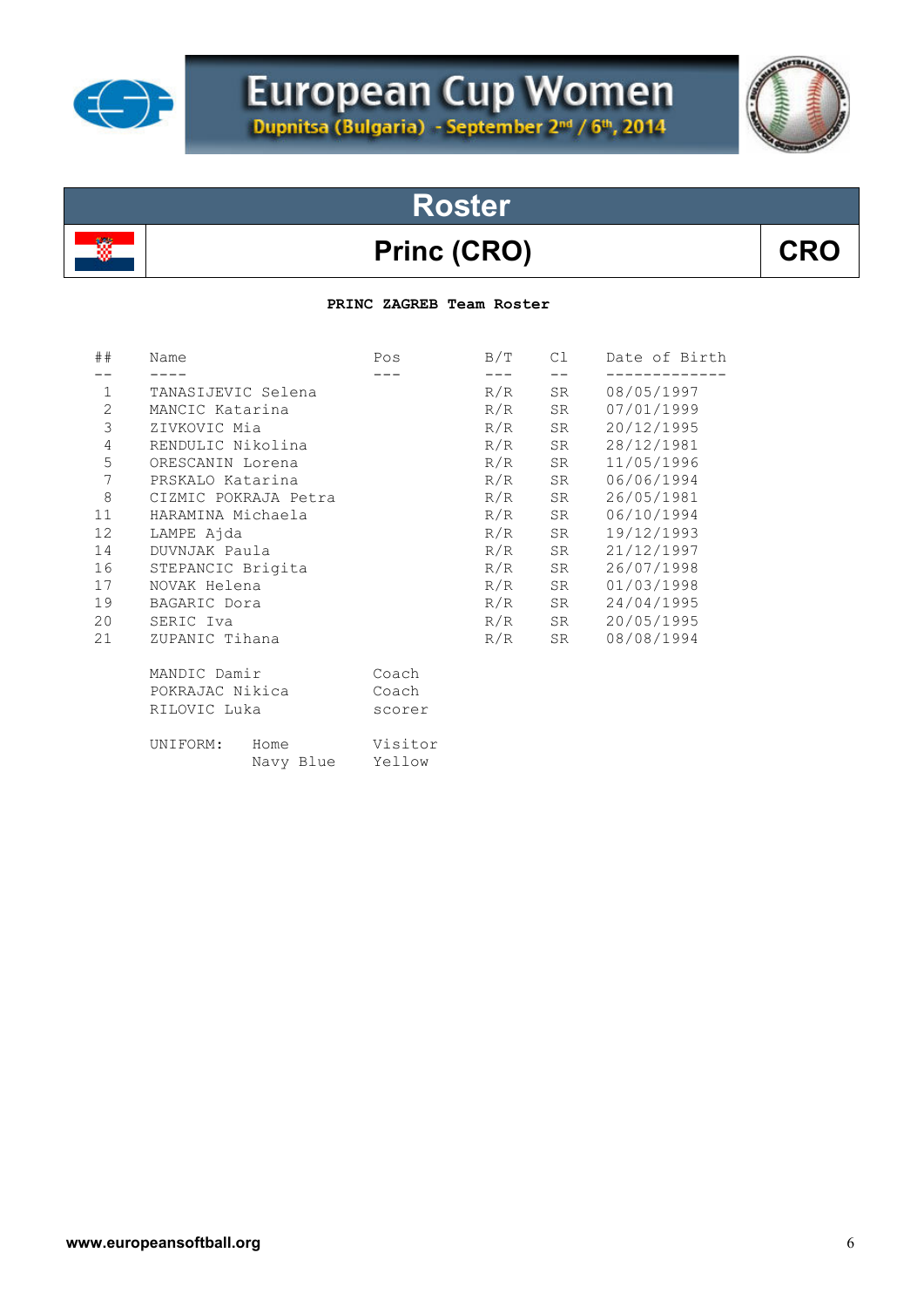

# European Cup Women



# **Roster**

### Horsholm (DEN) DEN

### **BARRACUDAS Team Roster**

| ##   | Name               |              | Pos                        | B/T | C1        | Date of Birth |  |
|------|--------------------|--------------|----------------------------|-----|-----------|---------------|--|
|      |                    |              |                            |     |           |               |  |
| 2    | MONBERG Julie      |              |                            | R/R | SR.       | 02/08/1992    |  |
| 10   | JOHANSEN Malene    |              |                            | R/R | SR        | 21/10/1980    |  |
| 17   | KYNDESENSofia      |              |                            | R/R | SR        | 28/07/1985    |  |
| 20/6 | SWANBERG Sharlene  |              |                            | R/R | SR        | 16/12/1991    |  |
| 22   | NISSEN Mette       |              |                            | R/R | <b>SR</b> | 19/12/1967    |  |
| 23   | LIND Katrine       |              |                            | R/R | <b>SR</b> | 01/10/1967    |  |
|      | 25/4/3 WESLEY Erin |              |                            | R/R | SR.       | 25/06/1992    |  |
| 49   | MYLAND Pernille    |              |                            | R/R | SR.       | 07/10/1977    |  |
| 64   | RASMUSSEN Nana     |              |                            | R/R | SR        | 16/09/1982    |  |
| 66   | WILKEN Mette       |              |                            | R/R | SR        | 12/07/1972    |  |
| 88   | ELLEHAVE Sarah     |              |                            | R/R | SR        | 11/09/1986    |  |
|      | BARAN Ami          |              | Headcoach                  |     |           |               |  |
|      | UNIFORM:           | Home<br>BLUE | Visitor<br>ORANGE or WHITE |     |           |               |  |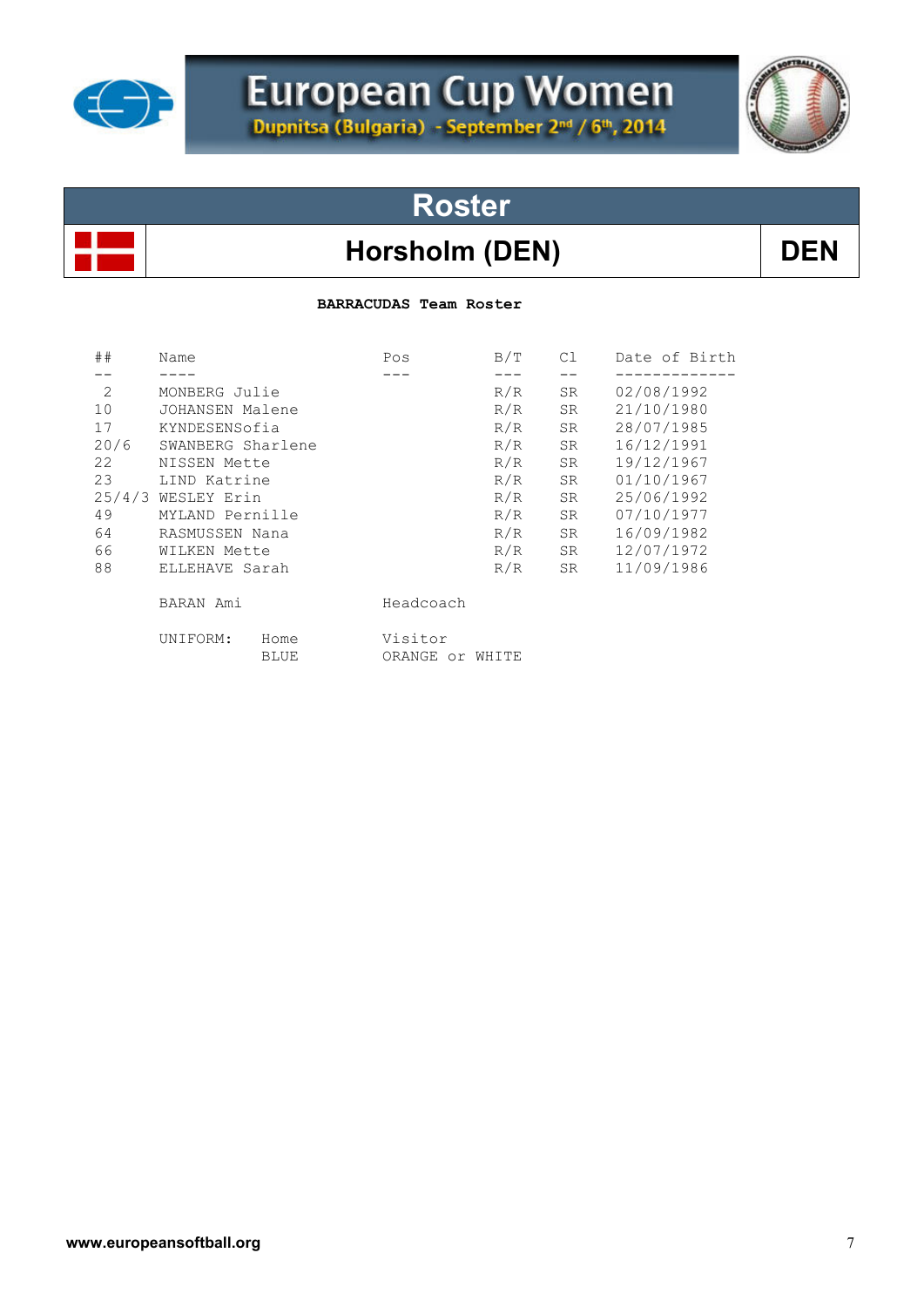

# European Cup Women



# **Roster**

### Les Comanches (FRA) FRA

**LES COMANCHES Team Roster** 

| ##             | Name                                                   | Pos                              | B/T | C1 | Date of Birth |
|----------------|--------------------------------------------------------|----------------------------------|-----|----|---------------|
|                |                                                        |                                  |     |    |               |
| 3/5            | MARIE Manon                                            |                                  | R/R | SR | 17/09/1995    |
| $\overline{4}$ | GARTNER Charline                                       |                                  | R/R | SR | 14/04/1987    |
| 7              | PRADE Pauline                                          |                                  | R/R | SR | 21/11/1992    |
| $\,8\,$        | CARATINI Marion                                        |                                  | R/R | SR | 28/05/1991    |
| 10             | DOMANICO Elsa                                          |                                  | R/R | SR | 01/07/1990    |
| 11             | LASSAIGNE Celine                                       |                                  | R/R | SR | 11/05/1979    |
| 12             | LEMAIRE Camille                                        |                                  | R/R | SR | 12/05/1988    |
| 15             | RIERA Camille                                          |                                  | R/R | SR | 01/12/1987    |
| 17             | GIBSON-JONES Sarah                                     |                                  | R/R | SR | 17/12/1982    |
| 23             | BONAUDO Marion                                         |                                  | R/R | SR | 12/09/1982    |
| 25             | BENCHALI Sarah                                         |                                  | R/R | SR | 06/07/1990    |
| 49             | MAGNEE Margaux                                         |                                  | R/R | SR | 09/02/1989    |
|                | LASSAIGNE Francoise<br>JONES Marilyn<br>MAITROT Pascal | Logistics<br>Logistics<br>scorer |     |    |               |
|                | UNIFORM:<br>Home<br>Black                              | Visitor<br>WHITE                 |     |    |               |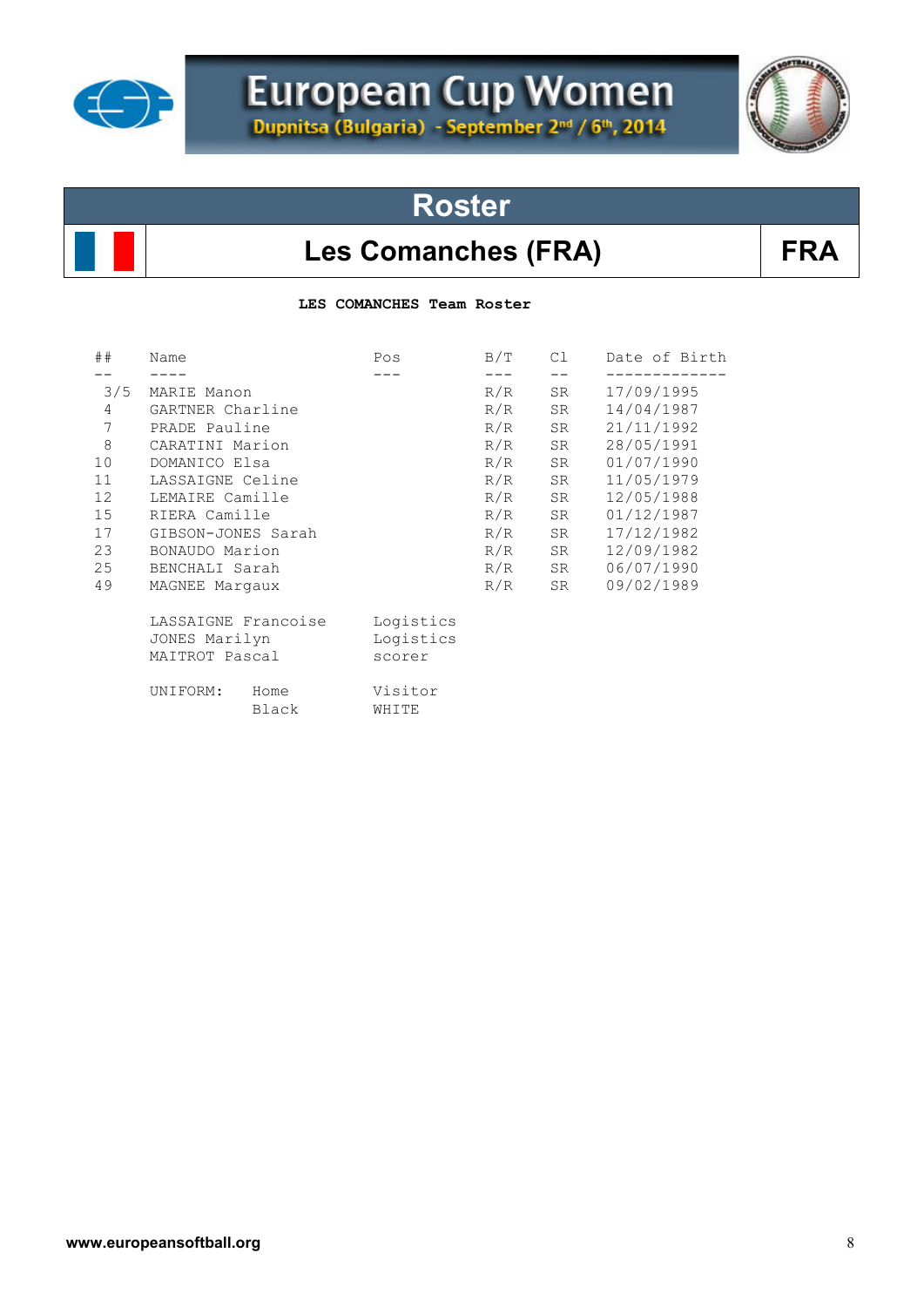

殲

# European Cup Women



**Roster**

## Antorcha (ESP) BSP

 **CBS ANTORCHA Team Roster** 

| ##             | Name                           | Pos              | B/T | C1 | Date of Birth |
|----------------|--------------------------------|------------------|-----|----|---------------|
|                |                                |                  |     |    |               |
| $\mathbf 1$    | TRIGUEROS Miriam               |                  | R/R | SR | 29/07/1987    |
| $\overline{c}$ | COTO Lianis                    |                  | R/R | SR | 11/04/1995    |
| 5              | GARDE Sara                     |                  | R/R | SR | 07/10/1996    |
| 10             | MOYA Sonia                     |                  | R/R | SR | 24/08/1995    |
| 13             | LOPEZ Miriam                   |                  | R/R | SR | 22/02/1988    |
| 17             | BUSSO Constanza                |                  | R/R | SR | 26/01/1981    |
| 18             | ALONSO Beatriz                 |                  | R/R | SR | 05/10/1995    |
| 23             | ARIAS Laura                    |                  | R/R | SR | 10/11/1995    |
| 24             | FRANCO Yolanda                 |                  | R/R | SR | 27/05/1994    |
| 31             | DIAZ Diana                     |                  | R/R | SR | 23/06/1993    |
| 33             | PASTOR Encarna                 |                  | R/R | SR | 05/12/1996    |
| 36             | MARTINEZ Macarena              |                  | R/R | SR | 19/04/1988    |
| 69             | FLORES Noelia                  |                  | R/R | SR | 01/08/1983    |
|                | SANCHEZ Gilberto               | Manager          |     |    |               |
|                | MARTINEZ Francisca             | Coach            |     |    |               |
|                | MARTINEZ Gabriel               | Directive        |     |    |               |
|                | UNIFORM:<br>Home<br><b>RED</b> | Visitor<br>WHITE |     |    |               |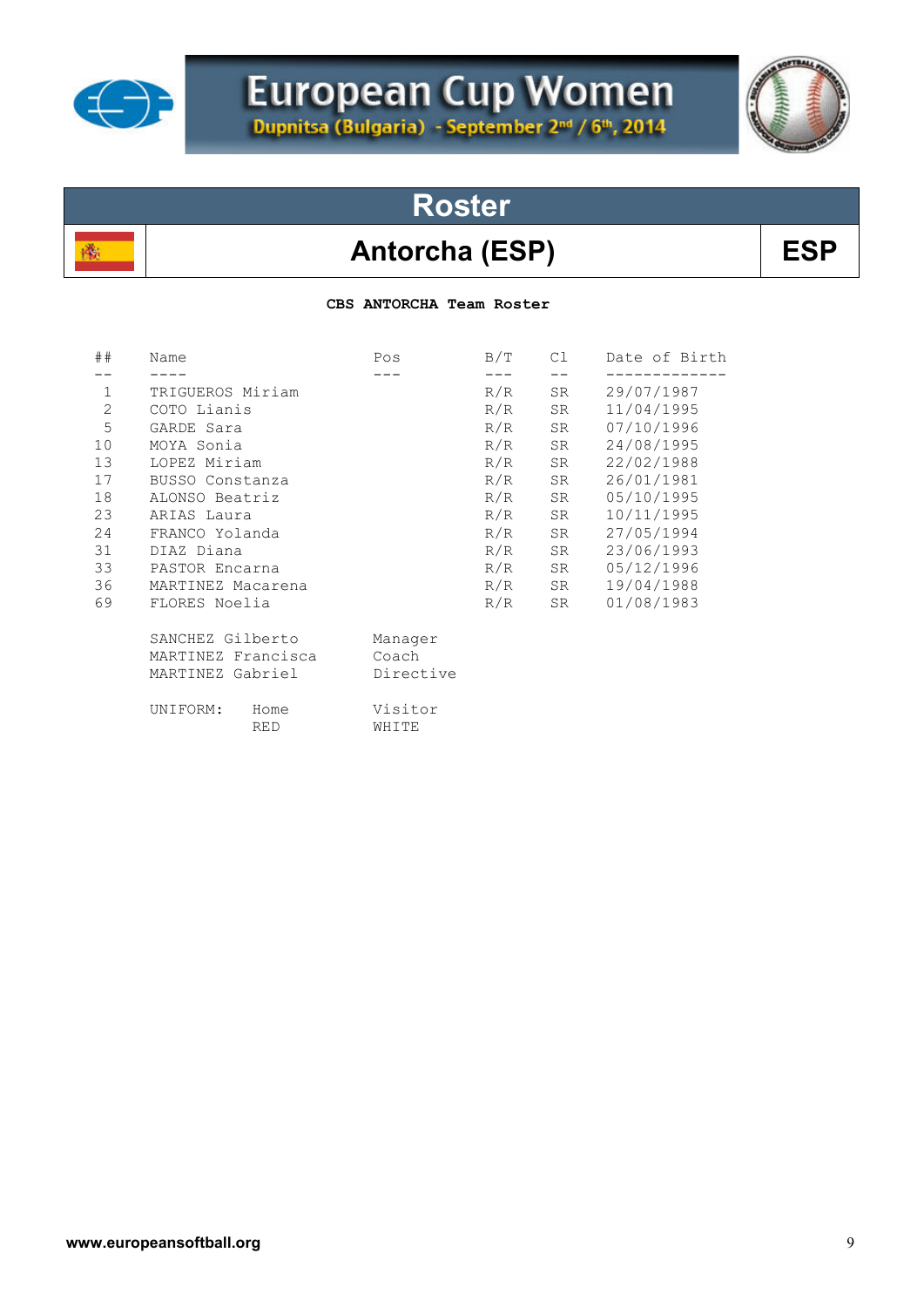

# European Cup Women

# **Roster**

### Therwil Flyers (SUI) **SUI**

TH**ERWILL FLYERS Team Roster**

| ##          | Name               | Pos     | B/T | C1        | Date of Birth |
|-------------|--------------------|---------|-----|-----------|---------------|
|             |                    |         |     |           |               |
| $\mathbf 1$ | WOLFENSBERGER Nina |         | R/R | SR        | 13/06/1990    |
| 7           | OSWALD Giulia      |         | R/R | SR        | 29/09/1994    |
| 10          | MEIERHANS Barbara  |         | R/R | SR.       | 08/10/1970    |
| 13          | BIEDERT Sandra     |         | R/R | SR.       | 27/09/1977    |
| 14          | GFELLER Lena       |         | R/R | SR.       | 06/03/1990    |
| 23          | MERRILL Jennifer   |         | R/R | <b>SR</b> | 01/06/1989    |
| 24          | CAMPBELL Kathryn   |         | R/R | SR.       | 15/01/1990    |
| 29          | HAGER Nadine       |         | R/R | SR        | 26/05/1976    |
| 38          | GUINN Daryl        |         | R/R | SR        | 12/05/1989    |
| 49          | WANNER Melanie     |         | R/R | SR        | 09/08/1976    |
| 52          | ZEHNDER Kimberley  |         | R/R | SR        | 07/01/1997    |
| 53          | GLAUSER Adeline    |         | R/R | SR        | 11/06/1989    |
| 62          | GRABOWICZ Patricia |         | R/R | SR        | 28/04/1992    |
|             | UNIFORM:<br>Home   | Visitor |     |           |               |
|             | <b>BLUE</b>        | WHITE   |     |           |               |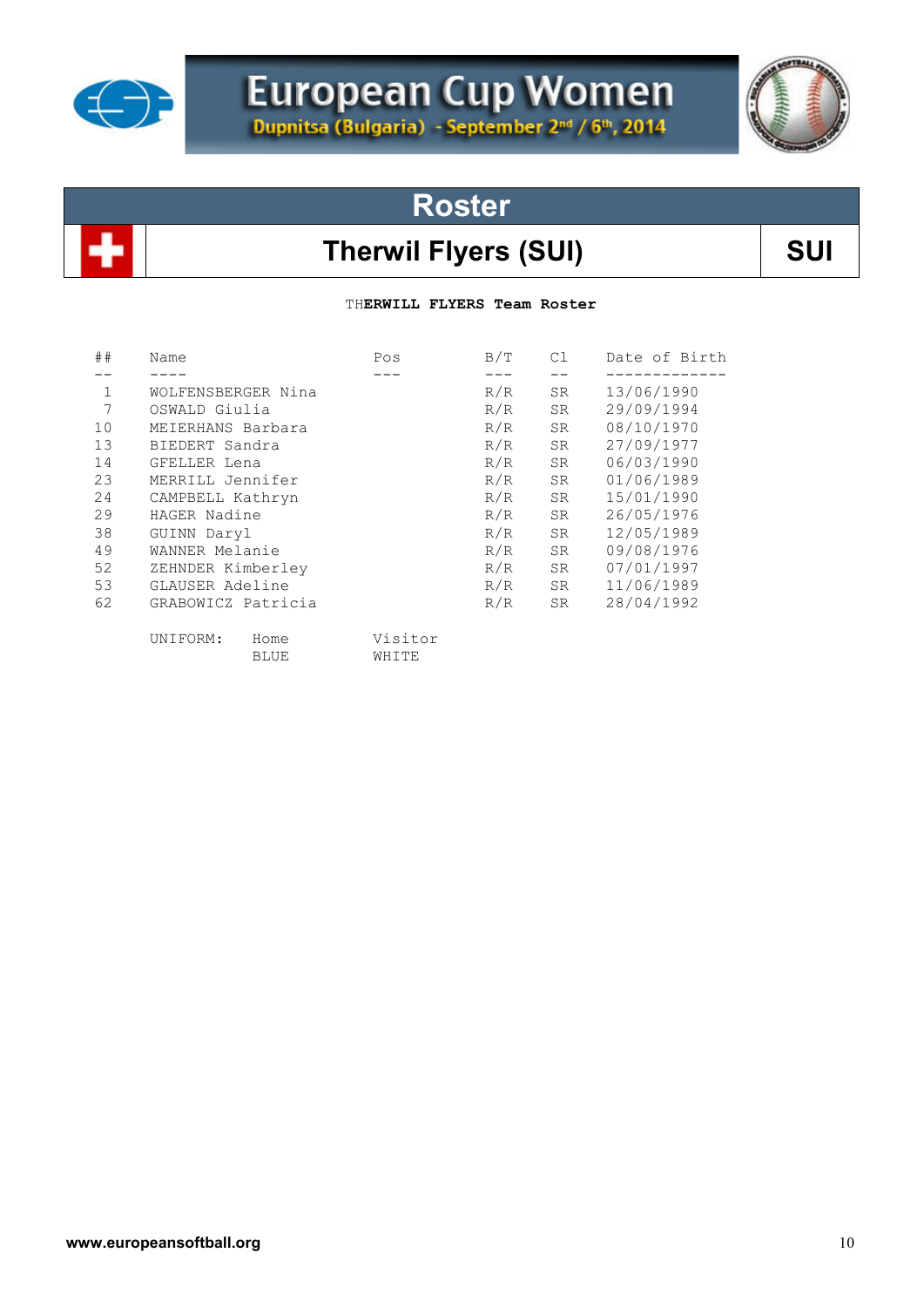

# European Cup Women<br>Dupnitsa (Bulgaria) - September 2nd / 6th, 2014

|                |                     |          |                | <b>Schedule</b>                                    |                    |                         |     |
|----------------|---------------------|----------|----------------|----------------------------------------------------|--------------------|-------------------------|-----|
|                | <b>Game</b> At time | Field    | Group          | Home team<br>Visiting team                         | <b>Final Score</b> | Inn                     | Box |
|                |                     |          |                | <b>Tuesday 2nd September</b>                       |                    |                         |     |
| 01             | 09:30               | Devils 1 | $\mathsf{A}$   | Les Comanches (FRA) <b>Therwil Flyers (SUI)</b>    | $4 - 1$            |                         |     |
| 02             | 09:30               | Devils 2 | $\mathsf{A}$   | Princ (CRO) <b>Antorcha</b> (ESP)                  | $0-6$              |                         |     |
| 03             | 12:00               | Devils 1 | $\overline{A}$ | Horsholm (DEN) <b>B</b> Babes (BUL)                | $10 - 0$           | $\overline{\mathbf{4}}$ |     |
| 04             | 15:00               | Devils 1 | $\mathsf{A}$   | Therwil Flyers (SUI) <b>El Etercial</b> (CRO)      | $2-0$              |                         |     |
| 05             | 17:30               | Devils 1 | $\overline{A}$ | Babes (BUL)   Les Comanches (FRA)                  | $4 - 12$           | 5                       |     |
|                |                     |          |                | <b>Wednesday 3rd September</b>                     |                    |                         |     |
| 06             | 09:30               | Devils 1 | $\overline{A}$ | Princ (CRO) <sup>-3</sup> -Horsholm (DEN)          | $1-4$              |                         |     |
| 07             | 09:30               | Devils 2 | $\overline{A}$ | Antorcha (ESP) Les Comanches (FRA)                 | $2 - 3$            |                         |     |
| 08             | 12:00               | Devils 1 | $\mathsf{A}$   | Babes (BUL) <sup>1</sup> Therwil Flyers (SUI)      | $0 - 11$           | 5                       |     |
| 09             | 14:30               | Devils 1 | $\mathsf{A}$   | Antorcha (ESP) <sup>®</sup> FHorsholm (DEN)        | $0 - 7$            | 5                       |     |
| 10             | 17:00               | Devils 1 | $\mathsf{A}$   | Princ (CRO) <sup>-2</sup> -Babes (BUL)             | $5 - 13$           |                         |     |
|                |                     |          |                | <b>Thursday 4th September</b>                      |                    |                         |     |
| 11             | 09:30               | Devils 1 | $\overline{A}$ | Horsholm (DEN). Les Comanches (FRA)                | $0 - 7$            | 6                       |     |
| 12             | 12:00               | Devils 1 | $\mathsf{A}$   | Therwil Flyers (SUI) <b>El *</b> Antorcha (ESP)    | $7-0$              | 5                       |     |
| 13             | 14:30               | Devils 1 | $\mathsf{A}$   | Les Comanches (FRA) Fortinc (CRO)                  | $9 - 8$            |                         |     |
| 14             | 17:00               | Devils 2 | $\mathsf{A}$   | Horsholm (DEN)- Therwil Flyers (SUI)               | $0 - 1$            | $\bf 8$                 |     |
| 15             | 17:00               | Devils 1 | $\mathsf{A}$   | Antorcha (ESP) Babes (BUL)                         | $4-5$              |                         |     |
|                |                     |          |                | <b>Friday 5th September</b>                        |                    |                         |     |
| 5th            | 12:00               | Devils 1 | Fi             | Antorcha (ESP) <b>Example 2</b> Princ (CRO)        | $2 - 1$            |                         |     |
| P <sub>1</sub> | 14:30               | Devils 1 | P              | Horsholm (DEN). Babes (BUL)                        | $4 - 3$            |                         |     |
| P <sub>2</sub> | 17:00               | Devils 1 | P              | Les Comanches (FRA)   Therwil Flyers (SUI)         | $4 - 10$           | 8                       |     |
|                |                     |          |                | <b>Saturday 6th September</b>                      |                    |                         |     |
| P <sub>3</sub> | 10:30               | Devils 1 | ${\sf P}$      | Les Comanches (FRA) Factor Horsholm (DEN)          | $5-3$              |                         |     |
| P <sub>4</sub> | 16:30               | Devils 1 | P              | Therwil Flyers (SUI) <b>ET Les Comanches (FRA)</b> | $2 - 1$            |                         |     |
|                |                     |          |                |                                                    |                    |                         |     |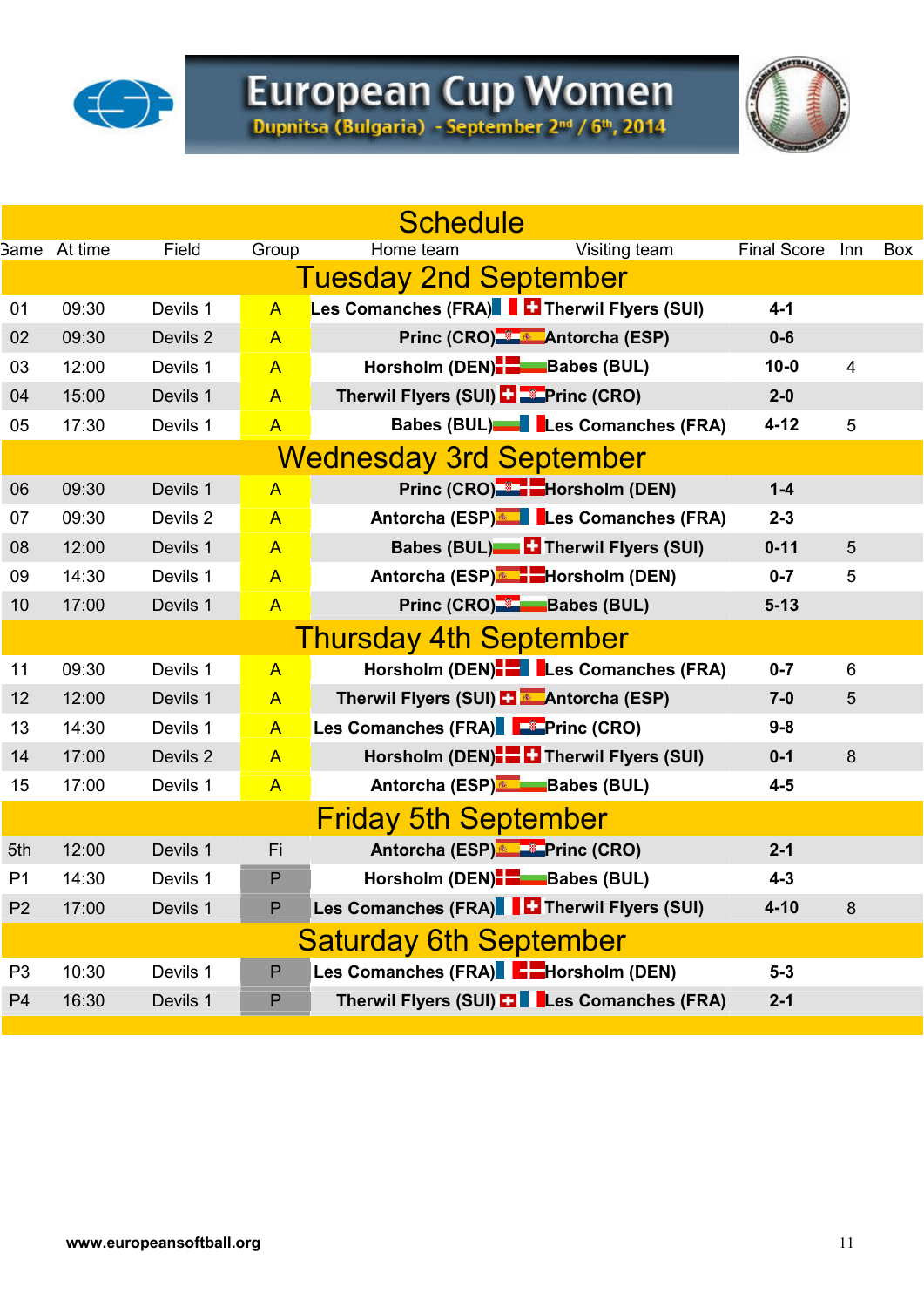



|     | <b>Standing Pool A (after round Robin)</b> |    |               |    |            |           |
|-----|--------------------------------------------|----|---------------|----|------------|-----------|
| Pos | Team                                       | GP | <b>WO</b>     | LO | <b>AVG</b> | <b>GB</b> |
|     | 1 Les Comanches (FRA)                      |    | 5             | 0  | 1000       | 0         |
|     | 2 <b>Therwil Flyers (SUI)</b>              | 5  | 4             |    | 800        |           |
|     | $3 -$ Horsholm (DEN)                       |    | 3             | 2  | 600        | 2         |
| 4   | Babes (BUL)                                | 5  | $\mathcal{P}$ | 3  | 400        | 3         |
| 5   | <b>KET</b> Antorcha (ESP)                  | 5  |               | 4  | 200        | 4         |
|     | Princ (CRO)                                | 5  |               | 5  | 0          | 5         |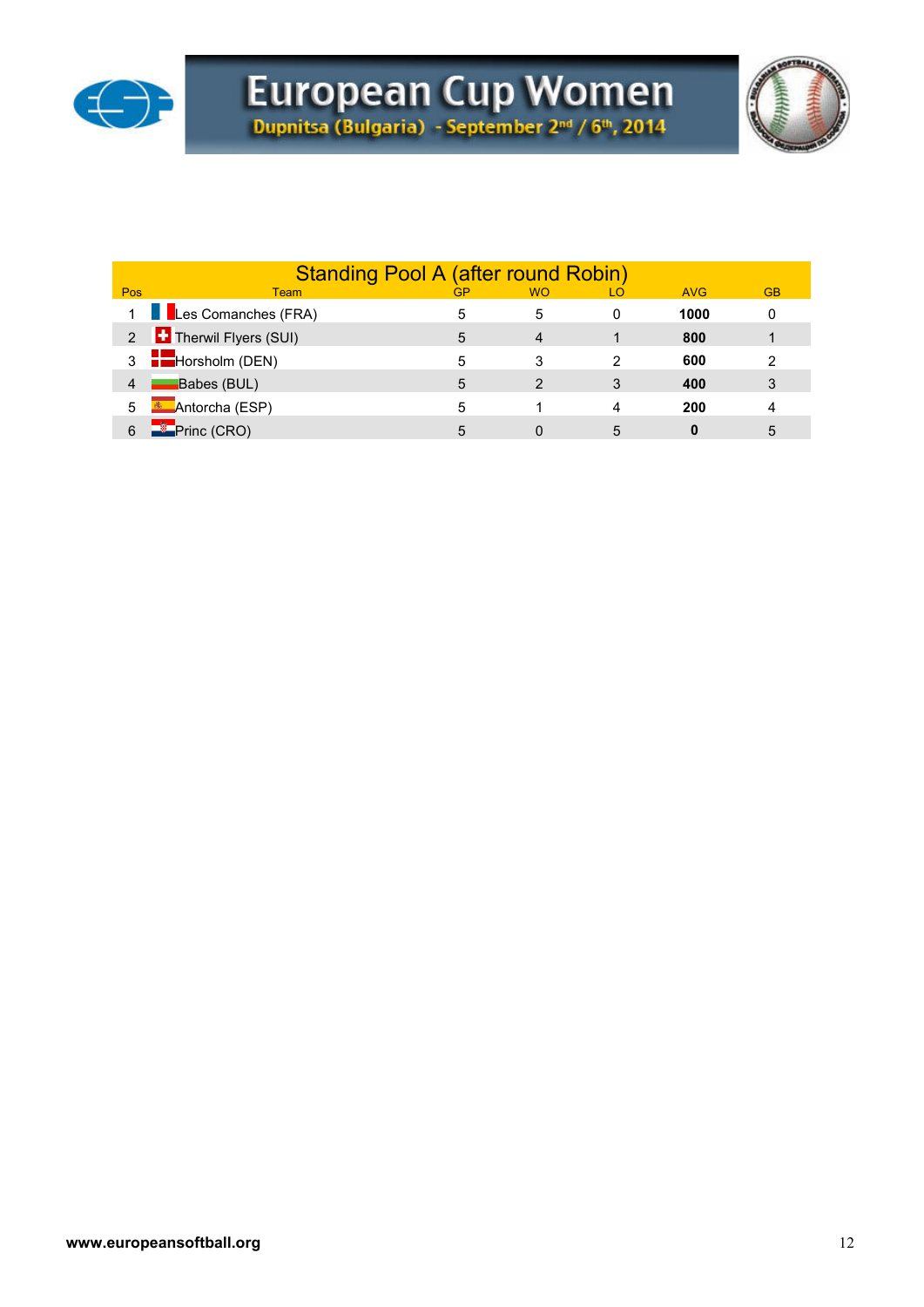



**Les Comanches (FRA) - Therwil Flyers (SUI)**

| Score by Innings                                                     | R H R |  |
|----------------------------------------------------------------------|-------|--|
| THERWILL FLYERS 100 000 0 - 1 2 2<br>TES COMANCHES 010 102 X - 4 7 1 |       |  |
|                                                                      |       |  |

Sep 02, 2014 at Dupnitsa (Field 1)

### **THERWILL FLYERS 1 (0-1)**

| Player                                                                          | AB                         |                     |                | R H BI         |                |                |                 |                   | 2B 3B HR BB SB CS HP SH SF SO IBB KL GDP |              |                     |                |                |                       |                |                |            |                      |                | PO A E                                                    |                |                |                |         |
|---------------------------------------------------------------------------------|----------------------------|---------------------|----------------|----------------|----------------|----------------|-----------------|-------------------|------------------------------------------|--------------|---------------------|----------------|----------------|-----------------------|----------------|----------------|------------|----------------------|----------------|-----------------------------------------------------------|----------------|----------------|----------------|---------|
| WOLFENSBERGE C                                                                  | $2 \quad 0$                |                     | $\circ$        | 0              |                | 0              | $\circ$         | 0                 | 1                                        | $\circ$      | 0                   | $\circ$        | 0              | $\Omega$              | 1              |                | 0          | $\Omega$             | $\circ$        | 4                                                         | 0              | 1              |                |         |
| MERRILL cf                                                                      | 2                          | $\mathbf{1}$        | $\circ$        | $\Omega$       |                | 0              | $\Omega$        | $\Omega$          | $\mathbf{1}$                             | $\circ$      | $\Omega$            | $\Omega$       | $\Omega$       | $\Omega$              | $\mathbf{1}$   |                | $\circ$    | $\Omega$             | 0              | $\mathbf{1}$                                              | $\Omega$       | $\circ$        |                |         |
| CAMPBELL ss                                                                     | 3                          | $\Omega$            | $\mathbf{1}$   | 1              |                | 1              | $\Omega$        | $\Omega$          | $\Omega$                                 | $\Omega$     | $\Omega$            | $\Omega$       | $\Omega$       | $\Omega$              | $\mathbf{1}$   |                | $\Omega$   | $\Omega$             | $\Omega$       | $\mathbf{1}$                                              | 1              | $\Omega$       |                |         |
| GUINN p                                                                         | 3                          | $\Omega$            | $\Omega$       | $\Omega$       |                | $\Omega$       | $\Omega$        | $\Omega$          | $\Omega$                                 | $\Omega$     | $\Omega$            | $\Omega$       | $\Omega$       | $\Omega$              | $\Omega$       |                | $\Omega$   | $\Omega$             | $\Omega$       | $\mathbf{1}$                                              | 3              | $\Omega$       |                |         |
| GLAUSER 1b                                                                      | 3                          | $\Omega$            | $\overline{0}$ | $\Omega$       |                | $\Omega$       | $\Omega$        | 0                 | $\mathbf{0}$                             | 0            | $\Omega$            | $\Omega$       | $\Omega$       | $\Omega$              | 1              |                | $\circ$    | $\Omega$             | 0              | 4                                                         | $\mathbf{1}$   | 0              |                |         |
| WANNER 3b                                                                       | 2                          |                     | $0\quad1$      | $\Omega$       |                | 0              | $\Omega$        | $\Omega$          | $\mathbf{1}$                             | $\circ$      | $\Omega$            | $\Omega$       | $\Omega$       | $\Omega$              | $\Omega$       |                | 0          | $\Omega$             | $\circ$        | 0                                                         | 2              | $\circ$        |                |         |
| OSWALD rf                                                                       | $\mathbf{3}$               | $\Omega$            | $\Omega$       | $\Omega$       |                | $\mathbf 0$    | $\Omega$        | $\circ$           | $\mathbf{0}$                             | $\circ$      | $\Omega$            |                | $0 \quad 0$    | $\Omega$              | $\overline{2}$ |                | $\circ$    | $\Omega$             | 0              | 0                                                         | $\Omega$       | $\circ$        |                |         |
| ZEHNDER 2b                                                                      |                            | 3 0 0 0             |                |                |                | $0\quad 0$     |                 | $\circ$           | $\overline{0}$                           | $\circ$      | $\circ$             |                | $0\quad 0$     | $\Omega$              | $\overline{2}$ |                | $0\quad 1$ |                      | 0              | 6                                                         | $\overline{1}$ | 1              |                |         |
| GFELLER 1f                                                                      | 2                          | $0\quad 0$          |                | $\bigcirc$     |                | $\circ$        | $\circ$         | $\circ$           | $\circ$                                  | $\circ$      | $\Omega$            | $\Omega$       | $\circ$        | $\Omega$              | $\overline{1}$ |                | $\circ$    | $\Omega$             | $\circ$        | $\mathbf{1}$                                              | $\Omega$       | $\circ$        |                |         |
| Totals                                                                          | 23                         | $\sim$ 1            | 2              | $\mathbf{1}$   |                | $\mathbf{1}$   | $\Omega$        | $\Omega$          | 3                                        | $\Omega$     | $\Omega$            | $\Omega$       | $\Omega$       | $\Omega$              | -9             |                | $\bigcirc$ | $\mathbf{1}$         | $\Omega$       | 18                                                        | 8              | $\overline{2}$ |                |         |
|                                                                                 |                            |                     |                |                |                |                |                 |                   | LES COMANCHES $4(1-0)$                   |              |                     |                |                |                       |                |                |            |                      |                |                                                           |                |                |                |         |
| Player                                                                          |                            |                     |                |                |                |                |                 |                   |                                          |              |                     |                |                |                       |                |                |            |                      |                | AB R H BI 2B 3B HR BB SB CS HP SH SF SO IBB KL GDP PO A E |                |                |                |         |
| MAGNEE 1b                                                                       |                            | $2 \quad 0$         | 0              | $\circ$        |                | $\mathbf{0}$   | $\circ$         | $\circ$           | $\mathbf{1}$                             | 1            | 0                   | $\circ$        | $\circ$        | $\mathbf{0}$          | $\circ$        |                | 0          | $\mathbf{0}$         | 0              | 4                                                         | $\mathbf{0}$   | $\circ$        |                |         |
| LEMAIRE 3b                                                                      |                            | $2 \quad 0 \quad 0$ |                | $\Omega$       |                | $\Omega$       | $\Omega$        | $\Omega$          | $\Omega$                                 | $\Omega$     | $\Omega$            | $\Omega$       | $\overline{1}$ | $\Omega$              | $\Omega$       |                | $\Omega$   | $\Omega$             | $\Omega$       | $\Omega$                                                  | $\mathbf{1}$   | $\Omega$       |                |         |
| RIERA C                                                                         | 3 <sup>7</sup>             | $0\quad1$           |                | $\circ$        |                | 0              | $\circ$         | 0                 | 0                                        | $\mathbf{0}$ | 0                   | 0              | $\circ$        | $\Omega$              | $\circ$        |                | 0          | $\Omega$             | 0              | 10                                                        | 1              | 0              |                |         |
| BENCHALI dp/p                                                                   | $3 -$                      |                     | $0\quad 1$     | $\Omega$       |                | $\circ$        | $\Omega$        | $\Omega$          | $\mathbf{0}$                             | $\circ$      | $\Omega$            | $\Omega$       | $\Omega$       | $\Omega$              | $\mathbf{1}$   |                | $\circ$    | $\Omega$             | $\mathbf{1}$   | $\circ$                                                   | 2              | $\circ$        |                |         |
| GIBSON-JONES ss                                                                 | $2\quad 2\quad 1$          |                     |                | $\Omega$       |                | $\circ$        | $\Omega$        | $\circ$           | $\mathbf{1}$                             | $\mathbf{1}$ | $\Omega$            | $\Omega$       | $\Omega$       | $\Omega$              | $\Omega$       |                | $\Omega$   | $\Omega$             | $\circ$        | 3                                                         | $\mathbf{1}$   | $\Omega$       |                |         |
| $3 \quad 2 \quad 3$<br>PRADE cf                                                 |                            |                     |                | $\Omega$       |                | $\Omega$       | $\Omega$        | $\Omega$          | $\circ$                                  | $\mathbf{1}$ | $\Omega$            | $\Omega$       | $\overline{0}$ | $\Omega$              | $\Omega$       |                | $\Omega$   | $\Omega$             | 0              | 2                                                         | $\Omega$       | $\mathbf{1}$   |                |         |
| MARIE 1f                                                                        |                            | $1 \quad 0 \quad 0$ |                | $\mathbf{1}$   |                | $\Omega$       | $\bigcirc$      | $\Omega$          | $\Omega$                                 | $\circ$      | $\Omega$            | $\Omega$       | $\overline{1}$ | $\mathbf{1}$          | $\mathbf{1}$   |                | $\Omega$   | $\mathbf{1}$         | 0              | 0                                                         | $\bigcirc$     | $\Omega$       |                |         |
| DOMANICO rf                                                                     | 3 0 0                      |                     |                | $\bigcirc$     |                | $\Omega$       | $\bigcirc$      | $\Omega$          | 0                                        | $\Omega$     | $\Omega$            |                | $0 \quad 0$    | $\Omega$              | $\overline{1}$ |                | $\Omega$   | $\overline{1}$       |                | $0\qquad 0$                                               | $\Omega$       | $\Omega$       |                |         |
| CARATINI 2b                                                                     | 3 0 1 1                    |                     |                |                |                | $0\quad 0$     |                 | 0                 | $0\qquad 0$                              |              | $\Omega$            | $\overline{0}$ | $\bigcirc$     | $\Omega$              | $\overline{1}$ |                | $\circ$    | $\overline{1}$       |                | $0 \qquad 2$                                              | $\Omega$       | $\Omega$       |                |         |
| $\begin{array}{ccccccccc}\n0 & 0 & 0 & 0\n\end{array}$<br>GARTNER p             |                            |                     |                | $\Omega$       |                | $\mathbf 0$    | $\circ$         | 0                 | $\mathbf{0}$                             | $\circ$      | 0                   | $\Omega$       | $\Omega$       | $\Omega$              | $\Omega$       |                | $\circ$    | $\Omega$             | $\circ$        | 0                                                         | $\Omega$       | $\Omega$       |                |         |
| Totals                                                                          | $2.2 -$                    | 4                   | $\overline{7}$ | $\mathfrak{D}$ |                | $\Omega$       | $\Omega$        | $\Omega$          | $\mathfrak{D}$                           | 3            | $\Omega$            | $\Omega$       | $\mathfrak{D}$ | 1                     | 4              |                | $\Omega$   | 3                    | $\mathbf{1}$   | 21                                                        | 5              | 1              |                |         |
| THERWILL FLYERS                                                                 |                            |                     |                |                |                |                | IP H R ER BB SO |                   |                                          |              |                     |                |                | WP HB BK IBB SH SF CI |                |                |            |                      |                | 2B 3B HR AB BF                                            |                |                | FO GO          | ΝP      |
| --------------------<br>GUINN L                                                 |                            | 6.0                 |                | 7              | $4\phantom{0}$ | $\overline{2}$ | 2               | $\overline{4}$    |                                          | 2            | 0<br>$\overline{0}$ |                | $\mathbf 0$    | $\mathbf{2}^{\prime}$ | 1              | $\overline{0}$ | $\circ$    | ---------<br>$\circ$ | $\mathbf{0}$   |                                                           | 22 27          | 5              | 8              | 90      |
| LES COMANCHES                                                                   |                            |                     |                |                |                |                | IP H R ER BB SO |                   |                                          |              |                     |                |                | WP HB BK IBB SH SF CI |                |                |            | 2B 3B HR             |                |                                                           | AB BF          |                | FO GO          | ΝP      |
| GARTNER                                                                         |                            |                     |                | 0.0 0 0 0      |                |                | $\overline{0}$  | $\overline{0}$    |                                          | 0<br>0       | $\circ$             |                | $\circ$        | $\circ$               | $\circ$        | $\circ$        | $\circ$    | $\overline{0}$       | $\overline{0}$ | $\circ$                                                   | $\overline{0}$ | $\mathbf{0}$   | $\overline{0}$ |         |
| BENCHALI W                                                                      |                            |                     |                | $7.0$ 2 1 1    |                |                |                 | 9<br>$\mathbf{3}$ |                                          | 0            | $\overline{0}$<br>0 |                | $\overline{0}$ |                       |                |                |            |                      |                | 0 0 0 1 0 0 23 26                                         |                |                |                | 6 5 107 |
| Umpires - HP: HURLEY David 1B: SUSILA Branislav 3B: FARKAS Akos<br>Start: 09:30 | Time: 01:38 Attendance: 20 |                     |                |                |                |                |                 |                   |                                          |              |                     |                |                |                       |                |                |            |                      |                |                                                           |                |                |                |         |

 Weather: Sunny Game notes: Scorers - NELISSEN Huub, MAGDALINCHEVA Irina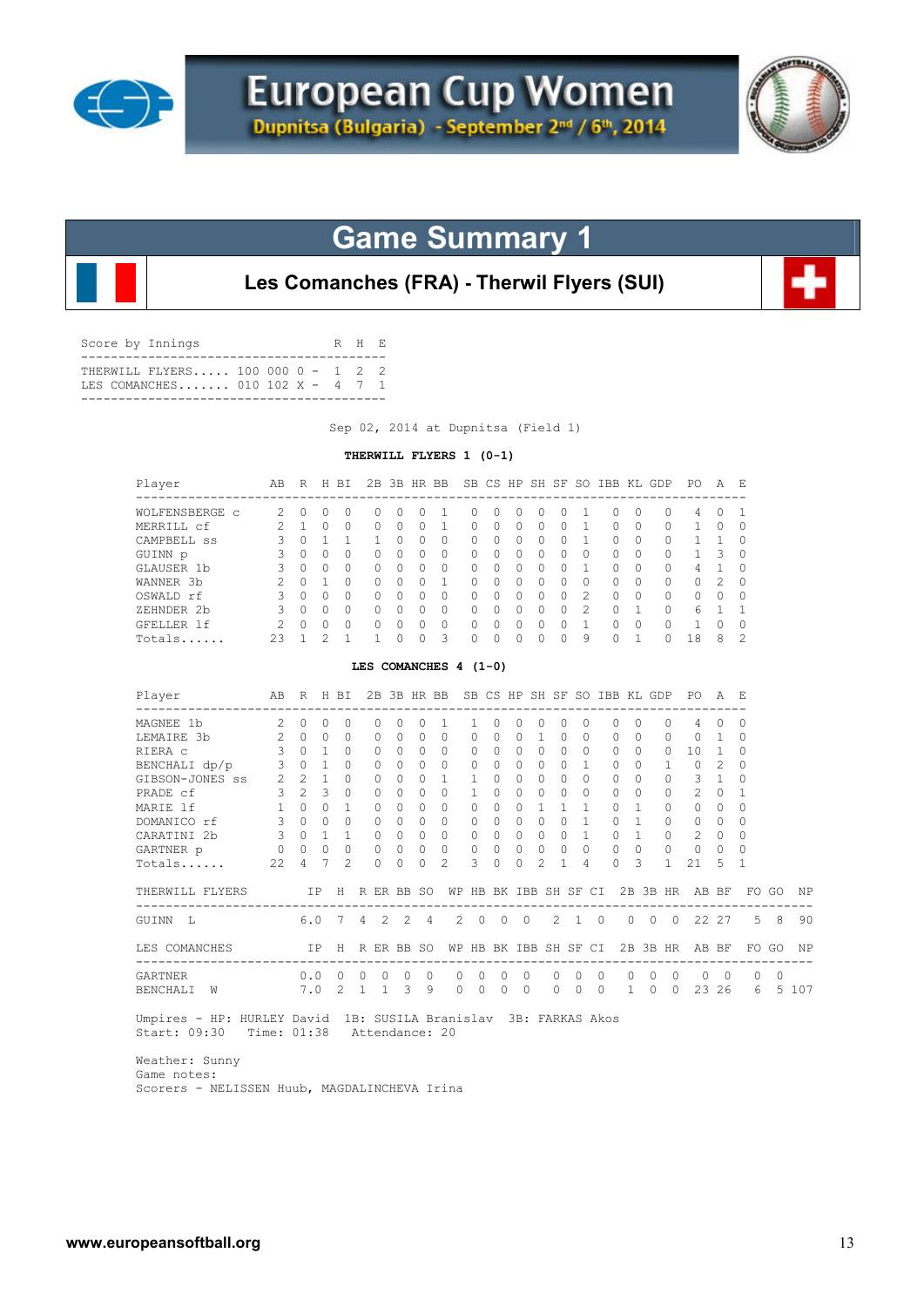



**Princ (CRO) – Antorcha (ESP)**

磷

| CBS ANTORCHA 004 010 1 - 6 10 1<br>PRINC ZAGREB 000 000 0 - 0 5 2 | Score by Innings |  | R H E |  |
|-------------------------------------------------------------------|------------------|--|-------|--|
|                                                                   |                  |  |       |  |

Sep 02, 2014 at DUPNICA (DEVILS)

### **CBS ANTORCHA 6 (1-0)**

| Player       | AВ | R              | Н                | ВI       | 2 B |          | 3B HR BB  |          |              |        |   | SB CS HP SH SF |          | SO.       | IBB          | KL       | GDP      | PО            | А              | Е        |
|--------------|----|----------------|------------------|----------|-----|----------|-----------|----------|--------------|--------|---|----------------|----------|-----------|--------------|----------|----------|---------------|----------------|----------|
| MARTINEZ 2b  | 3. |                |                  |          |     |          |           |          | 0            | O      |   | $^{()}$        | 0        | 0         |              |          | $\Omega$ | $\mathcal{L}$ | $\mathcal{L}$  | 0        |
| GARDE rf     | ς  |                | <sup>0</sup>     | $\Omega$ | 0   | 0        | $\Omega$  | $\cap$   | $\Omega$     | O.     | 0 |                | 0        | $\Omega$  | <sup>0</sup> | $\Omega$ | $\Omega$ |               |                | $\Omega$ |
| FLORES p     | 4  | $\mathfrak{D}$ | 2                |          | O.  | $\Omega$ | $\Omega$  | O.       | $\bigcap$    | O.     | 0 | $\Omega$       | 0        | $\Omega$  | $\Omega$     |          | $\Omega$ |               | $\mathfrak{D}$ | $\Omega$ |
| BUSSO 1b     | 3  | 0              | 2                | 0        | O.  | 0        | $\Omega$  | U        | $\Omega$     | O.     | 0 | 0              | 0        | $\Omega$  | <sup>0</sup> | $\Omega$ | $\Omega$ | 4             | $\Omega$       | $\Omega$ |
| DIAZ pr      |    | N              | 0                | $\Omega$ | 0   | $\Omega$ | $\Omega$  | $\Omega$ |              | U      | 0 | $\bigcap$      | 0        | $\Omega$  | <sup>0</sup> | $\Omega$ | $\Omega$ | $\Omega$      | <sup>0</sup>   | $\Omega$ |
| ALONSO 1b    |    | 0              | <sup>0</sup>     | $\Omega$ | O.  | 0        | $\Omega$  |          | <sup>0</sup> | O      | 0 | 0              | 0        | $\Omega$  | $\Omega$     | $\Omega$ | $\Omega$ | 3             | $\Omega$       | $\Omega$ |
| LOPEZ c      | 3  | $\Omega$       |                  |          |     | $\Omega$ | $\bigcap$ |          | $\cap$       | O.     | 0 | <sup>0</sup>   | $\Omega$ | $\Omega$  | $\cap$       | $\Omega$ | $\Omega$ | 6             |                | $\Omega$ |
| ARIAS ss     | 4  | Λ              |                  | $\Omega$ | 0   | $\Omega$ | $\Omega$  | U        | $\Omega$     | U      | 0 | 0              | $\Omega$ | $\Omega$  | $\cap$       | $\Omega$ | $\Omega$ |               | <sup>0</sup>   | $\Omega$ |
| TRIGUEROS 3b | 4  | O              | 0                | $\Omega$ | 0   | $\Omega$ | $\Omega$  | n        | $\bigcap$    | O      | 0 | 0              | 0        | $\Omega$  | $\cap$       | $\Omega$ | $\Omega$ |               | २              |          |
| FRANCO cf    | ς  |                |                  | $\Omega$ |     |          |           | U        | <sup>n</sup> | $\cap$ | O | O.             | $\Omega$ | $\bigcap$ | $\cap$       | $\Omega$ | $\Omega$ |               |                | $\Omega$ |
| MOYA 1f      | ২  |                |                  |          | O.  | $\Omega$ | $\bigcap$ | U        | $\cap$       | U      | O | <sup>0</sup>   | $\Omega$ | $\Omega$  | $\cap$       | $\Omega$ | $\Omega$ |               | ∩              | $\Omega$ |
| Totals       | 30 | 6              | $\left( \right)$ | 4        |     | っ        |           | っ        |              |        |   |                |          | $\Omega$  |              | $\Omega$ |          |               |                |          |

### **PRINC ZAGREB 0 (0-1)**

| Player<br>--------------                                                                                     | AB R H BI             |             |                |              |          |                | 2B 3B HR BB  |           |                                        |              |                                         |                |               |                    |               | SB CS HP SH SF SO IBB KL GDP |           |                |                     | PO.                                  | A              | - E            |                |                |
|--------------------------------------------------------------------------------------------------------------|-----------------------|-------------|----------------|--------------|----------|----------------|--------------|-----------|----------------------------------------|--------------|-----------------------------------------|----------------|---------------|--------------------|---------------|------------------------------|-----------|----------------|---------------------|--------------------------------------|----------------|----------------|----------------|----------------|
| PRSKALO ss                                                                                                   | 3                     | $\Omega$    | 1              | $\circ$      |          |                |              | $\Omega$  | $\Omega$                               | $\Omega$     | $\Omega$                                | $\Omega$       | $\Omega$      | $\Omega$           | $\Omega$      |                              | $\Omega$  | $\Omega$       | $\Omega$            | 3                                    | 3              | $\Omega$       |                |                |
| HARAMINA p                                                                                                   |                       | $2 \quad 0$ | $\overline{1}$ | $\Omega$     |          | $\Omega$       | $\Omega$     | $\circ$   | $\Omega$                               | $\Omega$     | $\Omega$                                | $\Omega$       | $\mathbf{1}$  | $\Omega$           | $\Omega$      |                              | $\Omega$  | $\Omega$       | $\mathbf{0}$        | $\circ$                              | $\mathbf{1}$   | -1             |                |                |
| NOVAK rf                                                                                                     | $\Omega$              | $\cap$      | $\Omega$       | $\Omega$     |          | $\bigcap$      | $\Omega$     | $\Omega$  | $\bigcap$                              | 0            | $\Omega$                                | $\cap$         | $\Omega$      | $\Omega$           | $\Omega$      |                              | $\Omega$  | $\Omega$       | $\Omega$            | $\Omega$                             | $\Omega$       | $\Omega$       |                |                |
| ZUPANIC 3b                                                                                                   | $\mathbf{2}^{\prime}$ | $\Omega$    | $\overline{1}$ | $\Omega$     |          |                | $\Omega$     | $\Omega$  | $\Omega$                               | $\Omega$     | $\Omega$                                | $\Omega$       | $\Omega$      | 1                  | $\Omega$      |                              | $\Omega$  | $\Omega$       | 0                   | 3                                    | 2              | $\Omega$       |                |                |
| MANCIC 2b                                                                                                    | $3 -$                 | $\cap$      | $\mathbf{1}$   | <sup>0</sup> |          | $\Omega$       | $\bigcap$    | $\Omega$  | $\bigcap$                              | 0            | <sup>0</sup>                            | $\Omega$       | $\Omega$      | $\Omega$           | $\Omega$      |                              | $\bigcap$ | $\Omega$       | 0                   | 3                                    | 3              | $\Omega$       |                |                |
| ORESCANIN C                                                                                                  | $\sim$ 3              | $\Omega$    | $\mathbf{1}$   | $\Omega$     |          | 0              | $\Omega$     | $\bigcap$ | $\bigcap$                              | $\Omega$     | $\Omega$                                | 0              | $\Omega$      | $\bigcap$          | 1             |                              | $\bigcap$ | $\bigcap$      | 0                   | 1                                    | $\Omega$       | 0              |                |                |
| CIZMIC POKRA dp 2 0                                                                                          |                       |             | $\Omega$       | $\Omega$     |          |                | $\Omega$     | $\Omega$  | $\Omega$                               | $\Omega$     | $\Omega$                                | $\Omega$       | $\Omega$      | $\Omega$           | $\Omega$      |                              | $\Omega$  | $\Omega$       | $\Omega$            | $\Omega$                             | $\Omega$       | $\Omega$       |                |                |
| TANASIJEVIC dp                                                                                               | $\mathbf{1}$          | $\circ$     | $\Omega$       | $\Omega$     |          | $\Omega$       | $\bigcap$    | $\Omega$  | $\Omega$                               | 0            | $\Omega$                                | $\Omega$       | $\Omega$      | $\Omega$           | $\mathbf{1}$  |                              | $\Omega$  | $\mathbf{1}$   | $\Omega$            | $\Omega$                             | $\Omega$       | $\Omega$       |                |                |
|                                                                                                              |                       |             | $\Omega$       | $\Omega$     |          | $\Omega$       | $\bigcap$    | $\Omega$  | 1                                      | 0            | $\Omega$                                | 0              | $\Omega$      | $\Omega$           | 1             |                              | $\Omega$  | $\bigcap$      | 0                   | $\Omega$                             | $\Omega$       | 0              |                |                |
| BAGARIC 1f 1 0<br>DUVNJAK ph 1 0                                                                             |                       |             | $\Omega$       | $\circ$      |          | 0              | $\Omega$     | $\Omega$  | $\Omega$                               | $\Omega$     | $\Omega$                                | $\Omega$       | 0             | $\Omega$           | $\Omega$      |                              | 0         | $\Omega$       | 0                   | 0                                    | $\circ$        | $\Omega$       |                |                |
| SERIC 1b 1 0<br>STEPANCIC rf 1 0                                                                             |                       |             | $\Omega$       | $\Omega$     |          |                | $\Omega$     | $\Omega$  | $\Omega$                               | $\Omega$     | $\Omega$                                | $\cap$         | $\mathbf{1}$  | $\Omega$           | 1             |                              | $\Omega$  | 1              | 0                   | 7                                    | 1              | $\Omega$       |                |                |
|                                                                                                              |                       |             | $\Omega$       | $\Omega$     |          | $\bigcap$      | $\Omega$     | $\Omega$  | $\Omega$                               | $\Omega$     | $\Omega$                                | $\Omega$       | $\Omega$      | $\Omega$           | 1             |                              | $\Omega$  | $\Omega$       | $\Omega$            | $\Omega$                             | $\Omega$       | O              |                |                |
| ZIVKOVIC $rf/p$ 1 0 0                                                                                        |                       |             |                | $\circ$      |          | $\circ$        | $\Omega$     | $\circ$   | $\circ$                                | $\mathbf{0}$ | $\circ$                                 | $\Omega$       | $\Omega$      | $\Omega$           | $\mathbf{1}$  |                              | $\circ$   | $\Omega$       | 0                   | 0                                    | $\Omega$       | $\Omega$       |                |                |
| $\begin{tabular}{lllllll} \texttt{LAMPE} & \texttt{cf} & \texttt{0} & \texttt{0} & \texttt{0} \end{tabular}$ |                       |             |                | $\circ$      |          | $\circ$        | $\Omega$     | $\circ$   | $\circ$                                | $\mathbf{1}$ | $\circ$                                 | $\overline{0}$ | $\circ$       | $\circ$            | $\circ$       |                              | $\circ$   | $\Omega$       | $\mathbf{0}$        | 4                                    | $\mathbf{0}$   | 1              |                |                |
| $Totals$ 21                                                                                                  |                       | $\Omega$    | .5             | $\Omega$     |          | $\Omega$       | $\cap$       | $\Omega$  | 1                                      | $\mathbf{1}$ | $\Omega$                                | 0              | $\mathcal{L}$ | 1                  | 6             |                              | $\Omega$  | $\mathcal{L}$  | $\cap$              | 21                                   | 10             | $\mathfrak{D}$ |                |                |
| CBS ANTORCHA                                                                                                 |                       |             | IP             |              |          |                | H R ER BB SO |           |                                        |              |                                         |                |               |                    |               |                              |           |                |                     | WP HB BK IBB SH SF CI 2B 3B HR AB BF |                |                | FO GO          | ΝP             |
| FLORES W, 1-0 7.0 5 0 0                                                                                      |                       |             |                |              |          |                |              | 16        | $\Omega$                               |              | $\begin{matrix} 0 & 0 & 0 \end{matrix}$ |                |               |                    | $2 \t 1 \t 0$ |                              |           |                | $0 \quad 0 \quad 0$ | 21 25                                |                |                | 5 7            | 68             |
| PRINC ZAGREB                                                                                                 | IP H R ER BB SO       |             |                |              |          |                |              |           | WР                                     |              |                                         |                |               | HB BK IBB SH SF CI |               |                              |           |                |                     | 2B 3B HR AB BF                       |                |                | FO GO          | <b>NP</b>      |
| --------------<br>HARAMINA 6.1 10                                                                            |                       |             |                |              | 6        | $\overline{4}$ |              | 2 0       | ----------------------<br>$\mathbf{1}$ |              | 1 0 0                                   |                |               | 1                  | $\Omega$      | $\Omega$                     | $\Omega$  | $\overline{2}$ | $\Omega$            |                                      |                | 29 33 10 9 105 |                |                |
| ZIVKOVIC L, 0-1 0.2 0                                                                                        |                       |             |                |              | $\Omega$ | $\circ$        | $\Omega$     | $\Omega$  | $\circ$                                | $\Omega$     | $\circ$                                 | $\Omega$       |               | $\Omega$           | $\circ$       | $\Omega$                     | $\Omega$  | $\Omega$       | $\Omega$            | $\mathbf{1}$                         | $\overline{1}$ | $\Omega$       | $\overline{1}$ | $\overline{4}$ |
| Umpires - HP: VLADIMIR LISS 1B: TOMASZ PLUTARSKI 3B: NICOLAS ROUX                                            |                       |             |                |              |          |                |              |           |                                        |              |                                         |                |               |                    |               |                              |           |                |                     |                                      |                |                |                |                |

Weather: Sunny

Start: 9:30 Time: 1:45 Attendance: 3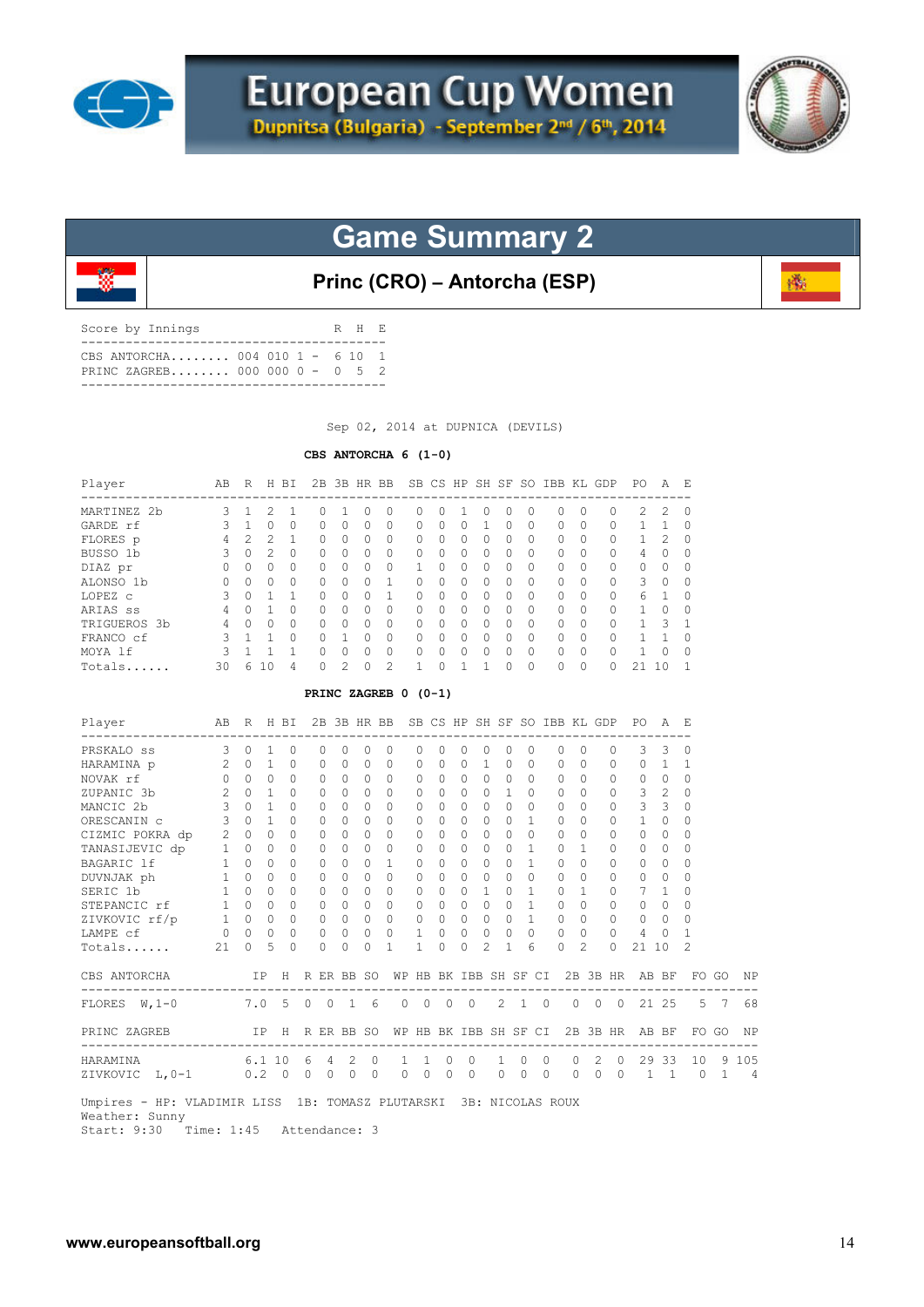



### **Horsholm (DEN) - Babes (BUL)**

| Score by Innings                               |  |  | R H E |  |
|------------------------------------------------|--|--|-------|--|
| BABES 000 0 - 0 0 1<br>BARRACUDAS 230 5 - 10 8 |  |  |       |  |

Sep 02, 2014 at Dupnitsa (Field 2)

**BABES 0 (0-1)** 

| Player                 | AB  | R         | H        | BT.       |                     |          |           | 2B 3B HR BB |              |           |                   |          |          |                | SB CS HP SH SF SO IBB KL GDP |               |          | PO.          | A              | F. |
|------------------------|-----|-----------|----------|-----------|---------------------|----------|-----------|-------------|--------------|-----------|-------------------|----------|----------|----------------|------------------------------|---------------|----------|--------------|----------------|----|
| FETVOVA 1b             | 2   | $\bigcap$ | $\Omega$ | $\bigcap$ | $\bigcap$           | $\Omega$ | $\cap$    | O           | <sup>n</sup> | $\bigcap$ | U                 | $\Omega$ | 0        | 2              | $\cap$                       |               | $\Omega$ | 4            | <sup>0</sup>   | U  |
| SIMEONOVA p            | 2   | $\Omega$  | $\Omega$ | $\Omega$  | $\Omega$            | $\Omega$ | $\bigcap$ | $\Omega$    | $\Omega$     | $\Omega$  | $\Omega$          | $\Omega$ | $\Omega$ | $\mathfrak{D}$ | $\Omega$                     | $\Omega$      | $\Omega$ | $\Omega$     |                | U  |
| ARBOVA K. cf           | 2   | $\bigcap$ | $\Omega$ | $\Omega$  | $\bigcap$           | $\Omega$ | $\Omega$  | $\Omega$    | $\Omega$     | $\bigcap$ | 0                 | $\Omega$ | 0        | $\mathfrak{D}$ | $\Omega$                     | 0             | $\Omega$ |              |                |    |
| HARIZANOVA C           |     | $\Omega$  | $\Omega$ | $\Omega$  | $\cap$              | $\Omega$ | $\bigcap$ | O           | $\Omega$     | $\cap$    |                   | $\Omega$ | $\Omega$ | 1              | $\Omega$                     |               | $\Omega$ | 3.           | $\Omega$       |    |
| KONOVA 3b              |     | $\Omega$  | $\Omega$ | $\Omega$  | $\Omega$            | $\Omega$ | $\bigcap$ | O           | $\Omega$     | $\cap$    | 0                 | $\Omega$ | $\Omega$ |                | $\Omega$                     | 0             | $\Omega$ | $\Omega$     |                | Ω  |
| OVNARSKA 1f            |     | $\Omega$  | $\Omega$ | $\Omega$  | $\Omega$            | $\Omega$ | $\bigcap$ | $\Omega$    | $\Omega$     | $\cap$    | 0                 | $\Omega$ | $\Omega$ |                | $\Omega$                     | $\Omega$      | 0        | 0            | $\Omega$       |    |
| ARBOVA A. ss           |     | $\Omega$  | $\Omega$ | $\Omega$  | $\Omega$            | $\Omega$ | $\Omega$  | O           | $\Omega$     | $\cap$    | $\Omega$          | $\Omega$ | 0        |                | $\Omega$                     | $\Omega$      | $\Omega$ |              |                |    |
| TOPALOVA <sub>2b</sub> |     | $\Omega$  | $\Omega$ | $\Omega$  | $\bigcap$           | $\Omega$ | $\Omega$  | $\Omega$    | $\Omega$     | $\bigcap$ | 0                 | $\Omega$ | 0        |                | $\Omega$                     | 0             | $\Omega$ |              | $\mathfrak{D}$ | Ω  |
| WARREN dp              |     | $\Omega$  | $\Omega$ | $\Omega$  | $\Omega$            | $\Omega$ | $\Omega$  | O           | $\Omega$     | $\bigcap$ | 0                 | $\Omega$ | $\Omega$ |                | $\Omega$                     | $\Omega$      | 0        | 0            | $\Omega$       | U  |
| STOYANOVA rf           | 0   | $\cap$    | $\Omega$ | $\Omega$  | $\Omega$            | $\Omega$ | $\bigcap$ | $\Omega$    | $\Omega$     | $\Omega$  | $\Omega$          | $\Omega$ | $\Omega$ | $\Omega$       | $\Omega$                     | $\Omega$      | $\Omega$ | $\mathbf{1}$ | $\Omega$       | 0  |
| Totals                 | 12. | $\cap$    | $\Omega$ | $\bigcap$ | $\Omega$            | $\Omega$ | $\bigcap$ | $\Omega$    | $\Omega$     | $\bigcap$ |                   | $\Omega$ | $\Omega$ | 12             | $\Omega$                     | $\mathcal{L}$ | $\Omega$ | 11           | 6              |    |
|                        |     |           |          |           | BARRACUDAS 10 (1-0) |          |           |             |              |           |                   |          |          |                |                              |               |          |              |                |    |
| Player                 | AB  | R         | H        | BT.       | 2B                  |          |           | 3B HR BB    |              |           | SB CS HP SH SF SO |          |          |                | <b>TBB</b>                   | KT.           | GDP      | PO.          | A              | F. |

| RASMUSSEN 2b      |                | 3         |    | 0              |          |          |           |                |                |              |          |              |   |                    |              |              |           | $\Omega$     | $\Omega$ |                  | $\Omega$    |          |           |
|-------------------|----------------|-----------|----|----------------|----------|----------|-----------|----------------|----------------|--------------|----------|--------------|---|--------------------|--------------|--------------|-----------|--------------|----------|------------------|-------------|----------|-----------|
| WILKEN 3b         |                |           |    |                |          |          |           | 0              | 2              | 0            | 0        |              |   |                    | 0            | 0            | 0         | $\Omega$     | 0        | $^{()}$          | 0           |          |           |
| SWANBERG c        | 3              |           |    | 3              |          |          |           |                | $\Omega$       |              |          | 0            | n |                    | $\Omega$     | 0            | $\Omega$  | $\Omega$     | 12.      | $\left( \right)$ | $\Omega$    |          |           |
| NISSEN SS         |                |           |    | 0              |          |          |           | O              |                | 0            | O        |              | U |                    | $\Omega$     | O.           | O.        | $\Omega$     | $\Omega$ |                  | $\Omega$    |          |           |
| WESLEY p          | $\mathfrak{D}$ |           |    | $\mathfrak{D}$ |          |          |           | $\Omega$       | O              | <sup>n</sup> | 0        | U            | U |                    | ∩            | O.           | U         | $\Omega$     | $\Omega$ | $\Omega$         | $\Omega$    |          |           |
| MONBERG cf        | 3              |           |    | O              |          |          |           | O              | O              | 0            | O        |              |   |                    |              | U            |           | $\Omega$     | $\Omega$ | 0                | $\Omega$    |          |           |
| MAYLAND 1f        | 2              |           |    | $\Omega$       |          |          |           | $\Omega$       |                | 0            | O        | 0            | U |                    | $\Omega$     | O.           | $\Omega$  | 0            | $\Omega$ | 0                | $\Omega$    |          |           |
| ELLEHAVE pr       | U              | $\bigcap$ | 0  | $\Omega$       |          |          | $\bigcap$ | $\Omega$       | $\Omega$       | 0            | $\Omega$ | 0            | 0 | O.                 | $\Omega$     | 0            | $\Omega$  | $\Omega$     | $\Omega$ | $\Omega$         | $\Omega$    |          |           |
| KYNDESEN rf       |                |           |    |                |          |          |           | 0              |                | 0            | 0        | O.           | U |                    | $\Omega$     | O            | 0         | $\Omega$     | $\Omega$ | 0                | $\Omega$    |          |           |
| LIND 1b           |                |           |    | 0              |          |          |           | 0              | 0              |              | 0        | 0            | 0 |                    | $\Omega$     | 0            | $\Omega$  | $\mathbf{0}$ | $\Omega$ | $\left( \right)$ | 0           |          |           |
| Totals            | 17             | 10        | 8  | 7              |          |          | $\bigcap$ | $\Omega$       | 6              | 0            | $\Omega$ |              |   |                    |              | O.           | $\Omega$  | $\Omega$     | 12       | 0                | 0           |          |           |
| <b>BABES</b>      |                |           | ΙP | Н              | R        | ER.      | BB        | SO.            | WΡ             | HB           |          | BK TBB       |   | SH SF              | CI.          | 2B           | 3B        | HR           | AB       | BF               | FO.         | GO       | <b>NP</b> |
| SIMEONOVA<br>. т. |                | 3.2       |    | -8             | 10       | 8        | 6         | $\overline{1}$ | $\mathfrak{D}$ | 1            | $\Omega$ | $\Omega$     |   | $\mathbf{1}$<br>-1 | $\Omega$     | $\mathbf{1}$ | $\Omega$  | $\Omega$     | 17       | 26               | 4           | -5       | 88        |
| <b>BARRACUDAS</b> |                |           | ΙP | H              | R        | ER BB    |           | <b>SO</b>      | WΡ             | HB           |          | BK IBB SH SF |   |                    | CI.          | 2B           |           | 3B HR        | AB       | BF               | $_{\rm FO}$ | GO       | ΝP        |
| WESLEY<br>W       |                | 4.0       |    |                | $\Omega$ | $\Omega$ | $\bigcap$ | 12             | $\cap$         |              | O.       |              | 0 |                    | O.<br>$\cap$ | 0            | $\bigcap$ | $\bigcap$    | 12.      | 13               | O.          | $\Omega$ | 48        |

 Umpires - HP: VITALE Diego 1B: FARKAS Agos 3B: BRANISLAV Susila Start: 12:00 Time: 01:02 Attendance: 50

 Weather: sunny Game notes:

Scorers - NELISSEN Huub, MAGDALINCHEVA Irina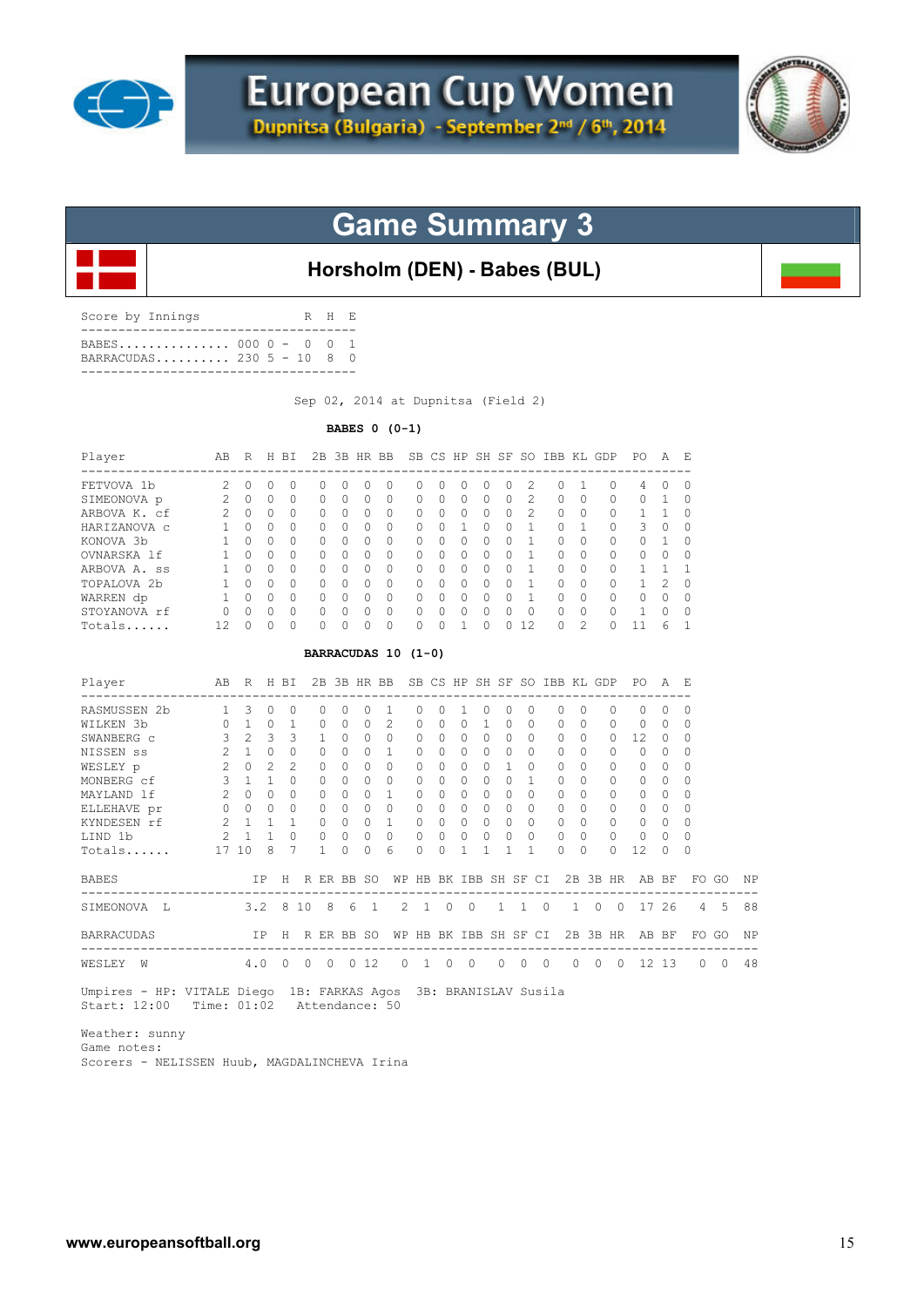



**Therwil Flyers (SUI) - Princ (CRO)**

| Score by Innings               | R H E |  |
|--------------------------------|-------|--|
| PRINC ZAGREB 000 000 0 - 0 0 0 |       |  |
|                                |       |  |

Sep 02, 2014 at Dupnitsa (Field 1)

#### **PRINC ZAGREB 0 (0-2)**

| $\Omega$<br>$\Omega$<br>$\Omega$<br>$\Omega$<br>$\Omega$<br>$\Omega$<br>$\bigcap$<br>$\Omega$<br>$\bigcirc$<br>$\Omega$<br>$\Omega$<br>THERWILL FLYERS 2 (1-1)<br>2B 3B HR BB SB CS HP SH SF SO IBB KL GDP<br>R H BI<br>$\Omega$<br>$\Omega$ |
|----------------------------------------------------------------------------------------------------------------------------------------------------------------------------------------------------------------------------------------------|
|                                                                                                                                                                                                                                              |
|                                                                                                                                                                                                                                              |
|                                                                                                                                                                                                                                              |
|                                                                                                                                                                                                                                              |
|                                                                                                                                                                                                                                              |
|                                                                                                                                                                                                                                              |
|                                                                                                                                                                                                                                              |
|                                                                                                                                                                                                                                              |
|                                                                                                                                                                                                                                              |
|                                                                                                                                                                                                                                              |
|                                                                                                                                                                                                                                              |
|                                                                                                                                                                                                                                              |
|                                                                                                                                                                                                                                              |
|                                                                                                                                                                                                                                              |
|                                                                                                                                                                                                                                              |
| $\Omega$                                                                                                                                                                                                                                     |
| $\Omega$                                                                                                                                                                                                                                     |
| 1                                                                                                                                                                                                                                            |
| $\bigcap$                                                                                                                                                                                                                                    |
| $\Omega$                                                                                                                                                                                                                                     |
| $\Omega$                                                                                                                                                                                                                                     |
| $\bigcirc$                                                                                                                                                                                                                                   |
| $\Omega$                                                                                                                                                                                                                                     |
| $\mathbf{1}$                                                                                                                                                                                                                                 |
| H R ER BB SO                                                                                                                                                                                                                                 |
| $2 \quad 2$<br>7                                                                                                                                                                                                                             |
| IP H R ER BB SO                                                                                                                                                                                                                              |
| -----------------------------------                                                                                                                                                                                                          |
|                                                                                                                                                                                                                                              |

Weather: Sunny

 Game notes: Scorers - NELISSEN Huub, MAGDALINCHEVA Irina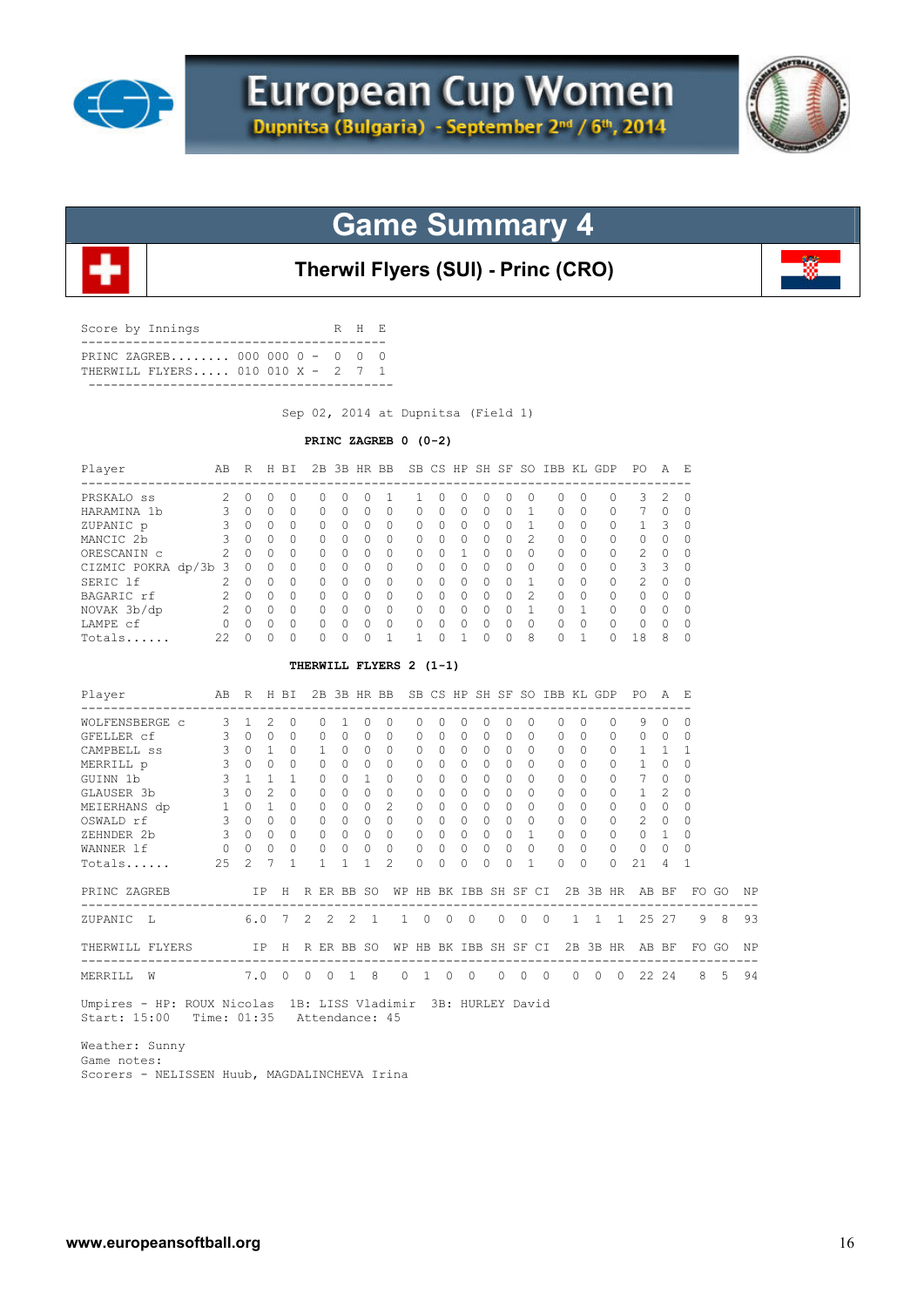



**Babes (BUL) - Les Comanches (FRA)**

| Score by Innings                                     |  |  | R H E |  |
|------------------------------------------------------|--|--|-------|--|
| TES COMANCHES 015 42 - 12 15 2<br>BABES 022 00 - 4 6 |  |  |       |  |
|                                                      |  |  |       |  |

Sep 02, 2014 at Dupnitsa (Field 1)

#### **LES COMANCHES 12 (2-0)**

| Player                                                                                                                                                                    |                                                                                                          | AB R H BI                                                                                                                   |                                                            |                                                                                                                                |                                                                                                                               |                                                                                                                                      |                                                                                                                               | 2B 3B HR BB SB CS HP SH SF SO IBB KL GDP PO                                                                                |                                                                                                                               |                                                                                                            |                                                                                                                                     |                                                                                                                               |                                                                                                                                 |                                                                                                                                               |                                                                                                                        |                                                                                                                                 |                |                                                                                                                  |                                                                                             | AE                                                                                                            |                                                                                                                                |                       |          |
|---------------------------------------------------------------------------------------------------------------------------------------------------------------------------|----------------------------------------------------------------------------------------------------------|-----------------------------------------------------------------------------------------------------------------------------|------------------------------------------------------------|--------------------------------------------------------------------------------------------------------------------------------|-------------------------------------------------------------------------------------------------------------------------------|--------------------------------------------------------------------------------------------------------------------------------------|-------------------------------------------------------------------------------------------------------------------------------|----------------------------------------------------------------------------------------------------------------------------|-------------------------------------------------------------------------------------------------------------------------------|------------------------------------------------------------------------------------------------------------|-------------------------------------------------------------------------------------------------------------------------------------|-------------------------------------------------------------------------------------------------------------------------------|---------------------------------------------------------------------------------------------------------------------------------|-----------------------------------------------------------------------------------------------------------------------------------------------|------------------------------------------------------------------------------------------------------------------------|---------------------------------------------------------------------------------------------------------------------------------|----------------|------------------------------------------------------------------------------------------------------------------|---------------------------------------------------------------------------------------------|---------------------------------------------------------------------------------------------------------------|--------------------------------------------------------------------------------------------------------------------------------|-----------------------|----------|
| MAGNEE 1b<br>LEMAIRE 3b<br>RIERA C<br>GIBSON-JONES SS<br>PRADE cf<br>BENCHALI dp<br>MARIE lf                                                                              | $\overline{4}$<br>3<br>$\overline{4}$<br>4<br>3<br>$\mathcal{S}$<br>$\mathbf{3}$                         | 2<br>3<br>$\overline{2}$<br>$\mathbf{1}$<br>$1\quad1$<br>$1\quad1$<br>$\mathbf{1}$                                          | $\mathfrak{D}$<br>$\overline{c}$<br>3<br>2<br>2            | $\Omega$<br>$\overline{c}$<br>$\overline{c}$<br>$\overline{c}$<br>$\Omega$<br>1<br>$\mathbf{1}$                                | 1<br>$\Omega$<br>3<br>$\Omega$<br>$\circ$<br>1<br>$\mathbf{1}$                                                                | 0<br>$\Omega$<br>$\Omega$<br>$\Omega$<br>$\Omega$<br>$\Omega$<br>$\Omega$                                                            | $\Omega$<br>$\Omega$<br>$\Omega$<br>$\Omega$<br>$\Omega$<br>$\Omega$<br>$\Omega$                                              | $\Omega$<br>$\Omega$<br>$\Omega$<br>$\Omega$<br>$\Omega$<br>$\Omega$<br>$\circ$                                            | 0<br>$\Omega$<br>1<br>$\Omega$<br>$\Omega$<br>$\circ$<br>$\mathbf{1}$                                                         | $\Omega$<br>$\Omega$<br>$\Omega$<br>$\Omega$<br>$\Omega$<br>$\Omega$<br>$\Omega$                           | 0<br>$\Omega$<br>$\Omega$<br>$\Omega$<br>$\Omega$<br>$\Omega$<br>$\Omega$                                                           | $\Omega$<br>1<br>$\Omega$<br>$\Omega$<br>$\Omega$<br>$\Omega$<br>$\Omega$                                                     | $\Omega$<br>$\Omega$<br>$\Omega$<br>$\bigcap$<br>$\Omega$<br>$\Omega$<br>$\Omega$                                               | $\Omega$<br>$\Omega$<br>$\Omega$<br>$\Omega$<br>$\Omega$<br>$\Omega$<br>$\Omega$                                                              | $\Omega$<br>$\Omega$<br>$\Omega$<br>$\Omega$<br>$\Omega$<br>$\Omega$<br>$\Omega$                                       | $\Omega$<br>$\bigcap$<br>$\Omega$<br>$\Omega$<br>$\Omega$<br>$\Omega$<br>$\Omega$                                               |                | 0<br>$\Omega$<br>0<br>0<br>$\circ$<br>$\mathbf{1}$<br>$\circ$                                                    | 4<br>0<br>2<br>3<br>$\Omega$<br>$\circ$<br>$\mathbf{1}$                                     | 1<br>$\mathbf{1}$<br>3<br>$\Omega$<br>$\Omega$<br>$\Omega$<br>1                                               | $\Omega$<br>2<br>$\Omega$<br>$\Omega$<br>$\Omega$<br>$\Omega$<br>$\Omega$                                                      |                       |          |
| DOMANICO rf<br>CARATINI 2b<br>GARTNER p<br>Totals                                                                                                                         | $\mathbf{3}$<br>$\mathbf{3}$<br>$\overline{0}$                                                           | $1 \quad 1$<br>$\Omega$<br>30 12 15                                                                                         | $0\quad1$<br>$\Omega$                                      | $\mathbf{1}$<br>$\Omega$<br>$\bigcap$<br>9                                                                                     | $\mathbf{1}$<br>$\overline{1}$<br>$\Omega$<br>8                                                                               | $\Omega$<br>$\Omega$<br>$\Omega$<br>$\Omega$                                                                                         | $\Omega$<br>$\Omega$<br>$\Omega$<br>$\Omega$                                                                                  | $\circ$<br>$\bigcirc$<br>$\Omega$<br>$\Omega$                                                                              | $\circ$<br>$\Omega$<br>$\Omega$<br>$\overline{\mathcal{L}}$                                                                   | $\Omega$<br>$\Omega$<br>$\Omega$<br>$\Omega$                                                               | $\Omega$<br>$\Omega$<br>$\Omega$<br>$\Omega$                                                                                        | $\Omega$<br>$\Omega$<br>$\Omega$<br>1                                                                                         | $\Omega$<br>$\Omega$<br>$\Omega$<br>$\Omega$                                                                                    | $\Omega$<br>$\Omega$<br>$\Omega$<br>$\Omega$                                                                                                  | 0<br>$\Omega$<br>$\circ$<br>$\Omega$                                                                                   | $\Omega$<br>$\Omega$<br>$\Omega$<br>$\Omega$                                                                                    |                | $\circ$<br>$\Omega$<br>$\Omega$<br>$\mathbf{1}$                                                                  | $\mathbf{1}$<br>$\overline{c}$<br>$\overline{c}$<br>15                                      | $\mathbf 0$<br>$\mathfrak{D}$<br>$\mathbf{1}$<br>9                                                            | $\mathbf 0$<br>$\Omega$<br>$\mathbf 0$<br>$\overline{c}$                                                                       |                       |          |
|                                                                                                                                                                           |                                                                                                          |                                                                                                                             |                                                            |                                                                                                                                |                                                                                                                               |                                                                                                                                      |                                                                                                                               | BABES 4 (0-2)                                                                                                              |                                                                                                                               |                                                                                                            |                                                                                                                                     |                                                                                                                               |                                                                                                                                 |                                                                                                                                               |                                                                                                                        |                                                                                                                                 |                |                                                                                                                  |                                                                                             |                                                                                                               |                                                                                                                                |                       |          |
| Player                                                                                                                                                                    | AВ                                                                                                       |                                                                                                                             |                                                            | R H BI                                                                                                                         |                                                                                                                               |                                                                                                                                      |                                                                                                                               | 2B 3B HR BB SB CS HP SH SF SO IBB KL GDP                                                                                   |                                                                                                                               |                                                                                                            |                                                                                                                                     |                                                                                                                               |                                                                                                                                 |                                                                                                                                               |                                                                                                                        |                                                                                                                                 |                |                                                                                                                  | PO A E                                                                                      |                                                                                                               |                                                                                                                                |                       |          |
| BOGDANOVA p/2b<br>FETVOVA 1b<br>ARBOVA K. cf<br>HARIZANOVA 3b<br>KONOVA dp/ss<br>ARBOVA A. ss/p 2 0 0<br>OVNARSKA c<br>WARREN rf<br>STOYANOVA lf<br>TOPALOVA 2b<br>Totals | 3<br>2<br>$\mathbf{3}$<br>$\mathbf{3}$<br>2<br>$2^{\circ}$<br>$\overline{2}$<br>$\circ$<br>$\circ$<br>19 | $\mathbf{1}$<br>$\Omega$<br>$1 \quad 0$<br>$1 \quad 2$<br>$1 \quad 0$<br>$\cap$<br>$0 \quad 1$<br>$\Omega$<br>$\Omega$<br>4 | 2<br>$\Omega$<br>$\mathbf{1}$<br>$\Omega$<br>$\Omega$<br>6 | $\circ$<br>$\Omega$<br>$\cap$<br>$\mathbf{1}$<br>$\Omega$<br>$\Omega$<br>$\cap$<br>$\overline{c}$<br>$\Omega$<br>$\Omega$<br>3 | $\circ$<br>$\Omega$<br>$\Omega$<br>$\Omega$<br>$\circ$<br>$\Omega$<br>$\Omega$<br>$\Omega$<br>$\circ$<br>$\Omega$<br>$\Omega$ | $\mathbf{0}$<br>$\Omega$<br>$\Omega$<br>$\Omega$<br>$\Omega$<br>$\Omega$<br>$\Omega$<br>$\Omega$<br>$\Omega$<br>$\Omega$<br>$\Omega$ | $\circ$<br>$\Omega$<br>$\Omega$<br>$\Omega$<br>$\circ$<br>$\Omega$<br>$\Omega$<br>$\Omega$<br>$\circ$<br>$\Omega$<br>$\Omega$ | $\circ$<br>$\mathbf{1}$<br>$\Omega$<br>$\Omega$<br>$\Omega$<br>$\Omega$<br>$\Omega$<br>$\Omega$<br>$\circ$<br>$\circ$<br>1 | $\mathbf{1}$<br>$\Omega$<br>$\mathbf{1}$<br>$\Omega$<br>$\circ$<br>$\Omega$<br>$\Omega$<br>$\Omega$<br>0<br>$\mathbf{0}$<br>2 | 1<br>$\Omega$<br>$\Omega$<br>$\Omega$<br>$\Omega$<br>$\Omega$<br>$\Omega$<br>$\Omega$<br>$\circ$<br>0<br>1 | 0<br>$\Omega$<br>$\Omega$<br>$\Omega$<br>$\Omega$<br>$\Omega$<br>$\Omega$<br>$\Omega$<br>$\overline{0}$<br>$\mathbf{0}$<br>$\Omega$ | $\circ$<br>$\Omega$<br>$\Omega$<br>$\Omega$<br>$\circ$<br>$\Omega$<br>$\Omega$<br>$\Omega$<br>$\circ$<br>$\Omega$<br>$\Omega$ | $\circ$<br>$\Omega$<br>$\Omega$<br>$\Omega$<br>$\Omega$<br>$\Omega$<br>$\Omega$<br>$\Omega$<br>$\Omega$<br>$\Omega$<br>$\Omega$ | $\circ$<br>$\mathbf{1}$<br>$\Omega$<br>$\Omega$<br>$\Omega$<br>$\mathbf{1}$<br>$\Omega$<br>$\Omega$<br>$\Omega$<br>$\Omega$<br>$\mathfrak{D}$ | 0<br>$\Omega$<br>$\Omega$<br>$\circ$<br>$\circ$<br>$\Omega$<br>$\Omega$<br>$\Omega$<br>$\circ$<br>$\Omega$<br>$\Omega$ | $\circ$<br>$\Omega$<br>$\Omega$<br>$\Omega$<br>$\Omega$<br>$\Omega$<br>$\Omega$<br>$\Omega$<br>$\Omega$<br>$\Omega$<br>$\Omega$ |                | $\circ$<br>$\Omega$<br>$\Omega$<br>0<br>$\circ$<br>$\Omega$<br>$\Omega$<br>$\Omega$<br>0<br>$\Omega$<br>$\Omega$ | $\circ$<br>10<br>$\mathbf{0}$<br>2<br>0<br>$\Omega$<br>$\Omega$<br>$\Omega$<br>2<br>1<br>15 | $\circ$<br>$\Omega$<br>$\mathbf{1}$<br>4<br>3<br>$\overline{4}$<br>$\Omega$<br>$\Omega$<br>$\circ$<br>1<br>13 | $\mathbf 0$<br>$\mathbf{1}$<br>$\Omega$<br>$\Omega$<br>$\circ$<br>$\Omega$<br>$\overline{2}$<br>$\Omega$<br>1<br>$\Omega$<br>4 |                       |          |
| LES COMANCHES<br>---------------                                                                                                                                          |                                                                                                          |                                                                                                                             | ΙP                                                         |                                                                                                                                | H R ER BB SO                                                                                                                  |                                                                                                                                      |                                                                                                                               |                                                                                                                            |                                                                                                                               |                                                                                                            |                                                                                                                                     |                                                                                                                               |                                                                                                                                 |                                                                                                                                               | WP HB BK IBB SH SF CI                                                                                                  |                                                                                                                                 |                |                                                                                                                  | 2B 3B HR AB BF                                                                              |                                                                                                               |                                                                                                                                | FO GO                 | ΝP       |
| GARTNER W<br><b>BABES</b>                                                                                                                                                 |                                                                                                          | 5.0                                                                                                                         | ΙP                                                         | 6                                                                                                                              | $4 \quad 1$<br>H R ER BB SO                                                                                                   |                                                                                                                                      | 1                                                                                                                             | 2                                                                                                                          | 0<br>WP HB BK IBB SH SF CI                                                                                                    | $\circ$<br>0                                                                                               | 0                                                                                                                                   |                                                                                                                               | 0                                                                                                                               | $\overline{0}$                                                                                                                                | 0                                                                                                                      | $\circ$                                                                                                                         | $\overline{0}$ | 0<br>2B 3B HR                                                                                                    |                                                                                             | 19 20<br>AB BF                                                                                                | 5                                                                                                                              | -5<br>FO GO           | 49<br>ΝP |
| ----------------<br>BOGDANOVA L<br>ARBOVA A.                                                                                                                              |                                                                                                          |                                                                                                                             |                                                            | 3.1 13 10<br>$1.2 \quad 2 \quad 2$                                                                                             | -------------<br>- 8<br>$\overline{1}$                                                                                        |                                                                                                                                      | $\circ$<br>$\Omega$                                                                                                           | 0<br>$\Omega$                                                                                                              | 2<br>0<br>$\Omega$                                                                                                            | 0<br>$\circ$<br>$\Omega$                                                                                   | 0<br>$\Omega$                                                                                                                       |                                                                                                                               | $\circ$<br>$\mathbf{1}$                                                                                                         | $\circ$<br>$\circ$                                                                                                                            | 0<br>$\Omega$                                                                                                          | 6<br>2                                                                                                                          | 0<br>$\Omega$  | 0<br>$\Omega$                                                                                                    | 6                                                                                           | 24 24<br>7                                                                                                    | 2<br>$\Omega$                                                                                                                  | - 7<br>$\overline{4}$ | 77<br>19 |

 Umpires - HP: SUSILA Branislav 1B: PLUTARSKI Tomasz 3B: VITALE Diego Start: 17:25 Time: 01:22 Attendance: 45

 Weather: Cloudy Game notes: Scorers - NELISSEN Huub, MAGDALINCHEVA Irina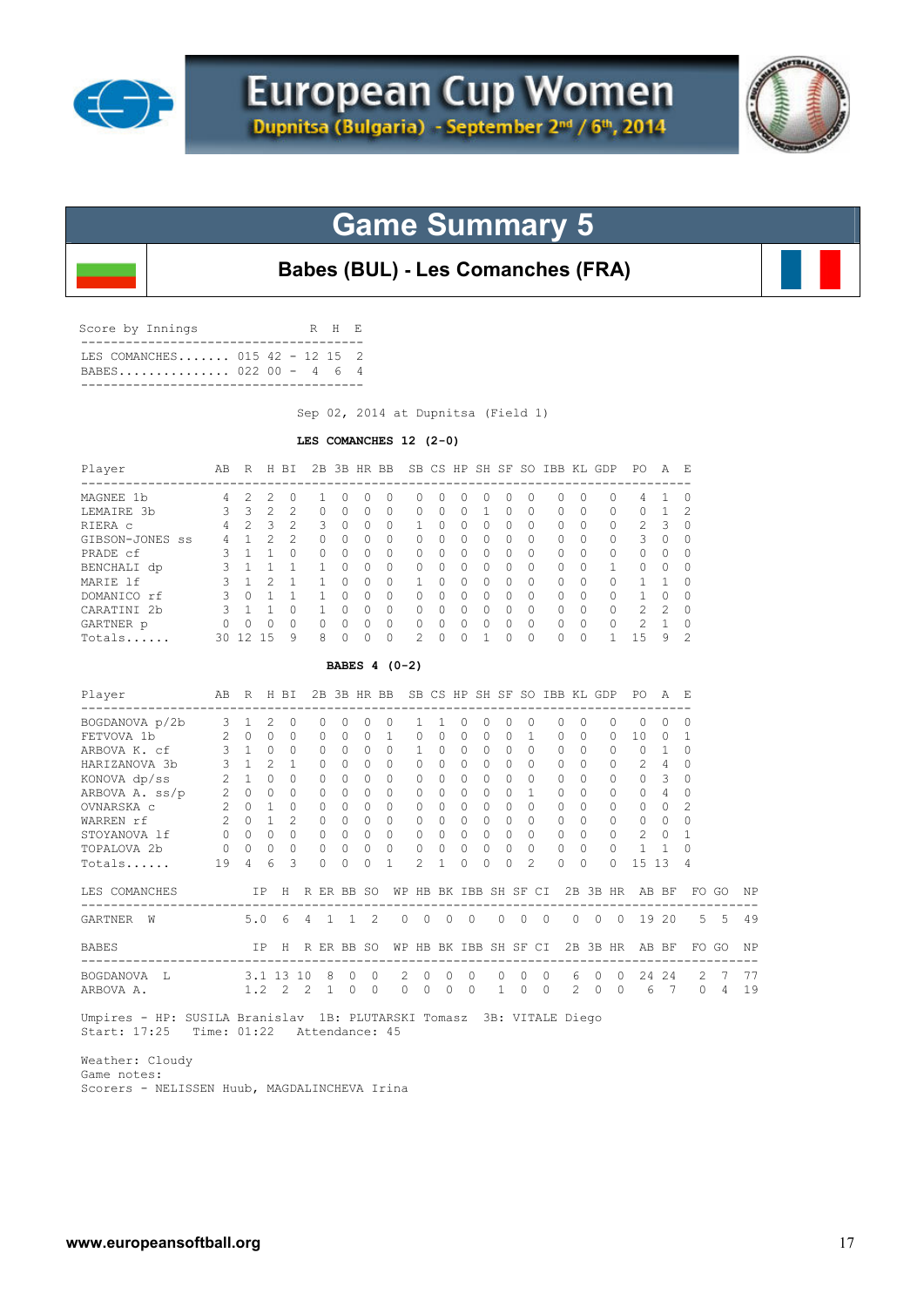



### **Princ (CRO) - Horsholm (DEN)**

| BARRACUDAS 101 000 $2 - 4 8 1$ |  |  |  |  |
|--------------------------------|--|--|--|--|
| PRINC ZAGREB 000 010 0 - 1 3 2 |  |  |  |  |

Sep 03, 2014 at Dupnitsa (Field 1)

#### **BARRACUDAS 4 (2-0)**

| Player       | AВ | R             | H | BT.      | 2B | 3B       | HR BB            |          |              | SB CS        |                  | HP SH SF     |          | -SO      | <b>TBB</b> | KL.      | GDP          | PO.          | A            | E,       |
|--------------|----|---------------|---|----------|----|----------|------------------|----------|--------------|--------------|------------------|--------------|----------|----------|------------|----------|--------------|--------------|--------------|----------|
| RASMUSSEN 2b | 4  |               |   | O        |    | 0        | $\left( \right)$ | O        | 0            | <sup>0</sup> | $\left( \right)$ |              | $^{(1)}$ |          | O          | 0        | n            |              | 0            | $\Omega$ |
| WILKEN 3b    | 4  |               | 0 | $\Omega$ | 0  | 0        | 0                | $\Omega$ | 0            | 0            | $\Omega$         |              | 0        | $\Omega$ | 0          | 0        | 0            | 0            | 0            |          |
| SWANBERG c   | 3  | $\mathcal{P}$ |   | $\Omega$ | 0  | 0        | <sup>0</sup>     | 1        | 0            | $\cap$       | $\Omega$         | $\cap$       | U        | $\Omega$ | O          | $\Omega$ | 0            | 18           | O            | O        |
| NISSEN SS    |    |               |   |          | Ω  | O        | $\Omega$         |          | <sup>0</sup> | 0            | $\Omega$         |              | Ω        | $\Omega$ | O          | 0        | 0            |              | O            | 0        |
| WESLEY p     | २  |               |   |          | U  | O        | $\Omega$         |          | <sup>0</sup> | $\Omega$     | $\cap$           |              | U        | $\Omega$ |            | O        | O            | Λ            |              | 0        |
| MONBERG cf   | 4  | <sup>n</sup>  | ς |          | 0  |          | $\bigcap$        | $\Omega$ | $\bigcap$    | O.           | $\Omega$         | <sup>n</sup> | O.       |          | O          |          | O            | <sup>n</sup> | O            | $\Omega$ |
| MAYLAND 1f   |    |               |   | $\Omega$ | 0  | 0        | O                | $\Omega$ | <sup>0</sup> | $\cap$       |                  |              | 0        | $\Omega$ | U          | 0        | U            | 0            | U            | 0        |
| ELLEHAVE pr  |    |               | U | $\Omega$ | 0  | 0        | $\Omega$         | $\Omega$ | 0            | U            | $\cap$           |              | ∩        | $\Omega$ | U          | $\Omega$ | <sup>0</sup> | U            | <sup>0</sup> | $\Omega$ |
| JOHANSEN 1f  | 0  |               | U |          | 0  | $\Omega$ | <sup>0</sup>     | $\Omega$ | 0            | $\cap$       |                  |              | U        | $\Omega$ | $\Omega$   | $\Omega$ | O            | 0            | $\cap$       | O        |
| KYNDESEN rf  | 3  |               | Ω | $\Omega$ | Λ  | O        | ∩                | $\Omega$ | $\Omega$     | $\cap$       | $\cap$           |              |          |          | $\cap$     | $\Omega$ |              |              | $\cap$       | $\Omega$ |
| LIND 1b      | २  |               | U | $\Omega$ | Λ  | O        | $\bigcap$        | $\Omega$ | $\Omega$     | U            |                  |              | U        | $\Omega$ | U          | 0        | O            | U            |              | $\Omega$ |
| Totals       | 28 | 4             | 8 | 4        |    |          | Λ                | 3        | <sup>0</sup> |              | 5                |              |          | 3        |            |          |              | $2^{\circ}$  |              | 1        |

#### **PRINC ZAGREB 1 (0-3)**

| Player                                                          | AB             | R           |           | H BI         |                |          | 2B 3B HR BB    |              |              |          |                |          |              |                 |                |          | SB CS HP SH SF SO IBB KL GDP |                |          | PO.            | A             | - F.           |       |           |
|-----------------------------------------------------------------|----------------|-------------|-----------|--------------|----------------|----------|----------------|--------------|--------------|----------|----------------|----------|--------------|-----------------|----------------|----------|------------------------------|----------------|----------|----------------|---------------|----------------|-------|-----------|
| PRSKALO SS                                                      | $\mathcal{L}$  | $\bigcap$   | $\bigcap$ | $\Omega$     |                |          |                | <sup>0</sup> | $\Omega$     |          | O.             | 0        | U            |                 |                |          | O.                           | 2              | $\Omega$ | $\mathfrak{D}$ | 4             |                |       |           |
| HARAMINA 2b                                                     | 3              | $\Omega$    | $\bigcap$ | $\Omega$     |                | O.       | $\bigcap$      | $\Omega$     | <sup>0</sup> | 0        | $\Omega$       | 0        | $\Omega$     |                 | 3              |          | $\cap$                       |                | $\Omega$ | 3              |               | $\Omega$       |       |           |
| ZUPANIC p                                                       | 3              | $\bigcap$   | $\cap$    | $\cap$       |                | $\Omega$ | $\Omega$       | $\Omega$     | $\Omega$     | $\Omega$ | $\Omega$       | $\Omega$ | $\Omega$     | $\cap$          | 3              |          | $\cap$                       |                | $\Omega$ | $\Omega$       | $\mathcal{L}$ | $\Omega$       |       |           |
| MANCIC 3b                                                       | 3              | 1           |           | <sup>0</sup> |                |          | $\Omega$       | $\bigcap$    | <sup>0</sup> | $\Omega$ | $\cap$         | 0        | $\cap$       |                 | $\mathfrak{D}$ |          | 0                            |                | $\Omega$ | $\mathfrak{D}$ | 5             | $\Omega$       |       |           |
| ORESCANIN C                                                     | 3              | $\cap$      |           | <sup>0</sup> |                |          |                | $\Omega$     | $\Omega$     | 0        | <sup>0</sup>   | $\cap$   | $\Omega$     |                 |                |          | $\cap$                       |                | $\Omega$ | 5              | $\Omega$      | 0              |       |           |
| NOVAK rf                                                        | 3              | $\bigcap$   | $\cap$    | $\Omega$     |                |          | $\Omega$       | $\Omega$     | $\Omega$     | $\Omega$ | $\Omega$       | 0        | 0            | $\bigcap$       | $\mathfrak{D}$ |          | $\cap$                       |                | 0        | $\Omega$       | $\Omega$      | $\Omega$       |       |           |
| SERIC 1b                                                        | 2              | $\Omega$    | $\bigcap$ | $\Omega$     |                |          | $\bigcap$      | $\Omega$     | <sup>0</sup> | $\Omega$ | $\Omega$       | 0        | 0            |                 | $\mathcal{L}$  |          | $\cap$                       |                | $\Omega$ | 7              | $\Omega$      | $\Omega$       |       |           |
| ZIVKOVIC lf/dp                                                  | $\overline{2}$ | $\Omega$    |           | <sup>0</sup> |                |          |                | <sup>0</sup> | $\Omega$     | 0        | $\bigcap$      | $\cap$   | O.           |                 |                |          | 0                            |                | $\Omega$ | $\Omega$       | $\Omega$      | $\Omega$       |       |           |
| TANASIJEVIC dp/lf                                               |                | $2 \quad 0$ |           | $\Omega$     |                |          |                | $\Omega$     | $\Omega$     | $\Omega$ | $\Omega$       | $\Omega$ | 0            |                 |                |          | $\cap$                       |                | $\Omega$ | $\mathcal{L}$  | $\Omega$      | $\Omega$       |       |           |
| LAMPE cf/pr                                                     | $\mathbf{0}$   | $\circ$     | $\circ$   | $\circ$      |                | $\circ$  | $\circ$        | 0            | 0            | 0        | $\circ$        | $\circ$  | $\circ$      | $\Omega$        | $\Omega$       |          | $\Omega$                     | $\Omega$       | 0        | 0              | 0             |                |       |           |
| Totals                                                          | 24             |             | 3         | $\cap$       |                |          | $\bigcap$      | $\cap$       | $\Omega$     | $\Omega$ | $\Omega$       | 0        | $\cap$       |                 | 18             |          | $\cap$                       |                | $\Omega$ | 21             | 12            | $\mathfrak{D}$ |       |           |
| <b>BARRACUDAS</b>                                               |                |             | IP        | H            |                |          | R ER BB SO     |              | WΡ           | HB       |                |          |              | BK IBB SH SF CI |                |          |                              |                | 2B 3B HR |                | AB BF         | FO.            | GO    | ΝP        |
| WESLEY<br>W                                                     |                | 7.0         |           | -3           | $\mathbf{1}$   | $\Omega$ | $\Omega$       | 18           | $\mathbf{1}$ | $\Omega$ | $\overline{0}$ |          | $\Omega$     | $\Omega$        | $\Omega$       | $\Omega$ | $\mathbf{1}$                 | $\Omega$       | $\Omega$ |                | 24 24         | 1              |       | 1 111     |
| PRINC ZAGREB                                                    |                |             | IP        | H            |                |          | R ER BB SO     |              | WΡ           | HB       |                |          |              | BK IBB SH SF CI |                |          |                              |                | 2B 3B HR |                | AB BF         |                | FO GO | <b>NP</b> |
| ZUPANIC<br>L                                                    |                |             | 7.0       | 8            | $\overline{4}$ | 2        | $\overline{3}$ | - 3          | $\Omega$     | 3        | $\Omega$       |          | $\mathbf{1}$ | $2 \quad 0$     |                | $\Omega$ | $\mathbf{1}$                 | $\overline{1}$ | $\Omega$ |                | 28 36         |                |       | 6 11 111  |
| Umpires - HP: FARKAS Akos 1B: ROUX Nikolas 3B: SUSILA Branislav |                |             |           |              |                |          |                |              |              |          |                |          |              |                 |                |          |                              |                |          |                |               |                |       |           |

Start: 09:30 Time: 01:56 Attendance: 20

 Weather: Cloudy Game notes: Scorers - NELISSEN Huub, MAgdalincheva Irina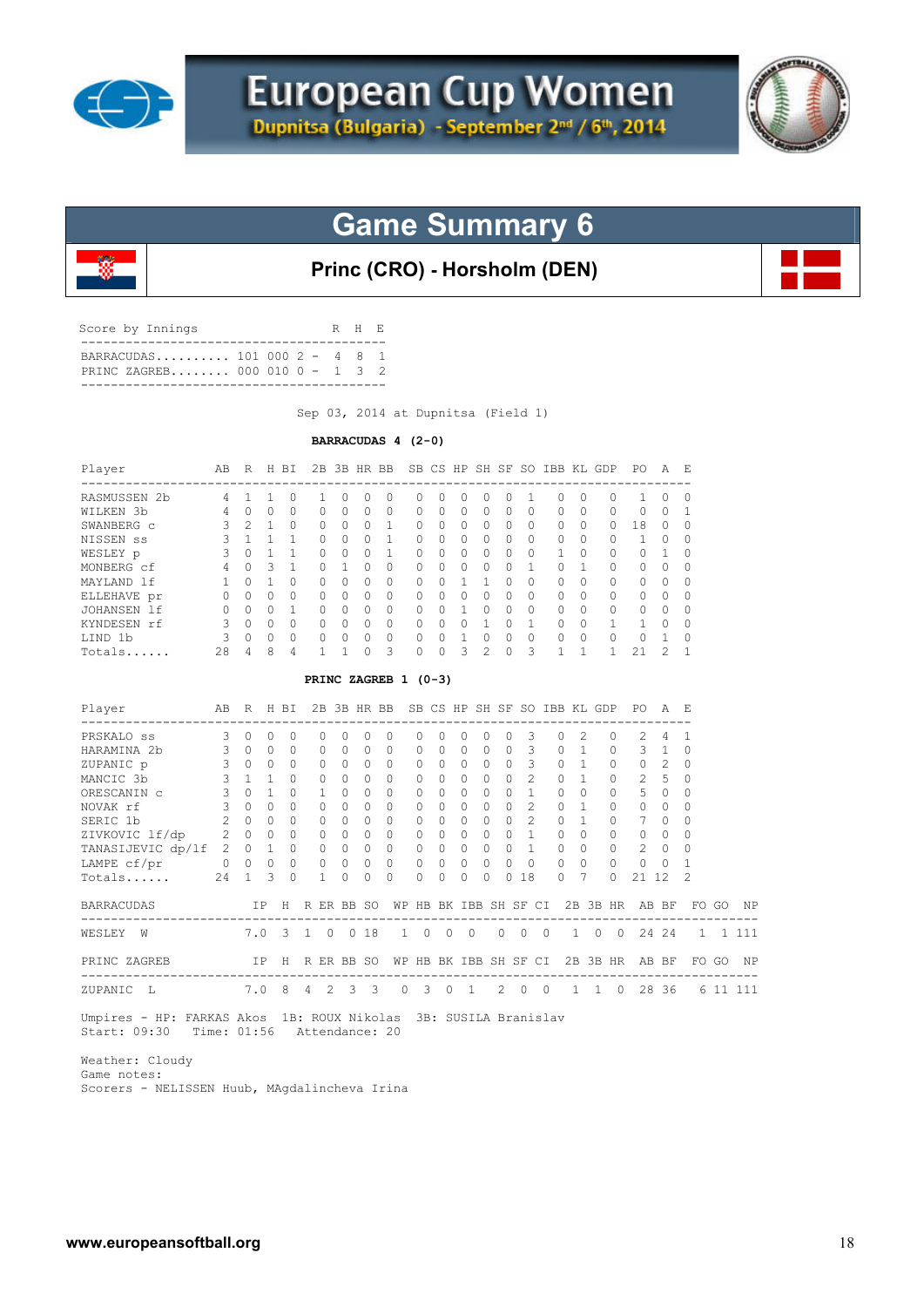

殲



## **Game Summary 7**

**Antorcha (ESP)- Les Comanches (FRA)**

| Score by Innings                                                     |  | R H E |  |
|----------------------------------------------------------------------|--|-------|--|
| T.E.S. COMANCHES 001 002 0 - 3 7 2<br>CBS ANTORCHA 010 000 1 - 2 4 3 |  |       |  |

Sep 03, 2014 at DUPNICA (DEVILS 2)

### **LES COMANCHES 3 (3-0)**

| Player<br>----------------------                                                                                                                                                                                                                                                         | AB R H BI                     |                                     |                |                     |                 |          |                                | 2B 3B HR BB SB CS HP SH SF SO IBB KL GDP |                                                        |                |                |                |             |                     |                |             |            |                | PO.                                  | A              | - E                  |       |    |
|------------------------------------------------------------------------------------------------------------------------------------------------------------------------------------------------------------------------------------------------------------------------------------------|-------------------------------|-------------------------------------|----------------|---------------------|-----------------|----------|--------------------------------|------------------------------------------|--------------------------------------------------------|----------------|----------------|----------------|-------------|---------------------|----------------|-------------|------------|----------------|--------------------------------------|----------------|----------------------|-------|----|
| MAGNEE 1b                                                                                                                                                                                                                                                                                | 4                             | 2                                   | $\mathbf{3}$   | $\circ$             | 0               | $\circ$  | 0                              | 0                                        | 1                                                      | 0              | $\circ$        | $\circ$        | 0           | $\circ$             | 0              |             | 0          | $\mathbf{0}$   | 7                                    | 4              | 0                    |       |    |
| LEMAIRE 3b                                                                                                                                                                                                                                                                               |                               | $2 \t 0 \t 1$                       |                | $\mathbf{1}$        | 0               | $\Omega$ | $\circ$                        | $\circ$                                  | $\mathbf{0}$                                           | $\Omega$       | $\Omega$       | $\mathbf{1}$   | $\Omega$    | $\Omega$            | $\circ$        |             | $\Omega$   | 0              | $\mathbf{1}$                         | $\Omega$       | $\overline{c}$       |       |    |
| RIERA C                                                                                                                                                                                                                                                                                  | 3                             |                                     | $1\quad1$      | $\Omega$            | 1               | $\Omega$ | $\Omega$                       | 0                                        | 0                                                      | $\Omega$       | $\Omega$       | $\circ$        | $\Omega$    | $\mathbf{0}$        | $\circ$        |             | $\Omega$   | 0              | 2                                    | $\circ$        | $\circ$              |       |    |
| GIBSON-JONES SS                                                                                                                                                                                                                                                                          | 3                             |                                     | $0 \quad 0$    | $\Omega$            | $\Omega$        | $\Omega$ | $\Omega$                       | $\Omega$                                 | $\Omega$                                               | $\Omega$       | $\Omega$       | $\Omega$       | $\Omega$    | $\mathbf{1}$        | $\Omega$       |             | $\Omega$   | $\Omega$       | $\mathbf{3}$                         | $\Omega$       | $\Omega$             |       |    |
| PRADE cf                                                                                                                                                                                                                                                                                 | $\mathbf{3}$                  |                                     | $0 \quad 1$    | $\Omega$            | $\Omega$        | $\Omega$ | $\Omega$                       | $\Omega$                                 | $\Omega$                                               | 1              | $\Omega$       | $\Omega$       | $\Omega$    | $\mathfrak{D}$      | $\Omega$       |             | $\Omega$   | $\Omega$       | 2                                    | $\Omega$       | $\Omega$             |       |    |
| BENCHALI p                                                                                                                                                                                                                                                                               | $\mathcal{S}$                 | $\begin{matrix} 0 & 1 \end{matrix}$ |                | $\bigcap$           | $\Omega$        | $\Omega$ | $\Omega$                       | $\Omega$                                 | $\Omega$                                               | $\bigcap$      | $\Omega$       | $\Omega$       | $\Omega$    | $\Omega$            | $\Omega$       |             | $\Omega$   | $\Omega$       | $\Omega$                             | $\overline{5}$ | $\Omega$             |       |    |
| MARIE 1f                                                                                                                                                                                                                                                                                 | $\mathcal{S}$                 | $\Omega$                            | $\Omega$       | $\Omega$            | $\Omega$        | $\Omega$ | $\Omega$                       | $\Omega$                                 | $\Omega$                                               | $\Omega$       | $\Omega$       | $\Omega$       | $\Omega$    | $\mathbf{1}$        | $\Omega$       |             | $\Omega$   | $\Omega$       | $\mathbf{1}$                         | $\Omega$       | $\Omega$             |       |    |
| 3 0 0 0<br>DOMANICO rf                                                                                                                                                                                                                                                                   |                               |                                     |                |                     | $\Omega$        | $\Omega$ | $\Omega$                       | $\bigcirc$                               | $\Omega$                                               | $\Omega$       | $0\quad 0$     |                | $\Omega$    | $\Omega$            |                | $0 \quad 0$ |            | $\circ$        | $0 \quad 0$                          |                | $\Omega$             |       |    |
| CARATINI 2b                                                                                                                                                                                                                                                                              |                               | 300                                 |                | $\Omega$            | $\circ$         | $\Omega$ | $\circ$                        | $\bigcirc$                               | $\Omega$                                               | $\overline{0}$ | $\overline{0}$ | $\circ$        | $\Omega$    | $\mathbf{1}$        | $\overline{0}$ |             | $\Omega$   | $\circ$        | 5                                    | $\overline{1}$ | $\Omega$             |       |    |
| Totals                                                                                                                                                                                                                                                                                   |                               | $27 \quad 3$                        | 7              | $\mathbf{1}$        | $\mathbf{1}$    | $\Omega$ | $\circ$                        | $\Omega$                                 | $\mathbf{1}$                                           | 1              | $\Omega$       | $\mathbf{1}$   | $\Omega$    | 5                   | $\Omega$       |             | $\Omega$   | $\Omega$       | 21 10                                |                | 2                    |       |    |
|                                                                                                                                                                                                                                                                                          |                               |                                     |                |                     |                 |          |                                | CBS ANTORCHA 2 (1-1)                     |                                                        |                |                |                |             |                     |                |             |            |                |                                      |                |                      |       |    |
| R H BI 2B 3B HR BB SB CS HP SH SF SO IBB KL GDP<br>Player<br>AB<br>PO.<br>AE<br>---------------------<br>------------<br>$\sim$ 3<br>$\circ$<br>$\circ$<br>$\circ$<br>0<br>$\mathbf{0}$<br>$\circ$<br>$\circ$<br>0<br>3<br>MARTINEZ 2b<br>0<br>0<br>0<br>0<br>0<br>0<br>0<br>0<br>0<br>0 |                               |                                     |                |                     |                 |          |                                |                                          |                                                        |                |                |                |             |                     |                |             |            |                |                                      |                |                      |       |    |
|                                                                                                                                                                                                                                                                                          |                               |                                     |                |                     |                 |          |                                |                                          |                                                        |                |                |                |             |                     |                |             |            |                |                                      |                |                      |       |    |
| GARDE rf                                                                                                                                                                                                                                                                                 |                               | 200                                 |                | $\Omega$            | $\Omega$        | $\Omega$ | $\Omega$                       | $\Omega$                                 | $\Omega$                                               | $\Omega$       | $\Omega$       | $\mathbf{1}$   |             | 0 <sub>1</sub>      |                | $\Omega$    | $\Omega$   | $\Omega$       | $\mathbf{1}$                         | $\Omega$       | -1                   |       |    |
| FLORES p                                                                                                                                                                                                                                                                                 | 3                             |                                     |                | $0 \quad 0 \quad 0$ | $\circ$         | $\Omega$ | $\bigcirc$                     | $\circ$                                  | $\mathbf{0}$                                           | $\Omega$       | $\Omega$       | $\circ$        |             | $0 \quad 0$         | $\circ$        |             | $\cap$     | $\Omega$       | 2                                    | $\overline{4}$ | $\Omega$             |       |    |
| BUSSO 1b                                                                                                                                                                                                                                                                                 | 3                             |                                     |                | $0 \quad 0 \quad 0$ | $\Omega$        | $\Omega$ | $\bigcirc$                     | $\circ$                                  | $\mathbf{0}$                                           | $\Omega$       | $\Omega$       | $\circ$        |             | $0 \quad 0$         | $\circ$        |             | $\Omega$   | $\Omega$       | 11                                   | $\circ$        | 0                    |       |    |
| LOPEZ c                                                                                                                                                                                                                                                                                  | $\overline{2}$                |                                     |                | $1 \quad 1 \quad 0$ | $\Omega$        | $\Omega$ | $\bigcirc$                     | $\overline{1}$                           | $\Omega$                                               | $\Omega$       |                | $0 \quad 0$    | $\Omega$    | $\sim$ 1            | $\Omega$       |             | $\Omega$   | $\Omega$       | $4\overline{ }$                      | 2              | $\Omega$             |       |    |
| ARIAS ss                                                                                                                                                                                                                                                                                 | 1                             |                                     |                | $1 \quad 1 \quad 0$ | $\Omega$        | $\Omega$ | $\bigcirc$                     | $\overline{0}$                           | $\Omega$                                               | $\Omega$       | $\Omega$       | $\overline{2}$ | $\Omega$    | $\Omega$            | $\Omega$       |             | $\Omega$   | 0              | 2                                    | $\Omega$       | 2                    |       |    |
| TRIGUEROS 3b                                                                                                                                                                                                                                                                             |                               | 3 0 1 1                             |                |                     | $\Omega$        | $\Omega$ | $\bigcirc$                     | $\Omega$                                 | $\circ$                                                | $\bigcirc$     | $\Omega$       | $\Omega$       | $\Omega$    | $\bigcirc$          | $\circ$        |             | $\Omega$   | 0              |                                      | $0\quad 1$     | $\Omega$             |       |    |
| FRANCO cf                                                                                                                                                                                                                                                                                |                               | $3 \t0 \t1 \t1$                     |                |                     | $\Omega$        | $\Omega$ | $\bigcirc$                     | $\overline{0}$                           | $\circ$                                                | $\bigcirc$     | $0\quad 0$     |                | $\Omega$    | $\bigcirc$          | $\overline{0}$ |             | $\Omega$   | $\circ$        | 1                                    | $\Omega$       | $\Omega$             |       |    |
| MOYA 1f                                                                                                                                                                                                                                                                                  | 3                             |                                     |                | $0 \quad 0 \quad 0$ | $\Omega$        | $\Omega$ | $\Omega$                       | $\Omega$                                 | $\Omega$                                               | $\Omega$       | $\Omega$       | $\Omega$       | $\Omega$    | $\Omega$            | $\Omega$       |             | $\Omega$   | $\Omega$       | $\Omega$                             | $\Omega$       | $\Omega$             |       |    |
| Totals                                                                                                                                                                                                                                                                                   | 2.3                           | $\mathfrak{D}$                      | $\overline{4}$ | $\mathfrak{D}$      | $\Omega$        | $\Omega$ | $\Omega$                       | 1                                        | $\Omega$                                               | $\Omega$       | $\Omega$       | 3              | $\Omega$    | $\mathfrak{D}$      | $\Omega$       |             | $\Omega$   | $\Omega$       | 21 10                                |                | 3                    |       |    |
| LES COMANCHES TP H R ER BB SO                                                                                                                                                                                                                                                            |                               |                                     |                |                     |                 |          |                                |                                          |                                                        |                |                |                |             |                     |                |             |            |                | WP HB BK IBB SH SF CI 2B 3B HR AB BF |                |                      | FO GO | ΝP |
| BENCHALI W, 2-0                                                                                                                                                                                                                                                                          | ------------------<br>7.0 4 2 |                                     |                |                     | $\overline{1}$  |          | $\overline{2}$<br>$\mathbf{1}$ |                                          | $\circ$<br>$\overline{0}$                              | $\overline{0}$ | $\overline{0}$ |                | $3 \quad 0$ |                     | $\overline{0}$ |             | $0\quad 0$ | $\overline{0}$ | 23 27                                |                |                      | 8 11  | 74 |
| CBS ANTORCHA                                                                                                                                                                                                                                                                             |                               |                                     |                |                     | IP H R ER BB SO |          |                                |                                          | WP HB BK IBB SH SF CI                                  |                |                |                |             |                     |                |             |            |                |                                      |                | 2B 3B HR AB BF FO GO |       | ΝP |
| FLORES L, 1-1 7.0 7 3 3 0 5                                                                                                                                                                                                                                                              |                               |                                     |                |                     |                 |          |                                |                                          | $\begin{array}{ccccccccc}\n0 & 0 & 0 & 0\n\end{array}$ |                |                |                |             | $1 \quad 0 \quad 0$ |                |             |            |                | 1 0 0 27 28                          |                |                      | 7 8   | 76 |
| IT' IID FOILLOR DILIFICATIE 1D DAIIED HIDIEU OD DIROO HIFRAIR                                                                                                                                                                                                                            |                               |                                     |                |                     |                 |          |                                |                                          |                                                        |                |                |                |             |                     |                |             |            |                |                                      |                |                      |       |    |

 Umpires - HP: TOMASZ PLUTARSKI 1B: DAVID HURLEY 3B: DIEGO VITALE Start: 9|30 Time: 1:30 Attendance: 4

 Weather: CLOUDY Game notes: Scorers BOGDANOVA, ALEKS Game: 07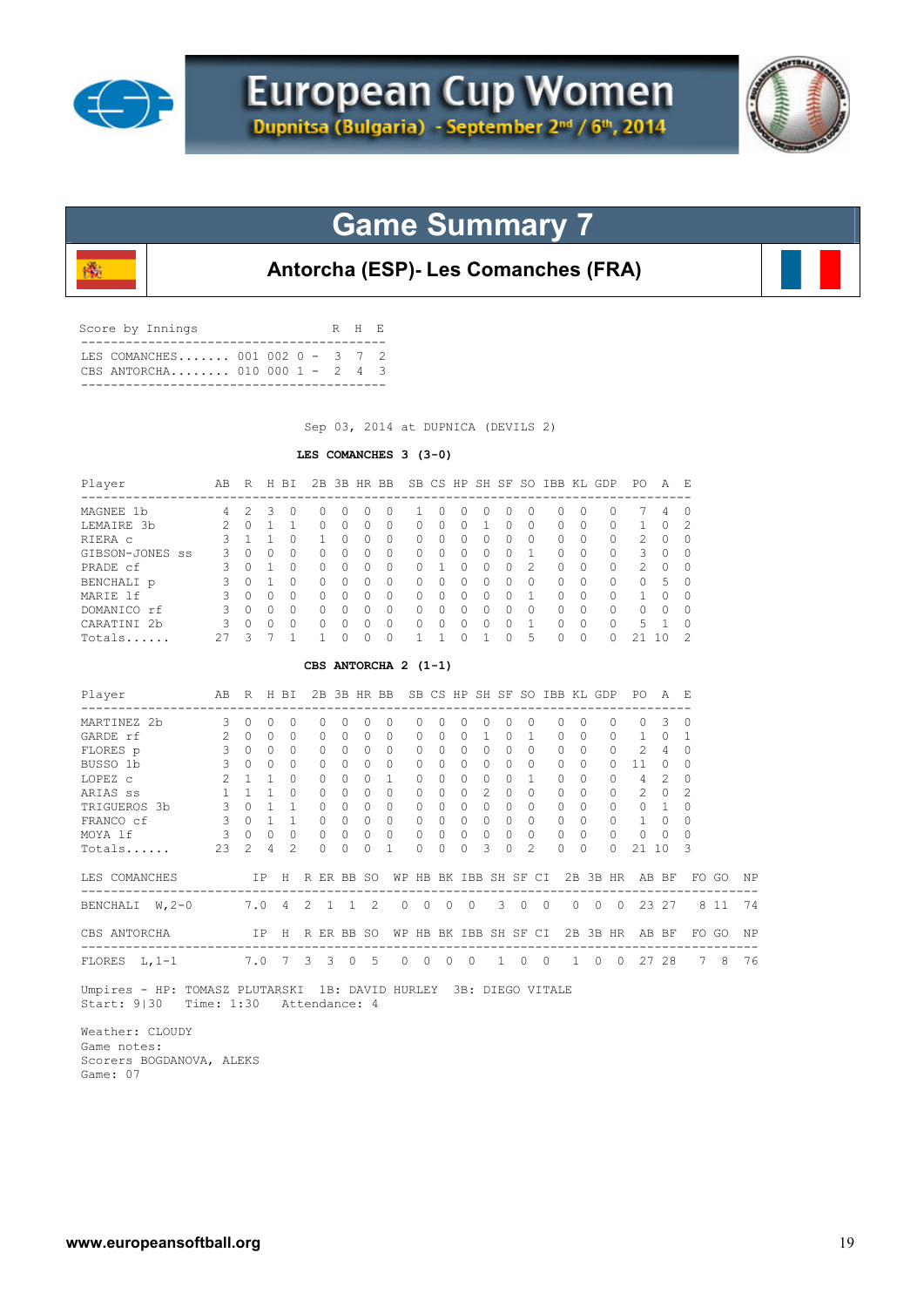



**Babes (BUL) - Therwil Flyers (SUI)**

| Score by Innings |                                                          |  |  | R H E |  |
|------------------|----------------------------------------------------------|--|--|-------|--|
|                  | THERWILL FLYERS 321 23 - 11 14 1<br>BABES 000 00 - 0 2 0 |  |  |       |  |
|                  |                                                          |  |  |       |  |

Sep 03, 2014 at Dupnitsa (Field 2)

### **THERWILL FLYERS 11 (2-1)**

| Player                                                            |                                                          | AB R H BI   |                |                  |          |                |                |                | 2B 3B HR BB SB CS HP SH SF SO IBB KL GDP PO |                       |                      |                |                            |              |             |                |                |          |          |          |                | A              | - E         |                |         |
|-------------------------------------------------------------------|----------------------------------------------------------|-------------|----------------|------------------|----------|----------------|----------------|----------------|---------------------------------------------|-----------------------|----------------------|----------------|----------------------------|--------------|-------------|----------------|----------------|----------|----------|----------|----------------|----------------|-------------|----------------|---------|
| WOLFENSBERGE c 4                                                  |                                                          | 2           | 2              | $\Omega$         |          | 1              | $\Omega$       | $\Omega$       | $\Omega$                                    | $\Omega$              | $\Omega$             | $\Omega$       | $\Omega$                   |              | $\Omega$    | $\Omega$       | $\Omega$       | $\Omega$ |          | $\Omega$ | 5              | $\Omega$       | $\Omega$    |                |         |
| GFELLER 1f                                                        | $\mathbf{3}$                                             | 2           | $\mathbf{1}$   | 1                |          | $\mathbf{1}$   | $\Omega$       | $\Omega$       | 1                                           | $\Omega$              | $\Omega$             | $\Omega$       | $\Omega$                   |              | $\Omega$    | $\Omega$       | $\Omega$       | $\Omega$ |          | $\Omega$ | $\Omega$       | $\Omega$       | $\Omega$    |                |         |
| CAMPBELL SS 4 3 3                                                 |                                                          |             |                | 3                |          | 0              | $\overline{1}$ | 1              | $\Omega$                                    | $\Omega$              | $\bigcap$            | $\Omega$       | $\Omega$                   |              | $\bigcap$   | $\Omega$       | $\Omega$       | $\Omega$ |          | 0        | 3              | 2              | $\Omega$    |                |         |
| MERRILL cf                                                        | 3                                                        |             | $2 \quad 3$    | 2                |          | $\mathbf{1}$   | $\Omega$       | $\mathbf{1}$   | 0                                           | $\mathbf{0}$          | $\Omega$             | $\circ$        | $\circ$                    |              | $\Omega$    | $\Omega$       | 0              | $\Omega$ |          | 0        | $\circ$        | $\Omega$       | $\mathbf 0$ |                |         |
| OSWALD cf                                                         | $\overline{1}$                                           |             | $0 \quad 1$    | $\mathbf{1}$     |          | $\Omega$       | $\Omega$       | $\bigcap$      | $\Omega$                                    | $\Omega$              | $\cap$               | $\Omega$       | $\Omega$                   |              | $\cap$      | $\Omega$       | $\Omega$       | $\Omega$ |          | $\Omega$ | $\Omega$       | $\Omega$       | $\Omega$    |                |         |
| $3 \t0 \t1$<br>GUINN p/1b                                         |                                                          |             |                | $\mathbf{1}$     |          | $\Omega$       | $\Omega$       | $\Omega$       | $\mathbf{1}$                                | $\Omega$              | $\Omega$             | $\Omega$       | $\Omega$                   |              | $\Omega$    | $\Omega$       | $\Omega$       | $\Omega$ |          | $\Omega$ | 3              | $\mathbf{1}$   | 1           |                |         |
| GLAUSER 1b/p                                                      | $4 \quad 1 \quad 3$                                      |             |                | $\overline{c}$   |          | $\overline{2}$ | $\Omega$       | $\Omega$       | $\Omega$                                    | $\Omega$              | $\Omega$             | $\Omega$       | $\Omega$                   |              | $\Omega$    | $\Omega$       | 0              | $\Omega$ |          | 0        | $\overline{c}$ | $\mathbf{1}$   | $\Omega$    |                |         |
| MEIERHANS dp                                                      | $\begin{array}{ccccccccc}\n1 & 0 & 0 & \n\end{array}$    |             |                | $\Omega$         |          | 0              | $\Omega$       | $\Omega$       | $\mathbf{1}$                                | $\Omega$              | $\Omega$             |                | $\Omega$<br>$\circ$        |              | $\Omega$    | $\Omega$       | $\circ$        | $\Omega$ |          | 0        | $\mathbf{0}$   | $\Omega$       | $\Omega$    |                |         |
| HAGER rf                                                          | $\begin{array}{cccc} 2 & 1 & 0 \\ 1 & 0 & 0 \end{array}$ |             |                | 1                |          | $\Omega$       | $\bigcirc$     | $\Omega$       | $\overline{0}$                              | $\Omega$              | $\Omega$             |                | $\Omega$<br>$\overline{1}$ |              | $\Omega$    | $\Omega$       | $\Omega$       | $\Omega$ |          | 0        | 0              | $\circ$        | $\Omega$    |                |         |
| ZEHNDER 2b                                                        | $1 \quad 0 \quad 0$                                      |             |                | $\bigcap$        |          | $\Omega$       | $\Omega$       | $\Omega$       | <sup>1</sup>                                | 0                     | $\Omega$             |                | $\Omega$                   | $\mathbf{1}$ | $\Omega$    | $\Omega$       | $\circ$        | $\Omega$ |          | $\circ$  | $\overline{2}$ | $\overline{c}$ | $\Omega$    |                |         |
| GRABOWICZ 3b                                                      | $\overline{1}$                                           | $\circ$     | $\Omega$       | $\bigcirc$       |          | $\Omega$       | $\Omega$       | $\circ$        | $\Omega$                                    | $\Omega$              | $\Omega$             |                | $\Omega$                   | $\Omega$     | $\Omega$    | $\Omega$       | 0              | $\Omega$ |          | $\Omega$ | $\circ$        | $\bigcirc$     | $\circ$     |                |         |
| Totals                                                            |                                                          | 27 11 14 11 |                |                  |          | 5              | $\mathbf{1}$   | $\overline{2}$ | $\overline{4}$                              | $\Omega$              | $\bigcap$            | $\mathbf{1}$   |                            | $\mathbf{1}$ | $\Omega$    | $\Omega$       | $\Omega$       | $\Omega$ |          | $\cap$   | 15             | 6              | -1          |                |         |
|                                                                   |                                                          |             |                |                  |          |                |                |                | BABES 0 (0-3)                               |                       |                      |                |                            |              |             |                |                |          |          |          |                |                |             |                |         |
| <b>Example 2018</b><br>Player<br>---------------------            |                                                          |             |                | R H BI           |          |                |                |                | 2B 3B HR BB SB CS HP SH SF SO IBB KL GDP    |                       |                      |                |                            |              |             |                |                |          |          |          | PO A E         |                |             |                |         |
| FETVOVA 1b                                                        | $\overline{2}$                                           | $\circ$     | $\mathbf{1}$   | $\Omega$         |          | 0              | $\Omega$       | $\Omega$       | $\Omega$                                    | 0                     | $\Omega$             | $\Omega$       | $\Omega$                   |              | $\Omega$    | 1              | 0              | $\Omega$ |          | $\Omega$ | 3              | $\Omega$       | $\Omega$    |                |         |
| ARBOVA A. p 2 0 0                                                 |                                                          |             |                | $\Omega$         |          | 0              | $\Omega$       | $\Omega$       | $\circ$                                     | $\mathbf{0}$          | $\Omega$             | $\circ$        | $\Omega$                   |              | $\Omega$    | $\overline{1}$ | 0              | $\Omega$ |          | 0        | $\circ$        | 2              | $\circ$     |                |         |
| ARBOVA K. C                                                       | $2^{\circ}$                                              | $\cap$      | $\bigcap$      | $\cap$           |          | $\Omega$       | $\Omega$       | $\Omega$       | $\Omega$                                    | $\Omega$              | $\cap$               | $\Omega$       | $\Omega$                   |              | $\Omega$    | $\Omega$       | $\Omega$       | $\Omega$ |          | $\Omega$ | $\mathbf{1}$   | $\Omega$       | $\Omega$    |                |         |
| HARIZANOVA 3b                                                     | $\overline{2}$                                           |             | $0 \quad 0$    | $\Omega$         |          | $\Omega$       | $\Omega$       | $\Omega$       | $\Omega$                                    | $\Omega$              | $\Omega$             | $\Omega$       | $\Omega$                   |              | $\Omega$    | $\Omega$       | $\Omega$       | $\Omega$ |          | $\Omega$ | 3              | $\Omega$       | $\Omega$    |                |         |
| KONOVA SS                                                         | $\overline{2}$                                           |             | $0 \quad 1$    | $\cap$           |          | $\Omega$       | $\Omega$       | $\Omega$       | $\Omega$                                    | $\mathbf{1}$          | $\Omega$             | $\Omega$       | $\Omega$                   |              | $\Omega$    | $\Omega$       | $\Omega$       | $\Omega$ |          | $\circ$  | 2              | 2              | $\Omega$    |                |         |
| OVNARSKA cf 1                                                     |                                                          |             | 0 <sub>0</sub> | $\bigcap$        |          | $\Omega$       | $\Omega$       | $\Omega$       | $\mathbf{1}$                                | $\Omega$              | $\Omega$             | $\Omega$       | $\Omega$                   |              | $\Omega$    | 1              | $\Omega$       | $\Omega$ |          | 0        | 3              | $\Omega$       | $\Omega$    |                |         |
|                                                                   |                                                          |             |                | $\cap$           |          | $\Omega$       | $\Omega$       | $\Omega$       | $\Omega$                                    | $\Omega$              | $\Omega$             |                | $\Omega$<br>$\Omega$       |              | $\Omega$    | $\Omega$       | $\Omega$       | $\Omega$ |          | 0        | $\Omega$       | $\Omega$       | $\Omega$    |                |         |
|                                                                   |                                                          |             |                | $\Omega$         |          | $\Omega$       | $\Omega$       | $\Omega$       | $\Omega$                                    | $\circ$               | $\Omega$             |                | $\Omega$<br>$\Omega$       |              | $\Omega$    | $\Omega$       | $\Omega$       | $\Omega$ |          | $\circ$  | $\circ$        | $\Omega$       | $\Omega$    |                |         |
| WARREN rf 1 0 0<br>BOGDANOVA rf 1 0 0<br>TOPALOVA 2b 2 0 0        |                                                          |             |                | $\Omega$         |          | $\Omega$       | $\Omega$       | $\bigcirc$     | $\bigcirc$                                  | 0                     | $\bigcirc$           |                | $\Omega$                   | $\circ$      | $0 \quad 1$ |                | $\overline{0}$ | $\Omega$ |          | $\Omega$ | $\mathbf{1}$   | $\mathbf{1}$   | $\Omega$    |                |         |
| STOYANOVA 1f                                                      | 2                                                        | $\Omega$    | $\Omega$       | $\Omega$         |          | $\Omega$       | $\Omega$       | $\Omega$       | $\Omega$                                    | $\Omega$              | $\Omega$             | $\Omega$       | $\Omega$                   |              | $\Omega$    | $\mathbf{1}$   | $\Omega$       | $\Omega$ |          | $\Omega$ | $\overline{c}$ | 1              | $\Omega$    |                |         |
| Totals                                                            | 17                                                       | $\circ$     | 2              | $\Omega$         |          | $\Omega$       | $\Omega$       | $\Omega$       | $\mathbf{1}$                                | $\mathbf{1}$          | $\Omega$             | $\Omega$       | 0                          |              | $\Omega$    | 5              | $\Omega$       | $\Omega$ |          | $\Omega$ | 15             | 6              | $\Omega$    |                |         |
| THERWILL FLYERS                                                   |                                                          |             |                | IP H R ER BB SO  |          |                |                |                |                                             | WP HB BK IBB SH SF CI |                      |                |                            |              |             |                |                |          |          |          | 2B 3B HR AB BF |                |             | FO GO          | ΝP      |
| GUINN W                                                           |                                                          |             | 4.0            | 2                | 0        | 0              | 0              | 4              |                                             | 0                     | 0<br>0               |                | $\Omega$                   | 0            | 0           |                | 0              | 0        | 0        | $\Omega$ |                | 14 14          | 4           | 3              | 44      |
| GLAUSER                                                           |                                                          | 1.0         |                | $\Omega$         | $\Omega$ | $\Omega$       | $\mathbf{1}$   | $\mathbf{1}$   |                                             | $\Omega$              | $\Omega$<br>$\Omega$ |                | $\Omega$                   | $\Omega$     | $\Omega$    |                | $\Omega$       | $\Omega$ | $\Omega$ | $\Omega$ | $\mathcal{E}$  | 4              | $\Omega$    | $\overline{2}$ | 1.5     |
| <b>BABES</b>                                                      |                                                          |             |                | IP H R ER BB SO  |          |                |                |                |                                             | WP HB BK IBB SH SF CI |                      |                |                            |              |             |                |                |          |          |          | 2B 3B HR AB BF |                |             | FO GO          | ΝP      |
| ARBOVA A. L                                                       |                                                          |             |                | 5.0 14 11 11 4 0 |          |                |                |                |                                             | 1                     | $1 \quad 0$          | $\overline{0}$ |                            |              | $1 \quad 0$ | $\overline{0}$ |                | 5        |          |          | 1 2 27 33      |                |             | 9              | 5 1 2 8 |
| Umpires - HP: LISS Vladimir 1B: SUSILA Branislav 3B: ROUX Nicolas |                                                          |             |                |                  |          |                |                |                |                                             |                       |                      |                |                            |              |             |                |                |          |          |          |                |                |             |                |         |

Start: 12:00 Time: 01:23 Attendance: 25

 Weather: Cloudy Game notes: Scorers - NELISSEN Huub, MAGDALINCHEVA Irina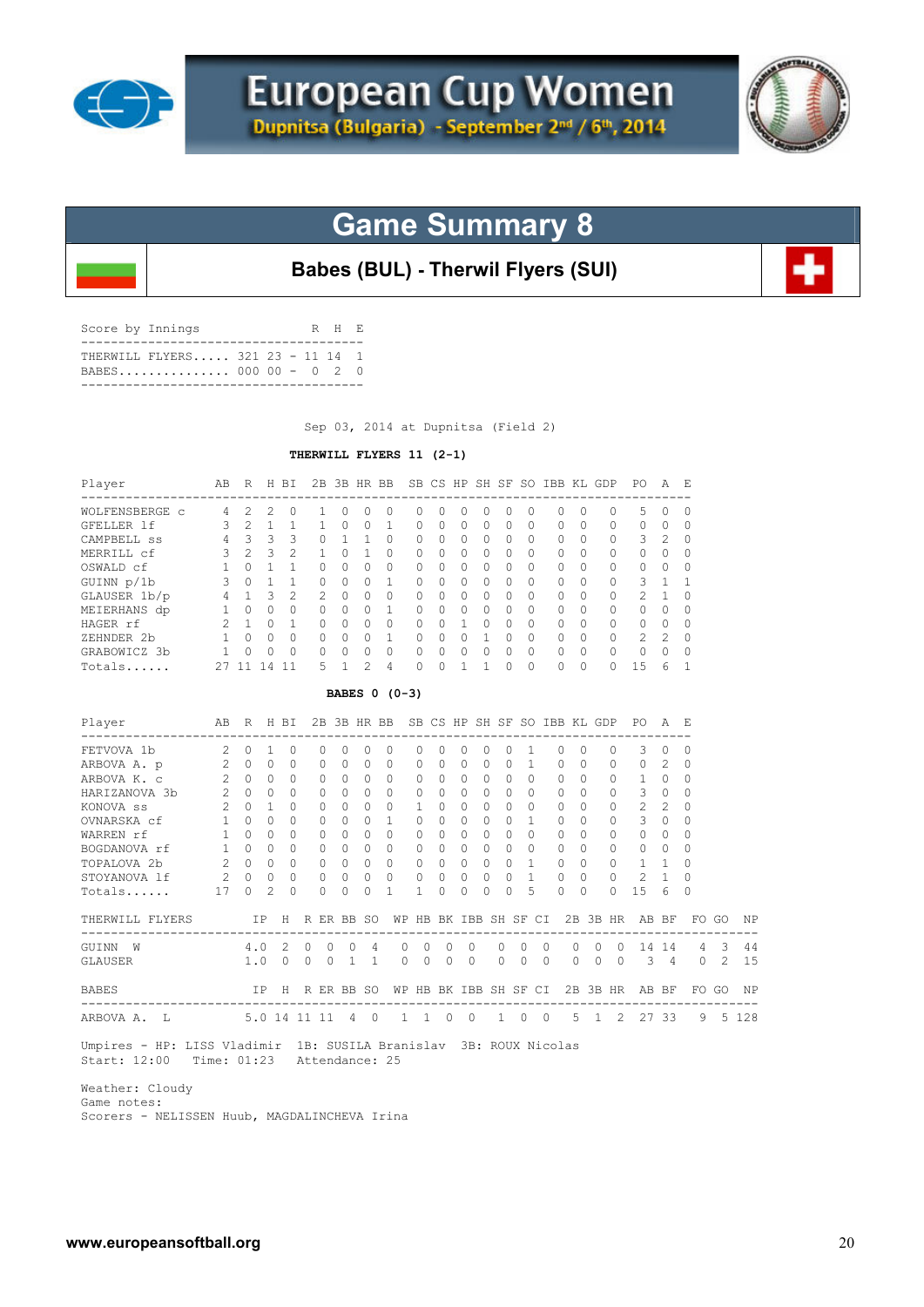

殲



## **Game Summary 9**

### **Antorcha (ESP)- Horsholm (DEN)**

| Score by Innings                                         |  | R H E |  |
|----------------------------------------------------------|--|-------|--|
| BARRACUDAS 014 02 - 7 6 0<br>CBS ANTORCHA 000 00 - $0$ 1 |  |       |  |
|                                                          |  |       |  |

Sep 03, 2014 at Dupnitsa (Field 2)

### **BARRACUDAS 7 (3-0)**

| Player         | AВ            | R        | H         | ВI             | 2B           | 3B | HR. | BB               |          |           |   | SB CS HP SH SF   | -SO      | IBB          | KL        | GDP       | PO.          | A            | Е        |
|----------------|---------------|----------|-----------|----------------|--------------|----|-----|------------------|----------|-----------|---|------------------|----------|--------------|-----------|-----------|--------------|--------------|----------|
| RASMUSSEN 2b   | 3             |          |           |                |              | O  |     | $\left( \right)$ | $^{(1)}$ | $\cup$    |   | $\left( \right)$ | 0        |              |           | 0         |              |              | 0        |
| WILKEN 3b      |               | 2        |           |                |              | 0  | 0   | $\Omega$         | 0        | $\Omega$  | 0 | 0                | 0        | $\Omega$     | $\Omega$  | $\Omega$  |              |              | $\Omega$ |
| SWANBERG c     |               |          |           |                |              | 0  | 0   | $\Omega$         | 0        | $\Omega$  | 0 | 0                | 0        | $\Omega$     | $\Omega$  | $\bigcap$ | 10           |              | $\Omega$ |
| NISSEN SS      | ◠             | っ        |           | 2              | 0            | 0  | 0   | $\Omega$         | O        | $\Omega$  | n | 0                | 0        | $\Omega$     | $\Omega$  | $\Omega$  | 0            |              | $\Omega$ |
| WESLEY p       | $\mathcal{P}$ |          |           | $\mathfrak{D}$ | $\cap$       | U  | O   | $\Omega$         | O        | $\Omega$  |   |                  | $\Omega$ | <sup>0</sup> | $\Omega$  | $\Omega$  | 0            |              | $\Omega$ |
| MONBERG cf     | 3             |          |           |                |              | U  | Ω   | $\Omega$         | O        | $\bigcap$ | Λ | $\Omega$         | $\Omega$ | <sup>0</sup> | $\Omega$  | $\Omega$  | <sup>n</sup> |              | $\Omega$ |
| MAYLAND 1f     | 2             | $\Omega$ | $\Omega$  | <sup>0</sup>   | O.           | O  | Ω   | $\Omega$         | O        | $\bigcap$ | Λ | $\Omega$         |          | $\Omega$     | $\Omega$  | $\Omega$  | $\cap$       | n            | $\Omega$ |
| JOHANSEN ph/lf |               |          | $\cap$    | U              |              | U  | Λ   | $\Omega$         | O        | $\cap$    | Λ | $\Omega$         |          | ∩            | $\cap$    | $\Omega$  | <sup>n</sup> |              | $\Omega$ |
| KYNDESEN rf    | ς             | ∩        |           | U              | <sup>n</sup> | U  | U   | $\Omega$         | U        | $\bigcap$ | Λ | $\Omega$         |          | U            | $\cap$    | $\Omega$  | $\cap$       | <sup>n</sup> | $\Omega$ |
| LIND 1b        | $\mathcal{P}$ | $\cap$   | $\bigcap$ | O              | <sup>n</sup> | Λ  | Λ   | $\Omega$         | U        | $\bigcap$ | Λ | O                |          | $\Omega$     | $\bigcap$ | $\Omega$  | 4            | $\cap$       | $\Omega$ |
| Totals         | 24            |          | 6         | 6              |              | Λ  |     | $\Omega$         | O        | $\bigcap$ |   |                  | 4        | $\Omega$     | $\Omega$  | $\cap$    | $+5$         |              | $\Omega$ |

#### **CBS ANTORCHA 0 (1-2)**

| Player<br>-----------------------------                                                                    |                 | AB R H BI   |              |          |                |              |                 |            | 2B 3B HR BB SB CS HP SH SF SO IBB KL GDP |                       |                                         |                |          |           |                |                     |                |               |          | PO PO<br>----------------------------------- | <b>A</b>  |                            |                  |           |
|------------------------------------------------------------------------------------------------------------|-----------------|-------------|--------------|----------|----------------|--------------|-----------------|------------|------------------------------------------|-----------------------|-----------------------------------------|----------------|----------|-----------|----------------|---------------------|----------------|---------------|----------|----------------------------------------------|-----------|----------------------------|------------------|-----------|
| MARTINEZ 2b/ss                                                                                             | 2               | $\Omega$    | $\Omega$     | $\Omega$ |                | $\bigcap$    |                 | $\Omega$   | $\Omega$                                 | $\Omega$              | $\bigcap$                               | $\Omega$       | $\Omega$ | $\Omega$  | $\overline{1}$ |                     | $\Omega$       | $\cap$        | $\Omega$ | $2^{1}$                                      | $\Omega$  | 2                          |                  |           |
| GARDE rf/2b                                                                                                | $\overline{c}$  | $\bigcap$   | $\Omega$     | $\cap$   |                | <sup>n</sup> | $\cap$          | $\Omega$   | $\bigcap$                                | $\Omega$              | $\cap$                                  | $\Omega$       | $\Omega$ | $\Omega$  |                | $\mathbf{1}$        | $\Omega$       | $\Omega$      | $\Omega$ | $\mathbf{1}$                                 | 3         | $\Omega$                   |                  |           |
| FLORES dp 2 0                                                                                              |                 |             | $\Omega$     | $\Omega$ |                | $\bigcap$    | $\cap$          | $\Omega$   | $\Omega$                                 | $\Omega$              | $\Omega$                                | $\Omega$       | $\Omega$ | $\bigcap$ |                | 2                   | $\Omega$       | $\Omega$      | $\Omega$ | $\Omega$                                     | $\Omega$  | $\Omega$                   |                  |           |
| LOPEZ C                                                                                                    | 1               | $\bigcap$   | $\mathbf{1}$ | $\Omega$ |                | 1.           | $\Omega$        | $\Omega$   | $\mathbf{1}$                             | $\Omega$              | $\Omega$                                | $\Omega$       | $\Omega$ | $\Omega$  |                | $\Omega$            | $\cap$         | $\cap$        | $\Omega$ | $\overline{4}$                               | $\Omega$  | $\Omega$                   |                  |           |
| BUSSO 3b 2                                                                                                 |                 | $\Omega$    | $\Omega$     | $\Omega$ |                |              | $\Omega$        | $\bigcap$  | $\Omega$                                 | $\Omega$              | $\Omega$                                | $\cap$         | $\Omega$ | $\Omega$  |                | $\bigcap$           | $\cap$         | $\bigcap$     | $\Omega$ | $\Omega$                                     | 1         |                            |                  |           |
| ARIAS ss/rf                                                                                                | 1               | $\Omega$    | $\Omega$     | $\Omega$ |                | $\Omega$     | $\Omega$        | $\Omega$   | $\Omega$                                 | $\Omega$              | $\Omega$                                | $\Omega$       | $\Omega$ | $\Omega$  |                | $\Omega$            | $\Omega$       | $\Omega$      | 0        | $\circ$                                      | $\Omega$  |                            |                  |           |
| DIAZ lf                                                                                                    | $\mathbf{1}$    | $\Omega$    | $\cap$       | $\Omega$ |                |              | $\Omega$        | $\Omega$   | $\Omega$                                 | $\Omega$              | $\Omega$                                | $\Omega$       | $\Omega$ | $\cap$    |                | $\mathbf{1}$        | $\cap$         | $\mathbf{1}$  | $\Omega$ | $\Omega$                                     | $\Omega$  | O                          |                  |           |
| TRIGUEROS 1b                                                                                               |                 | $2 \quad 0$ | $\cap$       | $\Omega$ |                | $\bigcap$    | $\bigcap$       | $\Omega$   | $\bigcap$                                | 0                     | $\Omega$                                | $\cap$         | $\Omega$ | $\cap$    |                | $\mathcal{L}$       | $\Omega$       | $\mathcal{L}$ | $\Omega$ | 7                                            | $\Omega$  | O                          |                  |           |
| FRANCO cf                                                                                                  | $\overline{2}$  | $\bigcap$   | $\cap$       | $\Omega$ |                |              | $\cap$          | $\Omega$   | $\Omega$                                 | $\Omega$              | $\Omega$                                | $\cap$         | $\Omega$ | $\cap$    |                | $\mathbf{1}$        | $\Omega$       | $\bigcap$     | $\Omega$ |                                              | $\Omega$  | O                          |                  |           |
| COTO lf                                                                                                    |                 | $0\quad 0$  | $\Omega$     | $\Omega$ |                | $\Omega$     | $\Omega$        | $\Omega$   | $\Omega$                                 | $\Omega$              | $\Omega$                                | $\Omega$       | $\Omega$ | $\cap$    |                | $\cap$              | $\Omega$       | $\Omega$      | $\Omega$ | $\Omega$                                     | $\bigcap$ |                            |                  |           |
| MOYA lf/rf                                                                                                 |                 | $1 \quad 0$ | $\Omega$     | $\circ$  |                | $\bigcap$    | $\overline{0}$  | $\Omega$   | $\Omega$                                 | $\Omega$              | $\Omega$                                | $\Omega$       | $\Omega$ | $\Omega$  |                | $\mathbf{1}$        | $\Omega$       | $\mathbf{1}$  | $\Omega$ | $\circ$                                      | $\Omega$  | $\Omega$                   |                  |           |
| ALONSO p 0 0 0                                                                                             |                 |             |              | $\circ$  |                | $\circ$      | $0\quad 0$      |            | $\overline{0}$                           | $\circ$               | $\circ$                                 | $\overline{0}$ | $\circ$  | $\Omega$  |                | $\Omega$            | $\overline{0}$ | $\Omega$      | $\circ$  | $\circ$                                      | 2         | $\Omega$                   |                  |           |
| Totals                                                                                                     | 16              | $\Omega$    | $\mathbf{1}$ | $\Omega$ |                | 1            | $\Omega$        | $\Omega$   | $\overline{1}$                           | $\Omega$              | $\Omega$                                | $\Omega$       | $\Omega$ | $\Omega$  |                | 9                   | $\Omega$       | 4             | $\Omega$ | 1.5                                          | 6         | 5                          |                  |           |
| <b>BARRACUDAS</b>                                                                                          |                 |             |              |          |                |              | IP H R ER BB SO |            |                                          | WP HB BK IBB SH SF CI |                                         |                |          |           |                |                     |                |               |          | 2B 3B HR AB BF                               |           |                            | FO GO            | ΝP        |
| WESLEY W                                                                                                   | 5.0 1 0 0 1 9   |             |              |          |                |              |                 |            | $\circ$                                  |                       | $\begin{matrix} 0 & 0 & 0 \end{matrix}$ |                |          |           |                | $0 \quad 0 \quad 0$ |                |               |          |                                              |           | 1 0 0 16 17 3 3 59         |                  |           |
| CBS ANTORCHA                                                                                               | IP H R ER BB SO |             |              |          |                |              |                 |            |                                          | WP HB BK IBB SH SF CI |                                         |                |          |           |                |                     |                |               |          |                                              |           | 2B 3B HR AB BF FO GO       |                  | <b>NP</b> |
| --------------------------------<br>ALONSO L                                                               | 5.06            |             |              |          | $7\phantom{0}$ | $\circ$      |                 | $0\quad 4$ | $\mathbf{1}$                             | $\Omega$              | $\overline{0}$                          | $\bigcirc$     |          |           |                | $1 \quad 1 \quad 0$ |                |               |          | $0 \t 0 \t 0 \t 24 \t 26$                    |           | -------------------------- | $3 \overline{8}$ | 75        |
| Umpires - HP: HURLEY David 1B: FARKAS Akos 3B: PLUTARSKI Tomasz<br>Start: 14:30 Time: 01:15 Attendance: 55 |                 |             |              |          |                |              |                 |            |                                          |                       |                                         |                |          |           |                |                     |                |               |          |                                              |           |                            |                  |           |

 Weather: Sunny Game notes: Scorers - NELISSEN Huub, MAGDALINCHEVA Irina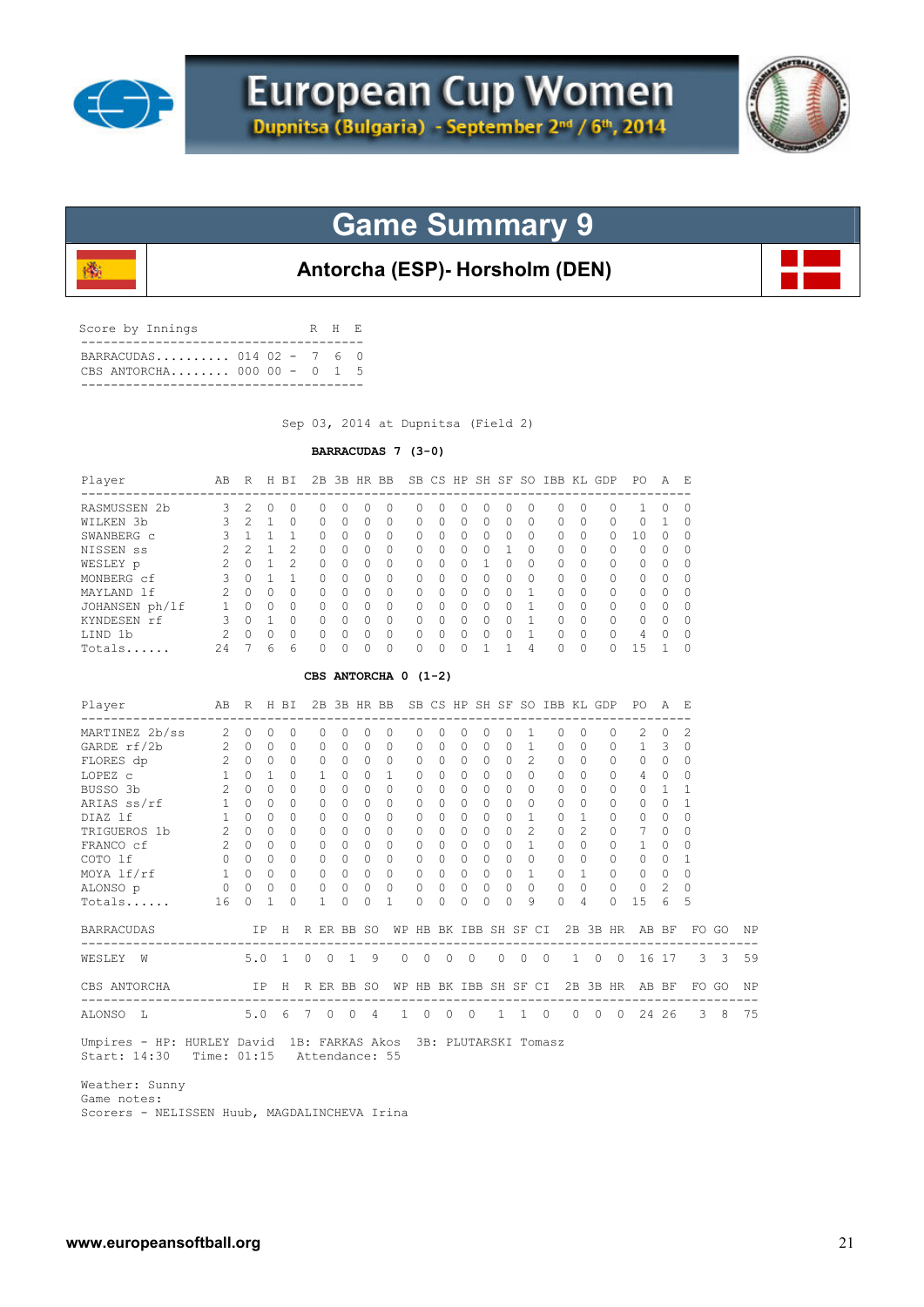



**Princ (CRO) – BABES (BUL)**

| Score by Innings               | R H E |  |
|--------------------------------|-------|--|
| PRINC ZAGREB 110 030 0 - 5 7 1 |       |  |

Sep 03, 2014 at Dupnitsa (Field 1)

#### **BABES 13 (1-3)**

| Player       | AВ | R  | H        | BT.           | 2B |                  | 3B HR BB     |               |              |          | SB CS HP SH SF SO |              |          |              |          | IBB KL GDP | PО       | А          | Ε              |
|--------------|----|----|----------|---------------|----|------------------|--------------|---------------|--------------|----------|-------------------|--------------|----------|--------------|----------|------------|----------|------------|----------------|
| FETVOVA 1b   | 3. |    |          |               |    | $\left( \right)$ |              | $^{(1)}$      | $\cup$       | $^{(1)}$ | $\cup$            |              |          |              |          |            | 9        |            | 0              |
| SIMEONOVA p  | 4  | 3  | 2.       |               |    |                  |              |               | $\Omega$     | 0        | $\left( \right)$  | O            | $\Omega$ | $\bigcap$    | $^{(1)}$ | 0          | $\Omega$ | 2          |                |
| ARBOVA K. cf | २  | २  |          |               |    | <sup>0</sup>     | <sup>0</sup> |               | <sup>0</sup> |          | <sup>0</sup>      | <sup>n</sup> | $\Omega$ | $\cap$       | $\Box$   | $\Omega$   | 4        | $^{\circ}$ | $\Omega$       |
| HARIZANOVA C | 4  |    | 3        | 4             |    | U                |              | <sup>n</sup>  | O            | 0        | <sup>0</sup>      | ∩            | $\Omega$ |              | n        | $\Omega$   | 4        | っ          |                |
| KONOVA 3b    | 5. |    | っ        | $\mathcal{P}$ |    | U                |              | 0             | O            | O.       | <sup>0</sup>      |              | $\Omega$ | <sup>n</sup> | O.       |            |          | 2          | $\Omega$       |
| OVNARSKA 1f  | २  | Λ  |          |               |    | U                |              | U             | Ω            | U        |                   |              |          | $\cap$       |          |            | 0        |            | $\Omega$       |
| ARBOVA A. ss | 4  |    |          |               |    | O                |              | $\mathcal{L}$ | O            | U        |                   |              |          |              |          |            | 3        | 2          | $\Omega$       |
| TOPALOVA 2b  | 4  | Λ  | $^{(1)}$ | <sup>0</sup>  |    | 0                |              |               |              |          |                   |              |          |              | $^{(1)}$ |            | $\Omega$ | 2          | -2             |
| BOGDANOVA rf | २  |    |          | <sup>0</sup>  |    |                  |              |               | Λ            | n        |                   |              |          |              |          |            | 0        |            | $\Omega$       |
| Totals       | 33 | ्र |          |               | ২  |                  |              |               |              |          |                   |              |          |              |          |            |          |            | $\overline{4}$ |

#### **PRINC ZAGREB 5 (0-4)**

| Player         | AB                 | R            |                | H BI           | ---            | 2B             | 3B HR BB     |              |          | SB CS         |                |                    |              |           |           |                | HP SH SF SO IBB KL GDP |              |           | PO<br>--------------- | A              | - E                           |              |            |
|----------------|--------------------|--------------|----------------|----------------|----------------|----------------|--------------|--------------|----------|---------------|----------------|--------------------|--------------|-----------|-----------|----------------|------------------------|--------------|-----------|-----------------------|----------------|-------------------------------|--------------|------------|
| PRSKALO ss/c   | -------------<br>3 | 1            |                | $\Omega$       |                |                |              | $\Omega$     | $\Omega$ | $\Omega$      | 0              | 0                  | 0            | $\Omega$  | $\Omega$  |                | 0                      | $\Omega$     | $\Omega$  |                       | 4              | 1                             |              |            |
| STEPANCIC ph   | $\mathbf{1}$       | $\Omega$     | $\Omega$       | $\Omega$       |                | 0              | $\bigcap$    | $\Omega$     | $\Omega$ | 0             | $\Omega$       | $\Omega$           | $\Omega$     | $\bigcap$ | $\Omega$  |                | 0                      | $\bigcap$    | $\Omega$  | $\Omega$              | $\Omega$       | $\Omega$                      |              |            |
| HARAMINA dp/2b | $\mathbf{3}$       | $\mathbf{1}$ | $\circ$        | $\circ$        |                | 0              | $\Omega$     | $\circ$      | $\Omega$ | 0             | $\circ$        | $\Omega$           | $\circ$      | $\Omega$  | $\Omega$  |                | $\Omega$               | $\Omega$     | 0         | 3                     | 2              | $\Omega$                      |              |            |
| ZUPANIC 3b/p   | $\overline{4}$     | $\mathbf{1}$ | $\mathfrak{D}$ | $\mathfrak{D}$ |                | $\mathbf{1}$   | $\mathbf{1}$ | 0            | $\Omega$ | $\Omega$      | $\Omega$       | $\Omega$           | $\Omega$     | $\bigcap$ | $\bigcap$ |                | $\Omega$               | $\bigcap$    | 0         | 6                     | 4              | $\Omega$                      |              |            |
| MANCIC p/2b    | 3                  | $\bigcap$    |                | 1              |                | $\Omega$       | $\Omega$     | $\Omega$     | $\Omega$ | $\Omega$      | $\cap$         | 0                  | 0            | $\Omega$  | 1         |                | $\cap$                 | $\Omega$     | $\Omega$  | 1                     | $\mathfrak{D}$ | $\Omega$                      |              |            |
| DUVNJAK ph     | $\mathbf{1}$       | $\Omega$     | $\cap$         | $\Omega$       |                | $\Omega$       | $\Omega$     | $\Omega$     | $\Omega$ | $\Omega$      | $\Omega$       | $\cap$             | $\Omega$     | $\cap$    | 1         |                | $\Omega$               | <sup>n</sup> | $\Omega$  | $\Omega$              | $\Omega$       | $\Omega$                      |              |            |
| ORESCANIN c/2b | 3                  | $\Omega$     | $\Omega$       | $\Omega$       |                | $\Omega$       | $\Omega$     | $\Omega$     | $\Omega$ | $\Omega$      | $\Omega$       | 0                  | $\Omega$     | $\Omega$  | $\Omega$  |                | 0                      | $\Omega$     | $\Omega$  | $\overline{2}$        |                | $\Omega$                      |              |            |
| NOVAK rf/dp    | 3                  | $\circ$      | $\Omega$       | $\circ$        |                | $\Omega$       | $\Omega$     | $\circ$      | $\Omega$ | 0             | 0              | $\Omega$           | 0            | $\bigcap$ | $\Omega$  |                | $\cap$                 | $\Omega$     | 0         | $\mathbf{1}$          | 0              | $\Omega$                      |              |            |
| SERIC 1b       | $\mathbf{3}$       | $\mathbf{1}$ | $\mathbf{1}$   | $\Omega$       |                | $\Omega$       | $\Omega$     | $\Omega$     | $\Omega$ | $\mathcal{L}$ | $\Omega$       | $\Omega$           | $\Omega$     | $\bigcap$ | $\Omega$  |                | $\Omega$               | $\bigcap$    | $\Omega$  | 5.                    | $\mathbf{1}$   | $\Omega$                      |              |            |
| BAGARIC 1f     | $\mathbf{3}$       | $\mathbf{1}$ | $\mathfrak{D}$ | $\Omega$       |                | $\Omega$       | $\Omega$     | $\Omega$     | $\Omega$ | 1             | $\Omega$       | 0                  | $\Omega$     | $\bigcap$ | 1         |                | 0                      | $\Omega$     | $\Omega$  | $\Omega$              | $\Omega$       | $\Omega$                      |              |            |
| ZIVKOVIC 2b/dp | 3                  | $\circ$      | $\Omega$       | $\Omega$       |                | $\Omega$       | $\Omega$     | $\Omega$     | $\Omega$ | 0             | $\Omega$       | $\Omega$           | $\mathbf{0}$ | $\Omega$  |           | $\overline{c}$ | $\mathbf{0}$           |              | 0         | $\mathbf{0}$          | $\Omega$       | $\Omega$                      |              |            |
| LAMPE cf       | 1                  | $\Omega$     | $\Omega$       | $\circ$        |                | 0              | $\circ$      | $\circ$      | 0        | 0             | $\circ$        | $\mathbf{0}$       | 0            | $\circ$   |           | 0              | $\circ$                | $\Omega$     | 0         | 2                     | $\Omega$       | $\Omega$                      |              |            |
| Totals         | 31                 | 5            |                | 3              |                | 1              | 1            | $\cap$       | $\Omega$ | 3             | $\Omega$       | $\Omega$           | O            | $\Omega$  |           | 5              | 0                      |              | $\Omega$  | 21                    | 14             |                               |              |            |
| <b>BABES</b>   |                    |              | IP             | H              |                |                | R ER BB SO   |              | WΡ       | HB            |                | BK IBB SH SF       |              |           |           | CI             |                        | 2B 3B HR     |           |                       | AB BF          | FO<br>----------------------- | GO           | ΝP         |
| SIMEONOVA<br>W |                    | 7.0          |                | 7              | .5             | $\overline{4}$ | $\circ$      | .5           | 2        | $\circ$       | $\overline{0}$ | $\Omega$           |              | $\Omega$  | $\circ$   | $\Omega$       |                        | $1 \quad 1$  | $\circ$   |                       | 31 31          | 7                             | 9            | 91         |
| PRINC ZAGREB   |                    |              | IP             | H              |                |                | R ER BB SO   |              | WΡ       |               |                | HB BK IBB SH SF CI |              |           |           |                |                        | 2B 3B HR     |           | AB BF                 |                | FO.                           | GO           | ΝP         |
| MANCIC<br>L    |                    | 3.0          |                | 7              |                | 7              | 3            | $\Omega$     | $\Omega$ | $\Omega$      | $\Omega$       | $\bigcap$          |              | 0         | $\Omega$  | $\bigcap$      | $\mathcal{L}$          | 1            | $\Omega$  |                       | 16 19          | 4                             | 5            | 55         |
| HARAMINA       |                    | 2.0          |                | $\overline{1}$ | $\overline{1}$ | $\Omega$       | -3           | $\Omega$     | $\Omega$ | $\Omega$      | $\Omega$       | $\mathbf{1}$       |              | $\Omega$  | $\Omega$  | $\Omega$       | $\Omega$               | $\Omega$     | $\Omega$  | 8                     | 11             | 3                             | -3           | 37         |
| ZUPANIC        |                    | 0.1          |                | 3              | $\overline{3}$ | 3              | $\circ$      | $\mathbf{1}$ | 2        | $\circ$       | $\circ$        | $\circ$            |              | 0         | $\circ$   | $\Omega$       | 0                      | $\circ$      | $\circ$   | 5                     | 5              | 0                             | $\mathbf{1}$ | $_{\rm 8}$ |
| ZIVKOVIC       |                    | 1.2          |                | $\mathbf{1}$   | $\mathcal{L}$  | $\mathfrak{D}$ | 1            | $\mathbf{1}$ | $\Omega$ | 1.            | $\cap$         | $\Omega$           |              | $\Omega$  | $\Omega$  | $\Omega$       | 1                      | $\cap$       | $\bigcap$ | 4                     | 6              | 1                             | $\mathbf{1}$ | 31         |
|                |                    |              |                |                |                |                |              |              |          |               |                |                    |              |           |           |                |                        |              |           |                       |                |                               |              |            |

 Umpires - HP: ROUX Nicolas 1B: VITALE Diego 3B: LISS Vladimir Start: 17:00 Time: 02:08 Attendance: 55

Weather: Cloudy and Rainy

Game notes:

 Scorers - NELISSEN Huub, MAGDALINCHEVA Irina MANCIC faced 2 batters in the 4th.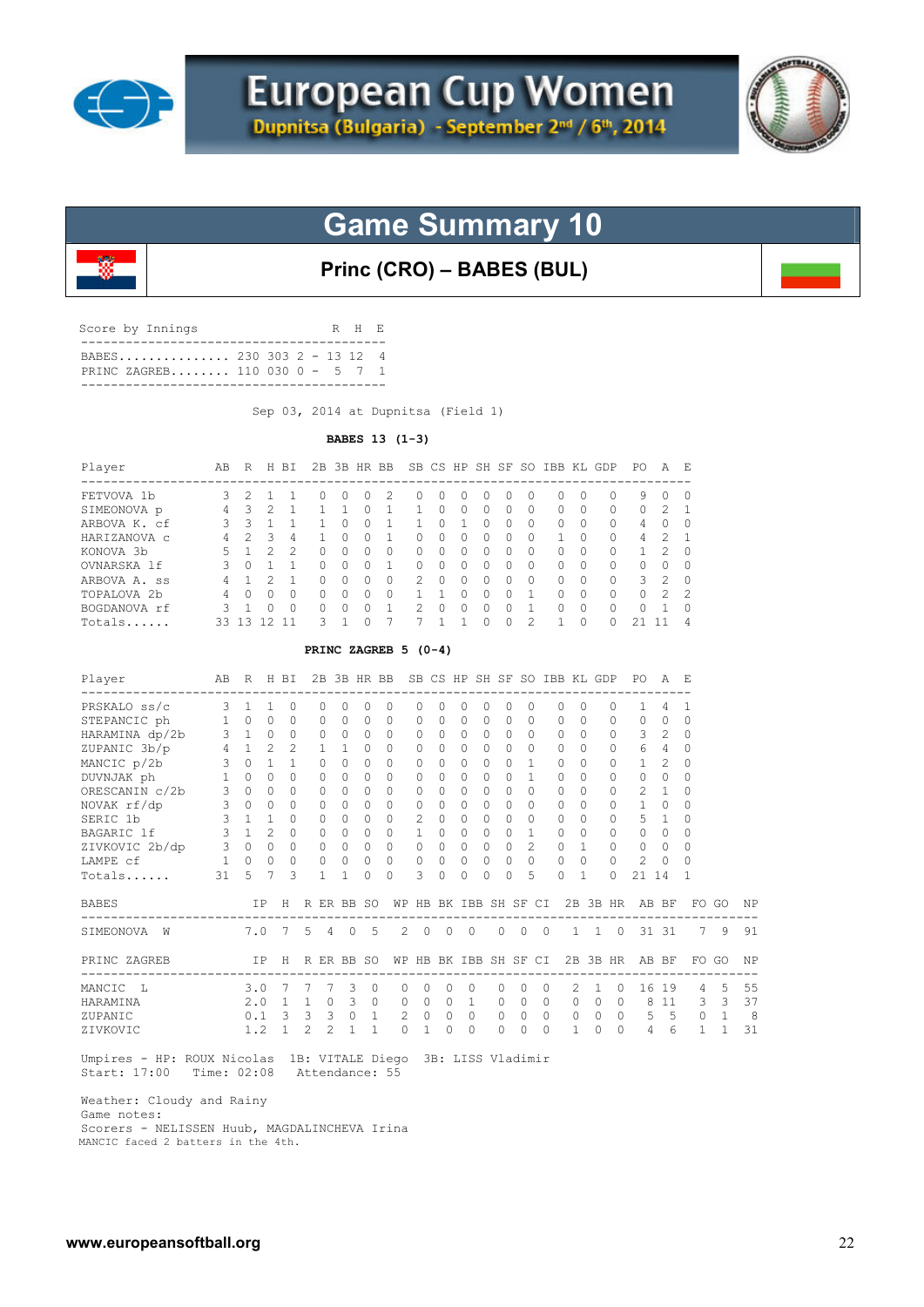



**Horsholm (DEN) - Les Comanches (FRA)**

| T.E.S. COMANCHES 010 033 - 7 12 1<br>BARRACUDAS 000 000 - 0 1 1 |  |
|-----------------------------------------------------------------|--|

Sep 04, 2014 at Dupnitsa (Field 1)

#### **LES COMANCHES 7 (4-0)**

| Player<br>----------------------                                      | AB R H BI                                              |                                     |              |                 |                |                |            |              | 2B 3B HR BB SB CS HP SH SF SO IBB KL GDP PO          |                |                |                |                          |                       |                         |                |            |                |                |                | AE             |                  |       |         |
|-----------------------------------------------------------------------|--------------------------------------------------------|-------------------------------------|--------------|-----------------|----------------|----------------|------------|--------------|------------------------------------------------------|----------------|----------------|----------------|--------------------------|-----------------------|-------------------------|----------------|------------|----------------|----------------|----------------|----------------|------------------|-------|---------|
| MAGNEE 1b/cf 3 2                                                      |                                                        |                                     | 3            | $\circ$         |                | $\Omega$       | $\Omega$   | $\Omega$     | $\mathbf{1}$                                         | $\Omega$       | $\Omega$       | $\Omega$       | 0                        | $\Omega$              | $\Omega$                |                | 0          | $\Omega$       | 0              | 4              | $\Omega$       | $\Omega$         |       |         |
| LEMAIRE 3b 3 0 0                                                      |                                                        |                                     |              | $\circ$         |                | 0              | $\Omega$   | $\Omega$     | $\circ$                                              | 0              | 0              | $\Omega$       | 1                        | $\Omega$              | 2                       |                | $\circ$    | $\Omega$       | 0              | 2              | $\overline{c}$ | 0                |       |         |
| PRADE cf/dp 4 2 2                                                     |                                                        |                                     |              | $\mathbf{1}$    |                | $\Omega$       | $\bigcirc$ | $\Omega$     | $\Omega$                                             | $\Omega$       | 1              | $\Omega$       | $\Omega$                 | $\Omega$              | $\overline{1}$          |                | $\Omega$   | $\Omega$       | $\Omega$       | $\Omega$       | $\Omega$       | $\Omega$         |       |         |
| GIBSON-JONES ss                                                       |                                                        | $3 \t1 \t2$                         |              | 4               |                | $\mathbf{1}$   | $\bigcirc$ | $\Omega$     | $\Omega$                                             | $\Omega$       | $\Omega$       |                | $\Omega$<br>$\mathbf{1}$ | $\Omega$              | $\mathbf{1}$            |                | $\Omega$   | $\Omega$       | $\Omega$       | 2              | 3              | -1               |       |         |
| RIERA C                                                               |                                                        | $3 \t 0 \t 1$                       |              | $\mathbf{1}$    |                | $\Omega$       | $\Omega$   | $\bigcap$    | $\Omega$                                             | $\mathbf{1}$   | $\cap$         |                | $\Omega$<br>$\mathbf{1}$ | $\Omega$              | $\mathbf{1}$            |                | $\Omega$   | $\mathbf{1}$   | $\Omega$       | $\mathbf{1}$   | $\Omega$       | $\Omega$         |       |         |
| MARIE 1f                                                              | $4 \quad 1 \quad 2$                                    |                                     |              | $\Omega$        |                | $\overline{0}$ | $\Omega$   | $\Omega$     | $\Omega$                                             | $\mathbf{1}$   | $\Omega$       |                | $\Omega$<br>$\Omega$     |                       | 2<br>$\Omega$           |                | $\circ$    | $\mathbf{1}$   | $\circ$        | $\mathbf{1}$   | $\Omega$       | $\Omega$         |       |         |
| $2\quad 0\quad 0\quad 0$<br>DOMANICO rf                               |                                                        |                                     |              |                 |                | $\circ$        | $\Omega$   | $\Omega$     | $\circ$                                              | $\mathbf{0}$   | $\Omega$       | $\circ$        | $\mathbf{1}$             | $\Omega$              | $\overline{c}$          |                | $\Omega$   | $\Omega$       | $\circ$        | $\mathbf{1}$   | $\circ$        | $\circ$          |       |         |
| LASSAIGNE dp/1b 3 1 2 1<br>CARATINI 2b 3 0 0 0<br>CARATINI 2b 3 0 0 0 |                                                        |                                     |              |                 | $\overline{1}$ |                | $\bigcirc$ | $\bigcirc$   | $\bigcirc$                                           | $\Omega$       | $\Omega$       | $\Omega$       | $\Omega$                 | $\Omega$              | $\bigcirc$              |                | $\Omega$   | $\Omega$       | $\circ$        | $\overline{4}$ | $\Omega$       | $\Omega$         |       |         |
|                                                                       |                                                        |                                     |              |                 | $0\quad 0$     |                |            | $\bigcirc$   | $\overline{0}$                                       | $\circ$        | $\bigcirc$     | $\bigcirc$     | $\Omega$                 | $\Omega$              | $\overline{\mathbf{3}}$ |                | $\circ$    | $\overline{2}$ | $\circ$        | $\mathbf{1}$   | $\circ$        | $\Omega$         |       |         |
| GARTNER p                                                             | $\begin{array}{ccccccccc}\n0 & 0 & 0 & 0\n\end{array}$ |                                     |              | $\bigcap$       |                | $0\quad 0$     |            | $\bigcirc$   | $\bigcirc$                                           | $\Omega$       | $\bigcirc$     | $\overline{0}$ | $\Omega$                 | $\Omega$              | $\bigcirc$              |                | $\Omega$   | $\Omega$       | $\Omega$       | 2              | $\mathfrak{D}$ | $\Omega$         |       |         |
| Totals 28 7 12                                                        |                                                        |                                     |              | $7\overline{ }$ |                | $\mathcal{L}$  | $\Omega$   | $\Omega$     | $\mathbf{1}$                                         | $\overline{c}$ | $\mathbf{1}$   | 2              | $\mathfrak{D}$           | $\Omega$              | 12                      |                | $\Omega$   | 4              | $\Omega$       | 18             | 7              | 1                |       |         |
|                                                                       |                                                        |                                     |              |                 |                |                |            |              | BARRACUDAS 0 (3-1)                                   |                |                |                |                          |                       |                         |                |            |                |                |                |                |                  |       |         |
| AB <sub>2</sub><br>Player<br>-------------------                      |                                                        |                                     |              | R H BI          |                |                |            |              | 2B 3B HR BB SB CS HP SH SF SO IBB KL GDP             |                |                |                |                          |                       |                         |                |            |                |                | PO.            | A F.           |                  |       |         |
| RASMUSSEN 2b 3                                                        |                                                        | $\circ$                             | 0            | $\circ$         |                | 0              | $\circ$    | $\circ$      | $\circ$                                              | $\mathbf{0}$   | $\circ$        | $\mathbf{0}$   | $\circ$                  | $\circ$               | $\mathbf{0}$            |                | $\circ$    | 0              | $\mathbf{0}$   | 2              | $\circ$        | $\mathbf 0$      |       |         |
| WILKEN 3b 3 0                                                         |                                                        |                                     | $\Omega$     | $\Omega$        |                | 0              | $\Omega$   | $\circ$      | $\circ$                                              | $\circ$        | $\Omega$       | $\circ$        | $\circ$                  | $\Omega$              | $\circ$                 |                | $\circ$    | $\Omega$       | $\circ$        | $\circ$        | $\circ$        | $\mathbf 0$      |       |         |
| SWANBERG $\begin{array}{ccc} 1 & 0 \\ 0 & 1 \end{array}$              |                                                        |                                     | $\bigcirc$   | $\cap$          |                | $\circ$        | $\Omega$   | $\Omega$     | 2                                                    | $\mathbf{0}$   | $\Omega$       |                | $\Omega$<br>$\Omega$     | $\Omega$              | $\Omega$                |                | $\circ$    | $\Omega$       | $\mathbf{0}$   | 12             | $\mathbf{1}$   | $\mathbf 0$      |       |         |
| NISSEN ss<br>WESLEY p                                                 |                                                        | $3 \t0 \t1$                         |              | $\cap$          |                | $\Omega$       | $\Omega$   | $\Omega$     | $\bigcirc$                                           | $\Omega$       | $\cap$         |                | $\Omega$<br>$\Omega$     | $\Omega$              | $\Omega$                |                | $\Omega$   | $\Omega$       | $\Omega$       | $\overline{1}$ | $\Omega$       | $\mathbf{1}$     |       |         |
| WESLEY p                                                              | $\mathbf{3}$                                           | $\begin{matrix} 0 & 0 \end{matrix}$ |              | $\bigcap$       |                | $\Omega$       | $\Omega$   | $\Omega$     | $\bigcirc$                                           | $\Omega$       | $\cap$         |                | $\Omega$<br>$\Omega$     | $\Omega$              | $\Omega$                |                | $\Omega$   | $\Omega$       | $\circ$        | $\circ$        | $\overline{1}$ | $\Omega$         |       |         |
| MONBERG cf                                                            |                                                        | 200                                 |              | $\Omega$        |                | $\Omega$       | $\Omega$   | $\Omega$     | $\bigcirc$                                           | $\mathbf{0}$   | $\Omega$       |                | $\Omega$<br>$\circ$      | $\Omega$              | $\mathbf{1}$            |                | $\Omega$   | $\mathbf{1}$   | $\circ$        | $\circ$        | $\Omega$       | $\circ$          |       |         |
| 1 0 0<br>MAYLAND 1f                                                   |                                                        |                                     |              | $\Omega$        |                | $\Omega$       | $\bigcirc$ | $\Omega$     | $\bigcirc$                                           | $\Omega$       | $\Omega$       |                | $\Omega$<br>$\Omega$     | $\Omega$              | $\Omega$                |                | $\Omega$   | $\Omega$       | $\Omega$       | $\Omega$       | $\Omega$       | $\Omega$         |       |         |
| ELLEHAVE ph/lf 0 0 0                                                  |                                                        |                                     |              | $\Omega$        |                | $\overline{0}$ | $\Omega$   | $\Omega$     | 1                                                    | $\Omega$       | $\Omega$       | $\bigcap$      | $\Omega$                 | $\Omega$              | $\Omega$                |                | $\Omega$   |                | $0\qquad 0$    | $\Omega$       | $\Omega$       | $\Omega$         |       |         |
| KYNDESEN rf                                                           |                                                        | 2000                                |              |                 |                | $\circ$        | $\Omega$   | $\Omega$     | $\circ$                                              | $\Omega$       | $\Omega$       | $\bigcap$      | $\Omega$                 |                       | $\Omega$<br>$\cap$      |                |            | $0\quad 0$     | 0              | $\Omega$       | $\Omega$       | $\Omega$         |       |         |
| LIND 1b                                                               | $\overline{2}$                                         | $\Omega$                            | $\mathbf{0}$ | $\Omega$        |                | 0              | $\Omega$   | $\mathbf{0}$ | $\Omega$                                             | 0              | $\circ$        |                | $\mathbf 0$<br>$\circ$   | $\Omega$              | $\Omega$                |                | $\circ$    | $\Omega$       | $\mathbf{0}$   | 3              | $\Omega$       | 0                |       |         |
| 20<br>Totals                                                          |                                                        | $\Omega$                            | $\mathbf{1}$ | $\Omega$        |                | $\Omega$       | $\Omega$   | $\Omega$     | 3                                                    | $\Omega$       | $\Omega$       | $\Omega$       | $\Omega$                 | $\Omega$              | $\mathbf{1}$            |                | $\Omega$   | 1              | $\Omega$       | 18             | $\overline{c}$ | 1                |       |         |
| LES COMANCHES<br>----------------------------------                   |                                                        |                                     |              |                 |                |                |            |              | IP H R ER BB SO WP HB BK IBB SH SF CI 2B 3B HR AB BF |                |                |                |                          |                       |                         |                | ---------- |                |                |                |                | ---------------- | FO GO | ΝP      |
| GARTNER W                                                             |                                                        | 6.0                                 |              | 1               | $0\quad 0$     |                | 3          | <sup>1</sup> | $\circ$                                              | $\circ$        | $\overline{0}$ | $\overline{0}$ |                          | $\circ$               | $\overline{0}$          | $\overline{0}$ |            | $0\quad 0$     | $\overline{0}$ |                | 20 23          | 10               | - 7   | 78      |
| BARRACUDAS                                                            |                                                        |                                     | IP -         |                 | H R ER BB SO   |                |            |              |                                                      |                |                |                |                          | WP HB BK IBB SH SF CI |                         |                |            |                |                | 2B 3B HR AB BF |                |                  | FO GO | NP      |
| WESLEY L                                                              |                                                        |                                     | 6.012        |                 | 76             |                | 1 12       |              |                                                      | $2 \quad 2$    | $\overline{0}$ | $\overline{0}$ |                          |                       | $2 \quad 0$             | $\overline{0}$ |            | $2 \quad 0$    | $\circ$        |                | 28 33          | 2                |       | 3 1 1 4 |
| Umpires - HP: PLUTARSKI Tomasz 1B: VITALE Diego 3B: HURLEY David      |                                                        |                                     |              |                 |                |                |            |              |                                                      |                |                |                |                          |                       |                         |                |            |                |                |                |                |                  |       |         |

Start: 09:30 Time: 01:45 Attendance: 20

 Weather: Cloudy Game notes:

Scorers - NELISSEN Huub, Bogdanova Aleks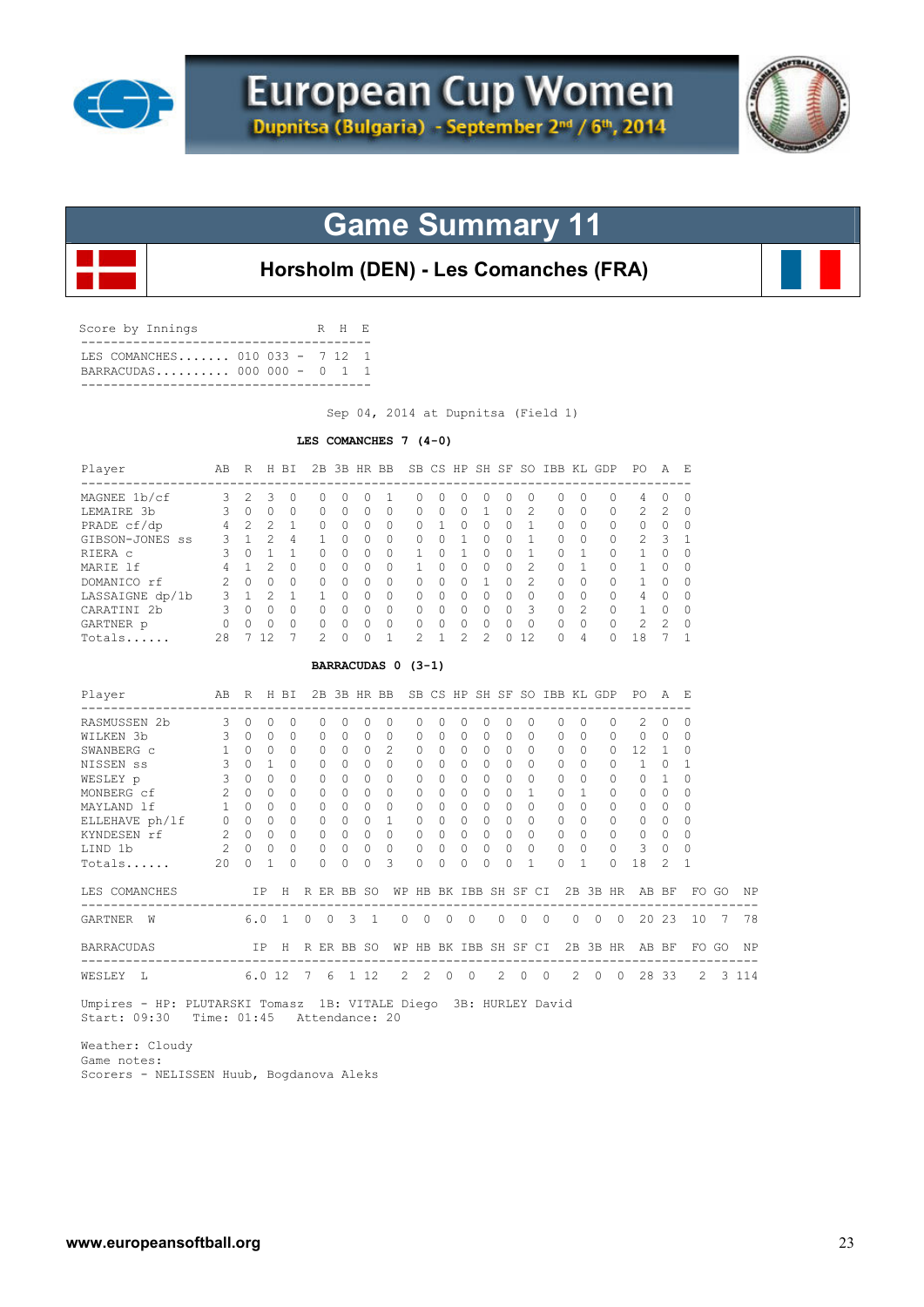



磷

# **Game Summary 12**



| Score by Innings                                             | R H E |  |
|--------------------------------------------------------------|-------|--|
| CBS ANTORCHA 000 00 - 0 6 0<br>THERWILL FLYERS 511 0X - 7 11 |       |  |
|                                                              |       |  |

Sep 04, 2014 at Dupnitsa (Field 1)

#### **CBS ANTORCHA 0 (1-3)**

| Player                                   | AB                      |                                     | R H BI                              |                 |                |                |              | 2B 3B HR BB SB CS HP SH SF SO IBB KL GDP PO |                       |                   |          |          |              |                   |                              |          |                |          |                | A              | – E         |            |    |
|------------------------------------------|-------------------------|-------------------------------------|-------------------------------------|-----------------|----------------|----------------|--------------|---------------------------------------------|-----------------------|-------------------|----------|----------|--------------|-------------------|------------------------------|----------|----------------|----------|----------------|----------------|-------------|------------|----|
| MARTINEZ ss                              | 3                       | $\Omega$                            | $\Omega$                            | $\Omega$        | $\Omega$       | $\Omega$       | $\Omega$     | $\Omega$                                    | $\Omega$              | $\Omega$          | $\Omega$ | $\Omega$ | 0            | $\overline{c}$    | $\Omega$                     | 0        |                | $\Omega$ | 1              | $\Omega$       | $\Omega$    |            |    |
| GARDE 2b                                 | 3                       | 0                                   | $\mathbf{1}$                        | 0               | 0              | $\mathbf{0}$   | $\circ$      | 0                                           | 0                     | 0                 | 0        | 0        | 0            | $\mathbf{1}$      | 0                            | 0        |                | 0        | $\mathbf{1}$   | 0              | $\mathbf 0$ |            |    |
| FLORES 1b                                | $\overline{c}$          | $\Omega$                            | $\Omega$                            | $\cap$          | $\Omega$       | $\Omega$       | $\Omega$     | $\mathbf{1}$                                | $\Omega$              | $\Omega$          | $\Omega$ | $\Omega$ | $\Omega$     | $\Omega$          | $\Omega$                     | $\Omega$ |                | $\Omega$ | $\Omega$       | $\Omega$       | $\Omega$    |            |    |
| LOPEZ C                                  | 3                       | $\Omega$                            | $\overline{1}$                      | $\Omega$        | $\Omega$       | $\Omega$       | $\Omega$     | $\Omega$                                    | $\Omega$              | $\Omega$          | $\Omega$ | $\circ$  | $\Omega$     | $\mathbf{1}$      | 0                            | $\Omega$ |                | 0        | 4              | 0              | 0           |            |    |
| ARIAS 1f                                 | 2                       | $\circ$                             | 2                                   | $\Omega$        | 0              | $\Omega$       | $\circ$      | $\circ$                                     | $\circ$               | $\Omega$          | 0        | 0        | $\Omega$     | $\Omega$          | 0                            | $\Omega$ |                | 0        | 2              | $\circ$        | 0           |            |    |
| BUSSO 3b/p<br>BUSSO 3b/p<br>TRIGUEROS dp | 2                       | $\Omega$                            | $\overline{1}$                      | $\Omega$        | $\Omega$       | $\Omega$       | $\Omega$     | $\Omega$                                    | 0                     | $\Omega$          | $\Omega$ | $\Omega$ | $\Omega$     | $\mathbf{1}$      | $\Omega$                     | $\Omega$ |                | 0        | $\circ$        | $\Omega$       | 0           |            |    |
|                                          | $\mathbf{1}$            |                                     | $0 \quad 0$                         | $\Omega$        | $\Omega$       | $\Omega$       | $\Omega$     | $\Omega$                                    | 0                     | $\Omega$          | $\Omega$ | $\circ$  | $\Omega$     | $\mathbf{1}$      | 0                            | $\Omega$ |                | 0        | $\circ$        | $\Omega$       | $\Omega$    |            |    |
| FRANCO cf                                | 2                       | $\Omega$                            | $\bigcirc$                          | $\Omega$        | $\Omega$       | $\Omega$       | $\Omega$     | $\Omega$                                    | $\Omega$              | $\Omega$          | $\Omega$ | $\Omega$ | $\Omega$     | $\mathbf{1}$      | $\Omega$                     | $\Omega$ |                | $\Omega$ | $\overline{c}$ | $\Omega$       | $\Omega$    |            |    |
| PASTOR rf                                | $\mathbf{1}$            |                                     | $\begin{matrix} 0 & 1 \end{matrix}$ | $\Omega$        | 0              | $\Omega$       | $\Omega$     | $\Omega$                                    | 0                     | $\Omega$          | $\circ$  | $\circ$  | $\Omega$     | $\Omega$          | 0                            | $\Omega$ |                | $\circ$  | 0              | $\circ$        | $\Omega$    |            |    |
| COTO rf                                  | 1                       |                                     | $0 \quad 0$                         | $\Omega$        | $\Omega$       | $\Omega$       | $\Omega$     | $\Omega$                                    | 0                     | $\Omega$          | $\Omega$ | $\Omega$ | $\Omega$     | $\overline{1}$    | $\circ$                      | $\Omega$ |                | $\circ$  | $\mathbf{1}$   | $\Omega$       | $\Omega$    |            |    |
| ALONSO p/3b                              | $\mathbf{1}$            | $\begin{matrix} 0 & 0 \end{matrix}$ |                                     | $\Omega$        | $\Omega$       | $\Omega$       | $\Omega$     | $\Omega$                                    | $\Omega$              | $\Omega$          | $\Omega$ | $\circ$  | $\Omega$     | $\overline{1}$    | $\overline{0}$               | $\Omega$ |                | $\Omega$ | $\mathbf{1}$   | 1              | $\Omega$    |            |    |
| Totals                                   | 21                      | $\Omega$                            | 6                                   | $\Omega$        | $\Omega$       | $\Omega$       | $\Omega$     | $\mathbf{1}$                                | $\Omega$              | $\Omega$          | $\Omega$ | $\Omega$ | $\Omega$     | 9                 | $\Omega$                     | $\Omega$ |                | $\Omega$ | 12             | $\mathbf{1}$   | $\Omega$    |            |    |
|                                          |                         |                                     |                                     |                 |                |                |              | THERWILL FLYERS 7 (3-1)                     |                       |                   |          |          |              |                   |                              |          |                |          |                |                |             |            |    |
| Player                                   | AВ                      | -----                               | R H BI                              |                 |                |                | 2B 3B HR BB  |                                             |                       |                   |          |          |              |                   | SB CS HP SH SF SO IBB KL GDP |          |                |          | PO.            | A              | - F.        |            |    |
| WOLFENSBERGE C                           | 2 2                     |                                     | $\mathbf{1}$                        | 1               | 0              | 1              | $\circ$      | 2                                           | 1                     | 0                 | 0        | 0        | 0            | 0                 | 0                            | $\Omega$ |                | 0        | 8              | 1              | 0           |            |    |
| WANNER 1f                                | 3                       | $\circ$                             | $\mathbf{1}$                        | 1               | 0              | $\mathbf{1}$   | $\Omega$     | $\Omega$                                    | $\circ$               | $\Omega$          | $\Omega$ | $\Omega$ | $\Omega$     | $\mathbf{1}$      | $\circ$                      | $\Omega$ |                | 0        | $\mathbf{1}$   | $\Omega$       | $\mathbf 0$ |            |    |
| CAMPBELL SS                              | $\mathbf{3}$            | 1                                   | $\mathfrak{D}$                      | $\mathbf{1}$    | 0              | $\Omega$       | $\Omega$     | $\circ$                                     | $\Omega$              | $\Omega$          | $\circ$  | $\Omega$ | $\Omega$     | $\Omega$          | $\circ$                      | $\Omega$ |                | 0        | $\Omega$       | $\Omega$       | $\Omega$    |            |    |
| MERRILL p                                | 2                       |                                     | $2 \quad 1$                         | $\Omega$        | $\Omega$       | $\Omega$       | $\Omega$     | $\mathbf{1}$                                | $\Omega$              | $\Omega$          | $\Omega$ | $\Omega$ | $\Omega$     | $\Omega$          | 0                            | $\Omega$ |                | 0        | 0              | $\mathbf{1}$   | $\Omega$    |            |    |
| GUINN 1b                                 |                         | $1 \quad 1 \quad 1$                 |                                     | $\circ$         | $\circ$        | $\Omega$       | $\circ$      | 2                                           | $\circ$               | $\Omega$          | $\Omega$ | $\circ$  | $\Omega$     | $\Omega$          | $\circ$                      | $\Omega$ |                | 0        | $\overline{4}$ | $\circ$        | 0           |            |    |
| MEIERHANS dp                             | $\overline{2}$          | 1                                   | $\overline{1}$                      | $\overline{c}$  | $\Omega$       | $\Omega$       | $\Omega$     | $\Omega$                                    | $\Omega$              | $\Omega$          | $\Omega$ | $\Omega$ | $\Omega$     | $\Omega$          | $\Omega$                     | $\Omega$ |                | 0        | $\mathbf{0}$   | $\Omega$       | $\Omega$    |            |    |
| HAGER rf                                 | $\circ$                 |                                     | $0 \quad 0$                         | $\Omega$        | $\Omega$       | $\Omega$       | $\Omega$     | $\Omega$                                    | $\mathbf{0}$          | $\Omega$          | $\Omega$ | $\Omega$ | $\Omega$     | $\Omega$          | $\Omega$                     | $\Omega$ |                | 0        | $\mathbf{0}$   | $\Omega$       | $\Omega$    |            |    |
| GLAUSER 3b                               | 2                       |                                     | $0\quad 0$                          | $\mathbf{1}$    | $\circ$        | $\circ$        | $\circ$      | $\circ$                                     | $\circ$               | $\circ$           | $\circ$  | $\circ$  | $\mathbf{1}$ | $\mathbf{1}$      | $\circ$                      | $\Omega$ |                | 0        | $\mathbf{0}$   | $\mathbf{1}$   | 0           |            |    |
| ZEHNDER 2b                               |                         | $3 \quad 0$                         | $\overline{2}$                      | $\bigcap$       | $\Omega$       | $\Omega$       | $\Omega$     | $\Omega$                                    | $\Omega$              | $\Omega$          | $\Omega$ | $\Omega$ | $\Omega$     | $\Omega$          | $\circ$                      | $\Omega$ |                | $\Omega$ | $\mathbf{1}$   | $\overline{c}$ | $\Omega$    |            |    |
| GFELLER cf                               | $\mathbf{3}$            |                                     | $0\quad1$                           | $\mathbf{1}$    | $\circ$        | $\Omega$       | $\circ$      | $\overline{0}$                              | 0                     | $\circ$           | $\circ$  | $\circ$  | $\Omega$     | $\overline{1}$    | $\circ$                      | $\Omega$ |                | 0        | 0              | 0              | 0           |            |    |
| OSWALD rf                                | $\mathbf{1}$            | $\circ$                             | $\mathbf{1}$                        | $\Omega$        | $\circ$        | $\circ$        | $\mathbf{0}$ | $\circ$                                     | 0                     | 0                 | $\circ$  | 0        | $\Omega$     | $\circ$           | $\mathbf{0}$                 | $\Omega$ |                | $\circ$  | $\mathbf{1}$   | $\mathbf{0}$   | 0           |            |    |
| Totals                                   | 22                      |                                     | 7 11                                | 7               | $\Omega$       | $\overline{2}$ | $\Omega$     | 5                                           | 1                     | $\Omega$          | $\Omega$ | $\Omega$ | 1            | 3                 | $\Omega$                     | $\Omega$ |                | $\Omega$ | 15             | 5              | $\Omega$    |            |    |
| CBS ANTORCHA                             |                         |                                     | IP -                                |                 | H R ER BB SO   |                |              |                                             | WP HB BK IBB SH SF CI |                   |          |          |              |                   |                              |          |                |          | 2B 3B HR AB BF |                |             | FO GO      | ΝP |
| --------------------------<br>ALONSO L   |                         | 0.2                                 |                                     | - 4             | 5              | 5              | 4            | 2                                           | 0<br>0                | 0                 | 0        |          | 0            | 0                 | 0                            | 0        | 0              | 0        |                | 6 10           | 0           | 0          | 45 |
| <b>BUSSO</b>                             |                         | 3.1                                 |                                     | $7\phantom{.0}$ | $\overline{2}$ | $\mathfrak{D}$ | $\mathbf{1}$ | $\mathbf{1}$                                | $\Omega$<br>$\Omega$  | $\Omega$          | $\Omega$ |          | 0            | $\mathbf{1}$      | $\Omega$                     | $\Omega$ | $\overline{2}$ | $\Omega$ |                | 16 18          | 8           | $\sqrt{1}$ | 51 |
| THERWILL FLYERS                          | $\mathbb{I} \mathbb{P}$ |                                     |                                     |                 | H R ER BB SO   |                |              |                                             | WP HB BK IBB SH SF CI |                   |          |          |              |                   |                              |          |                |          | 2B 3B HR AB BF |                |             | FO GO      | ΝP |
| ---------------------<br>MERRILL W       |                         |                                     | 5.06                                |                 | $0\quad 0$     |                | $\mathbf{1}$ | 9                                           | $\circ$               | $0\quad 0\quad 0$ |          |          |              | $0\quad 0\quad 0$ |                              |          |                |          | 0 0 0 21 22    |                | 2           | 4          | 76 |

 Weather: Cloudy Game notes: Scorers - NELISSEN Huub, WARREN Iva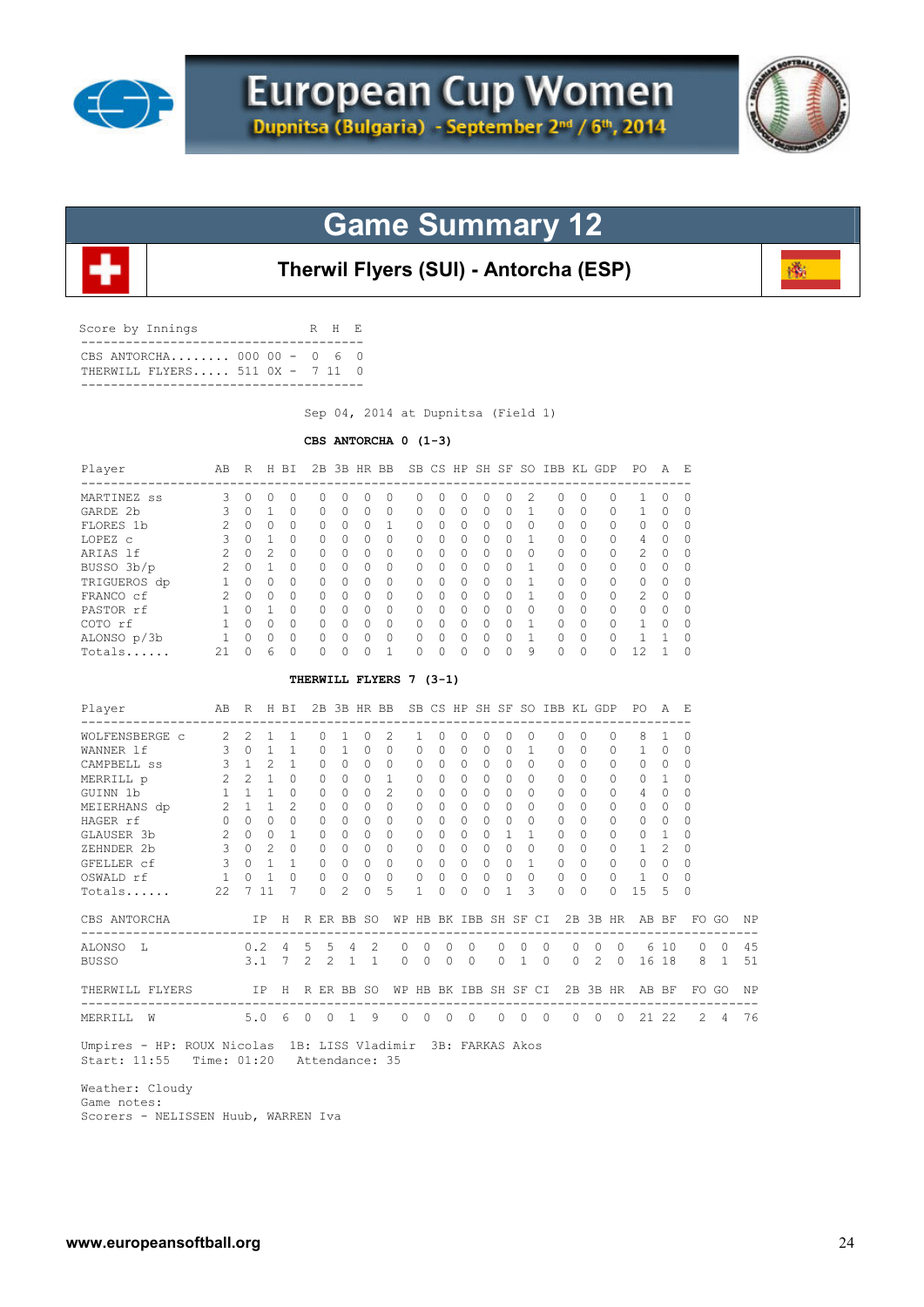



**Les Comanches (FRA) – Princ (CRO)**

| Score by Innings                                                 | R H R |  |
|------------------------------------------------------------------|-------|--|
| PRINC ZAGREB 302 030 0 - 8 10 7<br>LES COMANCHES 004 031 1 - 9 9 |       |  |
|                                                                  |       |  |

Sep 04, 2014 at Dupnitsa (Field 1)

#### **PRINC ZAGREB 8 (0-5)**

| AB R H BI<br>Player                                                            |                     |                     |         |                  |                 |              |                |                |                       |                |                |                |             |                | 2B 3B HR BB SB CS HP SH SF SO IBB KL GDP                                      |             |                | PO.<br>------------ | AE             |          |   |    |
|--------------------------------------------------------------------------------|---------------------|---------------------|---------|------------------|-----------------|--------------|----------------|----------------|-----------------------|----------------|----------------|----------------|-------------|----------------|-------------------------------------------------------------------------------|-------------|----------------|---------------------|----------------|----------|---|----|
| 4 0<br>PRSKALO c                                                               |                     |                     | $\circ$ | 0                | 0               | 0            | 0              | 0              | 1                     | 0              | 0              | 0              | 0           | 0              | 0                                                                             | $\circ$     | $\circ$        | 2                   | 0              | 2        |   |    |
| 4 1 3<br>HARAMINA 1b                                                           |                     |                     |         | $\Omega$         | $\Omega$        | $\Omega$     | $\Omega$       | $\Omega$       | 0                     | $\Omega$       | $\Omega$       | 0              | $\Omega$    | $\circ$        | $\circ$                                                                       | $\Omega$    | $\Omega$       | 9                   | 1              | 1        |   |    |
| $\begin{array}{cccc} 4 & 1 & 1 \\ 4 & 3 & 2 \end{array}$<br>ZUPANIC p          |                     |                     |         | 1                | 1               | 0            | 0              | $\circ$        | 0                     | $\circ$        | 0              | 0              | $\Omega$    | 2              | $\circ$                                                                       | 2           | 0              | $\mathbf{1}$        | 2              | $\circ$  |   |    |
| MANCIC ss                                                                      |                     |                     |         | $\circ$          | $\Omega$        | $\Omega$     | $\Omega$       | $\circ$        | 2                     | $\Omega$       | $\Omega$       | $\circ$        |             | $0\quad 1$     | $\circ$                                                                       | $\Omega$    | 0              | 2                   | 2              | 1        |   |    |
| ORESCANIN 3b                                                                   | $3 \t1 \t1$         |                     |         | $\mathbf{1}$     | 0               | $\Omega$     | 0              | 1              | $\mathbf{1}$          | 0              | $\Omega$       | 0              | $\Omega$    | 2              | $\circ$                                                                       | 1           | 0              | $\circ$             | -5             | 1        |   |    |
| BAGARIC 2b                                                                     | $3 \quad 1 \quad 1$ |                     |         | 1                | $\Omega$        | $\Omega$     | $\Omega$       | $\circ$        | $\Omega$              | $\Omega$       | $\Omega$       | $\Omega$       | $\Omega$    | $\mathbf{1}$   | $\circ$                                                                       | $\Omega$    | $\Omega$       | $\Omega$            | $\Omega$       | $\Omega$ |   |    |
| $\begin{matrix}0&1&0 \end{matrix}$<br>LAMPE ph                                 |                     |                     |         | $\circ$          | $\circ$         | $\Omega$     | 0              | 1              | $\mathbf{0}$          | $\Omega$       | $\Omega$       | 0              | $\Omega$    | $\mathbf{0}$   | $\circ$                                                                       | $\Omega$    | 0              | $\circ$             | $\circ$        | 0        |   |    |
| $3 \t 0 \t 1$<br>ZIVKOVIC 1f                                                   |                     |                     |         | 2                | 1               | $\Omega$     | $\circ$        | $\circ$        | $\mathbf{0}$          | $\circ$        | $\mathbf{1}$   | 0              | $\Omega$    | 2              | $\circ$                                                                       | $\Omega$    | 0              | $\mathbf{0}$        | $\Omega$       | 2        |   |    |
| STEPANCIC rf                                                                   | 2 0 0 0             |                     |         |                  | $\overline{0}$  | $\circ$      | 0              | $\overline{0}$ | $\circ$               | $\circ$        | $\circ$        | $\circ$        |             | 2<br>$\Omega$  | $\circ$                                                                       | 1           | $\circ$        | 0                   | 0              | 0        |   |    |
| NOVAK ph/rf                                                                    | 1 0 0 0 0 0         |                     |         |                  |                 |              | $\mathbf{0}$   | 1              | $\mathbf{1}$          | $\circ$        | $\Omega$       | $\circ$        |             | $0 \quad 1$    |                                                                               | $0\quad 0$  | 0              | $\circ$             | $\mathbf{0}$   | $\Omega$ |   |    |
| DUVNJAK dp  2 0 0 0 0 0                                                        |                     |                     |         |                  |                 |              |                | $0\quad 0$     | $\circ$               | $\overline{0}$ | $\overline{0}$ | $\circ$        |             | $0\quad 0$     | $0\quad 0$                                                                    |             | $\overline{0}$ | $\circ$             | $\overline{0}$ | 0        |   |    |
| 1 0 1 1<br>SERIC cf                                                            |                     |                     |         |                  | $0\quad 0$      |              |                | $0\quad 0$     | $\circ$               | $\overline{0}$ | $\overline{0}$ | $\circ$        | $\circ$     | $\overline{0}$ | $\overline{0}$                                                                | $\Omega$    | 0              | 4                   | $\overline{0}$ | 0        |   |    |
| Totals                                                                         | 31                  | 8                   | 10      | $6 \overline{6}$ | $\mathbf{2}$    | $\mathbf{0}$ | $\circ$        | $\overline{3}$ | 5                     | $\mathbf{0}$   | $\mathbf{1}$   | $\Omega$       | $\Omega$    | 11             | $\Omega$                                                                      | 4           | $\Omega$       | 18                  | 10             | 7        |   |    |
|                                                                                |                     |                     |         |                  |                 |              |                |                | LES COMANCHES 9 (5-0) |                |                |                |             |                |                                                                               |             |                |                     |                |          |   |    |
| Player<br>----------------------------------                                   | AB                  |                     |         | R H BI           |                 |              |                |                |                       |                |                |                |             |                | 2B 3B HR BB SB CS HP SH SF SO IBB KL GDP<br>--------------------------------- |             |                | PO.                 | AE             |          |   |    |
| $\overline{2}$ 0<br>MAGNEE cf                                                  |                     |                     | $\circ$ | $\circ$          | 0               | $\mathbf{0}$ | 0              | 1              | $\circ$               | 0              | 0              | $\mathbf{1}$   | 0           | 0              | 0                                                                             | 0           | $\circ$        | $\mathbf{0}$        | $\circ$        | $\Omega$ |   |    |
| LEMAIRE 3b                                                                     |                     | $2 \quad 2 \quad 1$ |         | $\circ$          | $\circ$         | $\mathbf{0}$ | $\circ$        | 1              | $\mathbf{0}$          | $\circ$        | 1              | $\circ$        | 0           | $\mathbf{0}$   | $\circ$                                                                       | $\Omega$    | $\circ$        | $\mathbf{1}$        | 3              | 0        |   |    |
| RIERA C                                                                        |                     | $4\quad 2\quad 2$   |         | $\circ$          | $\circ$         | $\Omega$     | $\circ$        | $\circ$        | $\mathbf{1}$          | $\Omega$       | $\circ$        | $\circ$        | $\Omega$    | $\Omega$       | $\circ$                                                                       | $\Omega$    | $\circ$        | 12                  | 2              | 1        |   |    |
| GIBSON-JONES ss                                                                |                     | $4$ 1 1             |         | $\circ$          | $\circ$         | $\Omega$     | $\circ$        | $\overline{0}$ | $\mathbf{0}$          | $\Omega$       | $\circ$        | $\circ$        | $\Omega$    | $\Omega$       | $\circ$                                                                       | $\Omega$    | 0              | $\circ$             | 1              | 0        |   |    |
| $4 \t 0 \t 1$<br>MARIE 1f                                                      |                     |                     |         | $\Omega$         | 0               | $\Omega$     | $\Omega$       | $\circ$        | $\Omega$              | $\Omega$       | $\Omega$       | $\circ$        | $\Omega$    | $\Omega$       | $\circ$                                                                       | $\Omega$    | $\mathbf{0}$   | $\Omega$            | $\Omega$       | $\Omega$ |   |    |
| GARTNER dp                                                                     |                     |                     |         | $\circ$          | 0               | $\circ$      | $\circ$        | $\mathbf{1}$   | $\circ$               | 0              | $\overline{0}$ | $\circ$        | $\Omega$    | $\Omega$       | $\circ$                                                                       | $\Omega$    | $\circ$        | $\circ$             | $\circ$        | 0        |   |    |
| $\begin{matrix}0&1&0 \end{matrix}$<br>PRADE pr                                 |                     |                     |         | $\Omega$         | 0               | $\Omega$     | $\circ$        | $\circ$        | $\circ$               | $\Omega$       | $\Omega$       | $\circ$        | $\Omega$    | $\Omega$       | $\circ$                                                                       | $\Omega$    | 0              | $\circ$             | $\Omega$       | $\Omega$ |   |    |
| DOMANICO rf                                                                    |                     | $2\quad 1\quad 0$   |         | $\circ$          | 0               | $\circ$      | $\circ$        | $\circ$        | $\mathbf{0}$          | 0              | $\circ$        | $\mathbf{1}$   | $\Omega$    | 0              | $\circ$                                                                       | $\circ$     | $\circ$        | 2                   | 0              | 0        |   |    |
|                                                                                |                     |                     |         |                  | $\overline{0}$  | $\circ$      | $\circ$        | $\overline{0}$ | $\mathbf{0}$          | 0              | $\circ$        | $\circ$        | $\Omega$    | $\Omega$       | $\circ$                                                                       | $\Omega$    | 0              | $\circ$             | $\circ$        | 0        |   |    |
| BONAUDO ph<br>LASSAIGNE 1b/p<br>$2 1 2 1$<br>CARATINI 2b<br>BENCUALL 1 3 1 1 0 |                     |                     |         |                  | $1 \quad 0$     |              | $\circ$        | 1              | $\mathbf{0}$          | $\circ$        | $\overline{0}$ | $\circ$        | $\Omega$    | $\mathbf{0}$   | $\circ$                                                                       | $\circ$     | 0              | $\mathcal{S}$       | $\mathbf{1}$   | 1        |   |    |
|                                                                                |                     |                     |         |                  | $0\quad 0$      |              | $\circ$        | $\overline{0}$ | $\circ$               | $\circ$        | $\overline{0}$ | $\circ$        | $\Omega$    | $\overline{0}$ | 0                                                                             | $\Omega$    |                | $0\qquad1$          | 1              | 1        |   |    |
| BENCHALI p/1b 0 0 0 0                                                          |                     |                     |         |                  | $\circ$         | $\circ$      | $\circ$        | $\overline{0}$ | $\circ$               | 0              | $\circ$        | $\circ$        | 0           | $\circ$        | $\circ$                                                                       | $\circ$     | $\circ$        | 2                   | $\circ$        | $\circ$  |   |    |
| Totals                                                                         | 27                  | 9                   | 9       | 3                | $\mathbf{1}$    | $\circ$      | $\circ$        | 4              | $\mathbf{1}$          | 0              | 1              | $\overline{c}$ | 0           | $\mathbf{0}$   | 0                                                                             | 0           | 0              | 21                  | 8              | 3        |   |    |
| PRINC ZAGREB                                                                   |                     |                     |         |                  | IP H R ER BB SO |              |                |                |                       |                |                |                |             |                | WP HB BK IBB SH SF CI 2B 3B HR AB BF FO GO                                    |             |                |                     |                |          |   | ΝP |
| ZUPANIC<br>L                                                                   |                     |                     | 6.09    |                  | 9               | 1 4          | $\overline{0}$ |                | $1\quad 1\quad 0$     |                | $\overline{0}$ |                | $2 \quad 0$ |                | $\overline{0}$                                                                | $1 \quad 0$ |                | 0 27 34             |                | 8        | 9 | 89 |

 LES COMANCHES IP H R ER BB SO WP HB BK IBB SH SF CI 2B 3B HR AB BF FO GO NP ------------------------------------------------------------------------------------------- BENCHALI W 4.2 7 5 4 0 10 1 0 0 0 0 0 0 2 0 0 23 23 1 3 90 LASSAIGNE 2.1 3 3 3 3 1 0 1 0 0 0 0 0 0 0 0 8 12 3 1 43

 Umpires - HP: VITALE Diego 1B: HURLEY David 3B: PLUTARSKI Tomasz Start: 14:30 Time: 02:01 Attendance: 20

Weather: Cloudy

Game notes:

 Scorers - NELISSEN Huub, BOGDANOVA Aleks ZUPANIC faced 2 batters in the 7th.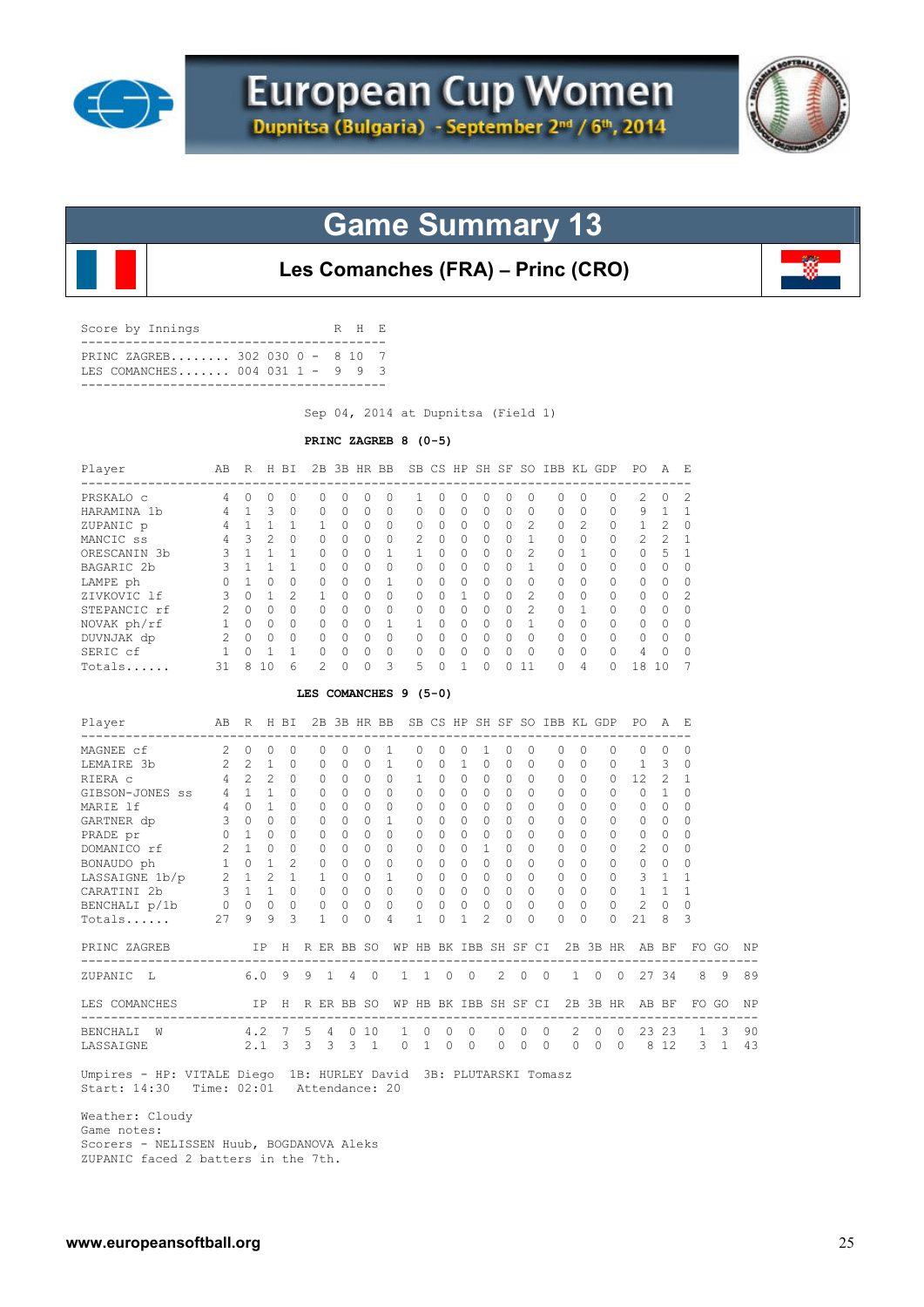



# **Game Summary 14**

**Horsholm (DEN) - Therwil Flyers (SUI)**

| Score by Innings |                                                                   |  |  | R H F. |  |
|------------------|-------------------------------------------------------------------|--|--|--------|--|
|                  | THERWILL FLYERS 000 000 01 - 1 4 3<br>BARRACUDAS 000 000 00 - 0 5 |  |  |        |  |

Sep 04, 2014 at Dupnitsa (Field 2)

#### **THERWILL FLYERS 1 (4-1)**

| Player                                                                                                                                                                                                                                                                                                                                                                                                                                                                                                                                                                                                                                                                                                                                                                                 | AB R H BI       |                                     |                |              |            |         |          |              | 2B 3B HR BB SB CS HP SH SF SO IBB KL GDP PO |                    |          |              |                      |          |                         |                |          |              |                |                |                | A F.         |                |             |         |
|----------------------------------------------------------------------------------------------------------------------------------------------------------------------------------------------------------------------------------------------------------------------------------------------------------------------------------------------------------------------------------------------------------------------------------------------------------------------------------------------------------------------------------------------------------------------------------------------------------------------------------------------------------------------------------------------------------------------------------------------------------------------------------------|-----------------|-------------------------------------|----------------|--------------|------------|---------|----------|--------------|---------------------------------------------|--------------------|----------|--------------|----------------------|----------|-------------------------|----------------|----------|--------------|----------------|----------------|----------------|--------------|----------------|-------------|---------|
| WOLFENSBERGE c 4                                                                                                                                                                                                                                                                                                                                                                                                                                                                                                                                                                                                                                                                                                                                                                       |                 | $\Omega$                            | $\Omega$       | $\Omega$     | $\Omega$   |         | $\Omega$ | $\Omega$     | $\Omega$                                    | $\Omega$           | $\Omega$ | $\mathbf{1}$ | $\circ$              | $\Omega$ | 3                       |                | $\circ$  | $\Omega$     |                | $\Omega$       | 14             | $\Omega$     | -1             |             |         |
| WANNER 1f/3b                                                                                                                                                                                                                                                                                                                                                                                                                                                                                                                                                                                                                                                                                                                                                                           | $\sim$ 3        | $\Omega$                            | $\Omega$       | $\Omega$     | $\Omega$   |         | $\Omega$ | $\Omega$     | $\Omega$                                    | 0                  | $\Omega$ | $\Omega$     | 1                    | $\Omega$ | $\mathbf{1}$            |                | 0        | $\mathbf{1}$ |                | $\Omega$       | $\mathbf{1}$   | 1            | $\Omega$       |             |         |
| CAMPBELL SS                                                                                                                                                                                                                                                                                                                                                                                                                                                                                                                                                                                                                                                                                                                                                                            | $4\overline{4}$ |                                     | 0 <sup>3</sup> | $\Omega$     | 1          |         | $\Omega$ | $\Omega$     | $\Omega$                                    | $\Omega$           | $\Omega$ | $\Omega$     | $\Omega$             | $\Omega$ | $\Omega$                |                | $\Omega$ | $\Omega$     |                | $\Omega$       | $\Omega$       | 2            | $\Omega$       |             |         |
| MERRILL cf                                                                                                                                                                                                                                                                                                                                                                                                                                                                                                                                                                                                                                                                                                                                                                             | 4               | $\Omega$                            | $\Omega$       | $\Omega$     | $\Omega$   |         | $\Omega$ | $\Omega$     | $\Omega$                                    | 0                  | $\Omega$ | $\Omega$     | $\Omega$             | $\Omega$ | -3                      |                | 0        | $\mathbf{1}$ |                | 0              | $\mathbf{1}$   | $\Omega$     | $\Omega$       |             |         |
| GUINN p                                                                                                                                                                                                                                                                                                                                                                                                                                                                                                                                                                                                                                                                                                                                                                                | 3               | $\Omega$                            | $\overline{1}$ | $\Omega$     | 0          |         | $\Omega$ | $\Omega$     | $\mathbf{1}$                                | 0                  | $\Omega$ | $\Omega$     | $\Omega$             | $\Omega$ | $\overline{c}$          |                | 0        | 1            |                | 0              | $\circ$        | 1            | 0              |             |         |
| HAGER pr                                                                                                                                                                                                                                                                                                                                                                                                                                                                                                                                                                                                                                                                                                                                                                               | $\circ$         | $\overline{1}$                      | $\Omega$       | $\cap$       | $\Omega$   |         | $\Omega$ | $\cap$       | $\Omega$                                    | $\Omega$           | $\cap$   | $\Omega$     | $\Omega$             | $\cap$   | $\Omega$                |                | $\Omega$ | $\Omega$     |                | $\Omega$       | $\Omega$       | $\Omega$     | $\Omega$       |             |         |
| $\overline{2}$<br>$\Omega$<br>$\Omega$<br>$\mathbf{1}$<br>$\Omega$<br>1<br>$\Omega$<br>$\mathbf{1}$<br>$\Omega$<br>$\Omega$<br>$\circ$<br>$\Omega$<br>MEIERHANS dp<br>$\Omega$<br>$\bigcap$<br>$\Omega$<br>$\Omega$<br>$\Omega$<br>$\Omega$<br>$\Omega$<br>$\Omega$<br>$\mathbf{3}$<br>$\mathbf{1}$<br>7<br>GLAUSER 1b<br>$\Omega$<br>$\bigcirc$<br>$\Omega$<br>$\Omega$<br>$\Omega$<br>$\Omega$<br>$\Omega$<br>$\mathbf{1}$<br>$\Omega$<br>$\Omega$<br>$\mathbf{1}$<br>$\Omega$<br>$\circ$<br>$\Omega$<br>0<br>$\Omega$<br>$\mathbf{1}$<br>$\overline{c}$<br>2<br>$\Omega$<br>GRABOWICZ 3b<br>$\Omega$<br>$\Omega$<br>$\cap$<br>$\Omega$<br>$\Omega$<br>$\Omega$<br>$\Omega$<br>$\Omega$<br>$\Omega$<br>$\Omega$<br>$\circ$<br>$\Omega$<br>$\Omega$<br>$\Omega$<br>2<br>1<br>$\Omega$ |                 |                                     |                |              |            |         |          |              |                                             |                    |          |              |                      |          |                         |                |          |              |                |                |                |              |                |             |         |
| $2\quad 0\quad 0$<br>$\overline{2}$<br>$\circ$<br>$\circ$<br>$\Omega$<br>$\mathbf{0}$<br>$\circ$<br>$\overline{0}$<br>0<br>$\circ$<br>$\Omega$<br>$\circ$<br>$\mathbf{1}$<br>$\circ$<br>OSWALD lf<br>0<br>$\circ$<br>0<br>$\circ$<br>$\overline{1}$<br>200<br>2<br>$\overline{0}$<br>$\overline{0}$<br>$\overline{0}$<br>$\circ$<br>$\Omega$<br>$\mathbf{1}$<br>2<br>$\Omega$<br>$\circ$<br>$\circ$<br>$\circ$<br>$\circ$<br>$\circ$<br>$\mathbf{1}$<br>0<br>ZEHNDER 2b                                                                                                                                                                                                                                                                                                                |                 |                                     |                |              |            |         |          |              |                                             |                    |          |              |                      |          |                         |                |          |              |                |                |                |              |                |             |         |
| $\Omega$<br>$\Omega$<br>$\Omega$<br>$\circ$<br>$\Omega$<br>$\Omega$<br>$\Omega$<br>$\circ$<br>$\Omega$<br>$\Omega$<br>$\bigcirc$<br>$0\quad 0$<br>$\Omega$<br>$\Omega$<br>$\Omega$<br>$\Omega$<br>$\mathbf{0}$<br>0<br>$\Omega$                                                                                                                                                                                                                                                                                                                                                                                                                                                                                                                                                        |                 |                                     |                |              |            |         |          |              |                                             |                    |          |              |                      |          |                         |                |          |              |                |                |                |              |                |             |         |
|                                                                                                                                                                                                                                                                                                                                                                                                                                                                                                                                                                                                                                                                                                                                                                                        |                 |                                     |                |              |            |         |          |              |                                             |                    |          |              |                      |          |                         |                |          |              |                |                |                |              |                |             |         |
|                                                                                                                                                                                                                                                                                                                                                                                                                                                                                                                                                                                                                                                                                                                                                                                        |                 |                                     |                |              |            |         |          |              |                                             |                    |          |              |                      |          |                         |                |          |              |                |                |                |              |                |             |         |
| GFELLER rf                                                                                                                                                                                                                                                                                                                                                                                                                                                                                                                                                                                                                                                                                                                                                                             |                 |                                     |                |              |            |         |          |              |                                             |                    |          |              |                      |          |                         |                |          |              |                |                |                |              |                |             |         |
| 3<br>5<br>29<br>$\mathbf 0$<br>$\mathbf{1}$<br>$\Omega$<br>$\mathbf{1}$<br>$\circ$<br>$\Omega$<br>24<br>8<br>3<br>1<br>4<br>$\Omega$<br>1<br>$\mathbf{0}$<br>4<br>$\Omega$<br>16<br>Totals<br>BARRACUDAS 0 (3-2)                                                                                                                                                                                                                                                                                                                                                                                                                                                                                                                                                                       |                 |                                     |                |              |            |         |          |              |                                             |                    |          |              |                      |          |                         |                |          |              |                |                |                |              |                |             |         |
|                                                                                                                                                                                                                                                                                                                                                                                                                                                                                                                                                                                                                                                                                                                                                                                        |                 |                                     |                |              |            |         |          |              |                                             |                    |          |              |                      |          |                         |                |          |              |                |                |                |              |                |             |         |
| Player<br>ABRIBI 2B3BHRBBSBCSHPSHSFSOIBBKLGDPPOAE                                                                                                                                                                                                                                                                                                                                                                                                                                                                                                                                                                                                                                                                                                                                      |                 |                                     |                |              |            |         |          |              |                                             |                    |          |              |                      |          |                         |                |          |              |                |                |                |              |                |             |         |
| RASMUSSEN 2b<br>$4 \quad 0$<br>$\Omega$<br>$\Omega$<br>$\Omega$<br>$\Omega$<br>$\Omega$<br>0<br>$\Omega$<br>$\Omega$<br>0<br>$\Omega$<br>1<br>$\circ$<br>$\Omega$<br>$\mathbf{0}$<br>$\Omega$<br>3<br>$\Omega$<br>-1                                                                                                                                                                                                                                                                                                                                                                                                                                                                                                                                                                   |                 |                                     |                |              |            |         |          |              |                                             |                    |          |              |                      |          |                         |                |          |              |                |                |                |              |                |             |         |
| WILKEN 3b<br>$4\quad 0$                                                                                                                                                                                                                                                                                                                                                                                                                                                                                                                                                                                                                                                                                                                                                                |                 |                                     | $\bigcirc$     | $\Omega$     | $\Omega$   |         | $\Omega$ | $\Omega$     | $\Omega$                                    | $\Omega$           | $\Omega$ | $\Omega$     | $\Omega$             | $\Omega$ | $\overline{\mathbf{3}}$ |                | $\Omega$ | $\Omega$     |                | $\Omega$       | $\Omega$       | $\mathbf{1}$ | $\Omega$       |             |         |
| SWANBERG C                                                                                                                                                                                                                                                                                                                                                                                                                                                                                                                                                                                                                                                                                                                                                                             |                 | $4 \quad 0 \quad 2$                 |                | $\Omega$     | $\Omega$   |         | $\Omega$ | $\Omega$     | $\Omega$                                    | $\Omega$           | $\Omega$ | $\Omega$     | $\Omega$             | $\Omega$ | $\bigcirc$              |                | $\circ$  | $\Omega$     |                | $\Omega$       | 16             | $\Omega$     | $\mathbf{1}$   |             |         |
| NISSEN SS                                                                                                                                                                                                                                                                                                                                                                                                                                                                                                                                                                                                                                                                                                                                                                              |                 | 4 0 1                               |                | $\Omega$     | $\Omega$   |         | $\Omega$ | $\Omega$     | $\Omega$                                    | $\Omega$           | $\Omega$ |              | $\Omega$<br>$\Omega$ | $\Omega$ | $\overline{\mathbf{3}}$ |                | $\Omega$ | $\mathbf{1}$ |                | 0              | $\overline{1}$ | 1            | $\Omega$       |             |         |
| WESLEY p                                                                                                                                                                                                                                                                                                                                                                                                                                                                                                                                                                                                                                                                                                                                                                               | 4               |                                     | $0 \quad 1$    | $\Omega$     | $\Omega$   |         | $\Omega$ | $\Omega$     | $\Omega$                                    | $\Omega$           | $\Omega$ | $\Omega$     | $\Omega$             | $\Omega$ | $\Omega$                |                | $\Omega$ | $\Omega$     |                | $\Omega$       | $\circ$        | 3            | $\Omega$       |             |         |
| MONBERG cf                                                                                                                                                                                                                                                                                                                                                                                                                                                                                                                                                                                                                                                                                                                                                                             | $3 -$           | $0 \quad 1$                         |                | $\Omega$     | $\Omega$   |         | $\Omega$ | $\Omega$     | $\Omega$                                    | $\Omega$           | $\Omega$ | $\Omega$     | $\Omega$             | $\Omega$ | $\overline{1}$          |                | $\Omega$ | $\Omega$     |                | $\Omega$       | $\mathbf{1}$   | $\Omega$     | $\Omega$       |             |         |
| MAYLAND 1f                                                                                                                                                                                                                                                                                                                                                                                                                                                                                                                                                                                                                                                                                                                                                                             | 2               | $\begin{matrix} 0 & 0 \end{matrix}$ |                | $\bigcap$    | $\Omega$   |         | $\Omega$ | $\Omega$     | $\Omega$                                    | $\Omega$           | $\Omega$ | $\Omega$     | $\Omega$             | $\Omega$ | $\mathfrak{D}$          |                | $\Omega$ | $\Omega$     |                | $\Omega$       | 0              | $\Omega$     | $\Omega$       |             |         |
| JOHANSEN ph                                                                                                                                                                                                                                                                                                                                                                                                                                                                                                                                                                                                                                                                                                                                                                            | 1 0 0           |                                     |                | $\bigcap$    | $\Omega$   |         | $\Omega$ | $\Omega$     | $\bigcirc$                                  | $\Omega$           | $\Omega$ | $\Omega$     | $\Omega$             | $\Omega$ | $\overline{1}$          |                | $\Omega$ | $\Omega$     |                | $\Omega$       | $\Omega$       | $\Omega$     | $\Omega$       |             |         |
| KYNDESEN rf                                                                                                                                                                                                                                                                                                                                                                                                                                                                                                                                                                                                                                                                                                                                                                            | 3               |                                     | $0 \quad 0$    | $\Omega$     |            | $\circ$ | $\Omega$ | $\mathbf{0}$ | $\bigcirc$                                  | $\circ$            | $\Omega$ | $\circ$      | $\circ$              | $\Omega$ | 2                       |                | $\Omega$ | $\Omega$     |                | $\circ$        | 0              | $\Omega$     | $\Omega$       |             |         |
| LIND 1b                                                                                                                                                                                                                                                                                                                                                                                                                                                                                                                                                                                                                                                                                                                                                                                | 3               | $\Omega$                            | $\Omega$       | $\Omega$     | $\circ$    |         | $\Omega$ | $\circ$      | $\Omega$                                    | 0                  | $\circ$  | $\mathbf{0}$ | $\Omega$             | $\Omega$ | $\mathbf{1}$            |                | $\circ$  | $\Omega$     |                | 0              | 6              | $\circ$      | $\overline{c}$ |             |         |
| Totals                                                                                                                                                                                                                                                                                                                                                                                                                                                                                                                                                                                                                                                                                                                                                                                 | 32              | $\Omega$                            | 5              | $\bigcap$    | $\Omega$   |         | $\Omega$ | $\Omega$     | $\Omega$                                    | $\Omega$           | $\cap$   | $\Omega$     | $\Omega$             | $\Omega$ | 14                      |                | $\Omega$ | $\mathbf{1}$ |                | $\Omega$       | 24             | 8            | 4              |             |         |
| THERWILL FLYERS IP H R ER BB SO WP HB BK IBB SH SF CI 2B 3B HR AB BF                                                                                                                                                                                                                                                                                                                                                                                                                                                                                                                                                                                                                                                                                                                   |                 |                                     |                |              |            |         |          |              |                                             |                    |          |              |                      |          |                         |                |          |              |                |                |                |              |                | FO GO       | ΝP      |
| GUINN $W, 2-1$                                                                                                                                                                                                                                                                                                                                                                                                                                                                                                                                                                                                                                                                                                                                                                         |                 |                                     |                | $8.0\quad 5$ | $0\quad 0$ |         |          | 014          |                                             | $\circ$<br>$\circ$ | $\circ$  |              | $\circ$              | $\circ$  | $\circ$                 | $\overline{0}$ |          | $\circ$      | $\overline{0}$ | $\overline{0}$ |                | 32 32        | 4              |             | 7 105   |
| <b>BARRACUDAS</b>                                                                                                                                                                                                                                                                                                                                                                                                                                                                                                                                                                                                                                                                                                                                                                      |                 |                                     |                |              |            |         |          |              | IP H R ER BB SO WP HB BK IBB SH SF CI       |                    |          |              |                      |          |                         |                |          |              |                |                | 2B 3B HR AB BF |              |                |             | FOGO NP |
| WESLEY L, 3-2 8.0 4 1 0 4 16                                                                                                                                                                                                                                                                                                                                                                                                                                                                                                                                                                                                                                                                                                                                                           |                 | ----------                          |                |              |            |         |          |              |                                             |                    | 1 1 0 0  |              |                      |          | 300                     |                |          |              |                |                | 1 0 0 29 37    |              |                | $2^{\circ}$ | 6 147   |
| $\mathbf{r}$ $\mathbf{r}$ $\mathbf{r}$ $\mathbf{r}$ $\mathbf{r}$ $\mathbf{r}$ $\mathbf{r}$ $\mathbf{r}$ $\mathbf{r}$ $\mathbf{r}$ $\mathbf{r}$ $\mathbf{r}$ $\mathbf{r}$ $\mathbf{r}$ $\mathbf{r}$ $\mathbf{r}$ $\mathbf{r}$ $\mathbf{r}$ $\mathbf{r}$ $\mathbf{r}$ $\mathbf{r}$ $\mathbf{r}$ $\mathbf{r}$ $\mathbf{r}$ $\mathbf{$<br>www.communication.com                                                                                                                                                                                                                                                                                                                                                                                                                            |                 |                                     |                |              |            |         |          |              |                                             |                    |          |              |                      |          |                         |                |          |              |                |                |                |              |                |             |         |

 Umpires - HP: FARKAS Akos 1B: ROUX Nicolas 3B: LISS Vladimir Start: 17.00 Time: 2:08 Attendance: 10 Scorer – HARDINGER Gabrielle

Weather: cloudy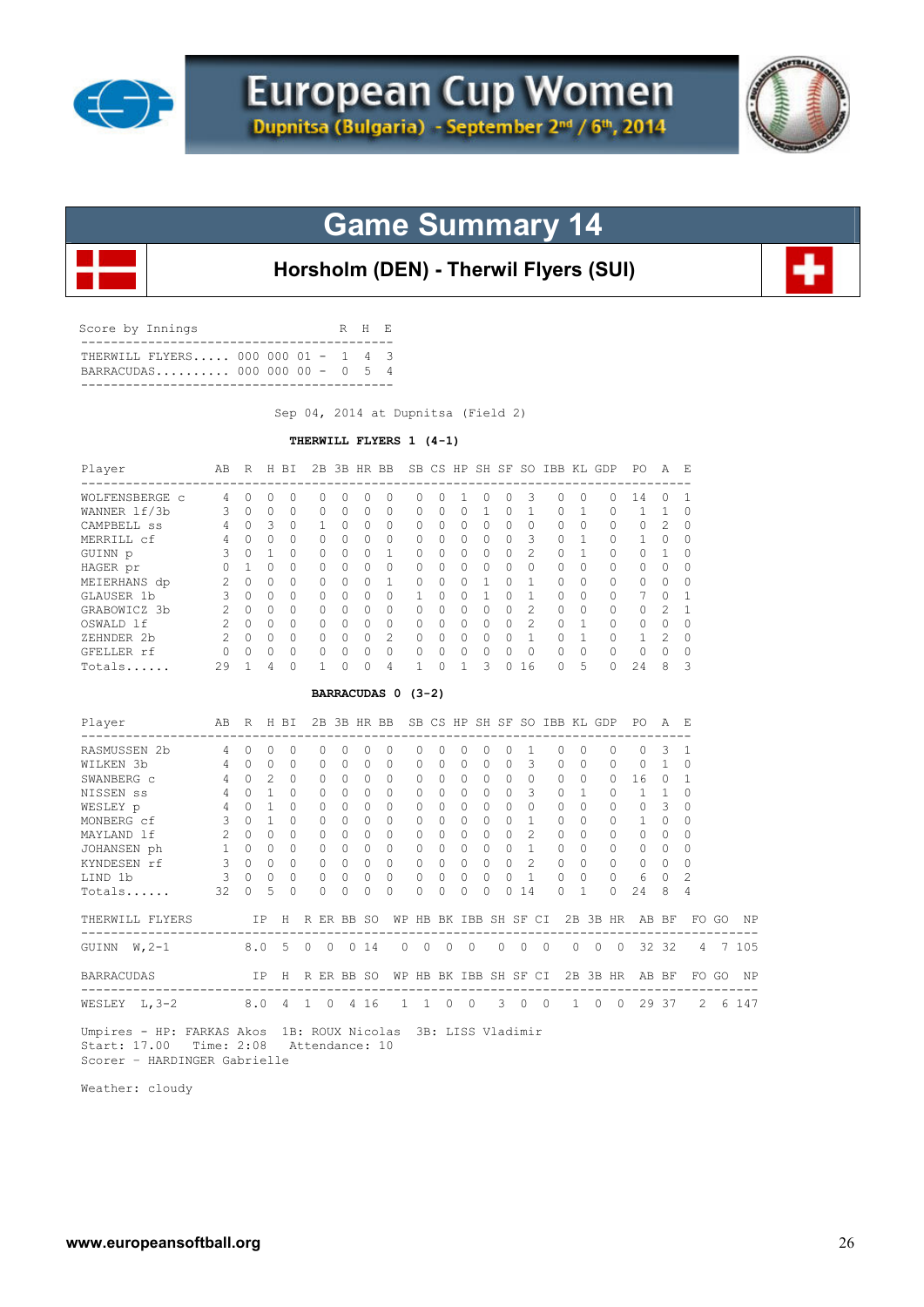

磯



# **Game Summary 15**

### **Antorcha (ESP)- Babes (BUL)**

| Score by Innings                 | R H E |  |
|----------------------------------|-------|--|
| CBS ANTORCHA $102 100 0 - 4 6 1$ |       |  |
|                                  |       |  |

Sep 04, 2014 at Dupnitsa (Fiel 1)

#### **BABES 5 (2-3)**

| Player<br>-----------------                                                      | AB R H BI      |                     |                |                |                       |                |          |                | 2B 3B HR BB SB CS HP SH SF SO IBB KL GDP PO |              |                |                |              |            |                |                |              |                |                |                | AE           |             |       |          |
|----------------------------------------------------------------------------------|----------------|---------------------|----------------|----------------|-----------------------|----------------|----------|----------------|---------------------------------------------|--------------|----------------|----------------|--------------|------------|----------------|----------------|--------------|----------------|----------------|----------------|--------------|-------------|-------|----------|
| BOGDANOVA p 4 1                                                                  |                |                     | 1              | 0              | 0                     | 0              | 0        | 0              |                                             | 0            | $\Omega$       | 0              | 0            | 0          | $\Omega$       |                | 0            | $\Omega$       | 0              | 0              | 5            | 0           |       |          |
| SIMEONOVA 3b                                                                     | -4             | 2                   | 2              | $\Omega$       | 0                     | 1              | $\Omega$ | $\Omega$       |                                             | 0            | $\Omega$       | $\Omega$       | $\Omega$     | $\Omega$   | $\Omega$       |                | $\Omega$     | 0              | $\Omega$       | 5              | 3            | 2           |       |          |
| ARBOVA K. cf                                                                     | 4              | $2^{\circ}$         | 2              | 0              | 0                     | $\Omega$       | 0        | 0              | 0                                           |              | $\Omega$       | 0              | 0            | $\Omega$   | $\Omega$       |                | $\circ$      | $\Omega$       | 0              | 1              | 2            | 0           |       |          |
| HARIZANOVA C                                                                     | 4              | $\Omega$            | 2              | $\overline{c}$ | $\circ$               | $\Omega$       | $\Omega$ | $\Omega$       |                                             | $\mathbf{0}$ | $\Omega$       | $\circ$        | $\Omega$     | $\Omega$   | 1              |                | $\Omega$     | 1              | 0              | 2              | $\Omega$     | 1           |       |          |
| KONOVA dp                                                                        | $\overline{4}$ |                     | $0 \quad 1$    | $\mathcal{L}$  | $\Omega$              | $\mathbf{1}$   | $\Omega$ | $\Omega$       |                                             | 0            | $\Omega$       | $\Omega$       | $\Omega$     | $\Omega$   | $\Omega$       |                | $\Omega$     | $\Omega$       | $\Omega$       | $\Omega$       | $\Omega$     | $\Omega$    |       |          |
| OVNARSKA rf                                                                      | 4              | $\Omega$            | 2              | $\Omega$       | $\Omega$              | $\Omega$       | $\Omega$ | $\Omega$       |                                             | 0            | $\Omega$       | $\Omega$       | 0            | $\Omega$   | $\Omega$       |                | 0            | $\Omega$       | $\Omega$       | 0              | $\Omega$     | $\Omega$    |       |          |
| FETVOVA 1b                                                                       | 4              | $\Omega$            | $\overline{1}$ | $\bigcap$      | $\Omega$              | $\Omega$       | $\Omega$ | $\Omega$       | $\Omega$                                    |              | $\Omega$       | $\Omega$       | $\Omega$     | $\Omega$   | $\mathbf{1}$   |                | $\Omega$     | 1              | $\Omega$       | 10             | 1            | $\Omega$    |       |          |
| TOPALOVA 2b                                                                      | 3              | $\circ$             | $\overline{1}$ | $\Omega$       | 0                     | $\circ$        | 0        | 0              | 0                                           |              | 0              | $\overline{0}$ | $\circ$      | $\Omega$   | $\mathbf{1}$   |                | 0            | 0              | 0              | 2              | 0            | 1           |       |          |
| ARBOVA A. ss                                                                     | 3              | $\Omega$            | $\bigcirc$     | $\bigcap$      | $\Omega$              | $\Omega$       | $\Omega$ | $\Omega$       |                                             | $\Omega$     | $\Omega$       | $\Omega$       | $\Omega$     | $\Omega$   | $\Omega$       |                | $\circ$      | $\Omega$       | $\Omega$       | $\Omega$       | - 6          | 1           |       |          |
| STOYANOVA lf                                                                     | $\circ$        | 0                   | 0              | $\Omega$       | 0                     | $\mathbf{0}$   | $\circ$  | $\circ$        |                                             | 0            | $\circ$        | $\circ$        | $\circ$      | 0          | $\circ$        |                | $\circ$      | 0              | 0              | $\mathbf{1}$   | $\circ$      | 0           |       |          |
| Totals                                                                           | 34             |                     | 5 12           | 4              | $\Omega$              | $\overline{c}$ | $\Omega$ | $\Omega$       |                                             | 0            | $\Omega$       | $\Omega$       | $\Omega$     | $\Omega$   | 3              |                | $\Omega$     | $\mathfrak{D}$ | $\Omega$       | 21 17          |              | 5           |       |          |
|                                                                                  |                |                     |                |                | CBS ANTORCHA $4(1-4)$ |                |          |                |                                             |              |                |                |              |            |                |                |              |                |                |                |              |             |       |          |
| Player                                                                           | AB             |                     |                | R H BI         |                       |                |          |                | 2B 3B HR BB SB CS HP SH SF SO IBB KL GDP    |              |                |                |              |            |                |                |              |                |                | PO A E         |              |             |       |          |
| MARTINEZ SS                                                                      |                | 4 1                 | 1              | 1              | 0                     | 0              | 0        | 0              |                                             | 0            | 0              | 0              | $\circ$      | 0          | 0              |                | 0            | 0              | $\mathbf{0}$   | 5              | $\mathbf{1}$ | -1          |       |          |
| GARDE 2b                                                                         | $\overline{4}$ | $\mathbf{1}$        | 2              | $\Omega$       | 0                     | $\circ$        | $\circ$  | $\circ$        | $\mathbf{1}$                                |              | $\Omega$       | 0              | 0            | $\Omega$   | $\circ$        |                | 0            | $\Omega$       | 0              | 3              | $\mathbf{1}$ | $\mathbf 0$ |       |          |
| FLORES p                                                                         | 3              | $\Omega$            | $\mathfrak{D}$ | 1              | $\Omega$              | $\Omega$       | $\Omega$ | $\Omega$       |                                             | $\mathbf{0}$ | $\Omega$       | $\mathbf{1}$   | $\Omega$     | $\Omega$   | $\Omega$       |                | $\Omega$     | $\Omega$       | 0              | $\mathbf{1}$   | 2            | $\Omega$    |       |          |
| ARIAS 1f                                                                         | 3              | $\Omega$            | $\Omega$       | $\circ$        | $\circ$               | $\mathbf{0}$   | $\circ$  | $\circ$        |                                             | $\mathbf{0}$ | $\Omega$       | $\circ$        | $\mathbf{1}$ | $\Omega$   | $\Omega$       |                | $\circ$      | $\Omega$       | 0              | $\mathbf{0}$   | $\Omega$     | $\circ$     |       |          |
| LOPEZ C                                                                          | 3              | $\Omega$            | $\Omega$       | 1              | $\Omega$              | $\Omega$       | 0        | $\mathbf{1}$   | $\Omega$                                    |              | $\Omega$       | $\Omega$       | $\circ$      | $\Omega$   | $\Omega$       |                | 0            | $\Omega$       | 0              | 5              | $\Omega$     | $\Omega$    |       |          |
| BUSSO 3b                                                                         | 4              | $\Omega$            | $\Omega$       | $\Omega$       | 0                     | $\Omega$       | $\Omega$ | $\Omega$       |                                             | $\Omega$     | $\Omega$       | 0              | $\Omega$     | $\Omega$   | $\Omega$       |                | $\Omega$     | $\Omega$       | $\Omega$       | $\mathbf{0}$   | 1            | $\Omega$    |       |          |
| FRANCO cf                                                                        | 2              | 1                   | $\bigcirc$     | $\Omega$       | 0                     | $\Omega$       | $\Omega$ | $\circ$        |                                             | $\mathbf{0}$ | $\Omega$       | $\mathbf{1}$   | $\circ$      | $\Omega$   | $\Omega$       |                | $\Omega$     | $\Omega$       | $\circ$        | 2              | $\Omega$     | $\Omega$    |       |          |
| MOYA rf                                                                          | 1              | 1                   | $\overline{1}$ | $\Omega$       | 0                     | $\circ$        | $\circ$  | $\mathbf{1}$   |                                             | $\mathbf{0}$ | $\circ$        | $\circ$        | 1            | $\Omega$   | $\Omega$       |                | $\circ$      | $\Omega$       | $\circ$        | $\mathbf{1}$   | 0            | $\mathbf 0$ |       |          |
| MOYA rf<br>TRIGUEROS dp                                                          |                | $2 \quad 0 \quad 0$ |                | $\Omega$       | $\circ$               | $\bigcirc$     | $\Omega$ | $\overline{0}$ |                                             | $\mathbf{0}$ | $\Omega$       | $\overline{0}$ | $\mathbf{1}$ | $\Omega$   | $\Omega$       |                | $\Omega$     | $\Omega$       | $\mathbf{0}$   | $\Omega$       | $\Omega$     | $\Omega$    |       |          |
| ALONSO 1b                                                                        | $0\quad 0$     |                     | $\circ$        | $\Omega$       | $\Omega$              | $\Omega$       | $\Omega$ | $\Omega$       |                                             | 0            | $\Omega$       | $\circ$        | $\circ$      | $\Omega$   | $\Omega$       |                | $\circ$      | $\Omega$       | $\Omega$       | 4              | $\Omega$     | 0           |       |          |
| Totals                                                                           | 26             | 4                   | 6              | 3              | 0                     | $\circ$        | $\Omega$ | $\overline{c}$ | $\mathbf{1}$                                |              | $\Omega$       | 2              | 3            | $\Omega$   | $\Omega$       |                | $\Omega$     | $\Omega$       | $\Omega$       | 21             | 5            | $\mathbf 1$ |       |          |
| <b>BABES</b>                                                                     |                |                     | ΙP             |                | H R ER BB SO          |                |          |                | WP HB BK IBB SH SF CI                       |              |                |                |              |            |                |                |              |                |                | 2B 3B HR AB BF |              |             | FO GO | ΝP       |
| BOGDANOVA W                                                                      |                | 7.0                 |                | -6             | $4\quad 2$            |                | 2        | $\overline{0}$ | 2                                           | 2            | $\overline{0}$ | $\circ$        |              | 3          | $\overline{0}$ | $\overline{0}$ |              | $0\quad 0$     | $\overline{0}$ |                | 26 33        |             |       | 5 14 111 |
| CBS ANTORCHA<br>___________________________________                              |                |                     | IP             |                | H R ER BB SO          |                |          |                | WP HB BK IBB SH SF CI                       |              |                |                |              |            |                |                |              |                |                | 2B 3B HR AB BF |              | ----------  | FO GO | ΝP       |
| <b>FLORES</b><br>L                                                               |                |                     | 7.0 12         |                | 5 <sub>5</sub>        |                | $\circ$  | 3              | $\mathbf{1}$                                | 0            | $\overline{0}$ | $\overline{0}$ |              | $0\quad 0$ |                | $\overline{0}$ | $\mathbf{0}$ | 2              | $\circ$        |                | 34 34        | 13          |       | 5 102    |
| Umpires - HP: HURLEY David 1B: VITALE Diego 3B: PLUTARSKI Tomasz<br>Start: 17:00 | Time: 01:50    |                     |                |                | Attendance: 80        |                |          |                |                                             |              |                |                |              |            |                |                |              |                |                |                |              |             |       |          |

 Weather: Sunny Game notes: Scorer - NELISSEN Huub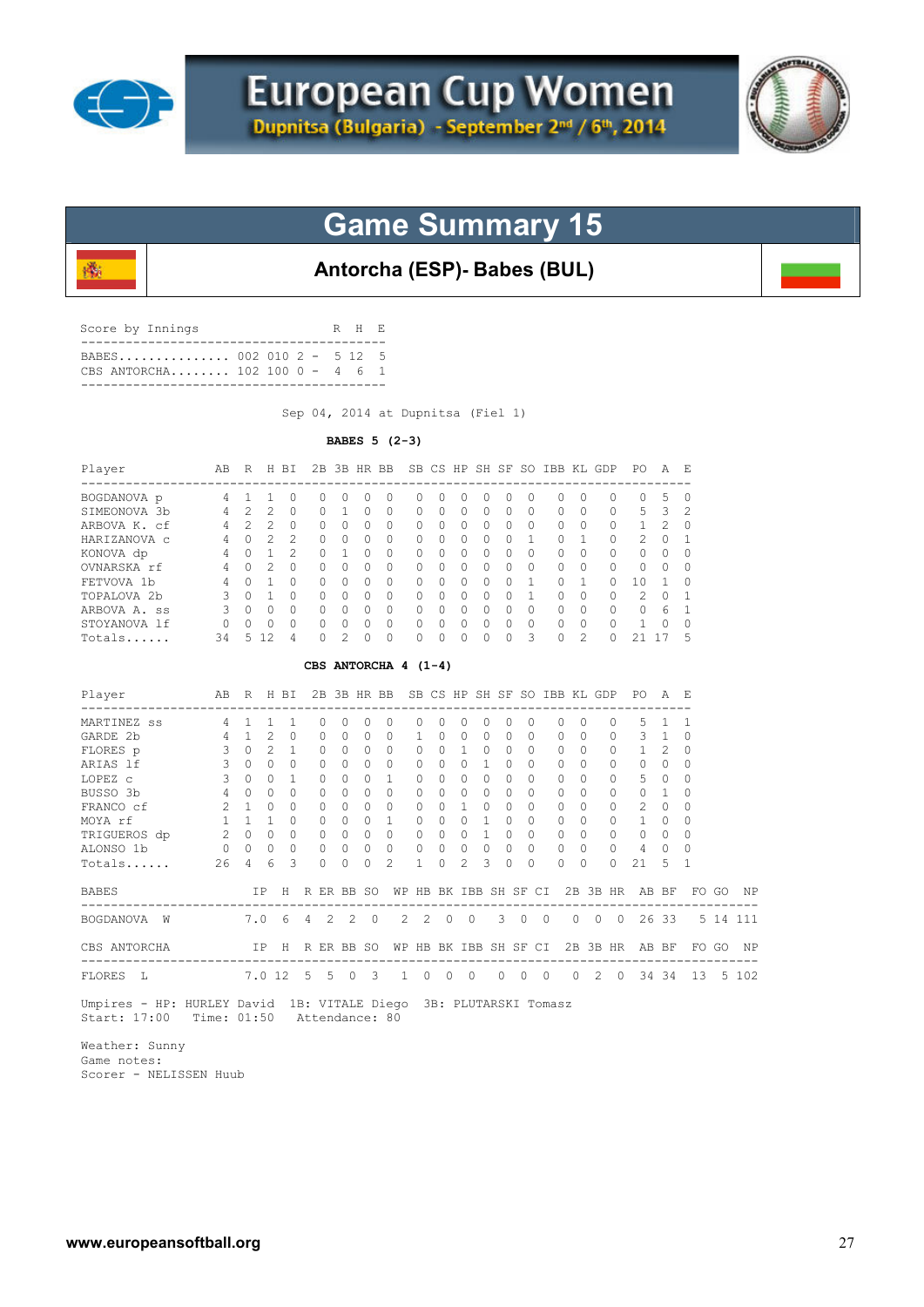

殲



## **Game Summary 5th**

**Antorcha (ESP) – Princ (CRO)**

| Score by Innings |                                                                        |  |  | R H E |  |
|------------------|------------------------------------------------------------------------|--|--|-------|--|
|                  | PRINC ZAGREB 000 000 1 - 1 5 1<br>CBS ANTORCHA 000 200 $X - 2 = 5 = 3$ |  |  |       |  |

Sep 05, 2014 at Dupnitsa (Field 1)

#### **PRINC ZAGREB 1 (0-6)**

| Player                                                                                                                                                                                                                                |                | AB R H BI                           |              |                |              |                |             |              | 2B 3B HR BB SB CS HP SH SF SO IBB KL GDP PO |              |                |                          |                         |             |                       |                |          |            |                |                                                      | A              | – F                                    |       |    |
|---------------------------------------------------------------------------------------------------------------------------------------------------------------------------------------------------------------------------------------|----------------|-------------------------------------|--------------|----------------|--------------|----------------|-------------|--------------|---------------------------------------------|--------------|----------------|--------------------------|-------------------------|-------------|-----------------------|----------------|----------|------------|----------------|------------------------------------------------------|----------------|----------------------------------------|-------|----|
| PRSKALO <sub>ss</sub> 3                                                                                                                                                                                                               |                | $\circ$                             | 0            | $\circ$        | $\circ$      |                | $\Omega$    | $\circ$      | $\circ$                                     | $\Omega$     | $\Omega$       | $\mathbf{0}$             | $\circ$                 | $\circ$     | $\mathbf{0}$          |                | 0        | $\Omega$   | 0              | 0                                                    | 1              | $\mathbf 1$                            |       |    |
| HARAMINA 1b<br>ZUPANIC p 3                                                                                                                                                                                                            |                | $\Omega$                            | $\mathbf{1}$ | $\Omega$       | $\Omega$     |                | $\Omega$    | $\Omega$     | $\Omega$                                    | 0            | $\Omega$       | $\Omega$                 | $\Omega$                | $\Omega$    | $\Omega$              |                | $\Omega$ | $\Omega$   | $\Omega$       | 7                                                    | $\mathfrak{D}$ | $\Omega$                               |       |    |
|                                                                                                                                                                                                                                       |                | $\begin{matrix} 0 & 0 \end{matrix}$ |              | $\Omega$       | $\Omega$     |                | $\Omega$    | $\Omega$     | $\Omega$                                    | $\Omega$     | $\bigcap$      | $\Omega$                 | $\Omega$                | $\Omega$    | $\Omega$              |                | 0        | $\Omega$   | 0              | 1                                                    | $\mathbf{1}$   | $\Omega$                               |       |    |
| MANCIC 2b                                                                                                                                                                                                                             | $\mathbf{3}$   | $\begin{matrix} 0 & 0 \end{matrix}$ |              | $\Omega$       | $\Omega$     |                | $\Omega$    | $\Omega$     | $\Omega$                                    | $\Omega$     | $\Omega$       | $\Omega$                 | $\Omega$                | $\Omega$    | $\Omega$              |                | $\Omega$ | $\Omega$   | $\Omega$       | 3                                                    | $\overline{1}$ | $\Omega$                               |       |    |
| ORESCANIN C                                                                                                                                                                                                                           |                | 3 1 1                               |              | $\Omega$       | $\Omega$     |                | $\Omega$    | $\Omega$     | $\Omega$                                    | $\Omega$     | $\Omega$       | $\Omega$                 | $\Omega$                | $\bigcap$   | $\Omega$              |                | $\Omega$ | $\Omega$   | 0              | 3                                                    | 1              | 0                                      |       |    |
| CIZMIC POKRA dp/3b 3 0 0                                                                                                                                                                                                              |                |                                     |              | $\Omega$       | 0            |                | $\Omega$    | $\Omega$     | $\Omega$                                    | $\Omega$     | $\Omega$       | $\Omega$                 | $\Omega$                | $\Omega$    | $\Omega$              |                | $\Omega$ | $\Omega$   | $\Omega$       | $\Omega$                                             | 5              | $\Omega$                               |       |    |
| NOVAK 3b/dp                                                                                                                                                                                                                           | $3 -$          |                                     | $0\quad 0$   | $\Omega$       | 0            |                | $\Omega$    | $\Omega$     | 0                                           | 0            | $\Omega$       | $\Omega$                 | $\circ$                 | $\Omega$    | $\mathbf{1}$          |                | $\circ$  | 1          | 0              | 0                                                    | $\Omega$       | $\Omega$                               |       |    |
| BAGARIC rf/lf 3 0 1                                                                                                                                                                                                                   |                |                                     |              | $\mathbf{0}$   | 0            |                | $\mathbf 0$ | $\circ$      | $\circ$                                     | $\mathbf{1}$ | 0              | $\circ$                  | $\circ$                 | $\Omega$    | $\Omega$              |                | 0        | $\Omega$   | 0              | 1                                                    | 0              | 0                                      |       |    |
| SERIC cf 3 0 2                                                                                                                                                                                                                        |                |                                     |              | $\Omega$       | 0            |                | $\Omega$    | $\Omega$     | $\circ$                                     | $\Omega$     | $\Omega$       | $\overline{0}$           | $\Omega$                | $\Omega$    | $\Omega$              |                | $\Omega$ | $\Omega$   | $\circ$        | 2                                                    | $\Omega$       | $\Omega$                               |       |    |
| LAMPE 1f                                                                                                                                                                                                                              |                |                                     | $\Omega$     | $\Omega$       | 0            |                | $\Omega$    | $\circ$      | $\circ$                                     | 0            | $\circ$        | $\mathbf{0}$             | 0                       | $\Omega$    | $\Omega$              |                |          | $\Omega$   | $\circ$        | $\mathbf{1}$                                         | 0              | $\Omega$                               |       |    |
|                                                                                                                                                                                                                                       |                | $\mathbf{1}$                        | 5            | $\cap$         |              |                |             |              | $\Omega$                                    | 1            | $\cap$         |                          |                         |             | 1                     |                |          |            | $\Omega$       | 18                                                   |                | -1                                     |       |    |
| $0\quad 0$<br>$\circ$<br>$\mathbf{1}$<br>$Totals$ 27<br>$\Omega$<br>$\Omega$<br>$\Omega$<br>$\cap$<br>$\Omega$<br>$\Omega$<br>$\bigcap$<br>11<br>CBS ANTORCHA 2 (2-4)<br>R H BI 2B 3B HR BB SB CS HP SH SF SO IBB KL GDP PO A E<br>AB |                |                                     |              |                |              |                |             |              |                                             |              |                |                          |                         |             |                       |                |          |            |                |                                                      |                |                                        |       |    |
| Player<br>---------------------------------                                                                                                                                                                                           |                |                                     |              |                |              |                |             |              |                                             |              |                |                          |                         |             |                       |                |          |            |                |                                                      |                |                                        |       |    |
| MARTINEZ ss 3                                                                                                                                                                                                                         |                | $\circ$                             | $\mathbf{1}$ | $\circ$        | 0            |                | $\Omega$    | 0            | 0                                           | $\circ$      | 0              | 0                        | $\circ$                 | 0           | 0                     |                | 0        | $\Omega$   | $\circ$        | 2                                                    | $\mathbf{1}$   | $\overline{1}$                         |       |    |
| GARDE 2b                                                                                                                                                                                                                              | 2              | $\Omega$                            | 2            | $\Omega$       | 0            |                | $\Omega$    | $\Omega$     | 0                                           | $\Omega$     | $\Omega$       | $\Omega$                 | $\mathbf{1}$            | $\Omega$    | $\Omega$              |                | $\Omega$ | $\Omega$   | 0              |                                                      | $4\quad 4$     | 2                                      |       |    |
| FLORES p                                                                                                                                                                                                                              | 3              | $\circ$                             | $\bigcirc$   | $\Omega$       | 0            |                | $\Omega$    | $\Omega$     | $\circ$                                     | $\mathbf{0}$ | $\Omega$       | $\circ$                  | $\circ$                 | $\Omega$    | $\overline{1}$        |                | 0        | $\Omega$   | $\circ$        |                                                      | $0\quad 4$     | $\circ$                                |       |    |
| ARIAS rf                                                                                                                                                                                                                              | $\mathcal{S}$  | $\cap$                              | $\Omega$     | $\cap$         | $\Omega$     |                | $\Omega$    | $\Omega$     | $\circ$                                     | $\circ$      | $\Omega$       | $\Omega$                 | $\Omega$                | $\Omega$    | $\Omega$              |                | $\Omega$ | $\Omega$   | 0              | 2                                                    | $\bigcirc$     | $\Omega$                               |       |    |
| LOPEZ C                                                                                                                                                                                                                               | $\mathbf{1}$   | $1 \quad 0$                         |              | $\bigcap$      | $\Omega$     |                | $\Omega$    | $\Omega$     | 2                                           | $\Omega$     | $\Omega$       |                          | $\Omega$<br>$\Omega$    | $\Omega$    | $\Omega$              |                | $\Omega$ | $\Omega$   | $\circ$        | 2                                                    | $\mathbf{1}$   | $\Omega$                               |       |    |
| BUSSO 3b                                                                                                                                                                                                                              | $\overline{2}$ | $1\quad1$                           |              | $\Omega$       | $\Omega$     |                | $\Omega$    | $\Omega$     | $\Omega$                                    | 0            | $\Omega$       | $\Omega$                 | $\mathbf{1}$            | $\Omega$    | $\Omega$              |                | $\circ$  | $\Omega$   | $\circ$        | $\circ$                                              | $\Omega$       | $\mathbf 0$                            |       |    |
| FRANCO cf                                                                                                                                                                                                                             | $2^{\circ}$    | $0\quad 0$                          |              | 0              | 0            |                | $\Omega$    | 0            | $\circ$                                     | 0            | 0              |                          | $\circ$<br>$\mathbf{1}$ | $\Omega$    | $\mathbf{1}$          |                | $\circ$  | $\Omega$   | 0              | 1                                                    | 0              | 0                                      |       |    |
| ALONSO 1b                                                                                                                                                                                                                             |                | $3 \t 0 \t 1$                       |              | 2              | 0            |                | $\Omega$    | $\circ$      | $\overline{0}$                              | $\mathbf{0}$ | $\circ$        | $\circ$                  | $\circ$                 | $\Omega$    | $\Omega$              |                | $\circ$  | $\Omega$   | 0              | 9                                                    | $\mathbf{0}$   | 0                                      |       |    |
| 1 0 0 0<br>DIAZ lf                                                                                                                                                                                                                    |                |                                     |              |                |              | $\overline{0}$ | $\Omega$    | $\Omega$     | $\overline{0}$                              | $\Omega$     | $\Omega$       | $\circ$                  | $\circ$                 |             | $0 \quad 1$           |                | $\circ$  | $\Omega$   | $\Omega$       | $\circ$                                              | $\Omega$       | $\Omega$                               |       |    |
| MOYA ph/lf 1 0 0                                                                                                                                                                                                                      |                |                                     |              | $\Omega$       | 0            |                | $\Omega$    | $\circ$      | $\Omega$                                    | 0            | $\Omega$       |                          | $\circ$<br>$\Omega$     | $\Omega$    | $\mathbf{1}$          |                | $\circ$  | $\Omega$   | $\mathbf{0}$   | $\mathbf{1}$                                         | $\Omega$       | $\Omega$                               |       |    |
| Totals                                                                                                                                                                                                                                | 21             | $\mathcal{L}$                       | .5           | $\overline{c}$ | $\Omega$     |                | $\Omega$    | $\Omega$     | 2                                           | $\Omega$     | $\Omega$       | $\Omega$                 | 3                       | $\Omega$    | 4                     |                | $\Omega$ | $\Omega$   | $\Omega$       | 21 10                                                |                | 3                                      |       |    |
| PRINC ZAGREB<br>-----------------------------------                                                                                                                                                                                   |                |                                     |              |                |              |                |             |              | ----------                                  |              |                |                          |                         |             |                       |                |          |            |                | IP H R ER BB SO WP HB BK IBB SH SF CI 2B 3B HR AB BF |                | -------------------------------------- | FO GO | ΝP |
| 6.0 5 2<br>ZUPANIC L                                                                                                                                                                                                                  |                |                                     |              |                |              | 2              | 2           | - 4          | $\circ$                                     | $\circ$      | $\overline{0}$ | $\overline{0}$           |                         | $3 \quad 0$ |                       | $\overline{0}$ |          | $0\quad 0$ | $\overline{0}$ |                                                      | 21 26          |                                        | 5 9   | 80 |
| CBS ANTORCHA                                                                                                                                                                                                                          |                |                                     | IP           |                | H R ER BB SO |                |             |              |                                             |              |                |                          |                         |             | WP HB BK IBB SH SF CI |                |          |            |                | 2B 3B HR AB BF                                       |                |                                        | FO GO | ΝP |
| -----------------------------------<br>FLORES<br>W                                                                                                                                                                                    |                |                                     |              |                | $7.0$ 5 1 0  |                | $\circ$     | <sup>1</sup> | 0                                           | $\circ$      | $\overline{0}$ | $\overline{\phantom{0}}$ |                         |             | $0\quad 0\quad 0$     |                |          | $0\quad 0$ |                | 0 27 27                                              |                |                                        | 9 10  | 77 |
| Umpires - HP: PLUTARSKI Tomasz 1B: HURLEY David 3B: LISS VLADIMIR                                                                                                                                                                     |                |                                     |              |                |              |                |             |              |                                             |              |                |                          |                         |             |                       |                |          |            |                |                                                      |                |                                        |       |    |

Start: 11:55 Time: 01:28 Attendance: 12

 Weather: Cloudy and rainy Game notes: Scorers - NELISSEN Huub, BOGDANOVA Aleks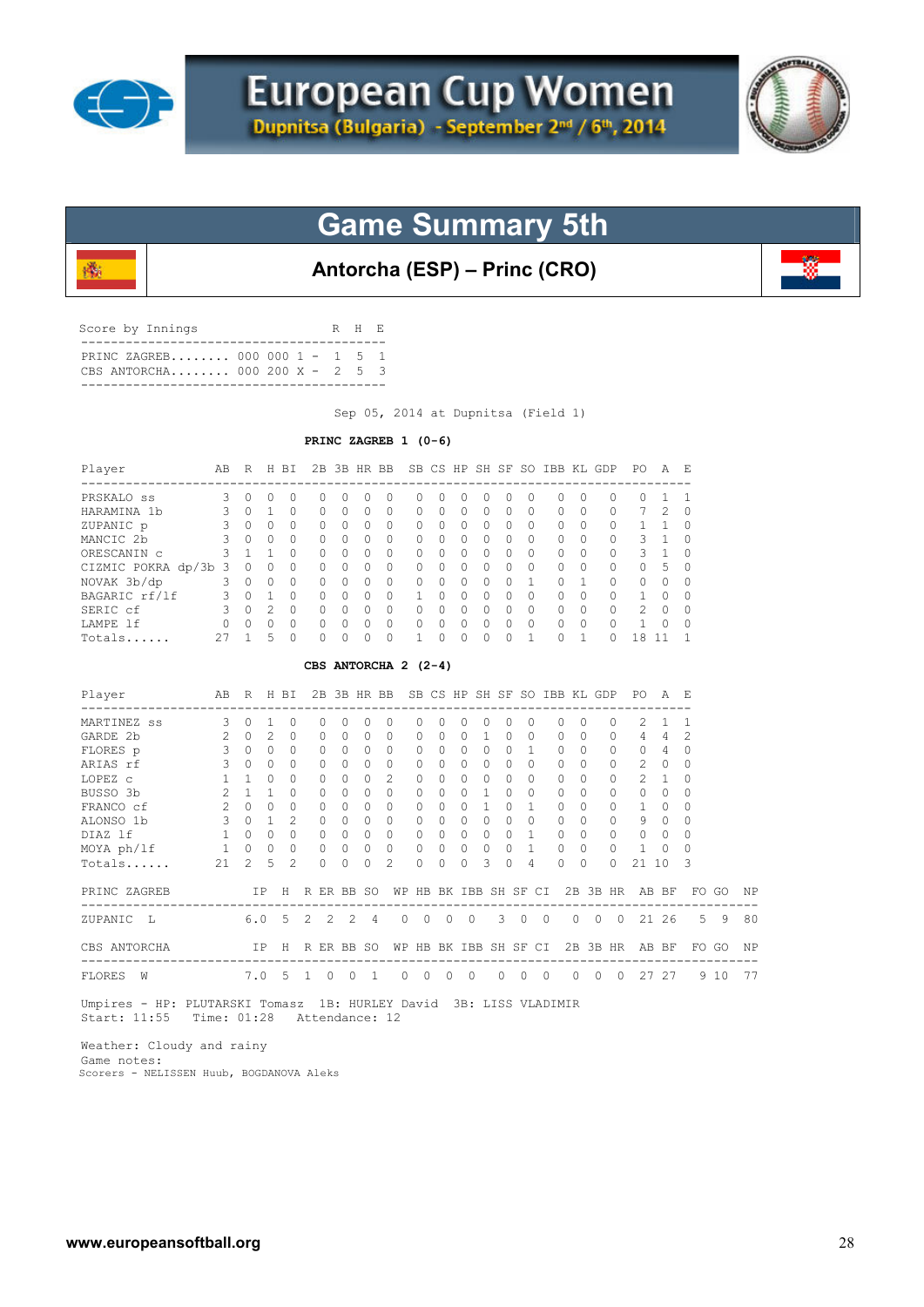



**Horsholm (DEN) – Babes (BUL)**

| Score by Innings |                                                         |  |  | R H E |  |
|------------------|---------------------------------------------------------|--|--|-------|--|
|                  | BABES 100 100 1 - 3 8 2<br>BARRACUDAS 003 000 1 - 4 8 2 |  |  |       |  |

Sep 05, 2014 at Dupnitsa (Field 1)

### **BABES 3 (2-4)**

|                   |                |                |                         |                |              |                         |              |          |                                          |                       |                                |                |              |            |                |                | 2B 3B HR BB SB CS HP SH SF SO IBB KL GDP |                |                | PO.            | AE             |                |       |         |
|-------------------|----------------|----------------|-------------------------|----------------|--------------|-------------------------|--------------|----------|------------------------------------------|-----------------------|--------------------------------|----------------|--------------|------------|----------------|----------------|------------------------------------------|----------------|----------------|----------------|----------------|----------------|-------|---------|
| ARBOVA A. ss      | 3              | $\mathbf{0}$   | 1                       | 0              | $\Omega$     |                         | 0            | 0        | 1                                        | 0                     | 1                              | 0              | $\Omega$     | $\Omega$   | 1              |                | $\Omega$                                 | $\Omega$       | $\Omega$       | 1              | 2              | -1             |       |         |
| SIMEONOVA p       | 3              | 1              | $\mathbf{1}$            | $\Omega$       | 0            |                         | $\Omega$     | $\Omega$ | $\mathbf{1}$                             | 0                     | $\Omega$                       | $\Omega$       | $\Omega$     | $\Omega$   | 1              |                | $\Omega$                                 | $\Omega$       | 0              | $\circ$        | 2              | 1              |       |         |
| ARBOVA K. cf      | $\overline{4}$ | $\mathbf{1}$   | 2                       | 1              | 0            |                         | $\mathbf{1}$ | 0        | $\circ$                                  | $\mathbf{1}$          | 0                              | 0              | $\circ$      | $\Omega$   | $\mathbf{1}$   |                | $\circ$                                  | 0              | 0              | 2              | $\mathbf{0}$   | $\circ$        |       |         |
| HARIZANOVA c      | $\mathbf{1}$   | $\cap$         | $\Omega$                | $\Omega$       | $\Omega$     |                         | $\Omega$     | $\Omega$ | 2                                        | $\mathbf{1}$          | $\Omega$                       | $\mathbf{1}$   | $\Omega$     | $\Omega$   | $\mathbf{1}$   |                | $\Omega$                                 | $\mathbf{1}$   | 0              | $\mathbf{1}$   | $\Omega$       | $\Omega$       |       |         |
| KONOVA 3b         | $\overline{4}$ | $\Omega$       | $\overline{\mathbf{3}}$ | 1              | $\Omega$     |                         | $\Omega$     | $\Omega$ | $\Omega$                                 | $\mathbf{1}$          | $\Omega$                       | $\Omega$       | $\Omega$     | $\Omega$   | $\Omega$       |                | $\Omega$                                 | $\Omega$       | 0              | $\mathbf{1}$   | $\overline{c}$ | $\Omega$       |       |         |
| OVNARSKA dp/rf    | 4              | $\Omega$       | $\Omega$                | $\Omega$       | $\Omega$     |                         | $\Omega$     | $\Omega$ | $\Omega$                                 | $\Omega$              | $\Omega$                       | $\Omega$       | $\Omega$     | $\Omega$   | $\mathbf{1}$   |                | $\Omega$                                 | 1              | 0              | $\overline{4}$ | $\Omega$       | $\Omega$       |       |         |
| WARREN 1f         | 3              | $\Omega$       | $\mathbf{1}$            | $\Omega$       | $\Omega$     |                         | $\Omega$     | $\Omega$ | $\Omega$                                 | $\Omega$              | $\Omega$                       | $\Omega$       | $\Omega$     | $\Omega$   | $\mathbf{1}$   |                | $\Omega$                                 | $\Omega$       | 1              | 1              | $\Omega$       | $\Omega$       |       |         |
| BOGDANOVA ph/lf   | $\circ$        | $\mathbf{0}$   | $\Omega$                | $\Omega$       | $\circ$      |                         | $\Omega$     | $\Omega$ | $\mathbf{1}$                             | $\Omega$              | $\Omega$                       | $\Omega$       | $\Omega$     | $\Omega$   | $\Omega$       |                | $\circ$                                  | $\Omega$       | $\Omega$       | 0              | $\circ$        | $\Omega$       |       |         |
| TOPALOVA 2b       | 4              | $\circ$        | $\Omega$                | $\Omega$       | $\circ$      |                         | $\Omega$     | $\Omega$ | $\circ$                                  | $\mathbf{0}$          | $\Omega$                       | $\overline{0}$ | $\circ$      | $\Omega$   | 3              |                | $\circ$                                  | $\Omega$       | 0              | 2              | 1              | $\Omega$       |       |         |
| FETVOVA 1b        | 2              | 1              | $\overline{0}$          | $\circ$        | $\circ$      |                         | $\circ$      | $\circ$  | $\mathbf{1}$                             | $\mathbf{0}$          | $\circ$                        | $\overline{0}$ | $\circ$      | $\Omega$   | $\overline{c}$ |                | $\circ$                                  | $\Omega$       | $\mathbf{0}$   | 6              | $\circ$        | $\circ$        |       |         |
| STOYANOVA rf      | $\circ$        | $\Omega$       | $\Omega$                | $\Omega$       | $\Omega$     |                         | $\Omega$     | $\Omega$ | $\circ$                                  | 0                     | 0                              | $\circ$        | $\Omega$     | $\Omega$   | $\Omega$       |                | $\mathbf{0}$                             | $\Omega$       | $\circ$        | $\circ$        | $\Omega$       | $\Omega$       |       |         |
| Totals            | 28             | 3              | 8                       | $\mathfrak{D}$ | $\Omega$     |                         | 1            | $\Omega$ | 6                                        | 3                     | $\mathbf{1}$                   | $\mathbf{1}$   | $\Omega$     | $\Omega$   | 11             |                | $\Omega$                                 | $\mathcal{L}$  | $\mathbf{1}$   | 18             | 7              | $\mathfrak{D}$ |       |         |
|                   |                |                |                         |                |              |                         |              |          | BARRACUDAS 4 (4-2)                       |                       |                                |                |              |            |                |                |                                          |                |                |                |                |                |       |         |
| Player            | AВ             |                |                         | R H BI         |              |                         |              |          | 2B 3B HR BB SB CS HP SH SF SO IBB KL GDP |                       |                                |                |              |            |                |                |                                          |                |                | PO.            | A F.           |                |       |         |
| RASMUSSEN 2b      | 3              | $\mathbf{1}$   | $\mathbf{1}$            | $\circ$        | $\circ$      |                         | $\Omega$     | $\circ$  | $\circ$                                  | $\circ$               | 0                              | $\mathbf{1}$   | $\circ$      | $\circ$    | $\circ$        |                | 0                                        | $\circ$        | $\circ$        | 0              | $\mathbf{1}$   | 1              |       |         |
| WILKEN 3b         | 3              | $\overline{1}$ | $\mathbf{1}$            | $\Omega$       | $\Omega$     |                         | $\Omega$     | $\Omega$ | $\Omega$                                 | $\Omega$              | $\Omega$                       | $\Omega$       | 1            | $\Omega$   | $\Omega$       |                | $\Omega$                                 | $\Omega$       | $\Omega$       | $\Omega$       | $\Omega$       | $\Omega$       |       |         |
| SWANBERG C        | 3              | $\mathbf{1}$   | $\mathbf{1}$            | $\Omega$       | $\Omega$     |                         | $\Omega$     | 0        | $\circ$                                  | 0                     | $\Omega$                       | $\Omega$       | $\circ$      | $\Omega$   | $\Omega$       |                | 0                                        | $\Omega$       | $\Omega$       | 11             | 1              | $\Omega$       |       |         |
| NISSEN ss         | 3              | $\Omega$       | $\Omega$                | $\Omega$       | $\Omega$     |                         | $\Omega$     | $\Omega$ | $\Omega$                                 | $\Omega$              | $\Omega$                       | $\Omega$       | $\Omega$     | $\Omega$   | $\Omega$       |                | $\Omega$                                 | $\Omega$       | $\Omega$       | 5              | $\mathbf{1}$   | $\Omega$       |       |         |
| WESLEY p          | 3              | $\mathbf{1}$   | $\mathcal{L}$           | $\Omega$       | 0            |                         | $\Omega$     | $\Omega$ | $\Omega$                                 | $\mathbf{1}$          | $\Omega$                       | $\Omega$       | $\Omega$     | $\Omega$   | $\Omega$       |                | $\Omega$                                 | $\Omega$       | 0              | $\mathbf{0}$   | 2              | $\Omega$       |       |         |
| MONBERG cf        | $\mathbf{3}$   | $\Omega$       | $\overline{1}$          | 1              | 0            |                         | $\Omega$     | $\Omega$ | $\Omega$                                 | $\Omega$              | $\Omega$                       | $\Omega$       | $\Omega$     | $\Omega$   | $\Omega$       |                | $\Omega$                                 | $\Omega$       | 0              | 1              | $\Omega$       | 1              |       |         |
| MAYLAND 1f        | $\mathbf{3}$   | $\Omega$       | $\mathfrak{D}$          | $\mathbf{1}$   | $\circ$      |                         | $\Omega$     | $\Omega$ | $\Omega$                                 | $\mathbf{0}$          | $\Omega$                       | $\circ$        | $\Omega$     | $\Omega$   | $\mathbf{1}$   |                | $\Omega$                                 | $\Omega$       | $\circ$        | 0              | $\Omega$       | $\Omega$       |       |         |
| KYNDESEN rf       | 3              | $\Omega$       | $\bigcirc$              | $\Omega$       | $\circ$      |                         | $\Omega$     | $\circ$  | $\overline{0}$                           | $\mathbf{0}$          | $\mathbf{0}$                   | $\circ$        | $\mathbf{0}$ | $\Omega$   | $\Omega$       |                | $\mathbf{0}$                             | $\Omega$       | $\circ$        | $\mathbf{1}$   | 0              | 0              |       |         |
| LIND 1b           | 3              | $\Omega$       | $\Omega$                | $\Omega$       | $\Omega$     |                         | $\Omega$     | $\Omega$ | $\Omega$                                 | $\Omega$              | $\Omega$                       | $\Omega$       | $\Omega$     | $\Omega$   | $\Omega$       |                | $\Omega$                                 | $\Omega$       | $\Omega$       | 3              | $\Omega$       | $\Omega$       |       |         |
| Totals            | 27             | 4              | 8                       | $\overline{2}$ | $\Omega$     |                         | $\Omega$     | $\Omega$ | $\Omega$                                 | 1                     | $\Omega$                       | 1              | 1            | 0          | 1              |                | $\Omega$                                 | 0              | $\Omega$       | 21             | 5              | $\overline{2}$ |       |         |
| <b>BABES</b>      |                |                | ΙP                      | Η              | R ER BB SO   |                         |              |          |                                          | WP HB BK IBB SH SF CI |                                |                |              |            |                |                |                                          |                |                | 2B 3B HR AB BF |                |                | FO GO | ΝP      |
| SIMEONOVA L       |                | 6.0            |                         | 8              | $4 \quad 3$  |                         | $\circ$      | 1        | $\circ$                                  |                       | $\overline{0}$<br>$\mathbf{1}$ | $\circ$        |              | 1          | $\overline{0}$ | $\overline{0}$ | $\circ$                                  | $\overline{0}$ | $\overline{0}$ |                | 27 29          | 11             | 6     | 88      |
| <b>BARRACUDAS</b> |                |                | IP -                    |                | H R ER BB SO |                         |              |          |                                          | WP HB BK IBB SH SF CI |                                |                |              |            |                |                |                                          |                |                | 2B 3B HR AB BF |                |                | FO GO | ΝP      |
| WESLEY W          |                |                | 7.0                     | 8              | 3            | $\overline{\mathbf{3}}$ |              | 6 11     | $\circ$                                  | $\,$ 1 $\,$           | $\overline{0}$                 | $\circ$        |              | $0\quad 0$ |                | $\overline{0}$ | $\circ$                                  | 1              | $\circ$        |                | 28 35          | 5              |       | 3 1 2 3 |

 Weather: Rainy Game notes: Scorer - NELISSEN Huub, HARDINGER Gabrielle SIMEONOVA faced 2 batters in the 7th.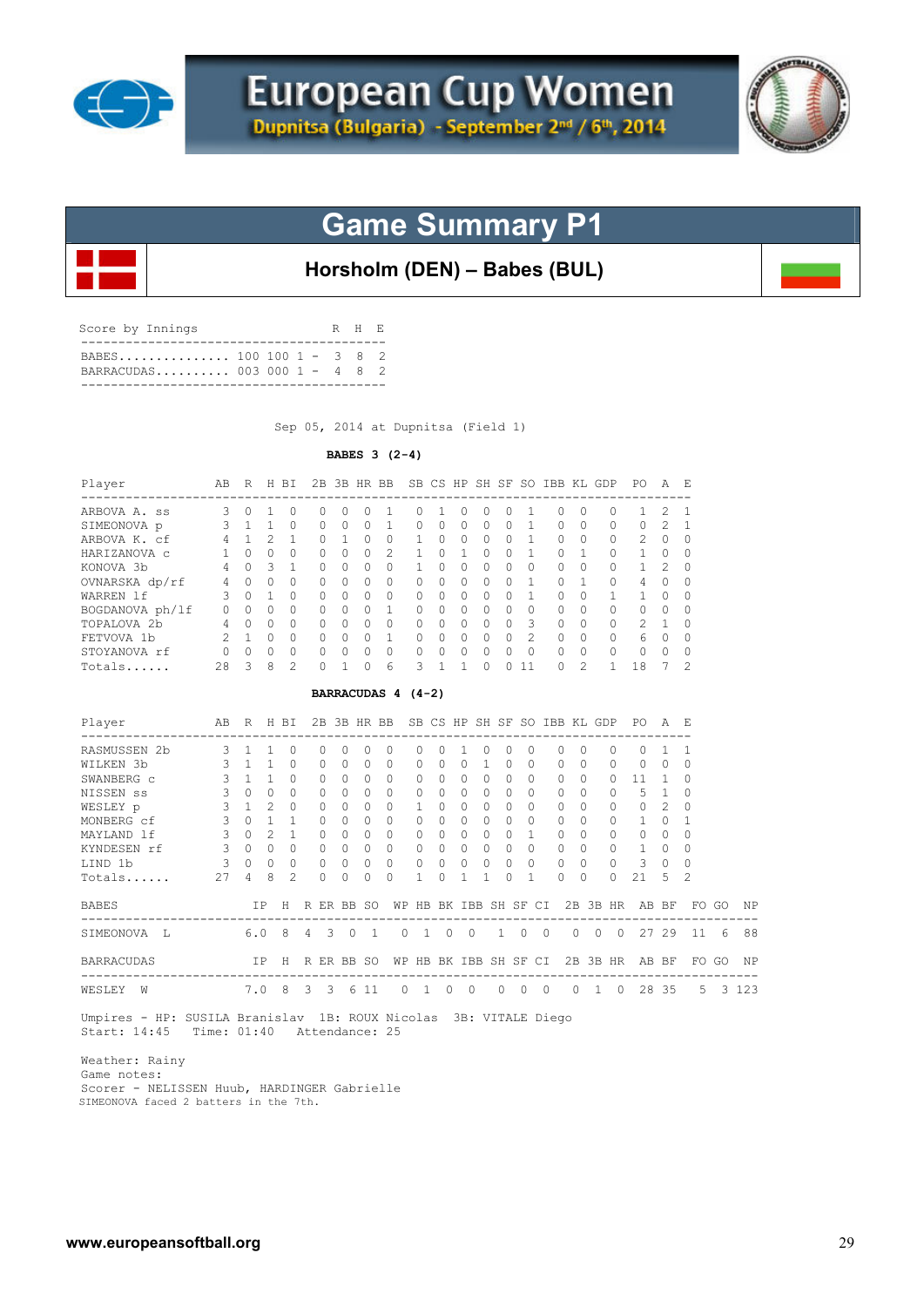



## **Game Summary P2**

**Les Comanches (FRA) – Therwil Flyers (SUI)**

| Score by Innings |                                                                             |  |  | R H E |  |
|------------------|-----------------------------------------------------------------------------|--|--|-------|--|
|                  | THERWILL FLYERS 001 000 18 - 10 11 3<br>T.E.S. COMANCHES 000 001 12 - 4 6 1 |  |  |       |  |
|                  |                                                                             |  |  |       |  |

Sep 05, 2014 at Dupnitsa (Field 1)

#### **THERWILL FLYERS 10 (5-1)**

| Player         | AВ | R  | H            | ВI           | 2B     | 3B | HR.      | BB       |    |              |              | SB CS HP SH SF |   | SO.              | IBB KL       |          | GDP          | PO. | A              | Е             |
|----------------|----|----|--------------|--------------|--------|----|----------|----------|----|--------------|--------------|----------------|---|------------------|--------------|----------|--------------|-----|----------------|---------------|
| WOLFENSBERGE C | 4  | O  |              |              |        |    | 0        |          | 0  | 0            | 0            | $^{(1)}$       | Ω | $\left( \right)$ | $^{(1)}$     | 0        | <sup>0</sup> |     | O              |               |
| WANNER 1f/1b   | 4  |    |              | २            |        | n  | $\Omega$ | $\Omega$ | 0  | $\Omega$     | 0            | 0              |   |                  | 0            | $\Omega$ | $\Omega$     | 4   |                |               |
| CAMPBELL SS    | 5  | っ  | 3            |              |        | U  | $\Omega$ | $\Omega$ | 0  | <sup>0</sup> | $\cap$       | $\cap$         | O | 0                | <sup>0</sup> | $\Omega$ | $\Omega$     |     |                |               |
| MERRILL p/lf   | 4  |    |              |              |        |    | $\Omega$ |          | 0  | $\Omega$     | 0            | O.             | O |                  | <sup>0</sup> | $\Omega$ | $\Omega$     | 0   | 3              | $\Omega$      |
| GUINN 1b/p     | 4  |    |              | $\Omega$     | $\cap$ | Λ  | $\Omega$ |          | U  | $\Omega$     | <sup>n</sup> | U              | O |                  | $\cap$       | $\Omega$ | $\Omega$     |     | $\Omega$       | $\Omega$      |
| MEIERHANS dp   |    | O  | 0            |              | $\cap$ | O. | $\Omega$ |          | U  | <sup>0</sup> | $\cap$       | U              | O | 0                | <sup>0</sup> | $\Omega$ | $\Omega$     | U   | $\bigcap$      | $\cap$        |
| GLAUSER 3b     | 4  |    | <sup>0</sup> |              | $\cap$ | Λ  | $\Omega$ | $\Omega$ | 0  | $\Omega$     | $\bigcap$    | O.             | O | $\mathcal{P}$    | $\bigcap$    | $\Omega$ | $\Omega$     |     |                |               |
| ZEHNDER 2b     |    | 3  | ς            |              |        | Λ  | $\Omega$ |          | U  | $\Omega$     | $\cap$       | $\cap$         | O | $\Omega$         | $\bigcap$    | $\Omega$ | $\Omega$     | 3   | $\mathfrak{D}$ | $\Omega$      |
| GFELLER cf     |    | Λ  | U            | <sup>0</sup> | $\cap$ | U  | $\Omega$ | $\Omega$ | O. | <sup>0</sup> | $\cap$       | $\mathcal{P}$  | ∩ |                  | $\bigcap$    | $\Omega$ | $\Omega$     |     | $\cap$         |               |
| HAGER rf       |    |    | U            | <sup>0</sup> | $\cap$ | Λ  | $\Omega$ | $\Omega$ | O. | $\Omega$     | $\cap$       | U              | O | <sup>0</sup>     | O.           | $\Omega$ | $\Omega$     | 0   | $\Omega$       | n             |
| OSWALD rf/cf   |    |    |              | $\bigcap$    | $\cap$ |    | $\Omega$ | $\Omega$ | U  | $\Omega$     | U            | U              | O | $\Omega$         | U            | $\Omega$ | $\Omega$     | U   | $\cap$         |               |
| Totals         | 33 | -0 |              | 9            | 5.     |    | ∩        | 5        |    | $\Omega$     | <sup>n</sup> |                |   | 5                | U            | 0        | <sup>n</sup> | 2.4 | 8              | $\mathcal{L}$ |

#### **LES COMANCHES 4 (5-1)**

| Player                                                           | AB R H BI       |                     |               |                |                |                  |                 |                | 2B 3B HR BB SB CS HP SH SF SO IBB KL GDP |                     |          |                |          |           |              |                    |                |           |             |              | PO.                 | A              | - E                              |          |           |
|------------------------------------------------------------------|-----------------|---------------------|---------------|----------------|----------------|------------------|-----------------|----------------|------------------------------------------|---------------------|----------|----------------|----------|-----------|--------------|--------------------|----------------|-----------|-------------|--------------|---------------------|----------------|----------------------------------|----------|-----------|
| -----------------<br>MAGNEE cf                                   | $\mathcal{L}$   | $\Omega$            | $\mathbf{1}$  | $\overline{1}$ |                | ----<br>$\Omega$ |                 | $\Omega$       | -1                                       | $\Omega$            | $\Omega$ | 1              | $\Omega$ | $\Omega$  |              | $\Omega$           | $\Omega$       | $\bigcap$ |             | $\Omega$     | $\Omega$            | O              | O                                |          |           |
| LEMAIRE 3b                                                       | $\overline{4}$  | $\overline{1}$      | $\Omega$      | $\Omega$       |                | $\Omega$         | $\Omega$        | $\Omega$       | $\Omega$                                 | 1                   | $\Omega$ | $\Omega$       | 0        | $\Omega$  |              | $\mathfrak{D}$     | $\Omega$       | $\Omega$  |             | $\Omega$     | $\Omega$            | $\mathfrak{D}$ | $\Omega$                         |          |           |
| RIERA C                                                          | $\overline{4}$  | $2^{\circ}$         | $\mathcal{L}$ | $\Omega$       |                | $\Omega$         | $\Omega$        | $\Omega$       | $\Omega$                                 | $\Omega$            | $\Omega$ | $\Omega$       | $\Omega$ | $\Omega$  |              | $\Omega$           | $\Omega$       | $\Omega$  |             | $\Omega$     | 5                   | $\Omega$       | $\Omega$                         |          |           |
| GIBSON-JONES SS                                                  |                 | $4\quad 0$          | $2^{\circ}$   | $\Omega$       |                | $\mathcal{L}$    | $\Omega$        | $\Omega$       | $\Omega$                                 | $\Omega$            | $\Omega$ | $\Omega$       | $\Omega$ | $\Omega$  |              | $\Omega$           | $\Omega$       | $\Omega$  |             | $\Omega$     | $2^{\circ}$         | 3              | $\Omega$                         |          |           |
| MARIE 1f                                                         |                 | $3 \quad 0$         | $\Omega$      | $\Omega$       |                | $\Omega$         | $\cap$          | $\Omega$       | $\Omega$                                 | $\Omega$            | $\Omega$ | $\mathbf{1}$   | $\Omega$ | $\Omega$  |              | 1                  | $\cap$         | $\Omega$  |             | $\Omega$     | 4                   | $\Omega$       | -1                               |          |           |
| BENCHALI $dp/p$ 4 0                                              |                 |                     | $\Omega$      | $\Omega$       |                | $\Omega$         | $\Omega$        | $\Omega$       | $\Omega$                                 | $\Omega$            | $\Omega$ | $\Omega$       | $\Omega$ | $\Omega$  |              | 1                  | $\Omega$       |           |             | $\Omega$     | $\Omega$            | $\Omega$       | $\Omega$                         |          |           |
| GARTNER p/dp                                                     | $2^{\circ}$     | $\Omega$            | $\Omega$      | 1              |                | $\Omega$         | $\Omega$        | $\Omega$       | $\mathbf{1}$                             | $\Omega$            | $\Omega$ | $\mathbf{1}$   | $\Omega$ | $\bigcap$ |              | $\mathbf{1}$       | $\cap$         | $\Omega$  |             | $\Omega$     | $\Omega$            | $\mathfrak{D}$ | $\Omega$                         |          |           |
| PRADE pr<br>LASSAIGNE 1b                                         | $\circ$         | $\mathbf{1}$        | $\Omega$      | $\cap$         |                |                  | $\Omega$        | $\Omega$       | $\Omega$                                 | $\Omega$            | $\cap$   | $\Omega$       | $\cap$   | $\bigcap$ |              | $\Omega$           | $\cap$         | $\cap$    |             | $\Omega$     | $\Omega$            | $\cap$         | $\Omega$                         |          |           |
|                                                                  | $4\overline{ }$ | $\Omega$            | $\Omega$      | $\Omega$       |                | $\bigcap$        | $\Omega$        | $\Omega$       | $\Omega$                                 | $\Omega$            | $\Omega$ | $\circ$        | $\Omega$ | $\cap$    |              | $\mathbf{1}$       | $\Omega$       | $\cap$    |             | $\Omega$     | 6                   | $\Omega$       | $\Omega$                         |          |           |
| DOMANICO rf                                                      | 1               | $\Omega$            | $\Omega$      | $\Omega$       |                |                  | $\Omega$        | $\Omega$       | $\mathbf{1}$                             | $\Omega$            | $\Omega$ | $\Omega$       |          | $\Omega$  |              | $\Omega$           | $\Omega$       | $\Omega$  |             | $\Omega$     | 2                   | $\Omega$       | $\Omega$                         |          |           |
| BONAUDO ph                                                       | 1               | $\Omega$            | $\Omega$      | $\circ$        |                | $\circ$          | $\Omega$        | $\circ$        | $\Omega$                                 | $\mathbf{0}$        | $\circ$  | $\Omega$       | $\Omega$ | $\Omega$  |              | $\mathbf{1}$       | $\Omega$       | $\Omega$  |             | 0            | $\circ$             | $\circ$        | $\Omega$                         |          |           |
| CARATINI 2b                                                      |                 | $0\qquad 0\qquad 0$ |               | $\circ$        |                |                  | $\overline{0}$  | $\circ$        | $\circ$                                  | $\mathbf{0}$        | $\circ$  | $\overline{0}$ | $\circ$  |           | $\Omega$     | $\circ$            | $\overline{0}$ | $\circ$   |             | $\mathbf{0}$ | 5                   | 2              | $\Omega$                         |          |           |
| Totals                                                           | 29              | 4                   | 6             | $\mathfrak{D}$ |                | $\mathfrak{D}$   | $\overline{1}$  | $\Omega$       | 3                                        | 1                   | $\Omega$ | 3              |          | $\cap$    |              | 7                  | $\Omega$       | 1         |             | $\Omega$     | 24                  | 9              | 1                                |          |           |
| THERWILL FLYERS                                                  |                 |                     |               |                |                |                  | IP H R ER BB SO |                | WP                                       |                     |          |                |          |           |              | HB BK IBB SH SF CI |                |           |             |              | 2B 3B HR AB BF      |                | -------------------------------- | FO GO    | <b>NP</b> |
| MERRILL W                                                        |                 | 7.0 6               |               |                | $\overline{4}$ | $\mathbf{3}$     |                 | 2 7            |                                          | $3 \quad 3 \quad 0$ |          |                | $\Omega$ | 1         | $\Omega$     | $\Omega$           |                |           | $2 \quad 1$ |              | $0\quad 26\quad 32$ |                |                                  |          | 6 7 1 3 1 |
| GUINN                                                            |                 | 1.0                 |               | $\Omega$       | $\Omega$       | $\Omega$         | 1               | $\Omega$       | $\Omega$                                 | $\Omega$            | $\Omega$ |                | $\Omega$ | $\Omega$  | $\Omega$     | $\Omega$           |                | $\Omega$  | $\Omega$    | $\Omega$     | $\mathcal{B}$       | $\overline{4}$ | 3                                | $\Omega$ | 20        |
| LES COMANCHES                                                    |                 |                     |               |                |                |                  | IP H R ER BB SO |                | WP                                       |                     |          |                |          |           |              | HB BK IBB SH SF CI |                |           |             | 2B 3B HR     |                     | AB BF          |                                  | FO GO    | <b>NP</b> |
| -----------------------------------<br>GARTNER L                 |                 |                     | 7.1 7         |                | 6              | .5               | $5 -$           | $\overline{4}$ | $\mathbf{1}$                             | $\Omega$            |          | $\Omega$       | $\Omega$ | 2         | $\mathbf{1}$ | $\Omega$           |                | 2         | $\Omega$    | $\Omega$     |                     | 26 34          | -------------------------------  |          | 8 10 144  |
| BENCHALI                                                         |                 |                     |               | $0.2 \quad 4$  | $\overline{4}$ | $4\overline{4}$  | $\Omega$        | $\overline{1}$ | $\Omega$                                 | $\Omega$            | $\Omega$ |                | $\Omega$ | $\Omega$  | $\mathbf{0}$ | $\Omega$           |                | 3         | $\Omega$    | $\Omega$     | 7                   | 7              | 1                                | $\Omega$ | 19        |
| Umpires - HP: FARKAS Akos 1B: LISS Vladimir 3B: SUSILA Branislav |                 |                     |               |                |                |                  |                 |                |                                          |                     |          |                |          |           |              |                    |                |           |             |              |                     |                |                                  |          |           |

Start: 16:30 Time: 02:30 Attendance: 70

 Weather: Cloudy Game notes: Scorers - NELISSEN Huub, HARDINGER Gabriele MERRILL faced 3 batters in the 8th.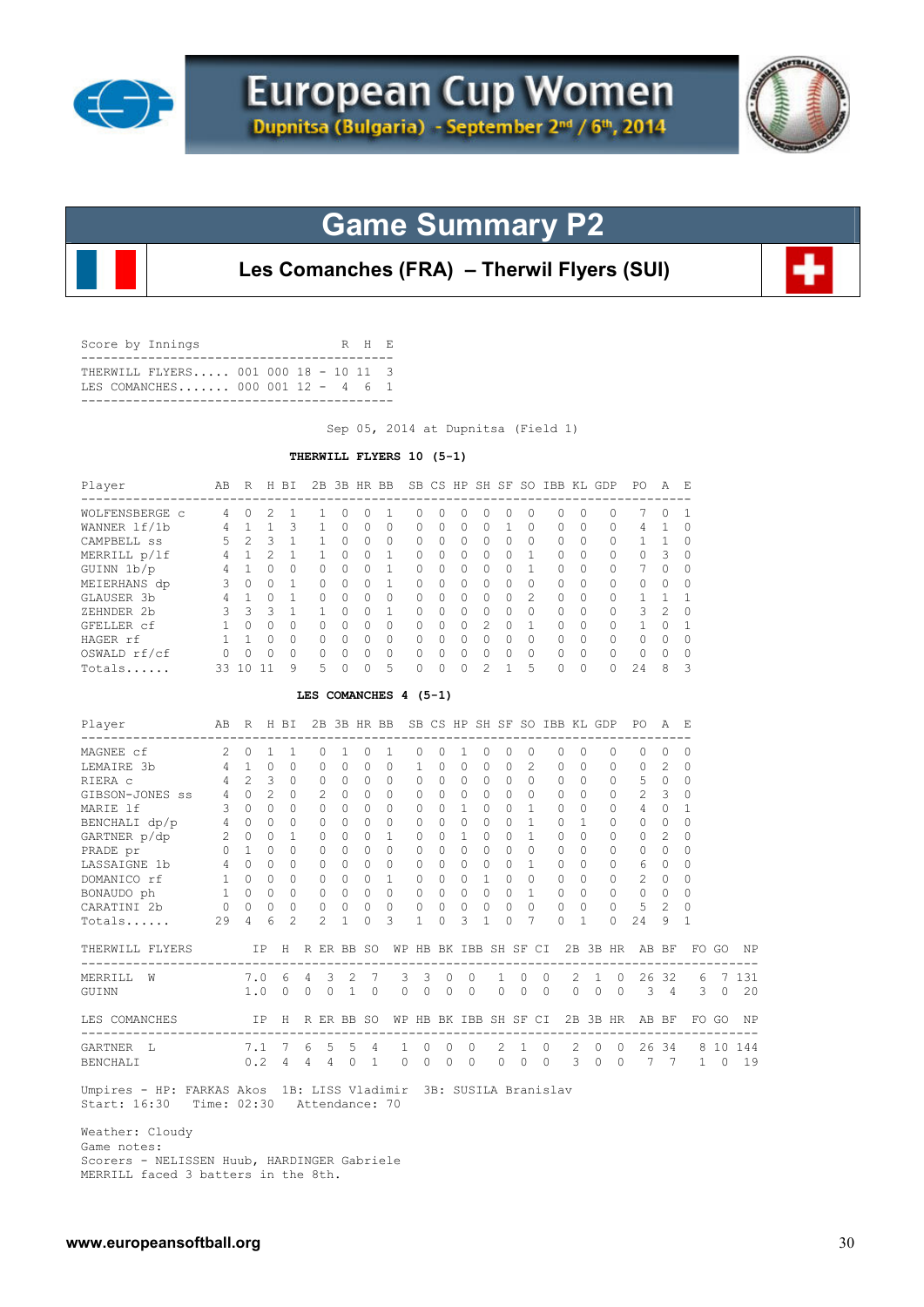



## **Game Summary P3**

**Les Comanches (FRA) – Horsholm (DEN)**

| BARRACUDAS 020 001 0 - 3 7 2<br>TES COMANCHES 004 100 X - 5 7 1 |  |
|-----------------------------------------------------------------|--|

Sep 06, 2014 at Dupnitsa (Field 1)

#### **BARRACUDAS 3 (4-3)**

| $\Omega$<br>$\Omega$<br>$\Omega$<br>0<br>$\Omega$<br>0<br>$\Omega$<br>$\Omega$<br>1<br>$\mathbf{1}$<br>$\Omega$<br>$\circ$<br>$\mathbf{1}$<br>$\Omega$<br>$\bigcap$<br>$\Omega$<br>$\Omega$<br>$\bigcirc$<br>$\mathbf{1}$<br>$\circ$<br>3<br>1<br>LES COMANCHES 5 (6-1)<br>2B 3B HR BB SB CS HP SH SF SO IBB KL GDP PO A E<br>H BI<br>------------------------------------ |
|----------------------------------------------------------------------------------------------------------------------------------------------------------------------------------------------------------------------------------------------------------------------------------------------------------------------------------------------------------------------------|
|                                                                                                                                                                                                                                                                                                                                                                            |
|                                                                                                                                                                                                                                                                                                                                                                            |
|                                                                                                                                                                                                                                                                                                                                                                            |
|                                                                                                                                                                                                                                                                                                                                                                            |
|                                                                                                                                                                                                                                                                                                                                                                            |
|                                                                                                                                                                                                                                                                                                                                                                            |
|                                                                                                                                                                                                                                                                                                                                                                            |
|                                                                                                                                                                                                                                                                                                                                                                            |
|                                                                                                                                                                                                                                                                                                                                                                            |
|                                                                                                                                                                                                                                                                                                                                                                            |
|                                                                                                                                                                                                                                                                                                                                                                            |
|                                                                                                                                                                                                                                                                                                                                                                            |
|                                                                                                                                                                                                                                                                                                                                                                            |
| 0<br>0                                                                                                                                                                                                                                                                                                                                                                     |
| $\circ$<br>0                                                                                                                                                                                                                                                                                                                                                               |
| $\Omega$<br>0                                                                                                                                                                                                                                                                                                                                                              |
| $\mathbf{1}$<br>$\Omega$                                                                                                                                                                                                                                                                                                                                                   |
| $\mathbf{1}$<br>$\Omega$                                                                                                                                                                                                                                                                                                                                                   |
| $\Omega$<br>$\circ$                                                                                                                                                                                                                                                                                                                                                        |
| $\Omega$<br>0                                                                                                                                                                                                                                                                                                                                                              |
| $\Omega$<br>$\circ$                                                                                                                                                                                                                                                                                                                                                        |
| $\overline{1}$<br>$\circ$                                                                                                                                                                                                                                                                                                                                                  |
| $\circ$<br>$\circ$                                                                                                                                                                                                                                                                                                                                                         |
| $\Omega$<br>0                                                                                                                                                                                                                                                                                                                                                              |
| 3<br>$\Omega$                                                                                                                                                                                                                                                                                                                                                              |
| H R ER BB SO                                                                                                                                                                                                                                                                                                                                                               |
|                                                                                                                                                                                                                                                                                                                                                                            |
| 7<br>5<br>$\overline{1}$                                                                                                                                                                                                                                                                                                                                                   |
| H R ER BB SO                                                                                                                                                                                                                                                                                                                                                               |
| $1.2 \quad 3$<br>2<br>2                                                                                                                                                                                                                                                                                                                                                    |
|                                                                                                                                                                                                                                                                                                                                                                            |

 Weather: Sunny Game notes: Scorers - NELISSEN Huub, WARREN Iva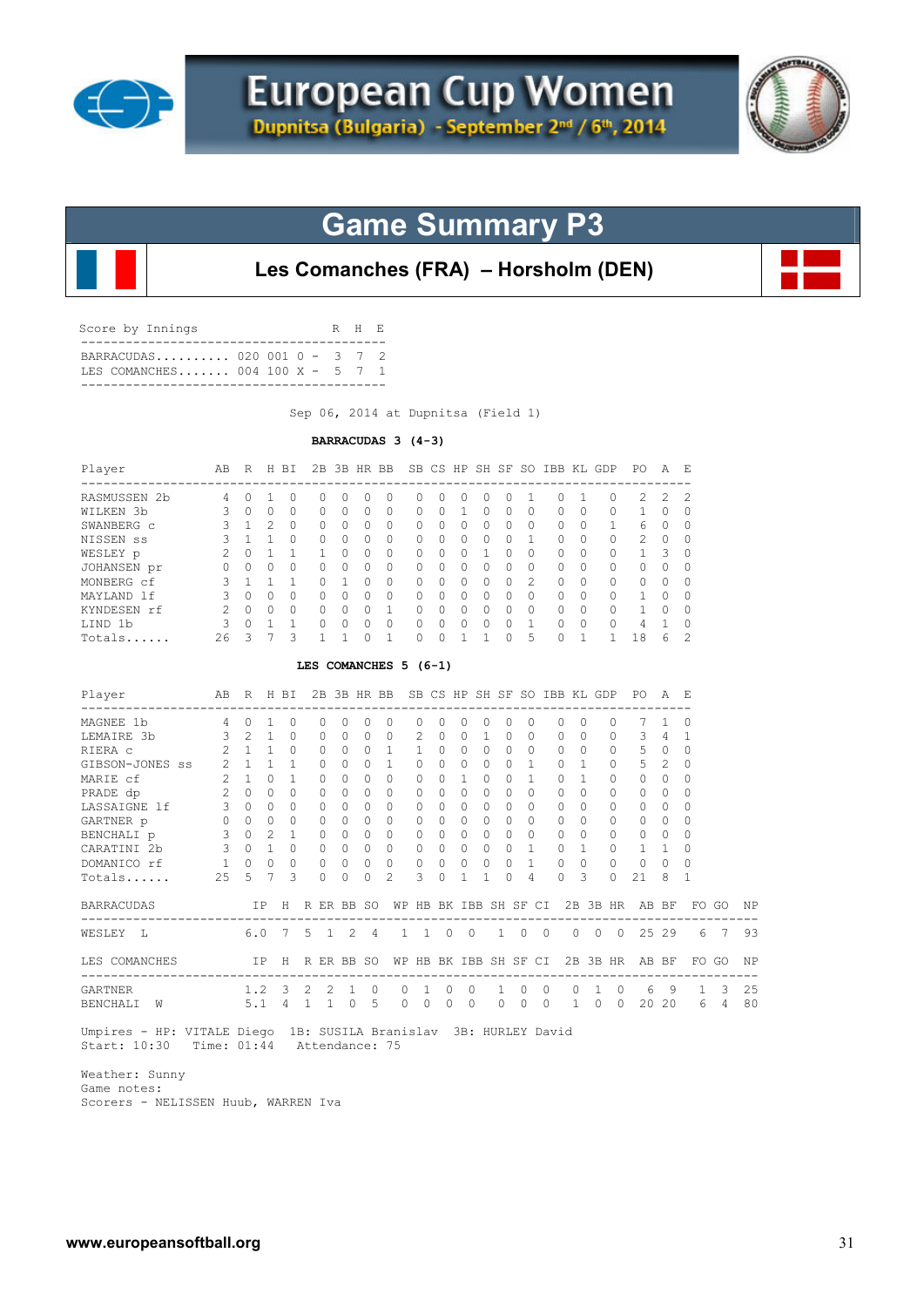



# **Game Summary P4**



### **Therwil Flyers (SUI) – Les Comanches (FRA)**

| Score by Innings                                                        |  | R H E |  |
|-------------------------------------------------------------------------|--|-------|--|
| T.E.S. COMANCHES 000 001 0 - 1 6 3<br>THERWILL FLYERS 000 001 1 - 2 6 1 |  |       |  |

Sep 06, 2014 at Dupnitsa (Field 2)

#### **LES COMANCHES 1 (6-2)**

| Player                                                    | AB R H BI               |                 |                                     |                |                         |              |                                    | 2B 3B HR BB SB CS HP SH SF SO IBB KL GDP PO |                       |                           |                |              |             |                |                       |              |                |          |                | A            | - F.         |             |    |
|-----------------------------------------------------------|-------------------------|-----------------|-------------------------------------|----------------|-------------------------|--------------|------------------------------------|---------------------------------------------|-----------------------|---------------------------|----------------|--------------|-------------|----------------|-----------------------|--------------|----------------|----------|----------------|--------------|--------------|-------------|----|
| MAGNEE 1b                                                 | $\overline{4}$          | $\Omega$        | $\mathbf{1}$                        | $\Omega$       | $\Omega$                | $\Omega$     | $\Omega$                           | $\Omega$                                    | $\Omega$              | $\Omega$                  | $\Omega$       | $\Omega$     | $\Omega$    | $\Omega$       | $\Omega$              | $\Omega$     |                | $\Omega$ | 5              | $\Omega$     | -1           |             |    |
| LEMAIRE 3b                                                | 3                       | 1               | 3                                   | $\Omega$       | $\Omega$                | $\Omega$     | $\bigcap$                          | $\Omega$                                    | 0                     | <sup>0</sup>              | $\Omega$       | $\Omega$     | $\Omega$    | $\Omega$       | $\Omega$              | $\Omega$     |                | $\Omega$ | $\mathbf{1}$   | $\Omega$     | $\Omega$     |             |    |
| RIERA C                                                   | 2                       | $\Omega$        | $\bigcirc$                          | $\Omega$       | 0                       | $\Omega$     | $\Omega$                           | 0                                           | $\mathbf{0}$          | $\Omega$                  | $\circ$        | $\mathbf{1}$ | $\Omega$    | $\Omega$       | $\Omega$              | $\Omega$     |                | 0        | 6              | 2            | $\circ$      |             |    |
| GIBSON-JONES SS                                           | $\mathbf{3}$            |                 | $0 \quad 0$                         | $\Omega$       | $\Omega$                | $\Omega$     | $\Omega$                           | $\Omega$                                    | 0                     | $\Omega$                  | $\Omega$       | $\Omega$     | $\Omega$    | $\Omega$       | $\Omega$              | $\Omega$     |                | 0        | $\mathbf{1}$   | $\Omega$     | $\Omega$     |             |    |
| PRADE dp                                                  | 3                       |                 | $0 \quad 1$                         | 1              | $\Omega$                | $\Omega$     | $\Omega$                           | $\Omega$                                    | $\Omega$              | $\Omega$                  | $\Omega$       | $\Omega$     | $\Omega$    | $\Omega$       | $\Omega$              | $\Omega$     |                | $\Omega$ | $\Omega$       | $\Omega$     | $\Omega$     |             |    |
| LASSAIGNE lf/rf                                           | 3                       | $\Omega$        | $\Omega$                            | $\cap$         | $\Omega$                | $\Omega$     | $\Omega$                           | $\Omega$                                    | $\Omega$              | $\Omega$                  | $\Omega$       | $\Omega$     | $\Omega$    | $\mathbf{1}$   | $\Omega$              | $\Omega$     |                | $\Omega$ | $\Omega$       | 1            | 1            |             |    |
| MARIE cf                                                  | $\mathbf{3}$            |                 | $0\quad 1$                          | $\Omega$       | 0                       | $\Omega$     | $\circ$                            | 0                                           | $\mathbf{0}$          | 0                         | $\overline{0}$ | $\circ$      | $\Omega$    | $\Omega$       | $\circ$               | $\Omega$     |                | 0        | 3              | $\circ$      | 0            |             |    |
| CARATINI 2b                                               |                         | 200             |                                     | $\Omega$       | $\circ$                 | $\Omega$     | $\Omega$                           | $\circ$                                     | $\mathbf{0}$          | $\Omega$                  | $\circ$        | $\mathbf{1}$ | $\Omega$    | 2              | $\circ$               | $\Omega$     |                | 0        | 2              | $\mathbf{1}$ | $\mathbf{1}$ |             |    |
| DOMANICO rf/lf 2 0 0                                      |                         |                 |                                     | $\Omega$       | $\Omega$                | $\Omega$     | $\Omega$                           | $\Omega$                                    | $\mathbf{0}$          | $\Omega$                  | $\Omega$       | $\mathbf{1}$ | $\Omega$    | $\Omega$       | 0                     | $\Omega$     |                | $\circ$  | $\mathbf{1}$   | $\circ$      | $\Omega$     |             |    |
| $\begin{matrix} 0 & 0 & 0 \end{matrix}$<br>BENCHALI p     |                         |                 |                                     | $\Omega$       | $\Omega$                | $\bigcirc$   | $\Omega$                           | $\bigcirc$                                  | $\Omega$              | $\Omega$                  |                | $0 \quad 0$  | $\Omega$    | $\bigcirc$     | $\Omega$              | $\Omega$     |                | $\Omega$ | $\mathbf 0$    | 1            | $\Omega$     |             |    |
| GARTNER p<br>$\begin{array}{ccc} & & 0 & 0 \end{array}$   |                         |                 | $\bigcirc$                          | $\Omega$       | 0                       | $\Omega$     | $\Omega$                           | $\Omega$                                    | 0                     | $\Omega$                  | $\Omega$       | $\circ$      | $\Omega$    | $\Omega$       | $\circ$               | $\Omega$     |                | 0        | $\mathbf{0}$   | $\Omega$     | $\Omega$     |             |    |
| Totals                                                    | 25                      | $\overline{1}$  | 6                                   | 1              | $\Omega$                | $\Omega$     | $\Omega$                           | $\circ$                                     | $\Omega$              | $\Omega$                  | $\mathbf{0}$   | 3            | $\Omega$    | 3              | $\Omega$              | $\Omega$     |                | $\Omega$ | 19             | - 5          | 3            |             |    |
|                                                           |                         |                 |                                     |                | THERWILL FLYERS 2 (6-1) |              |                                    |                                             |                       |                           |                |              |             |                |                       |              |                |          |                |              |              |             |    |
| Player                                                    | AВ                      |                 |                                     | R H BI         |                         |              |                                    | 2B 3B HR BB SB CS HP SH SF SO IBB KL GDP    |                       |                           |                |              |             |                |                       |              |                |          | PO A E         |              |              |             |    |
| -------------------------------------<br>WOLFENSBERGE c 4 |                         | $\Omega$        | $\Omega$                            | $\Omega$       | $\Omega$                | $\Omega$     | $\Omega$                           | $\Omega$                                    | $\Omega$              | $\Omega$                  | $\Omega$       | $\Omega$     | $\Omega$    | $\Omega$       | $\Omega$              | $\Omega$     |                | $\Omega$ | 4              | $\Omega$     | $\Omega$     |             |    |
| WANNER 3b                                                 | $4 \quad 0$             |                 | $\overline{1}$                      | $\Omega$       | 0                       | $\Omega$     | $\Omega$                           | 0                                           | $\circ$               | $\Omega$                  | $\Omega$       | $\circ$      | $\Omega$    | $\Omega$       | $\circ$               | $\Omega$     |                | 0        | 1 4            |              | $\mathbf{1}$ |             |    |
| CAMPBELL SS                                               |                         | $2 \t1 \t1$     |                                     | $\Omega$       | 0                       | $\Omega$     | $\circ$                            | 2                                           | 0                     | $\Omega$                  | $\Omega$       | $\Omega$     | $\Omega$    | $\Omega$       | $\circ$               | $\Omega$     |                | 0        | $\mathbf{1}$   | - 5          | $\mathbf 0$  |             |    |
| MERRILL 1f                                                | $\overline{2}$          |                 | $\begin{matrix} 0 & 1 \end{matrix}$ | 1              | 0                       | $\Omega$     | $\Omega$                           | $\mathbf{1}$                                | 0                     | $\Omega$                  | $\Omega$       | $\mathbf{1}$ | $\Omega$    | $\overline{1}$ | $\Omega$              | $\Omega$     |                | $\circ$  | $1 \quad$      | $\Omega$     | $\Omega$     |             |    |
| GUINN p                                                   | 3                       |                 | $0 \quad 1$                         | $\mathbf{1}$   | $\Omega$                | $\Omega$     | $\Omega$                           | $\Omega$                                    | $\mathbf{0}$          | $\Omega$                  | $\Omega$       | $\bigcap$    | $\Omega$    | $\cap$         | $\Omega$              | $\Omega$     |                | $\circ$  | $\circ$        | 5            | $\Omega$     |             |    |
| MEIERHANS dp                                              | $\overline{\mathbf{3}}$ |                 | $0 \quad 1$                         | $\Omega$       | $\Omega$                | $\Omega$     | $\Omega$                           | $\Omega$                                    | $\Omega$              | $\Omega$                  | $\Omega$       | $\Omega$     | $\Omega$    | $\Omega$       | $\Omega$              | $\Omega$     |                | $\Omega$ | $\Omega$       | $\Omega$     | $\Omega$     |             |    |
| GLAUSER 1b                                                | $\sim$ 3                | $0\quad1$       |                                     | $\bigcap$      | $\Omega$                | $\Omega$     | $\Omega$                           | $\Omega$                                    | $\Omega$              | $\Omega$                  | $\Omega$       | $\Omega$     | $\Omega$    | $\mathbf{1}$   | $\circ$               | $\Omega$     |                | 0        | 8              | $\Omega$     | $\Omega$     |             |    |
| $\overline{3}$ 0 0<br>OSWALD cf                           |                         |                 |                                     | $\Omega$       | 0                       | $\Omega$     | $\Omega$                           | $\Omega$                                    | 0                     | $\Omega$                  | $\Omega$       | $\circ$      | $\Omega$    | $\mathbf{1}$   | $\circ$               | $\Omega$     |                | 0        | 0              | $\Omega$     | $\Omega$     |             |    |
| ZEHNDER 2b                                                |                         | $2\quad1\quad0$ |                                     | $\Omega$       |                         | $0\quad 0$   | $\bigcirc$                         | $\overline{1}$                              | $\Omega$              | $\bigcirc$                | $\circ$        | $\Omega$     | $\Omega$    | $\overline{1}$ | $\circ$               | $\mathbf{1}$ |                | $\circ$  | 6              | $\Omega$     | $\Omega$     |             |    |
| HAGER rf                                                  | $\circ$                 | $\Omega$        | $\bigcirc$                          | $\Omega$       | $\Omega$                | $\Omega$     | $\Omega$                           | $\Omega$                                    | 0                     | $\Omega$                  | $\Omega$       | $\Omega$     | $\Omega$    | $\Omega$       | $\circ$               | $\Omega$     |                | $\Omega$ | $\circ$        | $\Omega$     | $\Omega$     |             |    |
| Totals                                                    | 26                      | $2^{\circ}$     | 6                                   | $\overline{c}$ | $\Omega$                | $\circ$      | $\Omega$                           | $\overline{4}$                              | $\Omega$              | $\Omega$                  | 0              | 1            | $\Omega$    | $\overline{4}$ | $\Omega$              | 1            |                | $\Omega$ | 21 14          |              | 1            |             |    |
| LES COMANCHES                                             |                         |                 | IP                                  |                | H R ER BB SO            |              |                                    |                                             |                       |                           |                |              |             |                | WP HB BK IBB SH SF CI |              |                |          | 2B 3B HR AB BF |              |              | FO GO       | ΝP |
| -----------------------------------<br>BENCHALI           |                         |                 |                                     |                | $5.1 \quad 5 \quad 1$   | $\mathbf{1}$ | 2                                  | 3                                           | $\circ$               | 0<br>$\circ$              | $\circ$        |              | 1           | 0              | $\circ$               | 0            | $\overline{0}$ | $\circ$  |                | 20 23        |              | 2<br>9      | 94 |
| GARTNER L                                                 |                         |                 |                                     |                | $1.0 \t1 \t1 \t0 \t2$   |              |                                    | $\mathbf{1}$                                | $\circ$               | $\overline{0}$<br>0       | $\circ$        |              | $0\qquad 0$ |                | $\circ$               |              | $0\qquad 0$    | $\circ$  | 6              | - 8          |              | $2 \quad 0$ | 33 |
| THERWILL FLYERS                                           |                         |                 | IP H                                |                | R ER BB SO              |              |                                    |                                             | WP HB BK IBB SH SF CI |                           |                |              |             |                |                       |              |                |          | 2B 3B HR AB BF |              |              | FO GO       | ΝP |
|                                                           |                         |                 |                                     |                |                         | 7.0 6 1 1    | $\circ$<br>$\overline{\mathbf{3}}$ |                                             | $\mathbf{1}$          | $\overline{0}$<br>$\circ$ | $\overline{0}$ |              |             | 300            |                       |              |                |          | 0 0 0 25 28    |              |              | 4 14 89     |    |

Start: 15:00 Time: 01:51 Attendance: 105

 Weather: Cloudy Game notes: Scorers - NELISSEN Huub, BOGDANOVA Aleks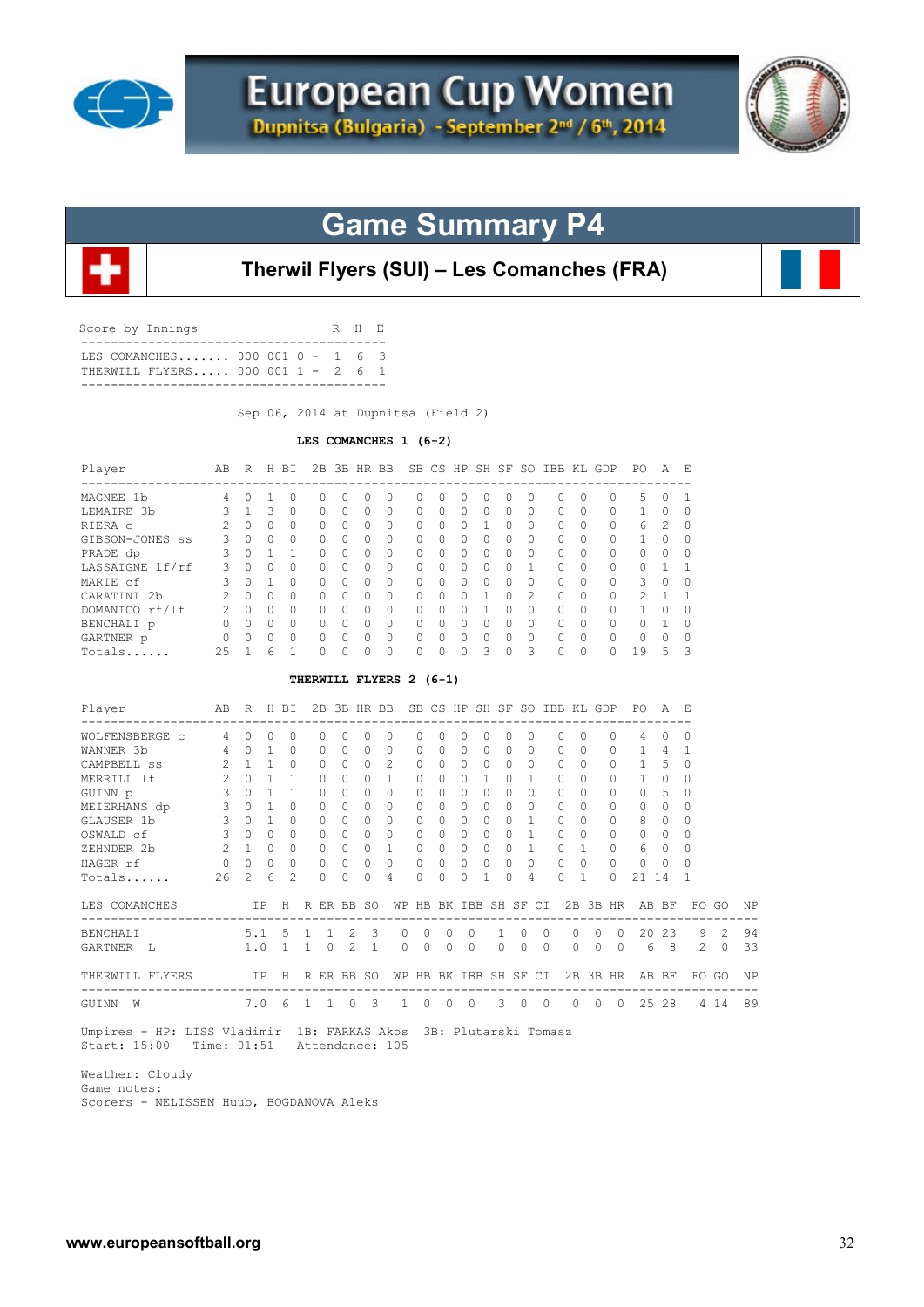



# **Teams' Stats**

### Babes (BUL) BUL

Overall Statistics for BABES (as of Sep 05, 2014)  **(All games Sorted by Batting avg)** 

| record: 2-4                                                                                                         |             |           |                |                |                |               |                |                |              |                                      |      |      |                |           |                |                |               |               |          |           |                |          |          |                |  |
|---------------------------------------------------------------------------------------------------------------------|-------------|-----------|----------------|----------------|----------------|---------------|----------------|----------------|--------------|--------------------------------------|------|------|----------------|-----------|----------------|----------------|---------------|---------------|----------|-----------|----------------|----------|----------|----------------|--|
| Player                                                                                                              | AVG         | $GP - GS$ | AB             | R              | H              | 2B            | 3B             | HR RBI         |              | TB                                   |      | SLG% | BB HBP         |           | SO GDP         |                | OB%           | SF            | SH       | SB-ATT    | PO.            | A        | E.       | FLD%           |  |
| 21 HARIZANOVA Lyubim                                                                                                | .467        | $6 - 6$   | 15             | 3              |                |               | $\Omega$       | 0              |              | 8                                    |      | .533 | 3              | 2         | 3              | $\mathcal{O}$  | .600          | 0             | 0        | $1 - 1$   | 15             | 6        |          | 2 .913         |  |
| 32 KONOVA Nikoleta                                                                                                  | .389        | $6 - 6$   | 18             | $\overline{c}$ | $\overline{7}$ | $\Omega$      | $\mathbf{1}$   | $\Omega$       | 5            | 9                                    |      | .500 | $\circ$        | $\Omega$  | 1              | $\Omega$       | .389          | $\circ$       | $\Omega$ | $2 - 2$   | $\overline{4}$ | 10       |          | 01.000         |  |
| 77 SIMEONOVA Tedi                                                                                                   | .385        | $4 - 4$   | 13             | 6              | 5              | 1             | 2              | $\Omega$       | $\mathbf{1}$ | 10                                   |      | .769 | $\mathfrak{D}$ | $\Omega$  | 3              | $\cap$         | .467          | $\mathcal{O}$ | $\cap$   | $1 - 1$   | 5              | R        |          | 4 .765         |  |
| 2 ARBOVA Karoline                                                                                                   | .278        | $6 - 6$   | 18             | 7              | 5              | $\mathbf{1}$  | $\mathbf{1}$   | $\circ$        | 2            | 8                                    |      | .444 | 1              | 1         | 3              | $\Omega$       | .350          | $\mathcal{O}$ | $\Omega$ | $3 - 3$   | 9              | 4        |          | 01.000         |  |
| 29 OVNARSKA Filipina                                                                                                | .267        | $6 - 6$   | 1.5            | $\Omega$       | $\overline{4}$ | $\Omega$      | $\circ$        | $\circ$        | $\mathbf{1}$ | $\overline{4}$                       |      | .267 | $\mathfrak{D}$ | $\Omega$  | 3              | $\Omega$       | .353          | $\Omega$      | $\Omega$ | $0 - 0$   | 7              | $\Omega$ |          | 2 .778         |  |
| 22 FETVOVA Mariya                                                                                                   | .200        | $6 - 6$   | 1.5            | 3              | 3              | $\Omega$      | $\Omega$       | $\Omega$       | $\mathbf{1}$ | $\mathcal{R}$                        |      | .200 | $\overline{4}$ | $\Omega$  | 7              | $\Box$         | .368          | $\mathcal{O}$ | $\cap$   | $0 - 0$   | 42             | 1        |          | 1.977          |  |
| 1 ARBOVA Avqustina. . 200                                                                                           |             | $6 - 6$   | 15             | $\mathbf{1}$   | $\mathcal{R}$  | $\cap$        | $\Omega$       | $\cap$         | 1            | $\mathcal{L}$                        |      | .200 | $\mathbf{1}$   | $\cap$    | 4              | $\cap$         | .250          | $\mathcal{O}$ | $\cap$   | $2 - 3$   | 5              | 17       |          | 3.880          |  |
| 91 WARREN Iva                                                                                                       | .286        | $4 - 4$   |                | $\cap$         | $\mathfrak{D}$ | $\Omega$      | $\Omega$       | $\Omega$       | 2            | $\mathcal{L}$                        |      | .286 | $\Omega$       | $\cap$    | $\mathfrak{D}$ | 1              | .286          | $\mathcal{O}$ | $\Omega$ | $0 - 0$   | $\mathbf{1}$   | $\Box$   |          | 01.000         |  |
| 18 BOGDANOVA Aleksan                                                                                                | .273        | $5 - 3$   | 11             | 3.             | 3              | $\cap$        | $\Omega$       | $\Omega$       | $\Omega$     | 3.                                   |      | .273 | 2              | $\Omega$  | $\mathbf{1}$   | $\cap$         | .385          | $\mathcal{O}$ | $\Omega$ | $3 - 4$   | $\Omega$       | 6        |          | 01.000         |  |
| 17 TOPALOVA Elena                                                                                                   | .071        | $6 - 6$   | 14             | 0              | 1              | $\Omega$      | 0              | 0              | $\Omega$     | $\mathbf{1}$                         |      | .071 | 0              | 0         | 7              | $\Omega$       | .071          | $\mathcal{O}$ | $\Omega$ | $1 - 2$   |                |          |          | 3.824          |  |
| 10 STOYANOVA Nadezhd                                                                                                | .000        | $5 - 5$   | $\mathfrak{D}$ | $\Omega$       | $\Omega$       | $\Omega$      | $\Omega$       | $\Omega$       | $\Omega$     | $\cap$                               |      | .000 | $\Omega$       | $\Omega$  | $\mathbf{1}$   | $\cap$         | .000          | $\mathcal{O}$ | $\Omega$ | $0 - 0$   | 6              |          |          | 1 .875         |  |
| Totals                                                                                                              | .280        | 6-6       | 143            | 25             | 40             | 3             | 4              | $\Omega$       | 20           | 51                                   | .357 |      | 15             | 3.        | 35             | 1              | .360          | $\mathcal{O}$ | $\Omega$ | $13 - 16$ | 101            | 60       | 16       | .910           |  |
| Opponents .367                                                                                                      |             | $6 - 6$   | 158            | 46             | 58             | 15            | $\mathfrak{D}$ | $\overline{2}$ | 35           | 83                                   |      | .525 | 12             | 5.        | 7              |                | 1 .426        | $\mathbf{1}$  | 7        | $7 - 7$   | 105            | 39       |          | 7.954          |  |
| LOB - Team (31), Opp (36). DPs turned - Team (3), Opp (4). IBB - Team (1), HARIZANOVA 1. Picked off - HARIZANOVA 1. |             |           |                |                |                |               |                |                |              |                                      |      |      |                |           |                |                |               |               |          |           |                |          |          |                |  |
|                                                                                                                     |             |           |                |                |                |               |                |                |              | (All games Sorted by Earned run avg) |      |      |                |           |                |                |               |               |          |           |                |          |          |                |  |
| Player                                                                                                              | <b>F.RA</b> | $W-L$     | APP            | GS.            |                | CG SHO/CBO SV |                |                | ΙP           | Η                                    | R    | ER   | BB             | <b>SO</b> | 2 B            | 3B             | HR            |               | AB B/Avq | WP HBP    |                | BK       | SFA SHA  |                |  |
| 77 SIMEONOVA Tedi 6.30<br>---------------                                                                           |             | $1 - 2$   | 3              | 3              | 3              | 0/0           |                |                | 0, 16.2      | 23                                   | 19   | 15   | 6              | 7         | 2              | $\overline{1}$ | $\Omega$      | 75            | .307     | 4         | 2              | $\Omega$ | 1        | 2              |  |
| 18 BOGDANOVA Aleksan 6.77                                                                                           |             | $1 - 1$   | $\overline{2}$ | 2              | $\overline{1}$ | 0/0           | $\cap$         |                | 10.1         | 19                                   | 14   | 10   | 2              | 0         | 6              | $\Omega$       | $\Omega$      | 50            | .380     | 4         | 2              | $\Omega$ | $\Omega$ | 3              |  |
| 1 ARBOVA Avqustina. 12.60                                                                                           |             | $0 - 1$   | 2              | $\overline{1}$ | $\mathbf{1}$   | 0/0           | $\Omega$       |                | $6.2$ 16     |                                      | 13   | 12   | 4              | $\Omega$  | 7              | 1.             | $\mathcal{L}$ | 33            | .485     | 1         | 1              | $\Omega$ | $\Omega$ | $\mathfrak{D}$ |  |
| Totals                                                                                                              | 7.69        | $2 - 4$   | 6              | 6              | -5             | 0/0           |                | 0, 33.2        |              | 58                                   | 46   | 37   | 12             |           | 1.5            | $\mathfrak{D}$ | 2             | 1.58          | .367     | 9         | 5              | $\cap$   | 1        | 7              |  |
| Opponents 4.20                                                                                                      |             | $4 - 2$   | 6              | 6              | $\overline{4}$ | 2/1           |                | $\Omega$       | 35.0         | -40                                  | 25   | 21   | 15             | 35        | -3             | 4              | $\Omega$      | 143           | .280     | 3         | 3              | $\Omega$ | $\Omega$ | $\Omega$       |  |

PB - Team (4), HARIZANOVA 2, OVNARSKA 1, ARBOVA K. 1, Opp (2). Pickoffs - Team (0), Opp (1). SBA/ATT - HARIZANOVA (5-5),<br>SIMEONOVA (4-4), BOGDANOVA (3-3), OVNARSKA (2-2).

#### **(All games Sorted by Fielding pct)**

| Player               | C   | PO  | Α        | E. | FLD%  | DPs            | SBA CSB |          | SBA%    | PB             | СI       |
|----------------------|-----|-----|----------|----|-------|----------------|---------|----------|---------|----------------|----------|
| 32 KONOVA Nikoleta   | 14  | 4   | 10       | 0  | 1,000 | 0              | 0       | $\circ$  | ---     | 0              | $\circ$  |
| 2 ARBOVA Karoline    | 13  | 9   | 4        | 0  | 1,000 |                | 0       | $\Omega$ | ---     |                | $\Omega$ |
| 18 BOGDANOVA Aleksan | 6   | 0   | 6        | 0  | 1,000 | 0              | 3       | 0        | 1,000   | 0              | 0        |
| WARREN Iva<br>91     | 1   | 1   | $\Omega$ | 0  | 1,000 | 0              | 0       | $\Omega$ | $- - -$ | 0              | 0        |
| 22 FETVOVA Mariya    | 44  | 42  |          |    | .977  | $\mathfrak{D}$ | O.      | $\Omega$ | ---     | $\mathcal{O}$  | 0        |
| 21 HARIZANOVA Lyubim | 23  | 1.5 | 6        | 2  | .913  | $\mathfrak{D}$ | 5       | 0        | 1,000   | 2              | $\Omega$ |
| 1 ARBOVA Avqustina.  | 25  | 5.  | 17       | 3  | .880  |                | 0       | $\Omega$ | ---     | 0              | 0        |
| 10 STOYANOVA Nadezhd | 8   | 6   |          | 1. | .875  | 0              | 0       | $\Omega$ | ---     | 0              | 0        |
| 17 TOPALOVA Elena    | 17  | 7   | 7        | 3  | .824  | 0              | O.      | $\Omega$ | ---     | $\bigcap$      | $\Omega$ |
| 29 OVNARSKA Filipina | 9   | 7   | 0        | 2  | .778  | 0              | 2       | O.       | 1,000   | 1.             | 0        |
| SIMEONOVA Tedi<br>77 | 17  | 5.  | 8        | 4  | .765  | 1              | 4       | 0.       | 1,000   | 0              | $\Omega$ |
| Totals               | 177 | 101 | 60       | 16 | .910  | 3              |         | O.       | 1,000   | 4              | $\Omega$ |
| Opponents            | 151 | 105 | 39       |    | .954  | 4              | 13      | 3        | .813    | $\mathfrak{D}$ | $\Omega$ |
|                      |     |     |          |    |       |                |         |          |         |                |          |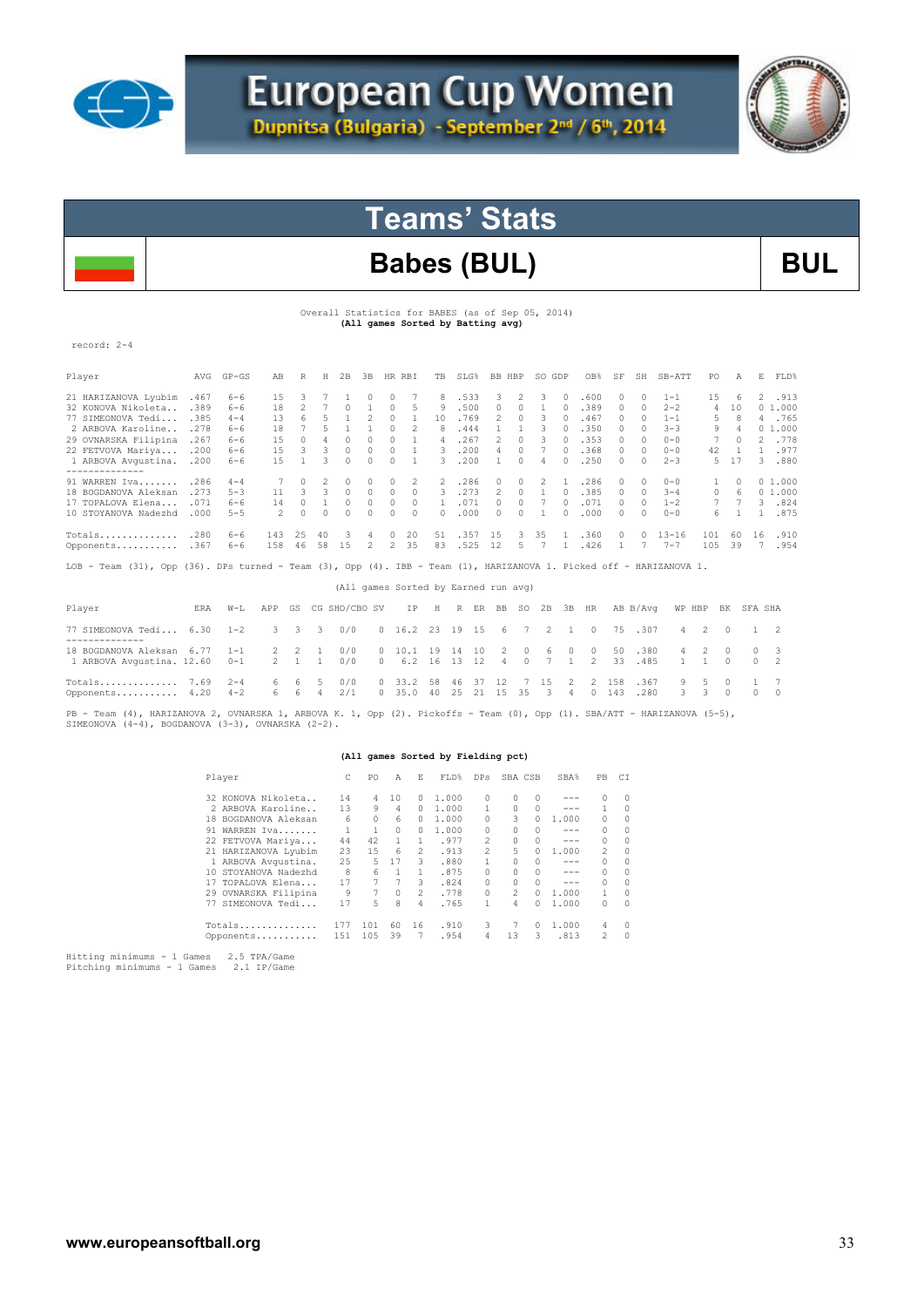



# Princ (CRO) CRO

#### Overall Statistics for PRINC ZAGREB (as of Sep 05, 2014) **(All games Sorted by Batting avg)**

record: 0-6

| Player                           | AVG  | $GP - GS$ | AB                                                                                                              | R  | Н  | 2B       | 3B       |          | HR RBI   | TB.      | SLG% | BB.      | HBP           | SO GDP       |        | OB%  | SF            | SH | SB-ATT                                                                                                          | PO.           | Α   | Е. | FLD%   |
|----------------------------------|------|-----------|-----------------------------------------------------------------------------------------------------------------|----|----|----------|----------|----------|----------|----------|------|----------|---------------|--------------|--------|------|---------------|----|-----------------------------------------------------------------------------------------------------------------|---------------|-----|----|--------|
| 11 HARAMINA Michaela             | .278 | $6 - 6$   | 18                                                                                                              | 2  | 5. |          |          | 0        |          | 5.       | .278 |          | $\cap$        | 4            |        | .278 |               |    | $0 - 0$                                                                                                         | 29            |     | 2  | .947   |
| 2 MANCIC Katarina                | .263 | $6 - 6$   | 19                                                                                                              | 4  |    |          |          | $\Omega$ |          | 5.       | .263 | $\Omega$ | $\Box$        | 6            |        | 263  | 0             | 0  | $2 - 2$                                                                                                         | 11            | 13  |    | .960   |
| 5 ORESCANIN Lorena.              | .235 | $6 - 6$   | 17                                                                                                              |    |    |          | 0        | $\Omega$ |          | 5.       | .294 |          |               | 4            |        | .316 | $\Omega$      | 0  | $1 - 1$                                                                                                         | 13            |     |    | .952   |
| 21 ZUPANIC Tihana                | .211 | $6 - 6$   | 19                                                                                                              |    |    |          |          | $\Omega$ | 3        | 8        | .421 |          |               | 6            |        | .200 |               | n. | $0 - 0$                                                                                                         | 12            | -14 |    | 01.000 |
| 7 PRSKALO Katarina.              | .111 | $6 - 6$   | 18                                                                                                              |    |    |          |          | 0        |          | 2.       | .111 |          |               | 3            |        | .158 | 0             | 0  | $2 - 2$                                                                                                         | 11            | 14  |    | 5 .833 |
| --------------<br>$20$ SERIC Iva | .333 | $6 - 6$   | 12                                                                                                              |    | 4  |          | 0        | 0        |          | 4        | .333 |          | 0             | 4            |        | .333 |               |    | $2 - 2$                                                                                                         | 27            | 2   |    | 01.000 |
| 19 BAGARIC Dora                  | .333 | $5 - 5$   | 12                                                                                                              | 2  |    | $\Omega$ | $\Omega$ | $\Omega$ |          | 4        | .333 |          | $\Omega$      | 5            |        | .385 | $\mathcal{O}$ | 0  | $2 - 2$                                                                                                         |               | O.  |    | 01.000 |
| 1 TANASIJEVIC Selen              | .333 | $2 - 1$   |                                                                                                                 |    |    |          |          | 0        |          |          | .333 |          | $\cap$        |              |        | .333 | $\cap$        | n. | $0 - 0$                                                                                                         | $\mathcal{L}$ |     |    | 01.000 |
| 3 ZIVKOVIC Mia                   | .111 | $4 - 3$   | 9                                                                                                               |    |    |          |          | 0        |          |          | .222 |          |               | 6            |        | .200 | 0             |    | $0 - 0$                                                                                                         | 0             |     |    | 2.000  |
| 17 NOVAK Helena                  | .000 | $6 - 4$   | 12                                                                                                              |    |    | $\Omega$ | 0.       | $\Omega$ |          | $\Omega$ | .000 |          | $\cap$        |              |        | .077 | $\Omega$      | n  | $1 - 1$                                                                                                         |               |     |    | 01.000 |
| 8 CIZMIC POKRAJA Pe              | .000 | $3 - 3$   | 8                                                                                                               |    |    |          |          | 0        |          | $\Box$   | .000 |          |               | <sup>n</sup> |        | .000 | O.            | n. | $0 - 0$                                                                                                         | 3.            |     |    | 01.000 |
| 14 DUVNJAK Paula                 | .000 | $3 - 1$   |                                                                                                                 |    |    | 0        |          | 0        | 0        | 0        | .000 |          |               |              |        | .000 | $\Omega$      | 0  | $0 - 0$                                                                                                         | 0             | 0   | 0  | .000   |
| 16 STEPANCIC Brigita             | .000 | $3 - 2$   |                                                                                                                 |    |    |          | $\Omega$ | $\Omega$ | $\Omega$ | $\cap$   | .000 | $\cap$   | $\cap$        | २            |        | .000 | 0.            |    | $0 - 0$                                                                                                         | $\Omega$      | O.  | 0  | .000   |
| 12 LAMPE Ajda                    | .000 | $6 - 5$   |                                                                                                                 |    |    |          |          |          |          | $\Omega$ | .000 |          |               |              |        | .500 |               |    | $1 - 1$                                                                                                         |               |     | 2. | .778   |
| Totals                           | .192 | $6 - 6$   | 156                                                                                                             | 15 | 30 | 4        |          | $\Omega$ | 9        | 36       | .231 | 5.       | $\mathcal{L}$ | 49           | $\cap$ | .226 |               | 2  | $11 - 11$                                                                                                       | 117           | 65  | 13 | .933   |
| Opponents                        | .311 | $6 - 6$   | 164                                                                                                             | 36 | 51 | 6        |          |          | 25       | 70       | .427 | 20       | 6             | 10           |        | .405 | $\mathcal{O}$ | 8  | $9 - 10$                                                                                                        | 126           | 45  | 13 | .929   |
|                                  |      |           | the contract of the contract of the contract of the contract of the contract of the contract of the contract of |    |    |          |          |          |          |          |      |          |               |              |        |      |               |    | the contract of the contract of the contract of the contract of the contract of the contract of the contract of |               |     |    |        |

LOB – Team (25), Opp (45). DPs turned – Team (4), Opp (3). IBB – Team (0), Opp (2). Picked off – ZIVKOVIC 1, ORESCANIN 1,<br>MANCIC 1.

#### **(All games Sorted by Earned run avg)**

| Player                                                                                                  | ERA | $W-L$ |       | APP GS CG SHO/CBO SV IP H R ER BB SO 2B 3B HR AB B/Avq WP HBP BK SFA SHA |                                |  |  |  |  |                                                |  |             |                                                                                   |             |
|---------------------------------------------------------------------------------------------------------|-----|-------|-------|--------------------------------------------------------------------------|--------------------------------|--|--|--|--|------------------------------------------------|--|-------------|-----------------------------------------------------------------------------------|-------------|
| 21 ZUPANIC Tihana 2.76 0-4 5 4 4 0/0 0 25.1 32 20 10 11 9 3 2 1 106 .302 4 4 0 0 7<br>-----------       |     |       |       |                                                                          |                                |  |  |  |  |                                                |  |             |                                                                                   |             |
| 11 HARAMINA Michaela 3.36 0-0 2 1 0<br>3 ZIVKOVIC Mia 6.00 0-1<br>2 MANCIC Katarina 16.33  0-1  1  1  0 |     |       | 2 0 0 | 0/0<br>0/0<br>0/0 0 3.0 7 7 7 3 0 2 1 0 16 .438                          | 0 8.1 11 7 4 5 0 0 2 0 37 .297 |  |  |  |  | 0 2.1 1 2 2 1 1 1 0 0 5 .200                   |  | $0 \t1 \t0$ | 1 1 0 0 1<br>$\begin{array}{ccccccccccccccccc} 0 & 0 & 0 & 0 & 0 & 0 \end{array}$ | $0 \quad 0$ |
| Totals 4.13 0-6<br>0pponents 1.83 6-0 6 6 5 2/0 0 42.0 30 15 11 5 49 4 1 0 156 192                      |     |       |       | 6 6 4 0/0                                                                |                                |  |  |  |  | 0 39.0 51 36 23 20 10 6 5 1 164 .311 5 6 0 0 8 |  |             | 4 2 0 1 2                                                                         |             |

PB - Team (4), ORESCANIN 2, PRSKALO 2, Opp (1). Pickoffs - Team (0), Opp (3). SBA/ATT - ORESCANIN (6-6), PRSKALO (3-4),<br>HARAMINA (3-3), ZUPANIC (3-3), MANCIC (3-3), ZIVKOVIC (0-1).

#### (All games Sorted by Fielding pct)

| Player |                            | PO.                             | A        | E.       | FLD%  | DPs            | SBA CSB  |               | SBA%    | PB.           | C1       |
|--------|----------------------------|---------------------------------|----------|----------|-------|----------------|----------|---------------|---------|---------------|----------|
|        | 29<br>20 SERIC Iva         | 27                              | 2        | 0        | 1,000 | 2              | $\Omega$ | $\Box$        | ---     | 0             | 0        |
|        | 21 ZUPANIC Tihana<br>26    | 12                              | 14       |          | 1,000 | 2              | 3        | $\mathcal{O}$ | 1,000   | 0             | 0        |
|        | 11<br>8 CIZMIC POKRAJA Pe  | 3                               | 8        |          | 1,000 | 0              |          | <sup>n</sup>  | ---     | 0             | 0        |
|        | TANASIJEVIC Selen          | $\mathcal{L}$<br>$\mathfrak{D}$ | $\Omega$ | 0        | 1,000 | 0              | O.       | $\mathcal{O}$ | ---     | 0             | $\Omega$ |
| 17     | NOVAK Helena               | 1.<br>1.                        | 0        | n.       | 1,000 | 0              | n        | $\cap$        | ---     | 0             | $\Omega$ |
|        | 19 BAGARIC Dora            | 1                               | $\Omega$ |          | 1,000 | 0              | n        | $\cap$        | ---     | $\mathcal{O}$ | $\Omega$ |
|        | 25<br>2 MANCIC Katarina    | 11                              | 13       | 1.       | .960  |                | 3        | $\mathcal{O}$ | 1,000   | $\mathcal{O}$ | $\Omega$ |
|        | 21<br>5 ORESCANIN Lorena.  | 13                              | 7        | 1.       | .952  | 2              | 6        | $\Omega$      | 1,000   | 2             | $\Omega$ |
|        | 11 HARAMINA Michaela<br>38 | 29                              |          | 2        | .947  | $\mathfrak{D}$ | 3        | 0             | 1,000   | 0             | 0        |
| 7      | 30<br>PRSKALO Katarina.    | 11                              | 14       | 5.       | .833  | 3              | 3        |               | .750    | 2             | $\Omega$ |
|        | 12 LAMPE Ajda              | 9<br>7                          | $\Omega$ | 2        | .778  | 0              | 0        | $\mathcal{O}$ | $- - -$ | 0             | $\Omega$ |
|        | 3 ZIVKOVIC Mia             | 2<br>0                          | $\Omega$ | 2        | .000  | 0              | 0        | 1.            | .000    | 0             | $\Omega$ |
| 14     | DUVNJAK Paula              | 0<br>0                          | 0        | $\Omega$ | .000  | $\Omega$       | $\cap$   | $\Omega$      | $-- -$  | 0             | 0        |
|        | 16 STEPANCIC Brigita       | $\Omega$<br>0                   | 0        | $\Omega$ | .000  | 0              | n        | $\cap$        | ---     | 0             | $\Omega$ |
|        | 195<br>Totals              | 117                             | 65       | 13       | .933  | 4              | 9        |               | .900    | 4             | $\Omega$ |
|        | 184<br>Opponents           | 126                             | 45       | 13       | .929  | 3              | 11       | $\cap$        | 1,000   |               | $\Omega$ |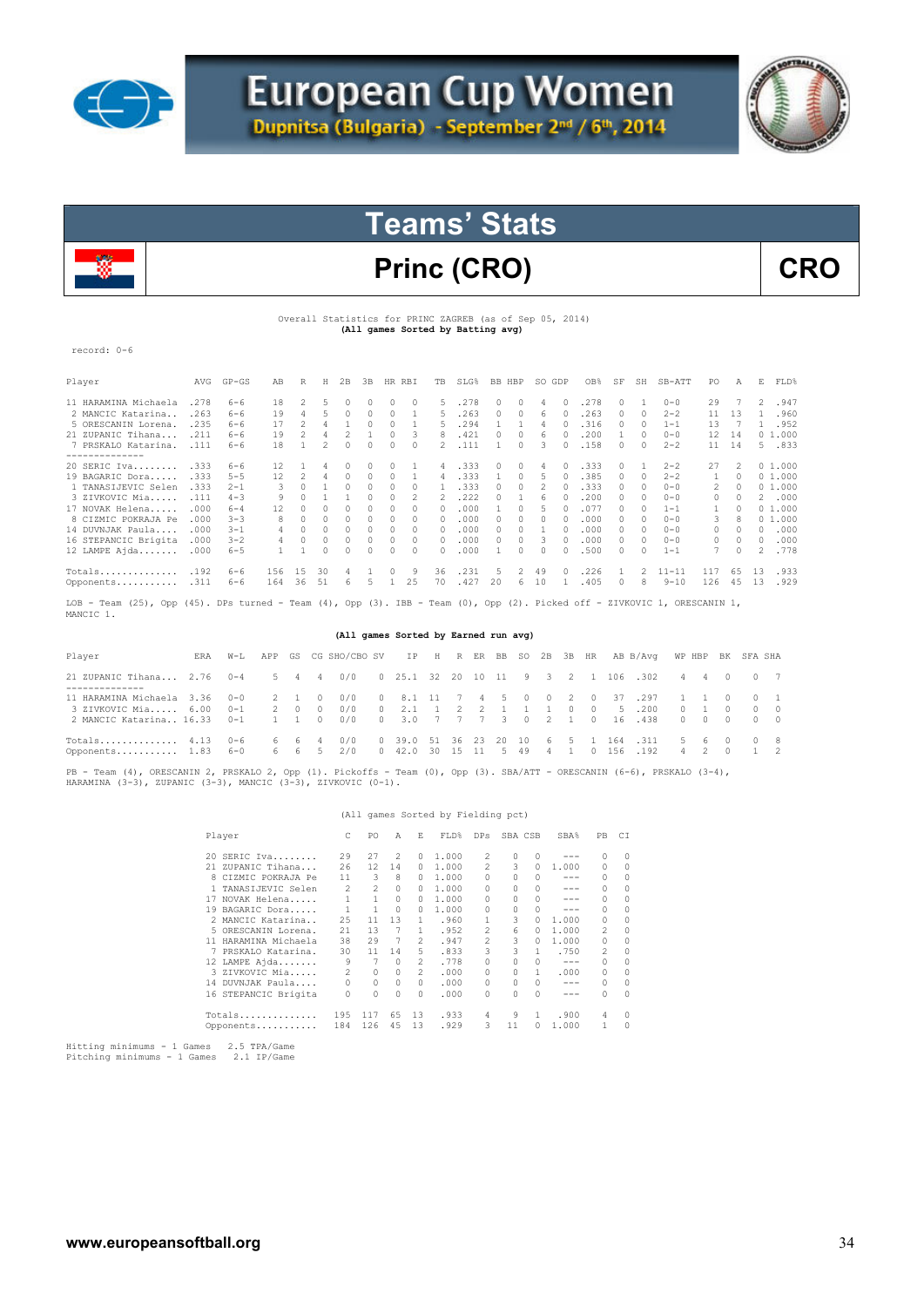



# Horsholm (DEN) DEN

Overall Statistics for BARRACUDAS (as of Sep 07, 2014) (All games Sorted by Batting avg)

record: 4-3

| Player                                                                                              | AVG  | $GP - GS$ | AB       | R            | Η              | 2B            | 3B           | HR.      | RBI      | <b>TB</b>         | SLG%                                 | <b>BB</b>      | HBP            | SO.      | GDP            | OB%           | SF            | SH             | $SB-ATT$ | PO.           | Α              | Е             | FLD%   |
|-----------------------------------------------------------------------------------------------------|------|-----------|----------|--------------|----------------|---------------|--------------|----------|----------|-------------------|--------------------------------------|----------------|----------------|----------|----------------|---------------|---------------|----------------|----------|---------------|----------------|---------------|--------|
| 20 SWANBERG Sharlene                                                                                | .500 | $7 - 7$   | 20       |              | 10             |               | $\Omega$     | 0        | 4        | 11                | .550                                 | 3              | 0              | 0        |                | .565          | 0             | 0              | $0 - 0$  | 85            | 2              |               | .989   |
| 25 WESLEY Erin                                                                                      | .421 | $7 - 7$   | 19       | $\mathbf{1}$ | 8              | 1             | $\Omega$     | $\Omega$ | 6        | 9                 | .474                                 |                | $\Omega$       | $\Omega$ | 0              | .429          | 1             | $\mathfrak{D}$ | $1 - 1$  | 1             | 10             |               | 01.000 |
| 2 MONBERG Julie                                                                                     | .381 | $7 - 7$   | 21       | 2            | 8              | $\Omega$      | 2            | 0        | 4        | $12 \overline{ }$ | .571                                 | $\Omega$       | $\Omega$       | 6        | $\bigcap$      | .381          | 0             | $\Omega$       | $0 - 0$  | 2             | $\Omega$       | 1             | .667   |
| 22 NISSEN Mette                                                                                     | .250 | $7 - 7$   | 20       | 5            | 5              | $\Omega$      | $\Omega$     | $\Omega$ | 3        | 5                 | .250                                 | 2              | $\Omega$       | 4        | $\Omega$       | .304          | $\mathbf{1}$  | n.             | $0 - 0$  | 10            | 2              | 1             | .923   |
| 64 RASMUSSEN Nana                                                                                   | .136 | $7 - 7$   | 22       | 7            | 3              | 1             | $\Omega$     | 0        | 0        | $\overline{4}$    | .182                                 |                | $\mathfrak{D}$ | 3        | $\Omega$       | .240          | $\mathcal{O}$ | $\Omega$       | $0 - 0$  | 6             | 6              | 4             | .750   |
| 17 KYNDESENSofia                                                                                    | .111 | $7 - 7$   | 18       | 1            | 2              | $\circ$       | 0            | 0        |          | 2                 | .111                                 | 2              | $\circ$        | 4        |                | .200          | $\mathcal{O}$ | 1              | $0 - 0$  | 3             | $\Omega$       |               | 01.000 |
| 23 LIND Katrine                                                                                     | .111 | $7 - 7$   | 18       | 1            | $\mathfrak{D}$ | $\Omega$      | $\Omega$     | 0        | 1        | $\mathcal{L}$     | .111                                 | $\Omega$       |                | 3        | $\Omega$       | .158          | $\mathcal{O}$ | $\Omega$       | $0 - 0$  | 20            | $\mathfrak{D}$ |               | 2 .917 |
| 66 WILKEN Mette                                                                                     | .100 | $7 - 7$   | 20       | $\Delta$     | $\mathcal{P}$  | $\Omega$      | <sup>0</sup> | $\Omega$ |          | $\mathcal{P}$     | .100                                 | $\mathfrak{D}$ |                | २        | $\cap$         | .217          | $\Box$        | 2              | $0 - 0$  | 1             | $\mathfrak{D}$ | $\mathbf{1}$  | .750   |
| 49 MYLAND Pernille                                                                                  | .214 | $7 - 7$   | 14       | $\Omega$     | 3              | $\Omega$      | $\Omega$     | 0        |          | 3                 | .214                                 |                |                | 4        | $\mathcal{O}$  | .313          | $\Box$        | 1              | $0 - 0$  | 1             | $\Omega$       |               | 01.000 |
| 10 JOHANSEN Malene.                                                                                 | .000 | $4 - 0$   | 2        | $\circ$      | $\circ$        | $\circ$       | 0            | 0        | 1        | $\Omega$          | .000                                 | $\Omega$       | 1              | 2        | $\circ$        | .333          | $\Box$        | $\Omega$       | $0 - 0$  | $\circ$       | $\circ$        | $\Omega$      | .000   |
| 88 ELLEHAVE Sarah                                                                                   | .000 | $3 - 0$   | $\Omega$ | $\Omega$     | $\mathcal{O}$  | $\Omega$      | $\cap$       | $\Omega$ | $\Omega$ | $\Omega$          | .000                                 |                | $\Omega$       | $\Omega$ |                | 01.000        | $\mathcal{O}$ | $\Omega$       | $0 - 0$  | $\mathcal{O}$ | $\Omega$       | $\mathcal{O}$ | .000   |
| Totals                                                                                              | .247 | $7 - 7$   | 174      | 28           | 43             | 3             | 2            | 0        | 22       | 50                | .287                                 | 13             | 6              | 29       | 2              | .318          | 2             | 6              | $1 - 1$  | 129           | 24             | 10            | .939   |
| Opponents                                                                                           | .216 | $7 - 7$   | 162      | 17           | 35             | 5             |              | 0        | 12       | 42                | .259                                 | 14             | 6              | 82       | 1              | .302          | $\Box$        | 6              | $9 - 11$ | 128           | 54             | 15            | .924   |
| LOB - Team $(46)$ , Opp $(43)$ . DPs turned - Team $(3)$ , Opp $(4)$ . IBB - Team $(1)$ , WESLEY 1. |      |           |          |              |                |               |              |          |          |                   |                                      |                |                |          |                |               |               |                |          |               |                |               |        |
|                                                                                                     |      |           |          |              |                |               |              |          |          |                   | (All games Sorted by Earned run avg) |                |                |          |                |               |               |                |          |               |                |               |        |
| Player                                                                                              | ERA  | $W-T$ .   | APP      | GS           |                | CG SHO/CBO SV |              |          | ΙP       | Н                 | R<br>ER                              | BB             | SO             | 2B       | 3B             | HR            |               | AB B/Avq       | WP HBP   |               | BK             | SFA SHA       |        |
| 25 WESLEY Erin 1.63                                                                                 |      | $4 - 3$   | 7        | 7            | 7              | 2/0           |              | $\Omega$ | 43.0     | 35                | 17<br>10                             | 14             | 82             | .5.      | $\overline{1}$ | $\circ$       | 162           | .216           | 5        | 6             | $\Omega$       | $\Omega$      | -6     |
| Totals                                                                                              | 1.63 | $4 - 3$   |          |              |                | 2/0           |              | $\Omega$ | 43.0     | 35                | 10<br>17                             | 14             | 82             | 5        | 1              | 0             | 162           | .216           | 5        | 6             | 0              | 0             | 6      |
| Opponents                                                                                           | 2.62 | $3 - 4$   | 7        | 7            | 6              | 2/0           |              | $\Omega$ | 42.2     | 43                | 16<br>28                             | 13             | 29             | 3        | 2              | $\mathcal{O}$ | 174           | .247           | 3        | 6             | $\Omega$       | 2             | 6      |
| $PB$ - Team (0), Opp (2). SBA/ATT - SWANBERG (9-11), WESLEY (9-11).                                 |      |           |          |              |                |               |              |          |          |                   |                                      |                |                |          |                |               |               |                |          |               |                |               |        |

(All games Sorted by Fielding pct)

| Player               |     | PO            | Α             | E.            | FLD <sup>§</sup> | DPs                                                                                                                                                                                                                                                                                                                                                                                                                        | SBA | CSB      | SBA%    | PB.           | СI       |
|----------------------|-----|---------------|---------------|---------------|------------------|----------------------------------------------------------------------------------------------------------------------------------------------------------------------------------------------------------------------------------------------------------------------------------------------------------------------------------------------------------------------------------------------------------------------------|-----|----------|---------|---------------|----------|
| 25 WESLEY Erin       | 11  | 1.            | 10            | 0             | 1,000            | 2                                                                                                                                                                                                                                                                                                                                                                                                                          | 9   | 2        | .818    | $\Omega$      | 0        |
| 17 KYNDESENSofia     | 3   | 3             | $\Omega$      | 0.            | 1,000            | 0                                                                                                                                                                                                                                                                                                                                                                                                                          | 0   | 0        | $- - -$ | $\Omega$      | 0        |
| 49 MYLAND Pernille   |     | 1             | $\Omega$      | $\Omega$      | 1,000            | 0                                                                                                                                                                                                                                                                                                                                                                                                                          | O.  | $\Omega$ | $- - -$ | $\Box$        | $\Omega$ |
| 20 SWANBERG Sharlene | 88  | 85            | 2             | 1.            | .989             |                                                                                                                                                                                                                                                                                                                                                                                                                            | 9   | 2        | .818    | $\Omega$      | 0        |
| 22 NISSEN Mette      | 13  | 10            | 2             | 1             | .923             | $\mathfrak{D}_{1}^{2}(\mathfrak{D}_{1})=\mathfrak{D}_{2}^{2}(\mathfrak{D}_{2})=\mathfrak{D}_{2}^{2}(\mathfrak{D}_{1})=\mathfrak{D}_{2}^{2}(\mathfrak{D}_{2})=\mathfrak{D}_{2}^{2}(\mathfrak{D}_{1})=\mathfrak{D}_{2}^{2}(\mathfrak{D}_{2})=\mathfrak{D}_{2}^{2}(\mathfrak{D}_{1})=\mathfrak{D}_{2}^{2}(\mathfrak{D}_{2})=\mathfrak{D}_{2}^{2}(\mathfrak{D}_{1})=\mathfrak{D}_{2}^{2}(\mathfrak{D}_{2})=\mathfrak{D}_{2}^{$ |     | 0        | $- - -$ | $\mathcal{O}$ | $\Omega$ |
| 23 LIND Katrine      | 24  | 20            | 2             | $\mathcal{L}$ | .917             | 2                                                                                                                                                                                                                                                                                                                                                                                                                          | 0   | 0        | $- - -$ | $\mathcal{O}$ | $\Omega$ |
| 64 RASMUSSEN Nana    | 16  | 6             | 6.            | 4             | .750             | n                                                                                                                                                                                                                                                                                                                                                                                                                          |     | 0        | $- - -$ | $\mathcal{O}$ | 0        |
| 66 WILKEN Mette      | 4   | 1.            | $\mathcal{P}$ | 1             | .750             | n                                                                                                                                                                                                                                                                                                                                                                                                                          | O.  | 0        | $- - -$ | $\mathcal{O}$ | $\Omega$ |
| 2 MONBERG Julie      | 3   | $\mathcal{L}$ | $\Omega$      | 1.            | .667             | n                                                                                                                                                                                                                                                                                                                                                                                                                          | O.  | 0        | $- - -$ | $\cap$        | $\Omega$ |
| 10 JOHANSEN Malene   | 0   | $\Omega$      | 0             | $\Omega$      | .000             | n                                                                                                                                                                                                                                                                                                                                                                                                                          | n   | 0        | $- - -$ | $\mathcal{O}$ | $\Omega$ |
| 88 ELLEHAVE Sarah    |     | 0             | $\Omega$      | $\Omega$      | .000             | 0                                                                                                                                                                                                                                                                                                                                                                                                                          | O.  | 0        | ---     | $\cap$        | $\Omega$ |
| Totals               | 163 | 129           | 24            | 10            | .939             | 3                                                                                                                                                                                                                                                                                                                                                                                                                          | 9   | 2        | .818    | $\Omega$      | $\Omega$ |
| Opponents            | 197 | 128           | 54            | 15            | .924             | 4                                                                                                                                                                                                                                                                                                                                                                                                                          |     | O.       | 1,000   | 2             | $\Omega$ |
|                      |     |               |               |               |                  |                                                                                                                                                                                                                                                                                                                                                                                                                            |     |          |         |               |          |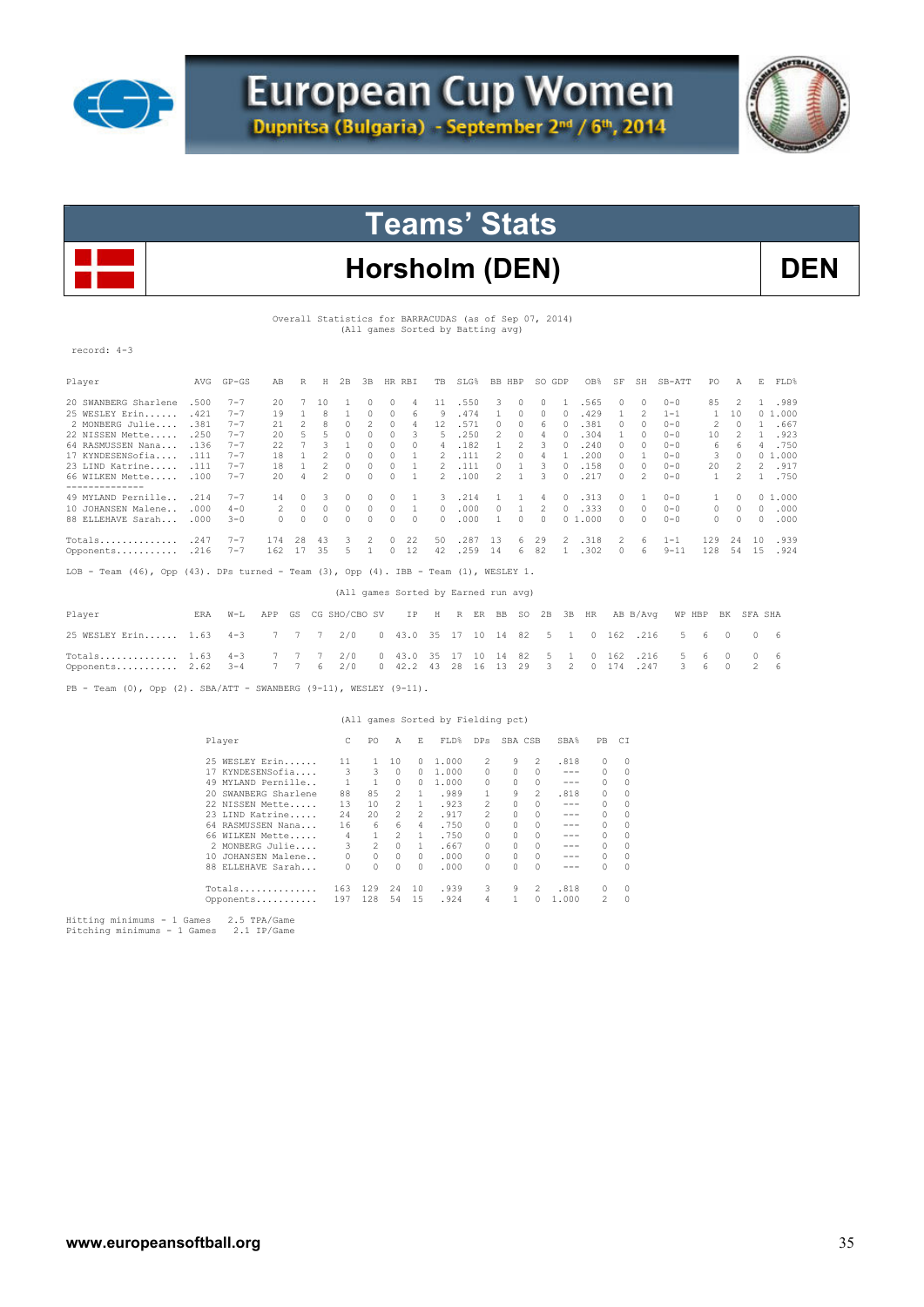



### Les Comanches (FRA) FRA

Overall Statistics for LES COMANCHES (as of Sep 07, 2014) (All games Sorted by Batting avg)

record: 6-2

| Player                                                                 | AVG  | $GP - GS$ | AB             | R              | Ħ            | 2B            | 3B           |          | HR RBI                               | TB            |    | SLG% | BB HBP         |                | SO GDP         |               | OB%           | SF            | SH       | SB-ATT         | PO            | A            | Е.           | FLD%             |  |
|------------------------------------------------------------------------|------|-----------|----------------|----------------|--------------|---------------|--------------|----------|--------------------------------------|---------------|----|------|----------------|----------------|----------------|---------------|---------------|---------------|----------|----------------|---------------|--------------|--------------|------------------|--|
| 15 RIERA Camille                                                       | .480 | $8 - 8$   | 25             | 8              | 12           |               | $\Omega$     | n.       | З                                    | 16            |    | .640 |                |                |                | 0             | .519          | 0             |          | $4 - 4$        | 43            | R            |              | .981             |  |
| 49 MAGNEE Margaux                                                      | .440 | $8 - 8$   | 25             | 6              | 11           | $\mathbf{1}$  | $\mathbf{1}$ | $\Omega$ | 1                                    | 14            |    | .560 | 4              | 1              | $\Omega$       | $\Omega$      | .533          | $\circ$       | 1        | $2 - 2$        | 31            | 6            | 1            | .974             |  |
| 12 LEMAIRE Camille                                                     | .364 | $8 - 8$   | 22             | 9              | 8            | $\Omega$      | $\Omega$     | $\Omega$ | 3                                    | 8             |    | .364 | $\mathbf{1}$   | 1              | 4              | $\cap$        | .417          | $\mathcal{O}$ | 5        | $3 - 3$        | 8             | 13           | 5            | .808             |  |
| 17 GIBSON-JONES Sara                                                   | .360 | $8 - 8$   | 2.5            | 6              | 9            |               | $\Omega$     | $\Omega$ |                                      | 12            |    | .480 | $\mathfrak{D}$ | 1              | 3              | $\Omega$      | .429          | $\mathcal{O}$ | $\Omega$ | $1 - 1$        | 19            | 10           |              | .967             |  |
| 3 MARIE Manon                                                          | .261 | $8 - 8$   | 23             | $\mathcal{R}$  | 6            | 1             | $\Omega$     | $\cap$   | 3                                    |               |    | .304 | $\cap$         | $\mathfrak{D}$ | 6              | $\cap$        | .308          | $\mathbf{1}$  | 1        | $2 - 2$        | 10            | -1           |              | .917<br>1.       |  |
| 8 CARATINI Marion                                                      | .200 | $8 - 8$   | 20             | $\mathfrak{D}$ | 4            | $\mathbf{1}$  | $\Omega$     | $\Omega$ | 1                                    | 5             |    | .250 | $\Omega$       | $\Omega$       | 8              | $\Omega$      | .200          | $\mathcal{O}$ | 1        | $0 - 0$        | 19            | $\mathsf{R}$ |              | 2 .931           |  |
| 10 DOMANICO Elsa                                                       | .059 | $8 - 8$   | 17             | $\mathbf{1}$   |              | 1             | $\cap$       | $\cap$   | 1                                    | $\mathcal{L}$ |    | .118 | $\mathbf{1}$   | $\cap$         | 4              | $\cap$        | .111          | $\cap$        | 4        | $0 - 0$        | 7             | $\cap$       |              | 01.000           |  |
| --------------<br>23 BONAUDO Marion                                    | .500 | $2 - 0$   | $\mathfrak{D}$ | $\Omega$       |              | 0             | $\Omega$     | $\Omega$ |                                      |               |    | .500 | $\Omega$       | $\mathcal{O}$  | 1              | $\Omega$      | .500          | $\mathcal{O}$ | $\Omega$ | $0 - 0$        | $\Omega$      | $\Omega$     |              | .000<br>$\Omega$ |  |
| 7 PRADE Pauline                                                        | .444 | $8 - 6$   | 18             |                | 8            | 0             | $\Omega$     | $\Omega$ | 2                                    | 8             |    | .444 | $\Omega$       | $\Omega$       | 3              | $\Omega$      | .444          | $\mathcal{O}$ | 0        | $1 - 3$        | 4             | $\Omega$     |              | .800<br>1.       |  |
| 25 BENCHALI Sarah                                                      | .313 | $7 - 6$   | 16             | $\mathbf{1}$   | 5            | $\mathbf{1}$  | $\Omega$     | $\Omega$ | 2                                    | 6.            |    | .375 | $\Omega$       | $\mathcal{O}$  | 2              | 2             | .313          | $\mathcal{O}$ | 0        | $0 - 0$        | 2             | R            |              | 01.000           |  |
| 11 LASSAIGNE Celine.                                                   | .267 | $5 - 5$   | 1.5            | 2              | 4            | 2             | $\Omega$     | $\Omega$ | $\mathfrak{D}$                       | 6             |    | .400 | $\mathbf{1}$   | $\Omega$       | 2              | $\mathcal{O}$ | .313          | $\mathcal{O}$ | $\Omega$ | $0 - 0$        | 13            | 2            |              | 2.882            |  |
| 4 GARTNER Charline.                                                    | .000 | $7 - 6$   | 5              | $\Omega$       | $\Omega$     | $\Omega$      | $\Omega$     | $\Omega$ | 1                                    | $\cap$        |    | .000 | 2              | 1              | $\mathbf{1}$   | $\mathcal{O}$ | .375          | $\mathcal{O}$ | $\Omega$ | $0 - 0$        | 4             | 5            |              | 01.000           |  |
| Totals                                                                 | .324 | $8 - 8$   | 213            | 4.5            | 69           | 14            |              | $\Omega$ | 28                                   | 85            |    | .399 | 12             | 7              | 35             | 2             | .378          | 1             | 13       | $13 - 15$      | 160           | 61           | 14           | .940             |  |
| Opponents                                                              | .234 | $8 - 8$   | 201            | 30             | 47           | 9             | $\mathbf{1}$ | $\Omega$ | 26                                   | 58            |    | .289 | 21             | $\overline{2}$ | 39             | 1             | .311          | 1             | 7        | $7 - 8$        | 153           | 71           | 23           | .907             |  |
| LOB - Team $(49)$ , Opp $(43)$ . DPs turned - Team $(3)$ , Opp $(5)$ . |      |           |                |                |              |               |              |          |                                      |               |    |      |                |                |                |               |               |               |          |                |               |              |              |                  |  |
|                                                                        |      |           |                |                |              |               |              |          | (All games Sorted by Earned run avg) |               |    |      |                |                |                |               |               |               |          |                |               |              |              |                  |  |
| Player                                                                 | ERA  | $W-T$ .   | APP            | GS             |              | CG SHO/CBO SV |              |          | ΙP                                   | Η             | R  | ER   | BB             | <b>SO</b>      |                | $2B$ $3B$     | HR            |               | AB B/Avq | WP HBP         |               | BK           | SFA SHA      |                  |  |
| 4 GARTNER Charline.                                                    | 2.67 | $2 - 2$   | 6              | 5              | 2            | 1/0           |              | 0        | 21.0                                 | 18            | 13 | 8    | 12             | 8              | 2              | 1             | $\mathcal{O}$ | 77            | .234     | $\mathbf{1}$   | 1             | 0            | -1           | 3                |  |
| 25 BENCHALI Sarah                                                      | 2.80 | $4 - 0$   | 6              | 3              | $\mathbf{1}$ | 0/0           |              | $\Omega$ | 30.0                                 | 26            | 14 | 12   | 6              | 30             | $\overline{7}$ | $\Omega$      | $\Omega$      | 116           | .224     | 1              | $\Omega$      | $\Omega$     | $\Omega$     | 4                |  |
|                                                                        |      |           |                |                |              |               |              |          |                                      |               |    |      |                |                |                |               |               |               |          |                |               |              |              |                  |  |
| 11 LASSAIGNE Celine.                                                   | 9.00 | $0 - 0$   | 1.             | 0              | $\Omega$     | 0/0           |              | $\Omega$ | 2.1                                  | 3             | 3  | 3    | 3.             | $\mathbf{1}$   | $\Omega$       | $\Omega$      | $\Omega$      | 8             | .375     | $\Omega$       | $\mathbf{1}$  | $\cap$       | $\Omega$     | $\Omega$         |  |
| Totals                                                                 | 3.02 | $6 - 2$   | 8              | 8              | 3            | 1/0           |              |          | 53.1                                 | 47            | 30 | 23   |                | 39             | 9              |               |               | 201           | .234     | $\mathfrak{D}$ | $\mathcal{D}$ | 0            |              | 7                |  |
| Opponents                                                              | 3.57 | $2 - 6$   | 8              | 8              | 6            | 0/0           |              | $\Omega$ | 51.0                                 | 69            | 45 | 26   | 12             | 35             | 14             | 1             | $\Omega$      | 213           | .324     | 12             | 7             | 0            | $\mathbf{1}$ | 13               |  |

PB - Team (2), RIERA 2, Opp (8). Pickoffs - Team (5), RIERA 4, LASSAIGNE 1. SBA/ATT - RIERA (7-8), BENCHALI (4-4), GARTNER<br>(2-3), LASSAIGNE (1-1).

### (All games Sorted by Fielding pct)

| Player                                                       | C   | PO. | A        | E. | FLD%  | DPs      | SBA CSB |          | SBA%    | PB        | CI       |
|--------------------------------------------------------------|-----|-----|----------|----|-------|----------|---------|----------|---------|-----------|----------|
| 25 BENCHALI Sarah                                            | 10  | 2   | 8        | 0  | 1,000 | $\Omega$ | 4       | 0        | 1,000   | $\bigcap$ | 0        |
| 4 GARTNER Charline.                                          | 9   | 4   | 5        | 0  | 1,000 | 0        | 2       |          | .667    | 0         | 0        |
| 10 DOMANICO Elsa                                             |     | 7   | $\Omega$ | 0  | 1,000 | 0        | 0       | 0        | $- - -$ | $\Omega$  | 0        |
| 15 RIERA Camille                                             | 52  | 43  | 8        | 1  | .981  |          |         |          | .875    | 2         | 0        |
| 49 MAGNEE Margaux                                            | 38  | 31  | 6        | 1. | .974  | 3        | 0       | 0        | $- - -$ | $\Omega$  | 0        |
| 17 GIBSON-JONES Sara                                         | 30  | 19  | 10       | 1. | .967  | 2        |         | 0        | ---     | $\Omega$  | 0        |
| 8 CARATINI Marion                                            | 29  | 19  | 8        | 2  | .931  | 0        |         | 0        | ---     | $\Omega$  | $\Omega$ |
| 3 MARIE Manon                                                | 12  | 10  |          | 1. | .917  | n        |         | 0        | ---     | $\Omega$  | 0        |
| 11 LASSAIGNE Celine.                                         | 17  | 13  | 2        | 2  | .882  |          |         | O        | 1,000   | 0         | 0        |
| 12 LEMAIRE Camille                                           | 26  | 8   | 13       | 5. | .808  |          | 0       | 0        | ---     | $\Omega$  | 0        |
| PRADE Pauline<br>7                                           | 5.  | 4   | $\Omega$ | 1. | .800  | 0        | 0       | $\Omega$ | ---     | 0         | 0        |
| 23 BONAUDO Marion                                            | 0   | 0   | $\Omega$ | 0  | .000  | 0        |         | O        | ---     | $\Omega$  | $\Omega$ |
| Totals                                                       | 235 | 160 | 61       | 14 | .940  | 3        |         | 1        | .875    | 2         | $\Omega$ |
| Opponents                                                    | 247 | 153 | 71       | 23 | .907  | 5.       | 13      | 2        | .867    | 8         | $\Omega$ |
| $m + + + + \infty$ minimums $1$ Comes<br>$2.5$ mpz $/$ c sms |     |     |          |    |       |          |         |          |         |           |          |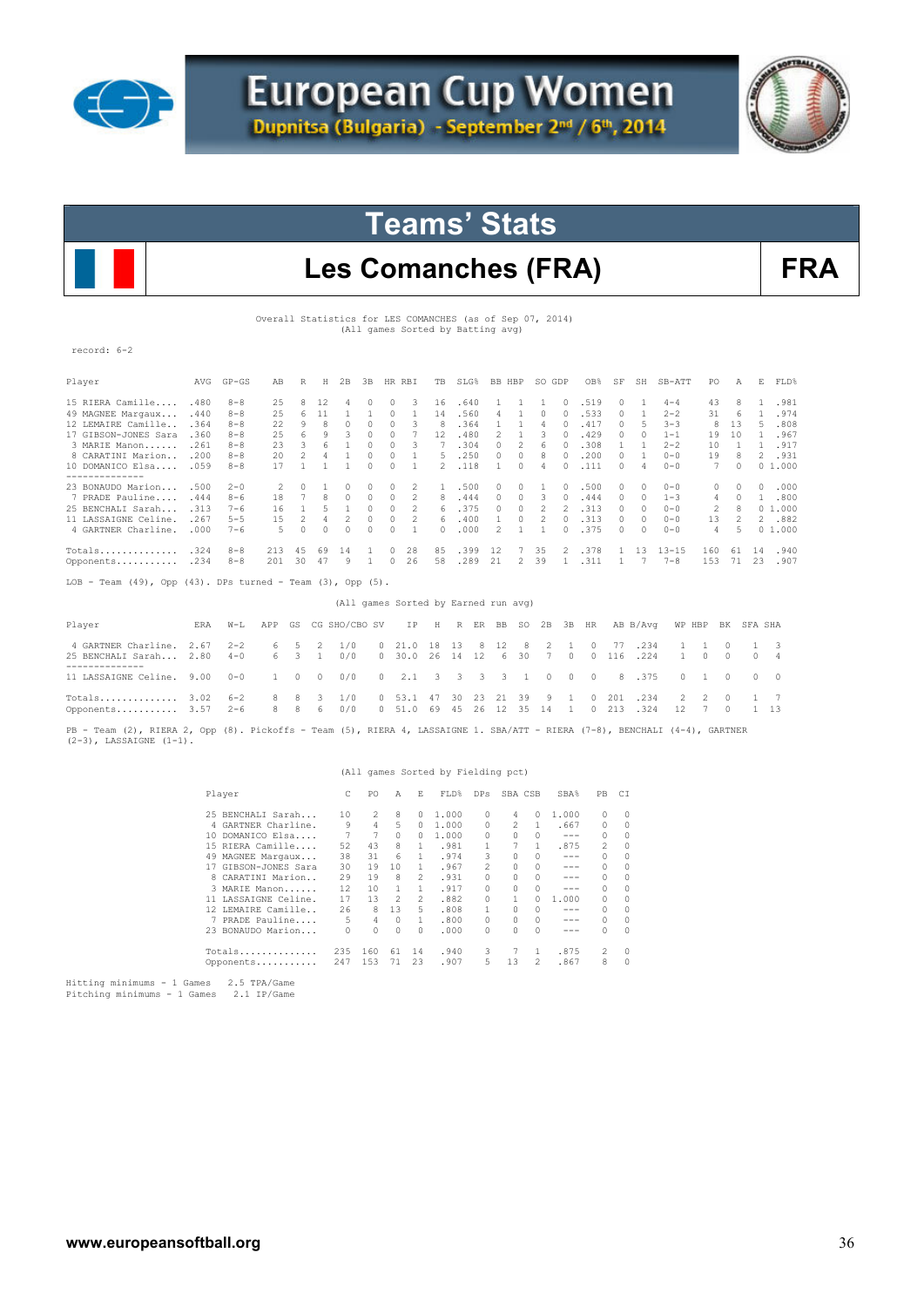



# Antorcha (ESP) BSP

Overall Statistics for CBS ANTORCHA (as of Sep 05, 2014) **(All games Sorted by Batting avg)** 

record: 2-4

| Player                  | AVG  | $GP - GS$ | AB  | R  | Η             | 2B | 3B | <b>HR</b> | <b>RBI</b> | TB       | SLG% | BB. | HBP | SO.      | GDP    | OB%    | SF            | SH       | $SB-ATT$ | PO.      | Α  | E  | FLD%   |
|-------------------------|------|-----------|-----|----|---------------|----|----|-----------|------------|----------|------|-----|-----|----------|--------|--------|---------------|----------|----------|----------|----|----|--------|
| 5 GARDE Sara            | .313 | $6 - 6$   | 16  | 2  | $\mathcal{L}$ |    |    | 0         |            | 5.       | 313  |     | 0   | 3        | $\Box$ | .313   | $\Omega$      | 3        | $1 - 1$  | 11       | 9  | 3. | .870   |
| 13 LOPEZ Miriam.        | .308 | $6 - 6$   | 13  |    |               |    |    | 0         | 2          | 5.       | .385 | 6.  |     | 2        | 0      | .526   | $\Omega$      | 0        | $0 - 0$  | 25       | 4  |    | 01.000 |
| 23 ARIAS Laura          | .286 | $6 - 6$   | 14  |    |               |    |    |           |            | 4        | .286 |     |     |          |        | .286   |               | 3        | $0 - 0$  |          |    | 3. | .700   |
| 17 BUSSO Constanza      | .250 | $6 - 6$   | 16  |    |               |    |    |           |            | 4        | 250  |     |     |          |        | .250   | O.            |          | $0 - 0$  | 15       |    |    | .944   |
| 69 FLORES Noelia        | .235 | $6 - 6$   | 17  |    |               |    |    |           |            | 4        | 235  |     |     |          |        | .316   | n             | 0        | $0 - 0$  | 4        | 2ء |    | 01.000 |
| 36 MARTINEZ Macarena    | .222 | $6 - 6$   | 18  |    |               |    |    |           |            | 6.       | 333  |     |     |          |        | 263    | 0             | $\Omega$ | $0 - 0$  | 12       |    | 4  | .826   |
| 24 FRANCO Yolanda       | .143 | $6 - 6$   | 14  |    | 2             |    |    |           |            | 4        | .286 |     |     | २        | $\cap$ | .200   | $\cap$        |          | $0 - 0$  | 8.       |    |    | 01.000 |
| --------------          |      |           |     |    |               |    |    |           |            |          |      |     |     |          |        |        |               |          |          |          |    |    |        |
| 33 PASTOR Encarna 1.000 |      | $1 - 1$   |     |    |               |    |    |           | 0          | 1 1      | .000 |     | 0   | $\Omega$ |        | 01.000 | $\mathcal{O}$ | $\Omega$ | $0 - 0$  | 0        | 0  | 0  | .000   |
| 18 ALONSO Beatriz       | .250 | $5 - 4$   |     |    |               |    |    |           |            |          | .250 |     |     |          | 0      | .400   | 0             | $\Omega$ | $0 - 0$  | 17       | 3  |    | 01.000 |
| 10 MOYA Sonia           | .222 | $5 - 3$   | 9   |    |               |    |    |           |            |          | 222  |     |     |          |        | .300   | O.            |          | $0 - 0$  | 3.       |    |    | 01.000 |
| 1 TRIGUEROS Miriam.     | .083 | $5 - 5$   | 12  |    |               |    |    |           |            |          | .083 |     |     |          |        | .083   | n             |          | $0 - 0$  | 8        |    |    | .923   |
| 31 DIAZ Diana.<br>.     | .000 | $3 - 1$   | 2   |    |               |    |    |           |            | $\Omega$ | .000 |     |     |          |        | .000   | n             |          | $1 - 1$  | $\Omega$ |    |    | .000   |
| $2$ COTO Lianis         | .000 | $2 - 1$   |     |    |               |    |    |           | $\Omega$   | 0        | .000 |     |     |          |        | .000   | O.            | n        | $0 - 0$  |          |    |    | .500   |
| Totals                  | .234 | $6 - 6$   | 137 | 14 | 32            |    |    |           | 11         | 37       | 270  | 9   | 3   | 24       | $\Box$ | .295   | $\mathcal{O}$ | 10       | $2 - 2$  | 111      | 42 | 13 | .922   |
| Opponents               | .297 | $6 - 6$   | 155 | 23 | 46            |    |    |           | 18         | 55       | .355 | 'n. |     | 22       |        | .317   | २             |          | $4 - 5$  | 111      | 54 | 10 | .943   |

LOB - Team (34), Opp (34). DPs turned - Team (3), Opp (2). Picked off - FRANCO 1.

#### **(All games Sorted by Earned run avg)**

| Player                                                                                                                                                        |  | ERA W-L APP GS CG SHO/CBO SV IP H R ER BB SO 2B 3B HR AB B/Avq WP HBP BK SFA SHA |  |  |  |  |  |  |  |  |  |  |
|---------------------------------------------------------------------------------------------------------------------------------------------------------------|--|----------------------------------------------------------------------------------|--|--|--|--|--|--|--|--|--|--|
| 69 FLORES Noelia 2.00 2-2 4 4 4 1/0 0 28.0 29 9 8 1 15 1 2 0 109 .266 1 0 0 1 3                                                                               |  |                                                                                  |  |  |  |  |  |  |  |  |  |  |
| 17 BUSSO Constanza 4.20 0-0 1 0 0 0/0 0 3.1 7 2 2 1 1 0 2 0 16 438 0 0 0 1 0<br>18 ALONSO Beatriz 6.18 0-2 2 2 1 0/0 0 5.2 10 12 5 4 6 0 0 0 30 333 1 0 0 1 1 |  |                                                                                  |  |  |  |  |  |  |  |  |  |  |
| Totals 2.84 2-4 6 6 5 1/0 0 37.0 46 23 15 6 22 1 4 0 155 .297 2 0 0 3 4<br>Opponents 1.70 4-2 6 6 5 2/0 0 37.0 32 14 9 9 24 1 2 0 137 .234 3 3 0 0 10         |  |                                                                                  |  |  |  |  |  |  |  |  |  |  |
| PB - Team (3), LOPEZ 3, Opp (4). Pickoffs - Team (1), LOPEZ 1. SBA/ATT - LOPEZ (4-5), FLORES (3-4), ALONSO (1-1).                                             |  |                                                                                  |  |  |  |  |  |  |  |  |  |  |

#### (All games Sorted by Fielding pct)

| Player                | C              | PO  | A        | E  | FLD%  | <b>DPs</b>     | SBA CSB                                                                                                                                                                                                                                                                                                                                                                                                                    |               | <b>SBA%</b> | PB. | СI       |
|-----------------------|----------------|-----|----------|----|-------|----------------|----------------------------------------------------------------------------------------------------------------------------------------------------------------------------------------------------------------------------------------------------------------------------------------------------------------------------------------------------------------------------------------------------------------------------|---------------|-------------|-----|----------|
| 13 LOPEZ Miriam       | 29             | 25  | 4        | 0  | 1,000 |                | 4                                                                                                                                                                                                                                                                                                                                                                                                                          |               | .800        | 3   | 0        |
| 18 ALONSO Beatriz     | 20             | 17  | 3        | 0  | 1,000 | $\mathfrak{D}$ |                                                                                                                                                                                                                                                                                                                                                                                                                            | O.            | 1,000       | 0   | 0        |
| FLORES Noelia<br>69.  | 16             | 4   | 12       | 0  | 1,000 | 0              | 3                                                                                                                                                                                                                                                                                                                                                                                                                          |               | .750        | 0   | $\Omega$ |
| 24 FRANCO Yolanda     | 9              | 8   | 1        | n  | 1,000 |                |                                                                                                                                                                                                                                                                                                                                                                                                                            |               | ---         | 0   | $\Omega$ |
| MOYA Sonia<br>10      | 3              | 3   | $\Omega$ | 0  | 1,000 | n              |                                                                                                                                                                                                                                                                                                                                                                                                                            | $\mathcal{O}$ | ---         | 0   | 0        |
| BUSSO Constanza<br>17 | 18             | 15  | 2        | 1  | .944  | $\Omega$       |                                                                                                                                                                                                                                                                                                                                                                                                                            |               | ---         | 0   | 0        |
| 1 TRIGUEROS Miriam.   | 13             | 8   | 4        |    | .923  |                |                                                                                                                                                                                                                                                                                                                                                                                                                            | 0             | ---         | 0   | $\Omega$ |
| 5 GARDE Sara          | 23             | 11  | 9        | 3  | .870  |                |                                                                                                                                                                                                                                                                                                                                                                                                                            | 0             | ---         | 0   | 0        |
| 36 MARTINEZ Macarena  | 23             | 12  |          | 4  | .826  | $\Omega$       |                                                                                                                                                                                                                                                                                                                                                                                                                            | 0             | ---         | 0   | 0        |
| 23 ARIAS Laura        | 10             | 7   | 0        | 3  | .700  | $\Omega$       | 0                                                                                                                                                                                                                                                                                                                                                                                                                          | 0             |             | 0   | $\Omega$ |
| 2 COTO Lianis         | $\mathfrak{D}$ | 1.  | $\Omega$ | 1. | .500  | $\Omega$       |                                                                                                                                                                                                                                                                                                                                                                                                                            | $\bigcap$     | ---         | 0   | 0        |
| 31 DIAZ Diana         |                | 0   | $\Omega$ | 0  | .000  | 0              |                                                                                                                                                                                                                                                                                                                                                                                                                            | $\bigcap$     | ---         | 0   | $\Omega$ |
| 33 PASTOR Encarna     |                | 0   | 0        | 0  | .000  | 0              |                                                                                                                                                                                                                                                                                                                                                                                                                            | $\bigcap$     |             | 0   | $\Omega$ |
| $Totals$              | 166            | 111 | 42       | 13 | .922  | 3              | 4                                                                                                                                                                                                                                                                                                                                                                                                                          |               | .800        | 3   | $\Omega$ |
| Opponents             | 175            | 111 | 54       | 10 | .943  | $\mathfrak{D}$ | $\mathfrak{D}_{1}^{2}(\mathfrak{D}_{1})=\mathfrak{D}_{2}^{2}(\mathfrak{D}_{2})=\mathfrak{D}_{2}^{2}(\mathfrak{D}_{1})=\mathfrak{D}_{2}^{2}(\mathfrak{D}_{2})=\mathfrak{D}_{2}^{2}(\mathfrak{D}_{1})=\mathfrak{D}_{2}^{2}(\mathfrak{D}_{2})=\mathfrak{D}_{2}^{2}(\mathfrak{D}_{1})=\mathfrak{D}_{2}^{2}(\mathfrak{D}_{2})=\mathfrak{D}_{2}^{2}(\mathfrak{D}_{1})=\mathfrak{D}_{2}^{2}(\mathfrak{D}_{2})=\mathfrak{D}_{2}^{$ |               | 1.000       | 4   | $\Omega$ |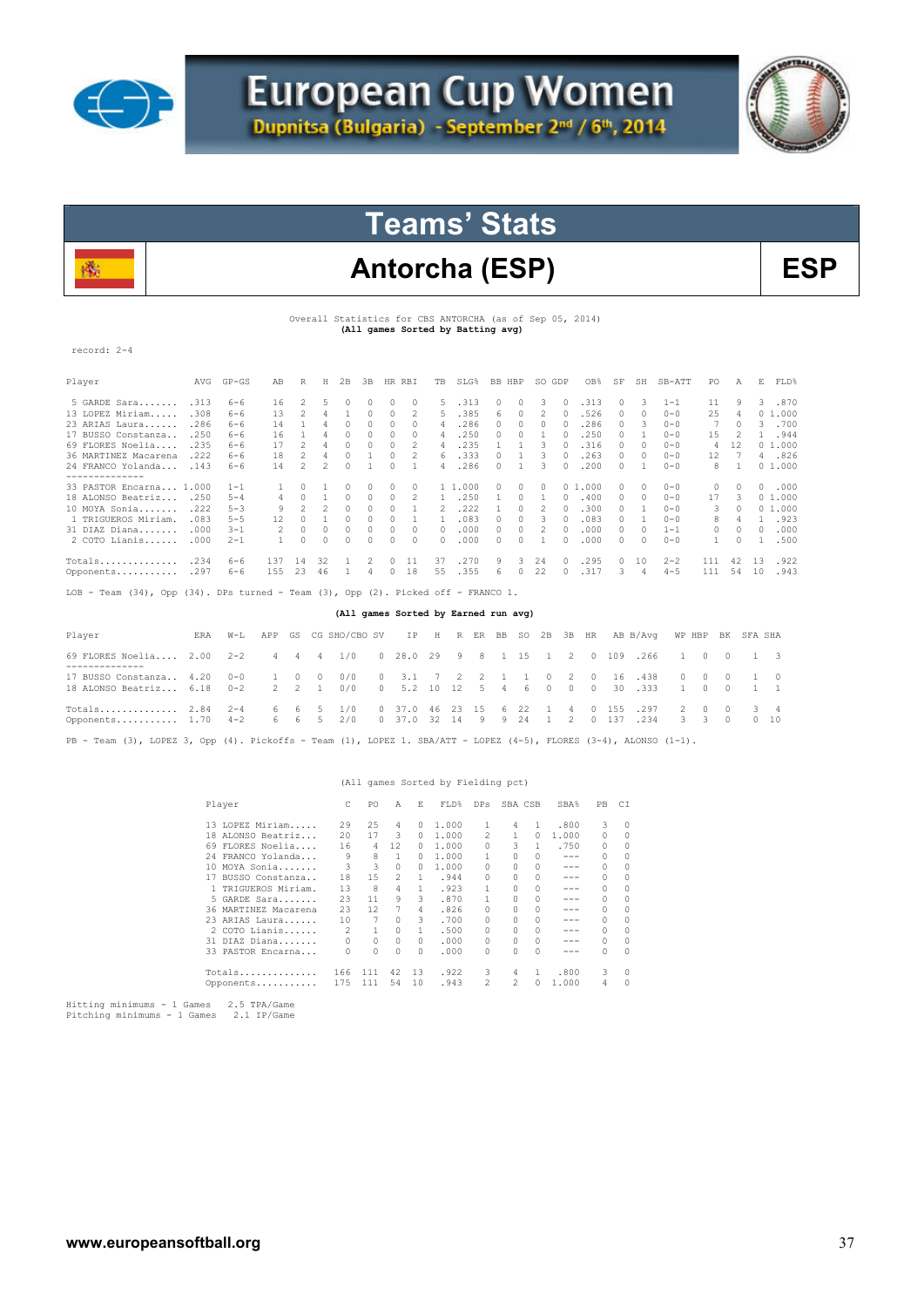



### Therwil Flyers (SUI) **SUI**

Overall Statistics for THERWILL FLYERS (as of Sep 07, 2014) (All games Sorted by Batting avg)

record: 6-1

| Player               | AVG   | $GP - GS$ | AB  | R  | Н  | 2B | 3B | HR. | RBI | TB       | SLG% | BB. | HBP | SO.           | GDP       | OB%  | SF        | SH       | $SB-ATT$ | PO.      | Α  | E  | FLD%   |
|----------------------|-------|-----------|-----|----|----|----|----|-----|-----|----------|------|-----|-----|---------------|-----------|------|-----------|----------|----------|----------|----|----|--------|
| 24 CAMPBELL Kathryn. | .583  | $7 - 7$   | 2.4 |    | 14 |    |    |     | 6   | 23       | .958 | 2   |     |               | $\bigcap$ | .615 | $\bigcap$ | $\Omega$ | $0 - 0$  | 7        | 12 |    | .950   |
| 23 MERRILL Jennifer. | .350  | $7 - 7$   | 20  | 'n |    |    |    |     | 4   | L2       | .600 |     |     | 6             |           | .458 | O.        |          | $0 - 0$  | 4        | 4  |    | 01.000 |
| 1 WOLFENSBERGER Nin  | .304  | $7 - 7$   | 23  |    |    |    |    |     |     | LЗ       | .565 |     |     |               |           | .429 | O.        | n        | $1 - 1$  | 51       |    | ς  | .945   |
| 52 ZEHNDER Kimberley | .294  | $7 - 7$   | 17  |    |    |    |    |     |     | 6.       | .353 |     |     | 5             |           | .455 | O.        |          | $0 - 0$  | 19       | 10 |    | .967   |
| 53 GLAUSER Adeline.  | . 273 | $7 - 7$   | 22  | 2  | 6  |    |    |     | 4   | 8        | .364 |     |     | 6             |           | .261 |           |          | $1 - 1$  | 23       | 6  | 2  | .935   |
| 38 GUINN Daryl       | .250  | $7 - 7$   | 20  | २  |    |    |    |     | २   | 8        | .400 | ь.  |     | ₹             | $\Box$    | .400 | $\cap$    | $\cap$   | $0 - 0$  | 22       | 10 |    | .970   |
| 49 WANNER Melanie    | .250  | $6 - 6$   | 16  |    |    |    |    |     | 4   |          | .438 |     |     |               |           | .278 |           |          | $0 - 0$  |          | 8  |    | .938   |
| 10 MEIERHANS Barbara | .250  | $6 - 6$   | 12  |    |    |    |    |     |     | 3        | .250 |     |     |               |           | .471 |           |          | $0 - 0$  | $\Omega$ |    | 0  | .000   |
| 14 GFELLER Lena      | .167  | $6 - 6$   | 12  |    |    |    |    |     |     | 3        | 250  |     |     |               | $\bigcap$ | .231 | O.        |          | $0 - 0$  | 2.       |    |    | .667   |
| 7 OSWALD Giulia      | .154  | $7 - 5$   | 13  |    |    |    |    |     |     |          | .154 |     |     | 5             |           | .154 | O.        | 0        | $0 - 0$  | 3.       | 0  |    | 01.000 |
| 29 HAGER Nadine      | .000  | $5 - 2$   |     |    |    |    |    |     |     | 0        | .000 |     |     |               |           | .250 | $\cap$    | 0        | $0 - 0$  | $\Omega$ | 0  | 0  | .000   |
| 62 GRABOWICZ Patrici | .000  | $2 - 2$   | 3.  |    |    |    |    |     |     | $\Omega$ | .000 |     |     | $\mathcal{L}$ |           | .000 | O.        | n        | $0 - 0$  | $\Omega$ |    |    | .667   |
| Totals               | .297  | $7 - 7$   | 185 | 34 | 55 | 13 |    | २   | 31  | 85       | .459 | 27  | 2   | 38            | $\Box$    | .389 | 2         |          | $2 - 2$  | 138      | 53 | 11 | .946   |
| Opponents            | .190  | $7 - 7$   | 168 | 9  | 32 |    |    |     | 5   | 36       | .214 |     | 4   | 50            |           | 243  |           | 6        | $6 - 6$  | 133      | 42 | 9  | .951   |

LOB - Team (58), Opp (42). DPs turned - Team (2). Picked off - MEIERHANS 1, ZEHNDER 1.

|                                                                                           |     |       |  | (All games Sorted by Earned run avg)                                     |                          |  |  |  |  |                |       |                                                                      |     |
|-------------------------------------------------------------------------------------------|-----|-------|--|--------------------------------------------------------------------------|--------------------------|--|--|--|--|----------------|-------|----------------------------------------------------------------------|-----|
| Player                                                                                    | ERA | $W-L$ |  | APP GS CG SHO/CBO SV IP H R ER BB SO 2B 3B HR AB B/Avq WP HBP BK SFA SHA |                          |  |  |  |  |                |       |                                                                      |     |
| 38 GUINN Daryl 0.81  3-1  5  4  3  1/1<br>23 MERRILL Jennifer. 1.11 3-0                   |     |       |  | 3 3 2 2/0 0 19.0 12 4 3 4 24 2 1 0 69 174                                | 0 26.0 20 5 3 3 25 0 0 0 |  |  |  |  | 96.208         |       | 3 0 0 1 5<br>3 4 0 0 1                                               |     |
| 53 GLAUSER Adeline 0.00 0-0    1  0  0  0/1  0  1.0  0  0  0  1  1  0  0  0  3  000       |     |       |  |                                                                          |                          |  |  |  |  |                |       | $\begin{array}{ccccccccccccccccc} 0 & 0 & 0 & 0 & 0 & 0 \end{array}$ |     |
| $Totals$ $0.91$ 6-1<br>0pponents 4.89 1-6 7 7 3 0/0 0 44.1 55 34 31 27 38 13 4 3 185 .297 |     |       |  | 7 7 5 4/1                                                                | 0 46.0 32 9 6 8 50       |  |  |  |  | 2 1 0 168 .190 | 4 2 0 | 6 4 0 1 6                                                            | 2 7 |

PB - Team (6), WOLFENSBERGE 6, Opp (2). Pickoffs - Team (0), Opp (2). SBA/ATT - WOLFENSBERGE (6-6), GUINN (4-4), MERRILL (2-2).

#### (All games Sorted by Fielding pct)

| Player               |     | PO.            | A              | F.           | FLD%  | DPs            | SBA CSB        |              | SBA%  | PB.           | CI       |
|----------------------|-----|----------------|----------------|--------------|-------|----------------|----------------|--------------|-------|---------------|----------|
| 23 MERRILL Jennifer. | 8   | 4              | 4              | 0            | 1,000 | $\Omega$       | 2              | 0            | 1,000 | 0             | $\Omega$ |
| 7 OSWALD Giulia      | 3   | 3              | $\Omega$       | 0            | 1,000 | 0              |                |              | ---   | $\Omega$      | 0        |
| 38 GUINN Daryl       | 33  | 22             | 10             | 1.           | .970  | 0              | 4              | 0            | 1,000 | $\mathcal{O}$ | 0        |
| 52 ZEHNDER Kimberley | 30  | 19             | 10             | $\mathbf{1}$ | .967  | $\mathfrak{D}$ | 0              | 0            | ---   | 0             | 0        |
| 24 CAMPBELL Kathryn. | 20  | 7              | 12             | 1.           | .950  |                | 0              | 0            | ---   | $\Omega$      | $\Omega$ |
| 1 WOLFENSBERGER Nin  | 55  | 51             | $\mathbf{1}$   | 3            | .945  | 0              | 6              | <sup>0</sup> | 1.000 | 6.            | $\Omega$ |
| 49 WANNER Melanie    | 16  | 7              | 8              | 1.           | .938  | 1              | O.             | O.           | ---   | $\Omega$      | $\Omega$ |
| 53 GLAUSER Adeline   | 31  | 23             | 6              | 2            | .935  |                | 0              | 0            | ---   | $\Omega$      | $\Omega$ |
| 62 GRABOWICZ Patrici | 3   | 0              | $\mathfrak{D}$ | 1            | .667  | n              |                | 0            | ---   | $\Omega$      | $\Omega$ |
| 14 GFELLER Lena      | 3   | $\mathfrak{D}$ | $\cap$         | 1.           | .667  | n              |                | 0            | ---   | $\Omega$      | $\Omega$ |
| 10 MEIERHANS Barbara | 0   | 0              | $\Omega$       | 0            | .000  | $\cap$         | 0              | 0            |       | $\mathcal{O}$ | $\Omega$ |
| 29 HAGER Nadine      | 0   | 0              | $\Omega$       | 0            | .000  | O.             | O.             | <sup>0</sup> |       | $\Omega$      | $\Omega$ |
| Totals               | 202 | 138            | 53             | 11           | .946  | $\mathcal{L}$  | 6              |              | 1,000 | 6.            | $\Omega$ |
| Opponents            | 184 | 133            | 42             | 9            | .951  | 0              | $\mathfrak{D}$ | 0            | 1,000 | 2             | $\Omega$ |
|                      |     |                |                |              |       |                |                |              |       |               |          |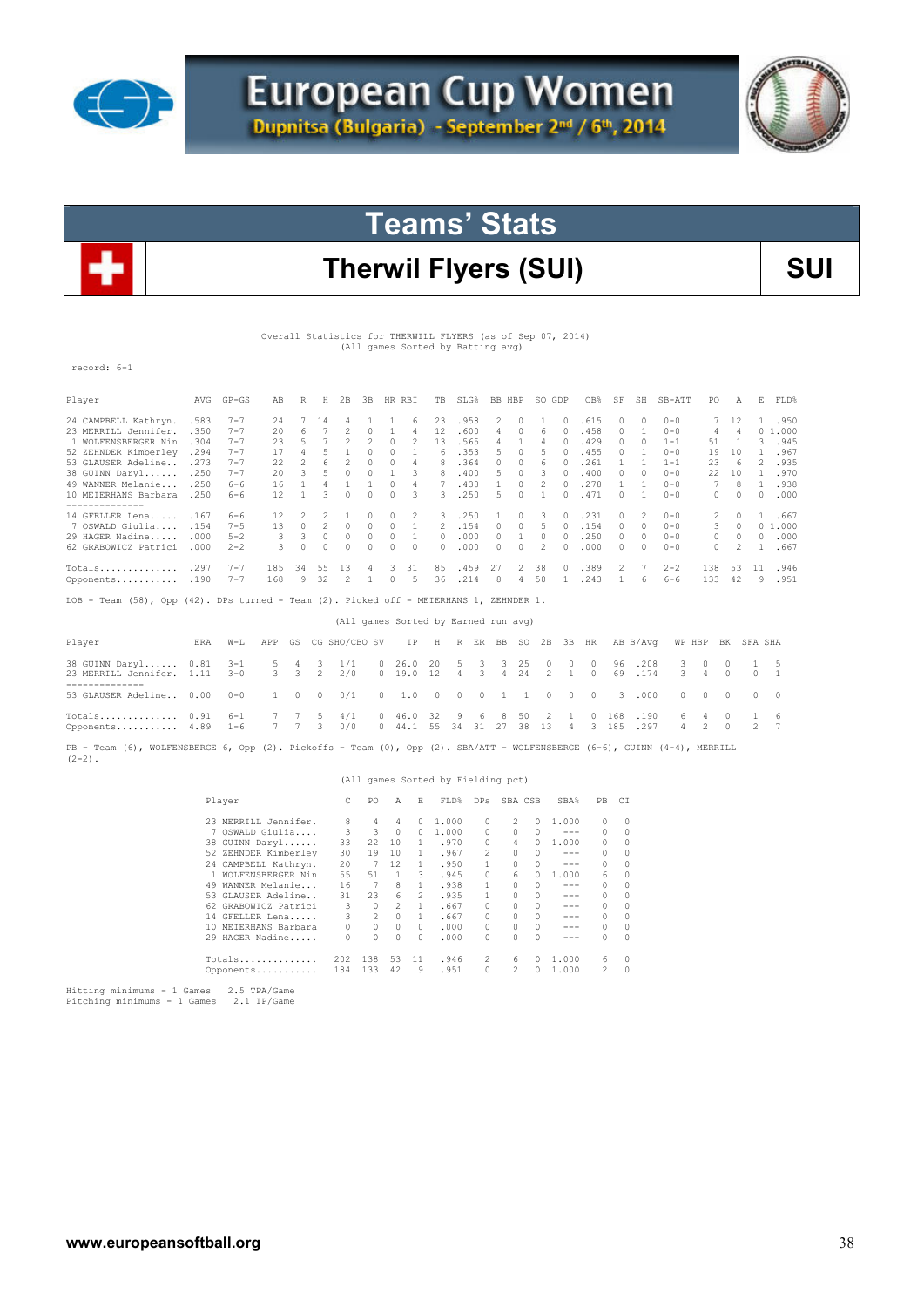

# **European Cup Women**

Dupnitsa (Bulgaria) - September 2<sup>nd</sup> / 6<sup>th</sup>, 2014



# **Leaders Summary** (statistics except final day)

Batting Leaders (as of Sep 05, 2014) (All games)

| Hitting minimums - 1 Games<br>Pitching minimums - 1 Games                                        | 2.5 TPA/Game<br>2.1 IP/Game |                                                                                                                                                                                                                                                                                                                                                                                                       |                   |                                                                                             |                      |
|--------------------------------------------------------------------------------------------------|-----------------------------|-------------------------------------------------------------------------------------------------------------------------------------------------------------------------------------------------------------------------------------------------------------------------------------------------------------------------------------------------------------------------------------------------------|-------------------|---------------------------------------------------------------------------------------------|----------------------|
| Batting avg<br>-----------                                                                       |                             | Slugging pct                                                                                                                                                                                                                                                                                                                                                                                          |                   | On base pct<br>-----------                                                                  |                      |
| 1. CAMPBELL Kathryn, SUI .591<br>2. MAGNEE Margaux, FRA .529<br>3. RIERA Camille, FRA            | .524                        | 1. CAMPBELL Kathryn, SUI 1.000<br>2. SIMEONOVA Tedi, BUL . 769<br>3. RIERA Camille, FRA                                                                                                                                                                                                                                                                                                               | .714              | 1. MAGNEE Margaux, FRA . 636<br>2. HARIZANOVA Lyubima, BUL .600<br>3. CAMPBELL Kathryn, SUI | .591                 |
| 4. SWANBERG Sharlene, DEN . 471<br>5. HARIZANOVA Lyubima, BUL . 467<br>6. WESLEY Erin, DEN . 412 |                             | 4. MAGNEE Margaux, FRA . 706<br>5. WOLFENSBERGER Nina, SUI . 684<br>6. MERRILL Jennifer, SUI . 611                                                                                                                                                                                                                                                                                                    |                   | 4. SWANBERG Sharlene, DEN .550<br>5. RIERA Camille, FRA .545<br>6. LOPEZ Miriam, ESP .526   |                      |
| 7. GIBSON-JONES Sarah, FRA . 400<br>8. KONOVA Nikoleta, BUL .389                                 |                             | 7. GIBSON-JONES Sarah, FRA . 550<br>8. HARIZANOVA Lyubima, BUL .533                                                                                                                                                                                                                                                                                                                                   |                   | 7. WOLFENSBERGER Nina, SUI<br>MEIERHANS Barbara, SUI                                        | .500<br>.500         |
| MONBERG Julie, DEN .389<br>10.SIMEONOVA Tedi, BUL .385<br>11. WOLFENSBERGER Nina, SUI . 368      |                             | 9. SWANBERG Sharlene, DEN .529<br>10. KONOVA Nikoleta, BUL<br>MONBERG Julie, DEN                                                                                                                                                                                                                                                                                                                      | .500<br>.500      | 9. ZEHNDER Kimberley, SUI<br>10.SIMEONOVA Tedi, BUL                                         | .474<br>.467<br>.455 |
| 12.MERRILL Jennifer, SUI .333<br>ZEHNDER Kimberley, SUI .333                                     |                             | WANNER Melanie, SUI .500<br>13.ARBOVA Karoline, BUL . 444                                                                                                                                                                                                                                                                                                                                             |                   | 11.GIBSON-JONES Sarah, FRA<br>12.MERRILL Jennifer, SUI<br>13.WESLEY Erin, DEN               | .429<br>.421         |
| $14.GARDE$ Sara, $ESP$ .313<br>15. LOPEZ Miriam, ESP . 308                                       |                             | 14.ZUPANIC Tihana, $CRO$ .421<br>15. WESLEY Erin, DEN                                                                                                                                                                                                                                                                                                                                                 | .412              | 14.GUINN Daryl, SUI<br>15. KONOVA Nikoleta, BUL                                             | .409<br>.389         |
| Runs scored<br>-----------                                                                       |                             | Hits<br>$\frac{1}{2}$                                                                                                                                                                                                                                                                                                                                                                                 |                   | Runs batted in<br>--------------                                                            |                      |
| 1. RIERA Camille, FRA                                                                            | 7<br>7                      | 1. CAMPBELL Kathryn, SUI                                                                                                                                                                                                                                                                                                                                                                              | 13<br>11          | 1. HARIZANOVA Lyubima, BUL<br>2. GIBSON-JONES Sarah, FRA                                    | 7<br>6               |
| RASMUSSEN Nana, DEN<br>PRADE Pauline, FRA                                                        | 7                           | 2. RIERA Camille, FRA<br>3. MAGNEE Margaux, FRA                                                                                                                                                                                                                                                                                                                                                       | 9                 | CAMPBELL Kathryn, SUI                                                                       | 6                    |
| ARBOVA Karoline, BUL                                                                             | 7                           | 4. GIBSON-JONES Sarah, FRA                                                                                                                                                                                                                                                                                                                                                                            | 8                 | 4. WESLEY Erin, DEN                                                                         | 5                    |
| 5. SWANBERG Sharlene, DEN                                                                        | 6<br>6                      | SWANBERG Sharlene, DEN                                                                                                                                                                                                                                                                                                                                                                                | 8<br>7            | KONOVA Nikoleta, BUL                                                                        | 5<br>4               |
| MAGNEE Margaux, FRA<br>SIMEONOVA Tedi, BUL                                                       | 6                           | 6. WOLFENSBERGER Nina, SUI<br>MONBERG Julie, DEN                                                                                                                                                                                                                                                                                                                                                      | $7\phantom{.0}$   | 6. WANNER Melanie, SUI<br>SWANBERG Sharlene, DEN                                            | 4                    |
| MERRILL Jennifer, SUI                                                                            | 6                           | KONOVA Nikoleta, BUL                                                                                                                                                                                                                                                                                                                                                                                  | $7\phantom{.0}$   | GLAUSER Adeline, SUI                                                                        | 4                    |
| LEMAIRE Camille, FRA                                                                             | 6                           | WESLEY Erin, DEN                                                                                                                                                                                                                                                                                                                                                                                      | $7\phantom{.0}$   | 9. MONBERG Julie, DEN                                                                       | 3                    |
| CAMPBELL Kathryn, SUI<br>11. WOLFENSBERGER Nina, SUI                                             | 6<br>5                      | HARIZANOVA Lyubima, BUL<br>PRADE Pauline, FRA                                                                                                                                                                                                                                                                                                                                                         | 7<br>7            | ZUPANIC Tihana, CRO<br>MERRILL Jennifer, SUI                                                | 3<br>3               |
| GIBSON-JONES Sarah, FRA                                                                          | 5                           | 12. MERRILL Jennifer, SUI                                                                                                                                                                                                                                                                                                                                                                             | 6                 | RIERA Camille, FRA                                                                          | 3                    |
| 13.NISSEN Mette, DEN                                                                             | 4                           | $13.8$ tied at                                                                                                                                                                                                                                                                                                                                                                                        | 5                 | MEIERHANS Barbara, SUI                                                                      | 3                    |
| WILKEN Mette, DEN<br>MANCIC Katarina, CRO                                                        | 4<br>4                      |                                                                                                                                                                                                                                                                                                                                                                                                       |                   | LEMAIRE Camille, FRA<br>NISSEN Mette, DEN                                                   | 3<br>3               |
| Doubles<br>كالمستوين والمستوين                                                                   |                             | Triples<br>-------                                                                                                                                                                                                                                                                                                                                                                                    |                   | Home runs<br>----------                                                                     |                      |
| 1. RIERA Camille, FRA                                                                            | 4                           | 1. WOLFENSBERGER Nina, SUI                                                                                                                                                                                                                                                                                                                                                                            | 2                 | 1. GUINN Daryl, SUI                                                                         | 1                    |
| CAMPBELL Kathryn, SUI<br>3. GIBSON-JONES Sarah, FRA                                              | 4<br>3                      | SIMEONOVA Tedi, BUL<br>3. ARBOVA Karoline, BUL                                                                                                                                                                                                                                                                                                                                                        | 2<br>1            | MERRILL Jennifer, SUI<br>CAMPBELL Kathryn, SUI                                              | 1<br>1               |
| 4. LASSAIGNE Celine, FRA<br>MERRILL Jennifer, SUI<br>WOLFENSBERGER Nina, SUI                     | 2<br>2<br>2                 | WANNER Melanie, SUI<br>MARTINEZ Macarena, ESP<br>ZUPANIC Tihana, CRO                                                                                                                                                                                                                                                                                                                                  | 1<br>1<br>1       |                                                                                             |                      |
| GLAUSER Adeline, SUI<br>ZUPANIC Tihana, CRO                                                      | 2<br>2                      | MAGNEE Margaux, FRA<br>CAMPBELL Kathryn, SUI                                                                                                                                                                                                                                                                                                                                                          | 1<br>$\mathbf{1}$ |                                                                                             |                      |
| 9. 16 tied at                                                                                    | 1                           | KONOVA Nikoleta, BUL<br>FRANCO Yolanda, ESP<br>MONBERG Julie, DEN                                                                                                                                                                                                                                                                                                                                     | 1<br>1<br>1       |                                                                                             |                      |
| Total bases<br>-----------                                                                       |                             | Walks<br>$\frac{1}{2} \frac{1}{2} \frac{1}{2} \frac{1}{2} \frac{1}{2} \frac{1}{2} \frac{1}{2} \frac{1}{2} \frac{1}{2} \frac{1}{2} \frac{1}{2} \frac{1}{2} \frac{1}{2} \frac{1}{2} \frac{1}{2} \frac{1}{2} \frac{1}{2} \frac{1}{2} \frac{1}{2} \frac{1}{2} \frac{1}{2} \frac{1}{2} \frac{1}{2} \frac{1}{2} \frac{1}{2} \frac{1}{2} \frac{1}{2} \frac{1}{2} \frac{1}{2} \frac{1}{2} \frac{1}{2} \frac{$ |                   | Hit by pitch<br>------------                                                                |                      |
| 1. CAMPBELL Kathryn, SUI                                                                         | 22                          | 1. LOPEZ Miriam, ESP                                                                                                                                                                                                                                                                                                                                                                                  | 6                 | 1. HARIZANOVA Lyubima, BUL                                                                  | 2                    |
| 2. RIERA Camille, FRA                                                                            | 15                          | 2. GUINN Daryl, SUI                                                                                                                                                                                                                                                                                                                                                                                   | 5                 | RASMUSSEN Nana, DEN                                                                         | 2                    |
| 3. WOLFENSBERGER Nina, SUI<br>4. MAGNEE Margaux, FRA                                             | 13<br>12                    | MEIERHANS Barbara, SUI<br>4. WOLFENSBERGER Nina, SUI                                                                                                                                                                                                                                                                                                                                                  | 5<br>4            | 3. 17 tied at                                                                               | 1                    |
| 5. MERRILL Jennifer, SUI                                                                         | 11                          | FETVOVA Mariya, BUL                                                                                                                                                                                                                                                                                                                                                                                   | 4                 |                                                                                             |                      |
| GIBSON-JONES Sarah, FRA                                                                          | 11                          | ZEHNDER Kimberley, SUI                                                                                                                                                                                                                                                                                                                                                                                | 4                 |                                                                                             |                      |
| 7. SIMEONOVA Tedi, BUL<br>8. MONBERG Julie, DEN                                                  | 10<br>9                     | MAGNEE Margaux, FRA<br>8. HARIZANOVA Lyubima, BUL                                                                                                                                                                                                                                                                                                                                                     | 4<br>3            |                                                                                             |                      |
| SWANBERG Sharlene, DEN                                                                           | 9                           | MERRILL Jennifer, SUI                                                                                                                                                                                                                                                                                                                                                                                 | 3                 |                                                                                             |                      |
| KONOVA Nikoleta, BUL                                                                             | 9                           | SWANBERG Sharlene, DEN                                                                                                                                                                                                                                                                                                                                                                                | 3                 |                                                                                             |                      |
| 11. HARIZANOVA Lyubima, BUL                                                                      | 8                           | 11.6 tied at                                                                                                                                                                                                                                                                                                                                                                                          |                   |                                                                                             |                      |
| ZUPANIC Tihana, CRO<br>ARBOVA Karoline, BUL                                                      | 8<br>8                      |                                                                                                                                                                                                                                                                                                                                                                                                       |                   |                                                                                             |                      |
| 14.4 tied at                                                                                     | 7                           |                                                                                                                                                                                                                                                                                                                                                                                                       |                   |                                                                                             |                      |
| Sac bunts                                                                                        |                             | Sac flies                                                                                                                                                                                                                                                                                                                                                                                             |                   | Stolen bases                                                                                |                      |
| ---------<br>1. LEMAIRE Camille, FRA                                                             | 4                           | ---------<br>1. ZUPANIC Tihana, CRO                                                                                                                                                                                                                                                                                                                                                                   | 1                 | ------------<br>1. RIERA Camille, FRA                                                       | 3                    |
| 2. ARIAS Laura, ESP                                                                              | 3                           | WESLEY Erin, DEN                                                                                                                                                                                                                                                                                                                                                                                      | 1                 | ARBOVA Karoline, BUL                                                                        | 3                    |
| GARDE Sara, ESP                                                                                  | 3                           | GLAUSER Adeline, SUI                                                                                                                                                                                                                                                                                                                                                                                  | 1                 | BOGDANOVA Aleksand, BUL                                                                     | 3                    |
| DOMANICO Elsa, FRA                                                                               | 3                           | WANNER Melanie, SUI                                                                                                                                                                                                                                                                                                                                                                                   | 1                 | 4. PRSKALO Katarina, CRO                                                                    | 2                    |
| 5. GFELLER Lena, SUI<br>WILKEN Mette, DEN                                                        | 2<br>2                      | NISSEN Mette, DEN<br>MARIE Manon, FRA                                                                                                                                                                                                                                                                                                                                                                 | $\mathbf{1}$<br>1 | BAGARIC Dora, CRO<br>MAGNEE Margaux, FRA                                                    | 2<br>2               |
| 7. 15 tied at                                                                                    | 1                           |                                                                                                                                                                                                                                                                                                                                                                                                       |                   | SERIC Iva, CRO                                                                              | 2                    |
|                                                                                                  |                             |                                                                                                                                                                                                                                                                                                                                                                                                       |                   | MARIE Manon, FRA<br>KONOVA Nikoleta, BUL                                                    | 2<br>2               |
|                                                                                                  |                             |                                                                                                                                                                                                                                                                                                                                                                                                       |                   | MANCIC Katarina, CRO                                                                        | 2<br>2               |
|                                                                                                  |                             |                                                                                                                                                                                                                                                                                                                                                                                                       |                   | ARBOVA Avgustina, BUL<br>$12.14$ tied at                                                    | 1                    |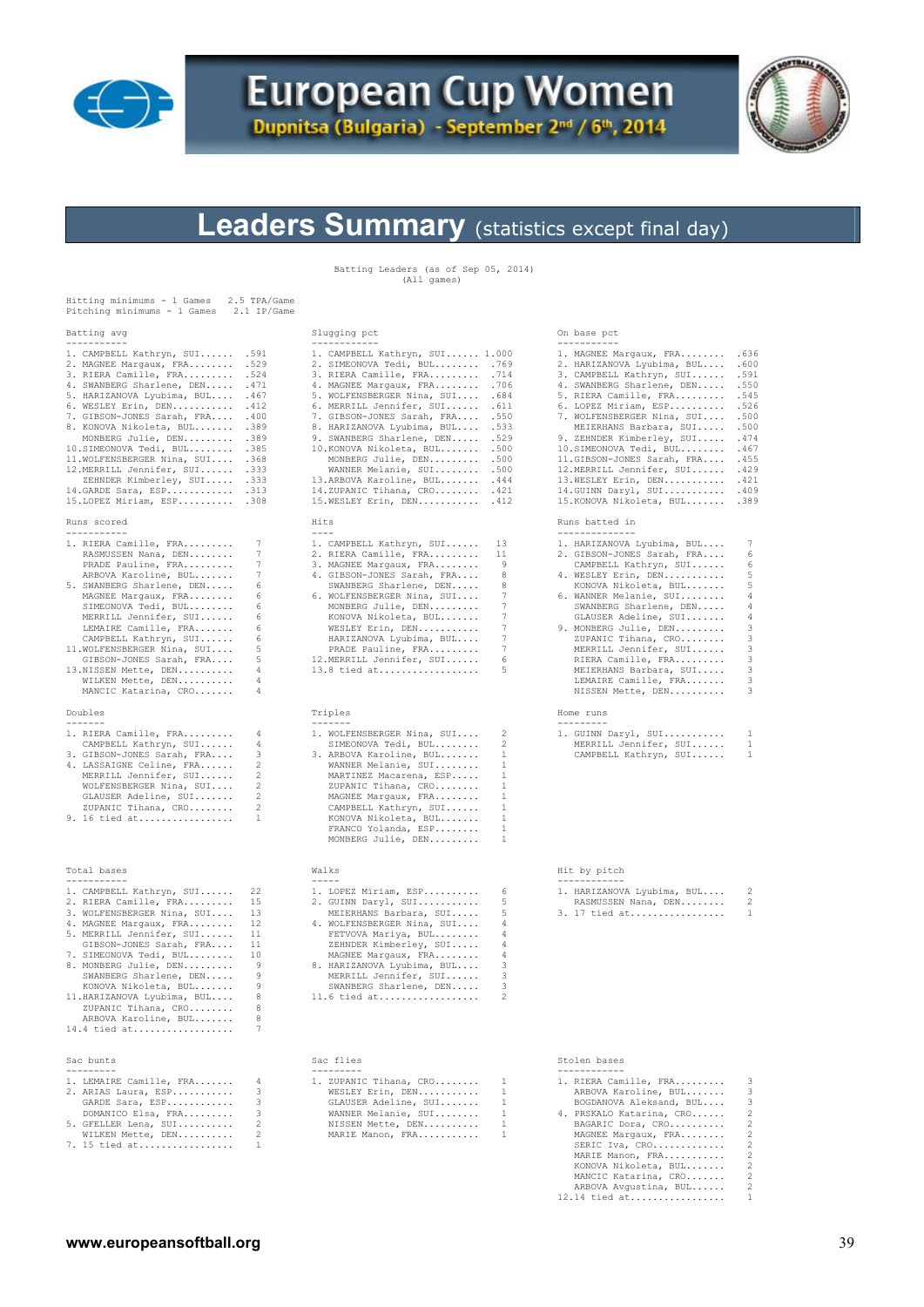



Total plate appearances

| 1. WOLFENSBERGER Nina, SUI | 2.4 |                                               |             |  |  |
|----------------------------|-----|-----------------------------------------------|-------------|--|--|
| 2. MAGNEE Margaux, FRA 23  |     |                                               |             |  |  |
| 3. GUINN Daryl, SUI        | 22  |                                               |             |  |  |
| LEMAIRE Camille, FRA 22    |     |                                               |             |  |  |
| GIBSON-JONES Sarah, FRA 22 |     |                                               |             |  |  |
| CAMPBELL Kathryn, SUI 22   |     |                                               |             |  |  |
| RIERA Camille, FRA         | 22  |                                               |             |  |  |
| 8. WILKEN Mette, DEN       | 21  |                                               |             |  |  |
| MARIE Manon, FRA           | 21  |                                               |             |  |  |
| RASMUSSEN Nana, DEN        | 21  |                                               |             |  |  |
| GLAUSER Adeline, SUI 21    |     |                                               |             |  |  |
| MERRILL Jennifer, SUI      | 21  |                                               |             |  |  |
|                            | 20  |                                               |             |  |  |
|                            |     |                                               |             |  |  |
|                            |     | Batting Analysis Leaders (as of Sep 05, 2014) |             |  |  |
|                            |     |                                               | (All games) |  |  |

| ATIT | w | s<br>דווח |
|------|---|-----------|
|------|---|-----------|

| 1. SIMEONOVA Tedi, BUL 1.000 |      |
|------------------------------|------|
| 2. NISSEN Mette, DEN         | .750 |
| 3. CAMPBELL Kathryn, SUI     | .700 |
| 4. ARIAS Laura, ESP          | .600 |
| 5. MARIE Manon, FRA          | .500 |
| WESLEY Erin, DEN             | .500 |
| GFELLER Lena, SUI            | .500 |
| WANNER Melanie, SUI          | .500 |
| 9. KONOVA Nikoleta, BUL      | .429 |
| ARBOVA Karoline, BUL         | .429 |
| 11. RIERA Camille, FRA       | .400 |
| HARAMINA Michaela, CRO       | .400 |
| MAGNEE Marqaux, FRA          | .400 |
| LOPEZ Miriam, ESP            | .400 |
|                              |      |

| 1. MONBERG Julie, DEN 1.000<br>KONOVA Nikoleta, BUL 1.000<br>SWANBERG Sharlene, DEN 1.000<br>4. GLAUSER Adeline, SUI .500<br>GFELLER Lena, SUI .500<br>MYLAND Pernille, DEN .500<br>MEIERHANS Barbara, SUI .500<br>8. WOLFENSBERGER Nina, SUI . 000<br>RASMUSSEN Nana, DEN .000<br>ARBOVA Karoline, BUL .000<br>MERRILL Jennifer, SUI .000<br>GUINN Daryl, SUI .000<br>KYNDESENSofia, DEN .000<br>BUSSO Constanza, ESP .000 | 1. SWANBERG Sharlene, DEN .714<br>2. ZUPANIC Tihana, CRO .667<br>3. CAMPBELL Kathryn, SUI . 625<br>4. KONOVA Nikoleta, BUL .600<br>5. GIBSON-JONES Sarah, FRA .500<br>MONBERG Julie, DEN .500<br>MERRILL Jennifer, SUI .500<br>WESLEY Erin, DEN .500<br>FETVOVA Mariya, BUL .500<br>WANNER Melanie, SUI .500<br>11.RIERA Camille, FRA . 444<br>12. LEMAIRE Camille, FRA . 429<br>13. GFELLER Lena, SUI . 400<br>14.ZEHNDER Kimberley, SUI .375 | 1. SWANBERG Sharlene, DEN .800<br>2. WANNER Melanie, SUI .778<br>3. ARIAS Laura, ESP .769<br>4. LIND Katrine, DEN . 667<br>MEIERHANS Barbara, SUI . 667<br>6. MAGNEE Margaux, FRA .625<br>GARDE Sara, ESP .625<br>8. KONOVA Nikoleta, BUL . 615<br>9. LEMAIRE Camille, FRA .588<br>10. MARIE Manon, FRA . 583<br>11. WESLEY Erin, DEN . 571<br>SIMEONOVA Tedi, BUL .571<br>13. RIERA Camille, FRA . 563<br>14. WILKEN Mette, DEN . 556 |  |
|-----------------------------------------------------------------------------------------------------------------------------------------------------------------------------------------------------------------------------------------------------------------------------------------------------------------------------------------------------------------------------------------------------------------------------|------------------------------------------------------------------------------------------------------------------------------------------------------------------------------------------------------------------------------------------------------------------------------------------------------------------------------------------------------------------------------------------------------------------------------------------------|----------------------------------------------------------------------------------------------------------------------------------------------------------------------------------------------------------------------------------------------------------------------------------------------------------------------------------------------------------------------------------------------------------------------------------------|--|
| ARBOVA Avqustina, BUL .000                                                                                                                                                                                                                                                                                                                                                                                                  | HARIZANOVA Lyubima, BUL .375                                                                                                                                                                                                                                                                                                                                                                                                                   | LOPEZ Miriam, ESP .556                                                                                                                                                                                                                                                                                                                                                                                                                 |  |
| $<$ page $/$<br>Pinch hitting avg                                                                                                                                                                                                                                                                                                                                                                                           | Pinch hit at bats<br>------------------                                                                                                                                                                                                                                                                                                                                                                                                        | Pinch hits                                                                                                                                                                                                                                                                                                                                                                                                                             |  |

| $\bot$ , DUNAUDU MALIUII, PAA .JUU | I. JUANNOLN MAIENE, DEN |              |
|------------------------------------|-------------------------|--------------|
| 2. DUVNJAK Paula, CRO .000         | BONAUDO Marion, FRA     | 2            |
| JOHANSEN Malene, DEN .000          | DUVNJAK Paula, CRO      | -2.          |
| MOYA Sonia, ESP .000               | 4. MOYA Sonia, ESP      | $\mathbf{1}$ |
| STEPANCIC Brigita, CRO .000        | STEPANCIC Brigita, CRO  |              |
|                                    |                         |              |

| Avg vs left                                                                                                                                                                                                                                                                                                                                                                                                                                                     | Avg vs right                                                                                                                                                                                                                                                                                                                                                                                                                                                                                                                                        | Pct reach as leadoff                                                                                                                                                                                                                                                                                                                                                                                                                                                                                                         |  |  |  |  |
|-----------------------------------------------------------------------------------------------------------------------------------------------------------------------------------------------------------------------------------------------------------------------------------------------------------------------------------------------------------------------------------------------------------------------------------------------------------------|-----------------------------------------------------------------------------------------------------------------------------------------------------------------------------------------------------------------------------------------------------------------------------------------------------------------------------------------------------------------------------------------------------------------------------------------------------------------------------------------------------------------------------------------------------|------------------------------------------------------------------------------------------------------------------------------------------------------------------------------------------------------------------------------------------------------------------------------------------------------------------------------------------------------------------------------------------------------------------------------------------------------------------------------------------------------------------------------|--|--|--|--|
| -----------                                                                                                                                                                                                                                                                                                                                                                                                                                                     | ------------<br>1. CAMPBELL Kathryn, SUI<br>.591<br>2. MAGNEE Margaux, FRA<br>.529<br>3. RIERA Camille, FRA<br>.524<br>4. SWANBERG Sharlene, DEN<br>.471<br>5. HARIZANOVA Lyubima, BUL<br>.467<br>6. WESLEY Erin, DEN<br>.412<br>7. GIBSON-JONES Sarah, FRA<br>.400<br>.389<br>8. MONBERG Julie, DEN<br>KONOVA Nikoleta, BUL<br>.389<br>.385<br>10.SIMEONOVA Tedi, BUL<br>11. WOLFENSBERGER Nina, SUI<br>.368<br>12.MERRILL Jennifer, SUI<br>.333<br>ZEHNDER Kimberley, SUI<br>.333<br>14. GARDE Sara, ESP<br>.313<br>15. LOPEZ Miriam, ESP<br>.308 | -------------------<br>1. RIERA Camille, FRA 1.000<br>FLORES Noelia, ESP 1.000<br>KYNDESENSofia, DEN 1.000<br>HARIZANOVA Lyubima, BUL 1.000<br>CARATINI Marion, FRA 1.000<br>6. MONBERG Julie, DEN<br>.750<br>MAGNEE Margaux, FRA<br>.750<br>.667<br>8. KONOVA Nikoleta, BUL<br>OVNARSKA Filipina, BUL<br>.667<br>.667<br>SIMEONOVA Tedi, BUL<br>.600<br>11. MARIE Manon, FRA<br>LOPEZ Miriam, ESP<br>.600<br>13. CAMPBELL Kathryn, SUI<br>.500<br>GIBSON-JONES Sarah, FRA<br>.500<br>WOLFENSBERGER Nina, SUI .500           |  |  |  |  |
| Avq $w/2$ outs<br>------------                                                                                                                                                                                                                                                                                                                                                                                                                                  | Avg w/bases empty<br>-----------------                                                                                                                                                                                                                                                                                                                                                                                                                                                                                                              | Avg w/runners<br>-------------                                                                                                                                                                                                                                                                                                                                                                                                                                                                                               |  |  |  |  |
| 1. SIMEONOVA Tedi, BUL 1.000<br>2. NISSEN Mette, DEN .750<br>3. CAMPBELL Kathryn, SUI . 700<br>4. ARIAS Laura, ESP . 600<br>5. MARIE Manon, FRA .500<br>WESLEY Erin, DEN .500<br>.500<br>GFELLER Lena, SUI<br>WANNER Melanie, SUI .500<br>.429<br>9. KONOVA Nikoleta, BUL<br>ARBOVA Karoline, BUL . 429<br>11. RIERA Camille, FRA . 400<br>HARAMINA Michaela, CRO . 400<br>MAGNEE Margaux, FRA . 400<br>LOPEZ Miriam, ESP<br>.400<br>15. GUINN Daryl, SUI . 333 | 1. PASTOR Encarna, ESP 1.000<br>2. RIERA Camille, FRA<br>.833<br>3. HARIZANOVA Lyubima, BUL<br>.750<br>4. CAMPBELL Kathryn, SUI<br>.667<br>5. MAGNEE Margaux, FRA<br>.636<br>6. SIMEONOVA Tedi, BUL<br>.571<br>7. WOLFENSBERGER Nina, SUI<br>.500<br>OVNARSKA Filipina, BUL<br>.500<br>ARIAS Laura, ESP<br>.500<br>PRADE Pauline, FRA<br>.500<br>.500<br>BOGDANOVA Aleksand, BUL<br>.500<br>LASSAIGNE Celine, FRA<br>WARREN Iva, BUL<br>.500<br>14. MONBERG Julie, DEN<br>.429<br>15. GLAUSER Adeline, SUI<br>.400                                  | 1. SWANBERG Sharlene, DEN . 667<br>2. CAMPBELL Kathryn, SUI<br>.538<br>.462<br>3. GIBSON-JONES Sarah, FRA<br>4. WANNER Melanie, SUI<br>.429<br>5. WESLEY Erin, DEN<br>.417<br>.400<br>6. RIERA Camille, FRA<br>.385<br>7. KONOVA Nikoleta, BUL<br>.375<br>8. ZUPANIC Tihana, CRO<br>9. MONBERG Julie, DEN<br>.364<br>.364<br>BUSSO Constanza, ESP<br>HARIZANOVA Lyubima, BUL<br>.364<br>12.MERRILL Jennifer, SUI<br>.357<br>13.ARBOVA Karoline, BUL<br>.333<br>MAGNEE Margaux, FRA<br>.333<br>ZEHNDER Kimberley, SUI<br>.333 |  |  |  |  |
| Avg w/bases loaded<br>------------------                                                                                                                                                                                                                                                                                                                                                                                                                        | Avg w/RBI ops<br>-------------                                                                                                                                                                                                                                                                                                                                                                                                                                                                                                                      | Pct adv runners<br>-----------                                                                                                                                                                                                                                                                                                                                                                                                                                                                                               |  |  |  |  |
| 1. MONBERG Julie, DEN 1.000                                                                                                                                                                                                                                                                                                                                                                                                                                     | 1. SWANBERG Sharlene, DEN .714                                                                                                                                                                                                                                                                                                                                                                                                                                                                                                                      | 1. SWANBERG Sharlene, DEN .800                                                                                                                                                                                                                                                                                                                                                                                                                                                                                               |  |  |  |  |

| 1. MONBERG Julie, DEN 1.000      | 1. SWANBERG Sharlene, DEN .714  | 1. SWANBERG Sharlene, DEN .800 |  |
|----------------------------------|---------------------------------|--------------------------------|--|
| KONOVA Nikoleta, BUL 1.000       | 2. ZUPANIC Tihana, CRO . 667    | 2. WANNER Melanie, SUI .778    |  |
| SWANBERG Sharlene, DEN 1.000     | 3. CAMPBELL Kathryn, SUI . 625  | 3. ARIAS Laura, ESP .769       |  |
| 4. GLAUSER Adeline, SUI .500     |                                 | 4. LIND Katrine, DEN . 667     |  |
| GFELLER Lena, SUI .500           | 5. GIBSON-JONES Sarah, FRA .500 | MEIERHANS Barbara, SUI .667    |  |
| MYLAND Pernille, DEN .500        | MONBERG Julie, DEN .500         | 6. MAGNEE Margaux, FRA .625    |  |
| MEIERHANS Barbara, SUI .500      | MERRILL Jennifer, SUI .500      | GARDE Sara, ESP .625           |  |
| 8. WOLFENSBERGER Nina, SUI . 000 | WESLEY Erin, DEN .500           | 8. KONOVA Nikoleta, BUL . 615  |  |
| RASMUSSEN Nana, DEN .000         | FETVOVA Mariya, BUL .500        | 9. LEMAIRE Camille, FRA .588   |  |
| ARBOVA Karoline, BUL .000        | WANNER Melanie, SUI .500        | 10. MARIE Manon, FRA 583       |  |
| MERRILL Jennifer, SUI .000       | 11.RIERA Camille, FRA . 444     | 11. WESLEY Erin, DEN . 571     |  |
| GUINN Daryl, SUI .000            | 12. LEMAIRE Camille, FRA . 429  | SIMEONOVA Tedi, BUL .571       |  |
| KYNDESENSofia, DEN .000          | 13. GFELLER Lena, SUI . 400     | 13. RIERA Camille, FRA . 563   |  |
| BUSSO Constanza, ESP .000        | 14.ZEHNDER Kimberley, SUI .375  | 14. WILKEN Mette, DEN . 556    |  |
| ARROVA Avgustina, RIII. 000      | HARTZANOVA Lyubima, RIII. 375   | LOPEZ Miriam, ESP 556          |  |

| . . 500 | 1. JOHANSEN Malene, DEN 2 | 1. BONAUDO Marion, FRA |  |
|---------|---------------------------|------------------------|--|
| . .000  | BONAUDO Marion, FRA       |                        |  |
| . .000  | DUVNJAK Paula, CRO        |                        |  |
| . .000  | 4. MOYA Sonia, ESP        |                        |  |
| . . 000 | STEPANCIC Brigita, CRO    |                        |  |

| 1. RIERA Camille, FRA 1.000<br>FLORES Noelia, ESP<br>KYNDESENSofia, DEN<br>HARIZANOVA Lyubima, BUL<br>CARATINI Marion, FRA | 1.000<br>1.000<br>1.000<br>1,000 |
|----------------------------------------------------------------------------------------------------------------------------|----------------------------------|
| 6. MONBERG Julie, DEN<br>MAGNEE Margaux, FRA                                                                               | .750<br>.750                     |
| 8. KONOVA Nikoleta, BUL<br>OVNARSKA Filipina, BUL<br>SIMEONOVA Tedi, BUL                                                   | .667<br>.667<br>.667             |
| 11. MARIE Manon, FRA<br>LOPEZ Miriam, ESP                                                                                  | .600<br>.600                     |
| 13. CAMPBELL Kathryn, SUI<br>GIBSON-JONES Sarah, FRA<br>WOLFENSBERGER Nina, SUI                                            | .500<br>.500<br>.500             |
| Avq w/runners<br>--------                                                                                                  |                                  |
| 1. SWANBERG Sharlene, DEN                                                                                                  | .667                             |
| 2. CAMPBELL Kathryn, SUI                                                                                                   | .538                             |
| 3.<br>GIBSON-JONES Sarah, FRA                                                                                              | .462                             |
| 4. WANNER Melanie, SUI                                                                                                     | .429                             |
| 5. WESLEY Erin, DEN                                                                                                        | .417                             |
| RIERA Camille, FRA<br>6.                                                                                                   | .400                             |
| 7. KONOVA Nikoleta, BUL                                                                                                    | .385                             |
| 8. ZUPANIC Tihana, CRO                                                                                                     | .375                             |
| 9. MONBERG Julie, DEN                                                                                                      | .364                             |
| BUCCO Constance RCD                                                                                                        | DCA                              |

- 
- 

| 1. SWANBERG Sharlene, DEN | .800 |
|---------------------------|------|
| 2. WANNER Melanie, SUI    | .778 |
| 3. ARIAS Laura, ESP       | .769 |
| 4. LIND Katrine, DEN      | .667 |
| MEIERHANS Barbara, SUI    | .667 |
| 6. MAGNEE Margaux, FRA    | .625 |
| GARDE Sara, ESP           | .625 |
| 8. KONOVA Nikoleta, BUL   | .615 |
| 9. LEMAIRE Camille, FRA   | .588 |
| 10. MARIE Manon, FRA      | .583 |
| 11. WESLEY Erin, DEN      | .571 |
| SIMEONOVA Tedi, BUL       | .571 |
| 13. RIERA Camille, FRA    | .563 |
| 14. WILKEN Mette, DEN     | .556 |
| LOPEZ Miriam, ESP         | .556 |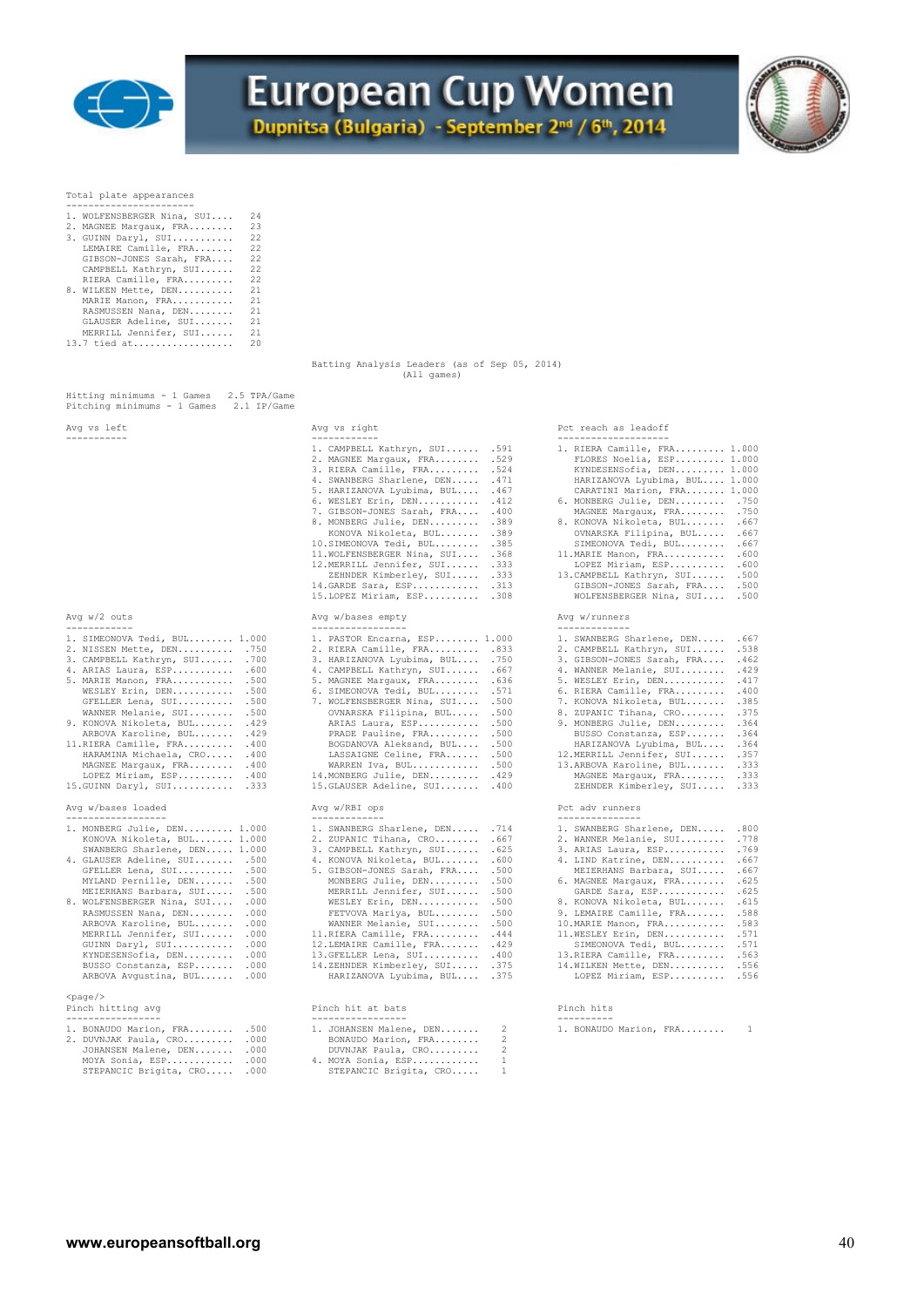



| 1. CAMPBELL Kathryn, SUI |
|--------------------------|
| WESLEY Erin, DEN         |
| KONOVA Nikoleta, BUL     |
| 4. WARREN Iva, BUL       |
| ALONSO Beatriz, ESP      |
| GIBSON-JONES Sarah, FRA  |
| ARBOVA Karoline, BUL     |
| WANNER Melanie, SUI      |
| BONAUDO Marion, FRA      |
| NISSEN Mette, DEN        |
| 11.25 tied at            |

### Fly outs

| 1. ZUPANIC Tihana, CRO   |
|--------------------------|
| 2. PRSKALO Katarina, CRO |
| NISSEN Mette, DEN        |
| CAMPBELL Kathryn, SUI    |
| ARBOVA Karoline, BUL     |
| GIBSON-JONES Sarah, FRA  |
| 7. MANCIC Katarina, CRO  |
| RIERA Camille, FRA       |
| WOLFENSBERGER Nina, SUI  |
| BUSSO Constanza, ESP     |
| SWANBERG Sharlene, DEN   |
| FLORES Noelia, ESP       |
| TRIGUEROS Miriam, ESP    |
| ואסת אנציטיס עסופטמא     |

### Ground outs/Fly outs --------------------

| 1. GARDE Sara, ESP 99.00      |  |
|-------------------------------|--|
| 2. ORESCANIN Lorena, CRO 6.00 |  |
| LOPEZ Miriam, ESP 6.00        |  |
| 4. KYNDESENSofia, DEN 4.00    |  |

|  | t. KINDBOBNOVIIC, DBN |  |  |  |  |  | 7. 7 |  |  |
|--|-----------------------|--|--|--|--|--|------|--|--|
|  | LIND Katrine, DEN     |  |  |  |  |  | 4.00 |  |  |

- LIND Katrine, DEN.......... 4.00<br>
6. MAGNEE Margaux, FRA........ 2.50<br>
8. MARIE Manon, FRA........... 2.33<br>
9. RASMUSSEN Nana, DEN....... 2.00<br>
CARATINI Marion, FRA....... 2.00
- 
- 
- 
- DOMANICO Elsa, FRA......... 2.00 FRANCO Yolanda, ESP........ 2.00 MEIERHANS Barbara, SUI..... 2.00 14.LEMAIRE Camille, FRA....... 1.75 ARIAS Laura, ESP........... 1.75

| Hitting minimums - 1 Games 2.5 TPA/Game<br>Pitching minimums - 1 Games                                                                                                                                                                                                                                                                                                                                                                                                | 2.1 IP/Game                                                                                  |                                                                                                                                                                                                                                                                                                                                                                                         |                                                                                                                      |                                                                                                                                                                                                                                                                                                                                                                                                         |                                                                                              |
|-----------------------------------------------------------------------------------------------------------------------------------------------------------------------------------------------------------------------------------------------------------------------------------------------------------------------------------------------------------------------------------------------------------------------------------------------------------------------|----------------------------------------------------------------------------------------------|-----------------------------------------------------------------------------------------------------------------------------------------------------------------------------------------------------------------------------------------------------------------------------------------------------------------------------------------------------------------------------------------|----------------------------------------------------------------------------------------------------------------------|---------------------------------------------------------------------------------------------------------------------------------------------------------------------------------------------------------------------------------------------------------------------------------------------------------------------------------------------------------------------------------------------------------|----------------------------------------------------------------------------------------------|
| Hits per game<br>-------------                                                                                                                                                                                                                                                                                                                                                                                                                                        |                                                                                              | Runs scored per game<br>--------------------                                                                                                                                                                                                                                                                                                                                            |                                                                                                                      | Doubles per game<br>----------------                                                                                                                                                                                                                                                                                                                                                                    |                                                                                              |
| 1. CAMPBELL Kathryn, SUI 2.17<br>2. RIERA Camille, FRA 1.83<br>3. MAGNEE Margaux, FRA 1.50<br>4. GIBSON-JONES Sarah, FRA 1.33<br>SWANBERG Sharlene, DEN 1.33<br>6. SIMEONOVA Tedi, BUL 1.25<br>7. WOLFENSBERGER Nina, SUI 1.17<br>MONBERG Julie, DEN 1.17<br>KONOVA Nikoleta, BUL 1.17<br>WESLEY Erin, DEN 1.17<br>HARIZANOVA Lyubima, BUL 1.17<br>12.MERRILL Jennifer, SUI 1.00<br>13.GLAUSER Adeline, SUI<br>MANCIC Katarina, CRO 0.83<br>ARBOVA Karoline, BUL 0.83 | 0.83                                                                                         | 1. SIMEONOVA Tedi, BUL 1.50<br>2. RIERA Camille, FRA<br>RASMUSSEN Nana, DEN<br>ARBOVA Karoline, BUL<br>5. CAMPBELL Kathryn, SUI<br>MERRILL Jennifer, SUI<br>SWANBERG Sharlene, DEN<br>MAGNEE Margaux, FRA<br>LEMAIRE Camille, FRA<br>10.GIBSON-JONES Sarah, FRA<br>WOLFENSBERGER Nina, SUI<br>12. MANCIC Katarina, CRO<br>NISSEN Mette, DEN<br>WILKEN Mette, DEN<br>15.GUINN Daryl, SUI | 1.17<br>1.17<br>1.17<br>1.00<br>1.00<br>1.00<br>1.00<br>1.00<br>0.83<br>0.83<br>0.67<br>0.67<br>0.67<br>0.50         | 1. CAMPBELL Kathryn, SUI<br>RIERA Camille, FRA<br>3. GIBSON-JONES Sarah, FRA<br>4. WOLFENSBERGER Nina, SUI<br>GLAUSER Adeline, SUI<br>ZUPANIC Tihana, CRO<br>MERRILL Jennifer, SUI<br>8. SIMEONOVA Tedi, BUL<br>9. WANNER Melanie, SUI<br>10. MARIE Manon, FRA<br>ARBOVA Karoline, BUL<br>RASMUSSEN Nana, DEN<br>ORESCANIN Lorena, CRO 0.17<br>MAGNEE Margaux, FRA 0.17<br>SWANBERG Sharlene, DEN 0.17  | 0.67<br>0.67<br>0.50<br>0.33<br>0.33<br>0.33<br>0.33<br>0.25<br>0.20<br>0.17<br>0.17<br>0.17 |
| Triples per game<br>---------------                                                                                                                                                                                                                                                                                                                                                                                                                                   |                                                                                              | Homers per game<br>---------------                                                                                                                                                                                                                                                                                                                                                      |                                                                                                                      | RBIs per game<br>-------------                                                                                                                                                                                                                                                                                                                                                                          |                                                                                              |
| 1. SIMEONOVA Tedi, BUL 0.50<br>2. WOLFENSBERGER Nina, SUI<br>3. WANNER Melanie, SUI<br>4. CAMPBELL Kathryn, SUI<br>ZUPANIC Tihana, CRO<br>MARTINEZ Macarena, ESP<br>KONOVA Nikoleta, BUL<br>ARBOVA Karoline, BUL<br>MONBERG Julie, DEN<br>MAGNEE Margaux, FRA<br>FRANCO Yolanda, ESP<br>12. RIERA Camille, FRA<br>GIBSON-JONES Sarah, FRA 0.00<br>GLAUSER Adeline, SUI 0.00<br>MANCIC Katarina, CRO                                                                   | 0.33<br>0.20<br>0.17<br>0.17<br>0.17<br>0.17<br>0.17<br>0.17<br>0.17<br>0.17<br>0.00<br>0.00 | 1. CAMPBELL Kathryn, SUI<br>MERRILL Jennifer, SUI<br>GUINN Daryl, SUI<br>4. RIERA Camille, FRA<br>GIBSON-JONES Sarah, FRA<br>GLAUSER Adeline, SUI<br>WOLFENSBERGER Nina, SUI<br>MANCIC Katarina, CRO<br>ZUPANIC Tihana, CRO<br>RASMUSSEN Nana, DEN<br>HARAMINA Michaela, CRO<br>MARIE Manon, FRA<br>MONBERG Julie, DEN<br>ARBOVA Karoline, BUL<br>KONOVA Nikoleta, BUL                  | 0.17<br>0.17<br>0.17<br>0.00<br>0.00<br>0.00<br>0.00<br>0.00<br>0.00<br>0.00<br>0.00<br>0.00<br>0.00<br>0.00<br>0.00 | 1. HARIZANOVA Lyubima, BUL 1.17<br>2. CAMPBELL Kathryn, SUI<br>GIBSON-JONES Sarah, FRA<br>4. KONOVA Nikoleta, BUL<br>WESLEY Erin, DEN<br>6. WANNER Melanie, SUI<br>7. GLAUSER Adeline, SUI<br>SWANBERG Sharlene, DEN<br>9. MEIERHANS Barbara, SUI<br>10.RIERA Camille, FRA<br>ZUPANIC Tihana, CRO<br>MONBERG Julie, DEN<br>MERRILL Jennifer, SUI<br>NISSEN Mette, DEN 0.50<br>LEMAIRE Camille, FRA 0.50 | 1.00<br>1.00<br>0.83<br>0.83<br>0.80<br>0.67<br>0.67<br>0.60<br>0.50<br>0.50<br>0.50<br>0.50 |

| ----------<br>1. CAMPBELL Kathryn, SUI 4<br>WESLEY Erin, DEN<br>KONOVA Nikoleta, BUL<br>4. WARREN Iva, BUL<br>ALONSO Beatriz, ESP<br>GIBSON-JONES Sarah, FRA<br>ARBOVA Karoline, BUL<br>WANNER Melanie, SUI<br>BONAUDO Marion, FRA<br>NISSEN Mette, DEN<br>$11.25$ tied at | $\overline{4}$<br>$\overline{4}$<br>2<br>2<br>$\overline{2}$<br>2<br>$\overline{\phantom{0}}$<br>2<br>$\mathbf{1}$ | ----------------<br>1. MARIE Manon, FRA 7<br>2. LEMAIRE Camille, FRA<br>ARIAS Laura, ESP<br>4. WANNER Melanie, SUI<br>5. GARDE Sara, ESP<br>6. LASSAIGNE Celine, FRA<br>ALONSO Beatriz, ESP<br>FLORES Noelia, ESP<br>WARREN Iva, BUL<br>NISSEN Mette, DEN<br>HAGER Nadine, SUI<br>DOMANICO Elsa, FRA | 6<br>6<br>4<br>3<br>2<br>$\mathfrak{D}$<br>2<br>2<br>2<br>2<br>2 | --------------------<br>1. BUSSO Constanza, E<br>2. WOLFENSBERGER Nina<br>3. TOPALOVA Elena, BU<br>KYNDESENSofia, DEN<br>5. GUINN Daryl, SUI<br>ZEHNDER Kimberley,<br>RASMUSSEN Nana, DE<br>8. TRIGUEROS Miriam,<br>WESLEY Erin, DEN<br>MONBERG Julie, DEN<br>11.MERRILL Jennifer,<br>GIBSON-JONES Sarah |
|----------------------------------------------------------------------------------------------------------------------------------------------------------------------------------------------------------------------------------------------------------------------------|--------------------------------------------------------------------------------------------------------------------|------------------------------------------------------------------------------------------------------------------------------------------------------------------------------------------------------------------------------------------------------------------------------------------------------|------------------------------------------------------------------|----------------------------------------------------------------------------------------------------------------------------------------------------------------------------------------------------------------------------------------------------------------------------------------------------------|
|                                                                                                                                                                                                                                                                            |                                                                                                                    | WESLEY Erin, DEN<br>GFELLER Lena, SUI<br>FRANCO Yolanda, ESP                                                                                                                                                                                                                                         | 2<br>2                                                           | $13.4$ tied at                                                                                                                                                                                                                                                                                           |
| Fly outs<br>--------                                                                                                                                                                                                                                                       |                                                                                                                    | Ground outs<br>------------                                                                                                                                                                                                                                                                          |                                                                  | Fly outs/Ground outs<br>-------------------                                                                                                                                                                                                                                                              |
| 1. ZUPANIC Tihana, CRO<br>2. PRSKALO Katarina, CRO<br>NISSEN Mette, DEN<br>CAMPBELL Kathryn, SUI<br>ARBOVA Karoline, BUL                                                                                                                                                   | -8<br>-7<br>$\overline{7}$<br>7<br>7                                                                               | 1. GARDE Sara, ESP<br>2. LIND Katrine, DEN<br>DOMANICO Elsa, FRA<br>RASMUSSEN Nana, DEN<br>KYNDESENSofia, DEN                                                                                                                                                                                        | 9<br>-8<br>8<br>8<br>$8 - 1$                                     | 1. ZUPANIC Tihana, CR<br>2. CAMPBELL Kathryn,<br>3. MANCIC Katarina, C<br>SWANBERG Sharlene,<br>5. MERRILL Jennifer,                                                                                                                                                                                     |
| GIBSON-JONES Sarah, FRA<br>7. MANCIC Katarina, CRO<br>RIERA Camille, FRA                                                                                                                                                                                                   | -7<br>-6                                                                                                           | 6. WILKEN Mette, DEN<br>MARIE Manon, FRA<br>LEMAIRE Camille, FRA                                                                                                                                                                                                                                     | $7$ and $7$<br>7                                                 | 6. SIMEONOVA Tedi, BU<br>7. GIBSON-JONES Sarah<br>ARBOVA Karoline, B                                                                                                                                                                                                                                     |

| RGER Nina, SUI | 6 | ARIAS Laura, ESP        | 7          |
|----------------|---|-------------------------|------------|
| stanza, ESP    |   | 10. BENCHALI Sarah, FRA | $\epsilon$ |
| Sharlene, DEN  |   | ORESCANIN Lorena, CRO   | $\epsilon$ |
| elia, ESP      | 6 | FRANCO Yolanda, ESP     | $\epsilon$ |
| Miriam, ESP    |   | BUSSO Constanza, ESP    | $\epsilon$ |
| in, DEN        | 6 | LOPEZ Miriam, ESP       | $\epsilon$ |
| .              |   | CIZMIC POKRAJA Pet, CRO | 6          |

#### 2-out RBIs Runners advanced Runners left on base

| 1. CAMPBELL Kathryn, SUI 4 | 1. MARIE Manon, FRA 7      | 1. BUSSO Constanza, ESP 11    |     |
|----------------------------|----------------------------|-------------------------------|-----|
| WESLEY Erin, DEN 4         | 2. LEMAIRE Camille, FRA 6  | 2. WOLFENSBERGER Nina, SUI 10 |     |
| KONOVA Nikoleta, BUL 4     | ARIAS Laura, ESP 6         | 3. TOPALOVA Elena, BUL        | - 9 |
| 4. WARREN Iva, BUL $2$     | 4. WANNER Melanie, SUI 4   | KYNDESENSofia, DEN            | -9  |
| ALONSO Beatriz, ESP 2      | $5.$ GARDE Sara, ESP 3     | 5. GUINN Daryl, SUI           | 8   |
| GIBSON-JONES Sarah, FRA 2  | 6. LASSAIGNE Celine, FRA 2 | ZEHNDER Kimberley, SUI        | 8   |
| ARBOVA Karoline, BUL 2     | ALONSO Beatriz, ESP 2      | RASMUSSEN Nana, DEN           | 8   |
| WANNER Melanie, SUI 2      | FLORES Noelia, ESP 2       | 8. TRIGUEROS Miriam, ESP      | -7  |
| BONAUDO Marion, FRA 2      | WARREN Iva, BUL 2          | WESLEY Erin, DEN              | 7   |
| NISSEN Mette, DEN 2        | NISSEN Mette, DEN 2        | MONBERG Julie, DEN            | 7   |
| 11.25 tied at 1            | HAGER Nadine, SUI 2        | 11.MERRILL Jennifer, SUI      | -6  |
|                            | DOMANICO Elsa, FRA 2       | GIBSON-JONES Sarah, FRA       | 6   |
|                            |                            |                               | -5. |
|                            | GFELLER Lena, SUI          |                               |     |

### Fly outs/Ground outs

| 1. ZUPANIC Tihana, CRO 8  |                | 1. GARDE Sara, ESP      | 9              | 1. ZUPANIC Tihana, CRO 8.00     |      |
|---------------------------|----------------|-------------------------|----------------|---------------------------------|------|
| 2. PRSKALO Katarina, CRO  | 7              | 2. LIND Katrine, DEN    | 8              | 2. CAMPBELL Kathryn, SUI 7.00   |      |
| NISSEN Mette, DEN         | $7\phantom{0}$ | DOMANICO Elsa, FRA      | 8              | 3. MANCIC Katarina, CRO 6.00    |      |
| CAMPBELL Kathryn, SUI     | $7\degree$     | RASMUSSEN Nana, DEN     | 8.             | SWANBERG Sharlene, DEN          | 6.00 |
| ARBOVA Karoline, BUL      | 7              | KYNDESENSofia, DEN      | 8              | 5. MERRILL Jennifer, SUI 5.00   |      |
| GIBSON-JONES Sarah, FRA 7 |                | 6. WILKEN Mette, DEN    |                | 6. SIMEONOVA Tedi, BUL 4.00     |      |
| 7. MANCIC Katarina, CRO   | 6              | MARIE Manon, FRA        | 7              | 7. GIBSON-JONES Sarah, FRA 3.50 |      |
| RIERA Camille, FRA        | 6.             | LEMAIRE Camille, FRA    |                | ARBOVA Karoline, BUL 3.50       |      |
| WOLFENSBERGER Nina, SUI   | -6             | ARIAS Laura, ESP        | $7\phantom{0}$ | NISSEN Mette, DEN 3.50          |      |
| BUSSO Constanza, ESP      | 6.             | 10.BENCHALI Sarah, FRA  | -6             | 10. RIERA Camille, FRA 3.00     |      |
| SWANBERG Sharlene, DEN    | -6             | ORESCANIN Lorena, CRO   | 6              | WOLFENSBERGER Nina, SUI 3.00    |      |
| FLORES Noelia, ESP        | 6              | FRANCO Yolanda, ESP     | 6              | 12. PRSKALO Katarina, CRO 1.75  |      |
| TRIGUEROS Miriam, ESP     | 6.             | BUSSO Constanza, ESP    | -6             | 13. FLORES Noelia, ESP 1.50     |      |
| WESLEY Erin, DEN          | 6              | LOPEZ Miriam, ESP       | 6              | FETVOVA Mariya, BUL 1.50        |      |
| 15.5 tied at              | 5              | CIZMIC POKRAJA Pet, CRO | -6             | 15. MONBERG Julie, DEN 1.33     |      |
|                           |                |                         |                |                                 |      |

 Batting Per-Game Leaders (as of Sep 05, 2014) (All games)

#### Runs scored per game  $\qquad \qquad \qquad$  Doubles per game

| 1. CAMPBELL Kathryn, SUI 2.17   |      | 1. SIMEONOVA Tedi, BUL $1.50$   |      | 1. CAMPBELL Kathryn, SUI 0.67   |      |
|---------------------------------|------|---------------------------------|------|---------------------------------|------|
| 2. RIERA Camille, FRA 1.83      |      | 2. RIERA Camille, FRA 1.17      |      | RIERA Camille, FRA              | 0.67 |
| 3. MAGNEE Margaux, FRA 1.50     |      | RASMUSSEN Nana, DEN 1.17        |      | 3. GIBSON-JONES Sarah, FRA      | 0.50 |
| 4. GIBSON-JONES Sarah, FRA 1.33 |      | ARBOVA Karoline, BUL 1.17       |      | 4. WOLFENSBERGER Nina, SUI      | 0.33 |
| SWANBERG Sharlene, DEN 1.33     |      | 5. CAMPBELL Kathryn, SUI 1.00   |      | GLAUSER Adeline, SUI            | 0.33 |
| 6. SIMEONOVA Tedi, BUL 1.25     |      | MERRILL Jennifer, SUI 1.00      |      | ZUPANIC Tihana, CRO             | 0.33 |
| 7. WOLFENSBERGER Nina, SUI 1.17 |      | SWANBERG Sharlene, DEN 1.00     |      | MERRILL Jennifer, SUI           | 0.33 |
| MONBERG Julie, DEN 1.17         |      | MAGNEE Margaux, FRA 1.00        |      | 8. SIMEONOVA Tedi, BUL          | 0.25 |
| KONOVA Nikoleta, BUL 1.17       |      | LEMAIRE Camille, FRA 1.00       |      | 9. WANNER Melanie, SUI          | 0.20 |
| WESLEY Erin, DEN 1.17           |      | 10.GIBSON-JONES Sarah, FRA 0.83 |      | 10. MARIE Manon, FRA            | 0.17 |
| HARIZANOVA Lyubima, BUL 1.17    |      | WOLFENSBERGER Nina, SUI 0.83    |      | ARBOVA Karoline, BUL            | 0.17 |
| 12.MERRILL Jennifer, SUI 1.00   |      | 12. MANCIC Katarina, CRO 0.67   |      | RASMUSSEN Nana, DEN             | 0.17 |
| 13. GLAUSER Adeline, SUI 0.83   |      | NISSEN Mette, DEN 0.67          |      | ORESCANIN Lorena, CRO 0.17      |      |
| MANCIC Katarina, CRO 0.83       |      | WILKEN Mette, DEN 0.67          |      | MAGNEE Margaux, FRA             | 0.17 |
| ARBOVA Karoline, BUL 0.83       |      | 15. GUINN Darvl, SUI 0.50       |      | SWANBERG Sharlene, DEN 0.17     |      |
|                                 |      |                                 |      |                                 |      |
| Triples per game                |      | Homers per game                 |      | RBIs per game                   |      |
| ----------------                |      |                                 |      |                                 |      |
| 1. SIMEONOVA Tedi, BUL 0.50     |      | 1. CAMPBELL Kathryn, SUI 0.17   |      | 1. HARIZANOVA Lyubima, BUL 1.17 |      |
| 2. WOLFENSBERGER Nina, SUI 0.33 |      | MERRILL Jennifer, SUI 0.17      |      | 2. CAMPBELL Kathryn, SUI        | 1.00 |
| 3. WANNER Melanie, SUI          | 0.20 | GUINN Daryl, SUI                | 0.17 | GIBSON-JONES Sarah, FRA         | 1.00 |
| 4. CAMPBELL Kathryn, SUI        | 0.17 | 4. RIERA Camille, FRA           | 0.00 | 4. KONOVA Nikoleta, BUL         | 0.83 |
| ZUPANIC Tihana, CRO             | 0.17 | GIBSON-JONES Sarah, FRA         | 0.00 | WESLEY Erin, DEN                | 0.83 |
| MARTINEZ Macarena, ESP          | 0.17 | GLAUSER Adeline, SUI            | 0.00 | 6. WANNER Melanie, SUI          | 0.80 |
| KONOVA Nikoleta, BUL            | 0.17 | WOLFENSBERGER Nina, SUI         | 0.00 | 7. GLAUSER Adeline, SUI         | 0.67 |
| ARBOVA Karoline, BUL            | 0.17 | MANCIC Katarina, CRO            | 0.00 | SWANBERG Sharlene, DEN          | 0.67 |
| MONBERG Julie, DEN              | 0.17 | ZUPANIC Tihana, CRO 0.00        |      | 9. MEIERHANS Barbara, SUI       | 0.60 |
| MAGNEE Margaux, FRA 0.17        |      | RASMUSSEN Nana, DEN 0.00        |      | 10.RIERA Camille, FRA           | 0.50 |
|                                 |      |                                 |      |                                 |      |
| FRANCO Yolanda, ESP 0.17        |      | HARAMINA Michaela, CRO 0.00     |      | ZUPANIC Tihana, CRO 0.50        |      |

| 1. CAMPBELL Kathryn, SUI   | 0.67 |
|----------------------------|------|
| RIERA Camille, FRA         | 0.67 |
| 3. GIBSON-JONES Sarah, FRA | 0.50 |
| 4. WOLFENSBERGER Nina, SUI | 0.33 |
| GLAUSER Adeline, SUI       | 0.33 |
| ZUPANIC Tihana, CRO        | 0.33 |
| MERRILL Jennifer, SUI      | 0.33 |
| 8. SIMEONOVA Tedi, BUL     | 0.25 |
| 9. WANNER Melanie, SUI     | 0.20 |
| 10. MARIE Manon, FRA       | 0.17 |
| ARBOVA Karoline, BUL       | 0.17 |
| RASMUSSEN Nana, DEN        | 0.17 |
| ORESCANIN Lorena, CRO      | 0.17 |
| MAGNEE Margaux, FRA        | 0.17 |
| SWANBERG Sharlene, DEN     | 0.17 |
| RBIs per game              |      |
| ------------               |      |
| 1. HARIZANOVA Lyubima, BUL | 1.17 |
| 2. CAMPBELL Kathryn, SUI   | 1.00 |
| GIBSON-JONES Sarah, FRA    | 1.00 |
| 4. KONOVA Nikoleta, BUL    | 0.83 |
| WESLEY Erin, DEN           | 0.83 |
| 6. WANNER Melanie, SUI     | 0.80 |
| 7. GLAUSER Adeline, SUI    | 0.67 |
| SWANBERG Sharlene, DEN     | 0.67 |
| 9. MEIERHANS Barbara, SUI  | 0.60 |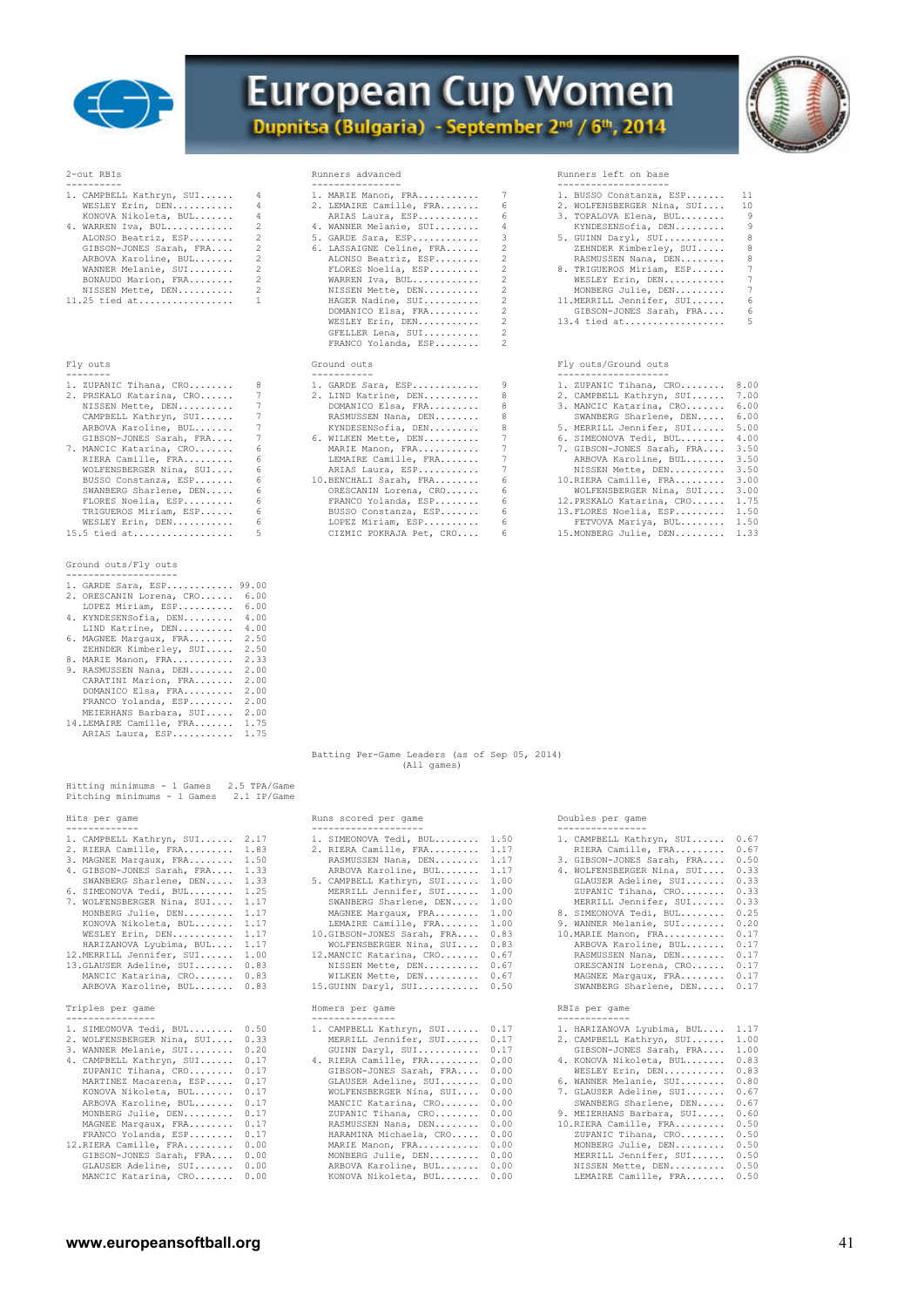

### **European Cup Women** Dupnitsa (Bulgaria) - September 2nd / 6th, 2014



| Stolen bases per game                                                                                                                                                                                                                                                                                                                                                         |                                                                                                                      | Walks per game                                                                                                                                                                                                                                                                                                                                                           |
|-------------------------------------------------------------------------------------------------------------------------------------------------------------------------------------------------------------------------------------------------------------------------------------------------------------------------------------------------------------------------------|----------------------------------------------------------------------------------------------------------------------|--------------------------------------------------------------------------------------------------------------------------------------------------------------------------------------------------------------------------------------------------------------------------------------------------------------------------------------------------------------------------|
| 1. RIERA Camille, FRA<br>ARBOVA Karoline, BUL<br>3. MANCIC Katarina, CRO<br>PRSKALO Katarina, CRO<br>MARIE Manon, FRA<br>KONOVA Nikoleta, BUL<br>MAGNEE Margaux, FRA<br>ARBOVA Avqustina, BUL<br>9. SIMEONOVA Tedi, BUL<br>10.GIBSON-JONES Sarah, FRA<br>WOLFENSBERGER Nina, SUI<br>GLAUSER Adeline, SUI<br>ORESCANIN Lorena, CRO<br>WESLEY Erin, DEN<br>LEMAIRE Camille, FRA | 0.50<br>0.50<br>0.33<br>0.33<br>0.33<br>0.33<br>0.33<br>0.33<br>0.25<br>0.17<br>0.17<br>0.17<br>0.17<br>0.17<br>0.17 | 1. LOPEZ Miriam, ESP<br>MEIERHANS Barbara, S<br>3. GUINN Daryl, SUI<br>4. WOLFENSBERGER Nina,<br>MAGNEE Margaux, FRA.<br>ZEHNDER Kimberley, S<br>FETVOVA Mariya, BUL.<br>8. MERRILL Jennifer, SU<br>SWANBERG Sharlene, D<br>HARIZANOVA Lyubima,<br>SIMEONOVA Tedi, BUL.<br>12.NISSEN Mette, DEN<br>WILKEN Mette, DEN<br>OVNARSKA Filipina, B<br>15. WANNER Melanie, SUI. |
| $<$ page $/$<br>At bats per game<br>---------------                                                                                                                                                                                                                                                                                                                           |                                                                                                                      | Plate appearances/game<br>_______________________                                                                                                                                                                                                                                                                                                                        |
| 1. CAMPBELL Kathryn, SUI<br>2. RIERA Camille, FRA<br>3. GIBSON-JONES Sarah, FRA<br>4. SIMEONOVA Tedi, BUL<br>5. GLAUSER Adeline, SUI<br>WOLFENSBERGER Nina, SUI<br>MANCIC Katarina, CRO<br>ZUPANIC Tihana, CRO<br>9. KONOVA Nikoleta, BUL<br>HARAMINA Michaela, CRO<br>MARIE Manon, FRA<br>MONBERG Julie, DEN<br>$\frac{1}{2}$                                                | 3.67<br>3.50<br>3.33<br>3.25<br>3.17<br>3.17<br>3.17<br>3.17<br>3.00<br>3.00<br>3.00<br>3.00<br>$\sim$ $\sim$ $\sim$ | 1. WOLFENSBERGER Nina,<br>2. MAGNEE Margaux, FRA.<br>3. SIMEONOVA Tedi, BUL.<br>4. CAMPBELL Kathryn, SU<br>RIERA Camille, FRA<br>GIBSON-JONES Sarah,<br>GUINN Daryl, SUI<br>LEMAIRE Camille, FRA<br>9. GLAUSER Adeline, SUI<br>RASMUSSEN Nana, DEN.<br>MARIE Manon, FRA<br>MERRILL Jennifer, SU                                                                          |

|                                                                                    |      | Pitching Leaders (as of Sep 05, 2014)<br>(All games) |     |                 |
|------------------------------------------------------------------------------------|------|------------------------------------------------------|-----|-----------------|
| Hitting minimums - 1 Games 2.5 TPA/Game<br>Pitching minimums - 1 Games 2.1 IP/Game |      |                                                      |     |                 |
| Earned run avg                                                                     |      | Opposing bat avg                                     |     | Innings pitched |
| 1 CIITNN Darvi SIIT                                                                | 0 74 | MERRILL Jonnifor SIIT                                | 174 | MESLEY Erin     |

### Batters struck out Batters SO out looking Wins

| 1. WESLEY Erin, DEN      | 78. | 1. WESLEY Erin, DEN      | 24             |
|--------------------------|-----|--------------------------|----------------|
| 2. MERRILL Jennifer, SUI | 24  | 2. FLORES Noelia, ESP    | -5.            |
| 3. GUINN Daryl, SUI      | 22  | 3. BENCHALI Sarah, FRA   | 4              |
| BENCHALI Sarah, FRA      | 22  | GUINN Daryl, SUI         | 4              |
| 5. FLORES Noelia, ESP 15 |     | 5. MERRILL Jennifer, SUI | 2              |
| 6. ZUPANIC Tihana, CRO   | - 9 | 6. LASSAIGNE Celine, FRA | $\mathbf{1}$   |
| 7. SIMEONOVA Tedi, BUL   | 7   | SIMEONOVA Tedi, BUL      | $\mathbf{1}$   |
| GARTNER Charline, FRA    | 7   | ZUPANIC Tihana, CRO      | 1              |
| 9. ALONSO Beatriz, ESP   | 6   | GARTNER Charline, FRA    | $\overline{1}$ |
| 10.ZIVKOVIC Mia, CRO     |     |                          |                |
| BUSSO Constanza, ESP     |     |                          |                |
| LASSAIGNE Celine, FRA    |     |                          |                |
| GLAUSER Adeline, SUI     |     |                          |                |

| ------------------              |                                 |                                 |      |
|---------------------------------|---------------------------------|---------------------------------|------|
| 1. RIERA Camille, FRA 0.50      | 1. LOPEZ Miriam, ESP 1.00       | 1. WESLEY Erin, DEN 0.00        |      |
| ARBOVA Karoline, BUL 0.50       | MEIERHANS Barbara, SUI 1.00     | SWANBERG Sharlene, DEN          | 0.00 |
| 3. MANCIC Katarina, CRO 0.33    | 3. GUINN Daryl, SUI 0.83        | MAGNEE Margaux, FRA 0.00        |      |
| PRSKALO Katarina, CRO 0.33      | 4. WOLFENSBERGER Nina, SUI 0.67 | ARIAS Laura, ESP 0.00           |      |
| MARIE Manon, FRA 0.33           | MAGNEE Margaux, FRA 0.67        | 5. CAMPBELL Kathryn, SUI 0.17   |      |
| KONOVA Nikoleta, BUL 0.33       | ZEHNDER Kimberley, SUI 0.67     | RIERA Camille, FRA 0.17         |      |
| MAGNEE Margaux, FRA 0.33        | FETVOVA Mariya, BUL 0.67        | KONOVA Nikoleta, BUL 0.17       |      |
| ARBOVA Avqustina, BUL 0.33      | 8. MERRILL Jennifer, SUI 0.50   | BUSSO Constanza, ESP 0.17       |      |
| 9. SIMEONOVA Tedi, BUL 0.25     | SWANBERG Sharlene, DEN 0.50     | 9. MEIERHANS Barbara, SUI 0.20  |      |
| 10.GIBSON-JONES Sarah, FRA 0.17 | HARIZANOVA Lyubima, BUL 0.50    | 10.GIBSON-JONES Sarah, FRA 0.33 |      |
| WOLFENSBERGER Nina, SUI 0.17    | SIMEONOVA Tedi, BUL 0.50        | RASMUSSEN Nana, DEN 0.33        |      |
| GLAUSER Adeline, SUI 0.17       | 12. NISSEN Mette, DEN 0.33      | LIND Katrine, DEN 0.33          |      |
| ORESCANIN Lorena, CRO 0.17      | WILKEN Mette, DEN 0.33          | LOPEZ Miriam, ESP 0.33          |      |
| WESLEY Erin, DEN 0.17           | OVNARSKA Filipina, BUL 0.33     | 14. WANNER Melanie, SUI 0.40    |      |
| LEMAIRE Camille, FRA 0.17       | 15. WANNER Melanie, SUI 0.20    | 15. MARTINEZ Macarena, ESP 0.50 |      |
|                                 |                                 |                                 |      |

#### Plate appearances/game

| 1. CAMPBELL Kathryn, SUI   | 3.67 | 1. WOLFENSBERGER Nina, SUI | 4.00 |
|----------------------------|------|----------------------------|------|
| 2. RIERA Camille, FRA      | 3.50 | 2. MAGNEE Margaux, FRA     | 3.83 |
| 3. GIBSON-JONES Sarah, FRA | 3.33 | 3. SIMEONOVA Tedi, BUL     | 3.75 |
| 4. SIMEONOVA Tedi, BUL     | 3.25 | 4. CAMPBELL Kathryn, SUI   | 3.67 |
| 5. GLAUSER Adeline, SUI    | 3.17 | RIERA Camille, FRA         | 3.67 |
| WOLFENSBERGER Nina, SUI    | 3.17 | GIBSON-JONES Sarah, FRA    | 3.67 |
| MANCIC Katarina, CRO       | 3.17 | GUINN Daryl, SUI           | 3.67 |
| ZUPANIC Tihana, CRO        | 3.17 | LEMAIRE Camille, FRA       | 3.67 |
| 9. KONOVA Nikoleta, BUL    | 3.00 | 9. GLAUSER Adeline, SUI    | 3.50 |
| HARAMINA Michaela, CRO     | 3.00 | RASMUSSEN Nana, DEN        | 3.50 |
| MARIE Manon, FRA           | 3.00 | MARIE Manon, FRA           | 3.50 |
| MONBERG Julie, DEN         | 3,00 | MERRILL Jennifer, SUI      | 3.50 |
| MARTINEZ Macarena, ESP     | 3.00 | WILKEN Mette, DEN          | 3.50 |
| MERRILL Jennifer, SUI      | 3.00 | 14.ZUPANIC Tihana, CRO     | 3.33 |
| RASMUSSEN Nana, DEN        | 3.00 | ARBOVA Karoline, BUL       | 3.33 |
|                            |      |                            |      |

#### Opposing bat avg **Innings** pitched

| 1. GUINN Daryl, SUI 0.74      | 1. MERRILL Jennifer, SUI . 174 | 1. WESLEY Erin, DEN 37.0      |  |
|-------------------------------|--------------------------------|-------------------------------|--|
| 2. MERRILL Jennifer, SUI 1.11 | 2. GUINN Daryl, SUI .197       | 2. FLORES Noelia, ESP 28.0    |  |
| 3. WESLEY Erin, DEN 1.70      | 3. WESLEY Erin, DEN . 204      | 3. ZUPANIC Tihana, CRO 25.1   |  |
| 4. FLORES Noelia, ESP 2.00    | 4. GARTNER Charline, FRA .215  | 4. BENCHALI Sarah, FRA 19.1   |  |
| 5. GARTNER Charline, FRA 2.29 | 5. BENCHALI Sarah, FRA .224    | 5. MERRILL Jennifer, SUI 19.0 |  |
| 6. ZUPANIC Tihana, CRO 2.76   | 6. FLORES Noelia, ESP .266     | GUINN Daryl, SUI 19.0         |  |
| 7. BENCHALI Sarah, FRA 3.62   | 7. ZUPANIC Tihana, CRO .302    | 7. GARTNER Charline, FRA 18.1 |  |
| 8. SIMEONOVA Tedi, BUL 6.30   | 8. SIMEONOVA Tedi, BUL .307    | 8. SIMEONOVA Tedi, BUL 16.2   |  |

| Batters SO out looking |  |  |
|------------------------|--|--|
|                        |  |  |

| 1. WESLEY Erin, DEN 78      | 1. WESLEY Erin, DEN 24     | 1. WESLEY Erin, DEN 4      |                |
|-----------------------------|----------------------------|----------------------------|----------------|
| 2. MERRILL Jennifer, SUI 24 | 2. FLORES Noelia, ESP 5    | 2. MERRILL Jennifer, SUI 3 |                |
| 3. GUINN Daryl, SUI 22      | 3. BENCHALI Sarah, FRA 4   | BENCHALI Sarah, FRA 3      |                |
| BENCHALI Sarah, FRA 22      | GUINN Daryl, SUI 4         | 4. GARTNER Charline, FRA 2 |                |
| 5. FLORES Noelia, ESP 15    | 5. MERRILL Jennifer, SUI 2 | GUINN Daryl, SUI 2         |                |
| 6. ZUPANIC Tihana, CRO 9    | 6. LASSAIGNE Celine, FRA 1 | FLORES Noelia, ESP 2       |                |
| 7. SIMEONOVA Tedi, BUL 7    | SIMEONOVA Tedi, BUL 1      | 7. BOGDANOVA Aleksand, BUL | $\overline{1}$ |
| GARTNER Charline, FRA 7     | ZUPANIC Tihana, CRO 1      | SIMEONOVA Tedi, BUL 1      |                |
| 9. ALONSO Beatriz, ESP 6    | GARTNER Charline, FRA 1    |                            |                |

- 
- MERRILL Jennifer, SUI...... 3 8. ALONSO Beatriz, ESP........ 2 9. HARAMINA Michaela, CRO..... 2<br>BOGDANOVA Aleksand, BUL.... 2<br>2 21VKOVIC Mia, CRO......... 2 2 211.HARAMINA Michaela, CRO...... 2<br>2 11.HARAMINA Michaela, CRO........ 2 2 11.HARAMINA Michaela, CRO....... 1<br>2 2 21.HARAMINA 14.4 tied at....................

### Strikeouts per game

| 1. WESLEY Erin, DEN<br>SWANBERG Sharlene, DEN | 0.00<br>0.00 |
|-----------------------------------------------|--------------|
|                                               |              |
| MAGNEE Margaux, FRA                           | 0.00         |
| ARIAS Laura, ESP                              | 0.00         |
| 5. CAMPBELL Kathryn, SUI                      | 0.17         |
| RIERA Camille, FRA                            | 0.17         |
| KONOVA Nikoleta, BUL                          | 0.17         |
| BUSSO Constanza, ESP                          | 0.17         |
| 9. MEIERHANS Barbara, SUI                     | 0.20         |
| 10.GIBSON-JONES Sarah, FRA                    | 0.33         |
| RASMUSSEN Nana, DEN                           | 0.33         |
| LIND Katrine, DEN                             | 0.33         |
| LOPEZ Miriam, ESP                             | 0.33         |
| 14. WANNER Melanie, SUI                       | 0.40         |

|  | 1. WESLEY Erin, DEN      | 37.0 |
|--|--------------------------|------|
|  | 2. FLORES Noelia, ESP    | 28.0 |
|  | 3. ZUPANIC Tihana, CRO   | 25.1 |
|  | 4. BENCHALI Sarah, FRA   | 19.1 |
|  | 5. MERRILL Jennifer, SUI | 19.0 |
|  | GUINN Daryl, SUI         | 19.0 |
|  | 7. GARTNER Charline, FRA | 18.1 |
|  |                          |      |

### 8. SIMEONOVA Tedi, BUL........ 16.2

| 1. WESLEY Erin, DEN        | 4              |
|----------------------------|----------------|
| 2. MERRILL Jennifer, SUI   | 3              |
| BENCHALI Sarah, FRA        | 3              |
| 4. GARTNER Charline, FRA   | 2              |
| GUINN Daryl, SUI           | $\mathfrak{D}$ |
| FLORES Noelia, ESP         | $\mathfrak{D}$ |
| 7. BOGDANOVA Aleksand, BUL | 1              |
| SIMEONOVA Tedi, BUL        | 1              |

### Saves Appearances Games started

| ----- |                          |                            |  |
|-------|--------------------------|----------------------------|--|
|       | 1. WESLEY Erin, DEN 6    | 1. WESLEY Erin, DEN        |  |
|       | 2. ZUPANIC Tihana, CRO 5 | 2. GARTNER Charline, FRA 4 |  |
|       | 3. GARTNER Charline, FRA | FLORES Noelia, ESP 4       |  |
|       | FLORES Noelia. ESP       | ZUPANIC Tihana, CRO 4      |  |

- FLORES Noelia, ESP......... 4<br>BENCHALI Sarah, FRA........ 4 5. GUINN Daryl, SUI........... 3<br>GUINN Daryl, SUI.......... 4 5. GUINN Daryl, SUI.......... 3<br>7. SIMEONOVA Tedi, BUL........ 4 5.IMEONOVA Tedi, BUL....... 3
	-
	-
	-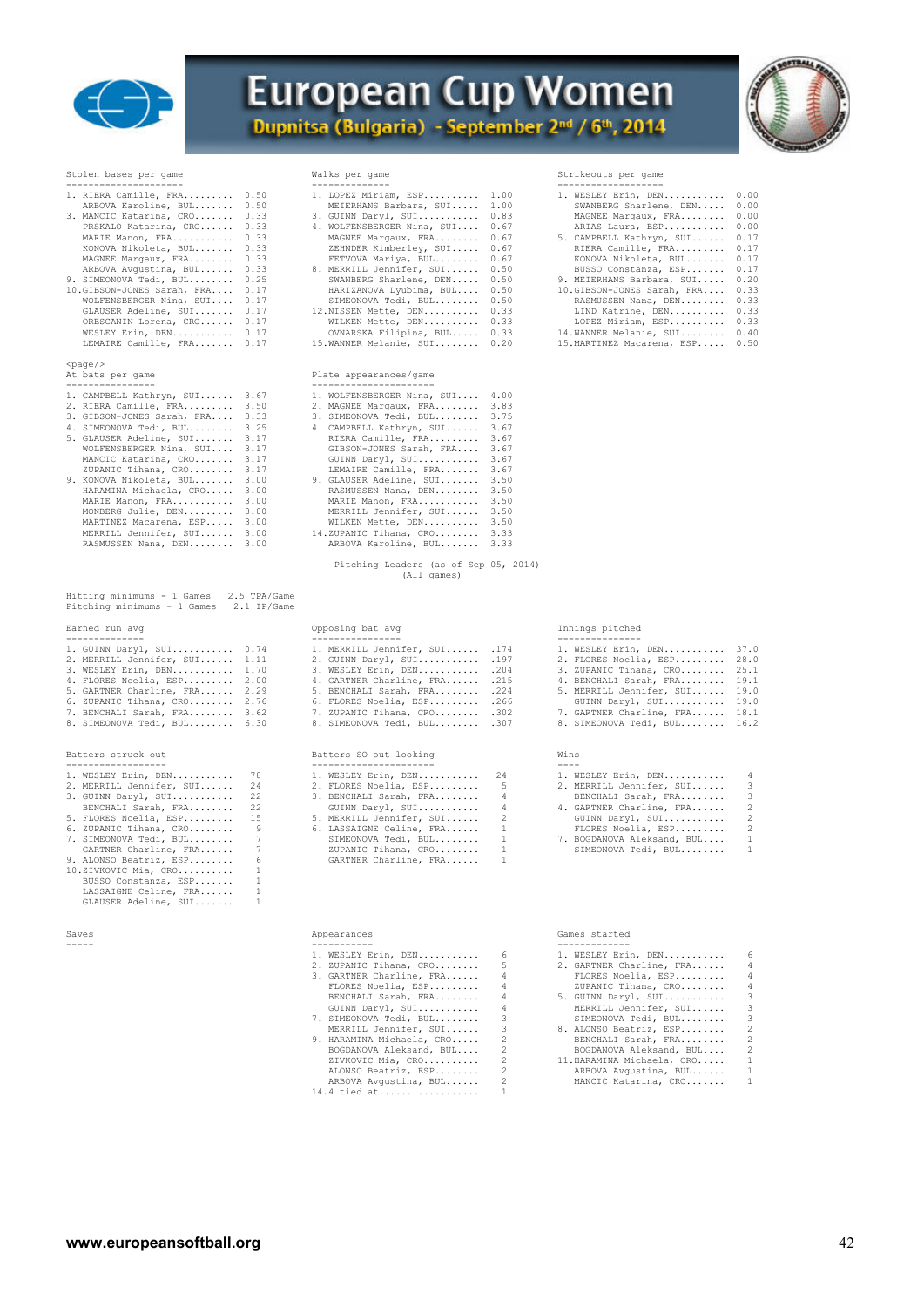



-------------- --------------- ----------------- 1. ZIVKOVIC Mia, CRO.......... 2 1. ZIVKOVIC Mia, CRO.......... 2 1. ZUPANIC Tihana, CRO........ 7 BENCHALI Sarah, FRA........ 2 BENCHALI Sarah, FRA........ 2 2. WESLEY Erin, DEN........... 5

#### Sac flies allowed  $\qquad \qquad \qquad$  Losses  $\qquad \qquad$  Losses  $\qquad \qquad$  Runners picked off

| 1. ALONSO Beatriz, ESP | 1. ZUPANIC Tihana, CRO |                |
|------------------------|------------------------|----------------|
| BUSSO Constanza, ESP   | 2. WESLEY Erin, DEN    |                |
| GARTNER Charline, FRA  | FLORES Noelia, ESP     |                |
| FLORES Noelia, ESP     | SIMEONOVA Tedi, BUL    |                |
| GUINN Daryl, SUI       | ALONSO Beatriz, ESP    |                |
| SIMEONOVA Tedi, BUL    | 6. ZIVKOVIC Mia, CRO   | $\overline{1}$ |

#### Wild pitches Wild pitches **Example 2018** Hit batters Balks Hit batters Hit batters Hit batters

| 1. ZUPANIC Tihana, CRO 4  |  | 1. WESLEY Er |
|---------------------------|--|--------------|
| WESLEY Erin, DEN 4        |  | 2. MERRILL J |
| BOGDANOVA Aleksand, BUL 4 |  | ZUPANIC T    |
| SIMEONOVA Tedi, BUL 4     |  | 4. SIMEONOVA |

| 5. MERRILL Jennifer, SUI  | 3  |
|---------------------------|----|
| 6. GUINN Daryl, SUI       | 2  |
| 7. HARAMINA Michaela, CRO | 1  |
| GARTNER Charline, FRA     | 1  |
| ARBOVA Avqustina, BUL     | 1. |
| FLORES Noelia, ESP        | 1  |
| BENCHALI Sarah, FRA       | 1  |
| ALONSO Beatriz, ESP       | 1  |

### Intentional BB allowed Hits allowed Runs allowed

| 1. ZUPANIC Tihana, CRO |  |
|------------------------|--|
| HARAMINA Michaela, CRO |  |

#### Earned runs allowed Walks allowed Doubles allowed

| 1. GUINN Daryl, SUI      |
|--------------------------|
| 2. MERRILL Jennifer, SUI |
| 3. GARTNER Charline, FRA |
| 4. FLORES Noelia, ESP    |
| 5. WESLEY Erin, DEN      |
| 6. BENCHALT Sarah, FRA 1 |

#### Triples allowed

| 1. BENCHALI Sarah, FRA   |
|--------------------------|
| GUINN Daryl, SUI         |
| GARTNER Charline, FRA    |
| 4. MERRILL Jennifer, SUI |
| SIMEONOVA Tedi, BUL      |

3. LASSAIGNE Celine, FRA...... 1 3. HARAMINA Michaela, CRO..... 1 3. BENCHALI Sarah, FRA........ 3 GLAUSER Adeline, SUI....... 1 ZUPANIC Tihana, CRO........ 1 BOGDANOVA Aleksand, BUL.... 3 GUINN Daryl, SUI........... 1 ARBOVA Avgustina, BUL...... 1 FLORES Noelia, ESP......... 3 BUSSO Constanza, ESP....... 1 BUSSO Constanza, ESP....... 1 6. ARBOVA Avgustina, BUL...... 2 ARBOVA Avgustina, BUL...... 1 GUINN Daryl, SUI........... 1 GARTNER Charline, FRA...... 2 LASSAIGNE Celine, FRA...... 1 SIMEONOVA Tedi, BUL........ 2 GLAUSER Adeline, SUI....... 1 GUINN Daryl, SUI........... 2

|                         |  | 1. ALONSO Beatriz, $ESP$ 1 1. ZUPANIC Tihana, CRO 4 |  | 1. RIERA Camille, F |
|-------------------------|--|-----------------------------------------------------|--|---------------------|
|                         |  | BUSSO Constanza, ESP 1 2. WESLEY Erin, DEN 2        |  | 2. LOPEZ Miriam, ES |
| GARTNER Charline, FRA 1 |  | FLORES Noelia, ESP 2                                |  | LASSAIGNE Celine    |
|                         |  | FLORES Noelia, ESP 1 SIMEONOVA Tedi, BUL 2          |  |                     |
|                         |  | GUINN Daryl, SUI 1 ALONSO Beatriz, ESP 2            |  |                     |
|                         |  | SIMEONOVA Tedi, BUL 1 6. ZIVKOVIC Mia, CRO 1        |  |                     |
|                         |  | GUINN Daryl, SUI 1                                  |  |                     |
|                         |  | GARTNER Charline, FRA 1                             |  |                     |
|                         |  | BOGDANOVA Aleksand, BUL 1                           |  |                     |
|                         |  | ARBOVA Avqustina, BUL 1                             |  |                     |
|                         |  | MANCIC Katarina, CRO 1                              |  |                     |
|                         |  |                                                     |  |                     |

| allowe |
|--------|

| 1. ZUPANIC Tihana, CRO 1 | 1. MERRILL Jennifer, SUI 12 | 1. MERRILL Jennifer, SUI 4  |    |
|--------------------------|-----------------------------|-----------------------------|----|
| HARAMINA Michaela, CRO 1 | 2. GARTNER Charline, FRA 14 | GUINN Daryl, SUI 4          |    |
|                          | GUINN Daryl, SUI 14         | 3. FLORES Noelia, ESP 9     |    |
|                          | 4. BENCHALI Sarah, FRA 17   | 4. GARTNER Charline, FRA 10 |    |
|                          | 5. SIMEONOVA Tedi, BUL 23   | 5. WESLEY Erin, DEN 12      |    |
|                          | 6. WESLEY Erin, DEN 28      | BENCHALI Sarah, FRA 12      |    |
|                          | 7. FLORES Noelia, ESP 29    | 7. SIMEONOVA Tedi, BUL 19   |    |
|                          | 8 ZUPANIC Tibana CRO        | 8 ZUPANIC Tibana CRO        | 20 |

| 1. GUINN Daryl, SUI 2      | 1. FLORES Noelia, ESP 1    | 1. GUINN Daryl, SUI 0      |  |
|----------------------------|----------------------------|----------------------------|--|
| 2. MERRILL Jennifer, SUI 3 | 2. GUINN Daryl, SUI 3      | 2. FLORES Noelia, ESP 1    |  |
| 3. GARTNER Charline, FRA 6 | 3. MERRILL Jennifer, SUI 4 | 3. GARTNER Charline, FRA 2 |  |
| 4. FLORES Noelia, ESP 8    | BENCHALI Sarah, FRA 4      | SIMEONOVA Tedi, BUL 2      |  |
| 5. WESLEY Erin, DEN 9      | 5. SIMEONOVA Tedi, BUL 6   | MERRILL Jennifer, SUI 2    |  |
| 6. BENCHALI Sarah, FRA 10  | 6. GARTNER Charline, FRA 9 | 6. ZUPANIC Tihana, CRO 3   |  |
| ZUPANIC Tihana, CRO 10     | 7. ZUPANIC Tihana, CRO 11  | 7. WESLEY Erin, DEN 5      |  |
| 8. SIMEONOVA Tedi, BUL 15  | 8. WESLEY Erin, DEN 12     | 8. BENCHALI Sarah, FRA 6   |  |
|                            |                            |                            |  |

### Home runs allowed

| 1. BENCHALI Sarah, FRA   |     | 1. BENCHALI Sarah, FRA |  |
|--------------------------|-----|------------------------|--|
| GUINN Daryl, SUI         | 0   | GUINN Daryl, SUI       |  |
| GARTNER Charline, FRA    | 0   | GARTNER Charline, FRA  |  |
| 4. MERRILL Jennifer, SUI |     | MERRILL Jennifer, SUI  |  |
| SIMEONOVA Tedi, BUL      |     | SIMEONOVA Tedi, BUL    |  |
| WESLEY Erin, DEN         |     | WESLEY Erin, DEN       |  |
| 7. ZUPANIC Tihana, CRO   | 2   | FLORES Noelia, ESP     |  |
| FLORES Noelia, ESP       | -2. | 8. ZUPANIC Tihana, CRO |  |

### Pitching Analysis Leaders (as of Sep 05, 2014) (All games)

### Hitting minimums - 1 Games 2.5 TPA/Game Pitching minimums - 1 Games 2.1 IP/Game  $\,$  B/avg vs right B/avg vs right B/avg vs leadoff

#### ------------- -------------- ----------------

| . WESLEY Erin, DEN            | .000 |  |
|-------------------------------|------|--|
| ZUPANIC Tihana, CRO           | .000 |  |
| FLORES Noelia, ESP            | .000 |  |
| SIMEONOVA Tedi, BUL           | .000 |  |
| BENCHALI Sarah, FRA           | .000 |  |
| MERRILL Jennifer, SUI         | .000 |  |
| GUINN Daryl, SUI              | .000 |  |
| CAPTNER Charling FRA CARD 000 |      |  |

| 1. WESLEY Erin, DEN .000   |  | 1. MERRILL Jennifer, SUI . 174 |  | 1. MERRILL Jennifer, SUI . 158 |  |
|----------------------------|--|--------------------------------|--|--------------------------------|--|
| ZUPANIC Tihana, CRO .000   |  | 2. GUINN Daryl, SUI .197       |  | 2. BENCHALI Sarah, FRA . 211   |  |
| FLORES Noelia, ESP .000    |  | 3. WESLEY Erin, DEN . 204      |  | 3. GARTNER Charline, FRA .368  |  |
| SIMEONOVA Tedi, BUL .000   |  | 4. GARTNER Charline, FRA .215  |  | 4. SIMEONOVA Tedi, BUL .389    |  |
| BENCHALI Sarah, FRA .000   |  | 5. BENCHALI Sarah, FRA .224    |  | 5. ZUPANIC Tihana, CRO . 407   |  |
| MERRILL Jennifer, SUI .000 |  | 6. FLORES Noelia, ESP . 266    |  | 6. GUINN Daryl, SUI . 471      |  |
| GUINN Daryl, SUI .000      |  | 7. ZUPANIC Tihana, CRO .302    |  | 7. WESLEY Erin, DEN . 472      |  |
| GARTNER Charline, FRA .000 |  | 8. SIMEONOVA Tedi, BUL .307    |  | 8. FLORES Noelia, ESP .500     |  |

### Games finished Games in relief Sac bunts allowed

| 1. ZUPANIC Tihana, CRO |  |
|------------------------|--|
| 2. WESLEY Erin, DEN    |  |
| 3 BENCHALT Sarah FRA   |  |

- -
- 10.MERRILL Jennifer, SUI....... 1<br>HARAMINA Michaela, CRO...... 1<br>ALONSO Beatriz, ESP........ 1

| 1. ALONSO Beatriz, ESP 1 |  | 1. ZUPANIC Tihana, CRO | 1. RIERA Camille, FRA |  |
|--------------------------|--|------------------------|-----------------------|--|
| BUSSO Constanza, ESP 1   |  | 2. WESLEY Erin, DEN    | 2. LOPEZ Miriam, ESP  |  |
| GARTNER Charline, FRA 1  |  | FLORES Noelia, ESP 2   | LASSAIGNE Celine, FRA |  |

| 1. ZUPANIC Tihana, CRO 4    |  | 1. WESLEY Erin, DEN 5      |  |
|-----------------------------|--|----------------------------|--|
| WESLEY Erin, DEN 4          |  | 2. MERRILL Jennifer, SUI 4 |  |
| BOGDANOVA Aleksand, BUL 4   |  | ZUPANIC Tihana, CRO 4      |  |
| SIMEONOVA Tedi, BUL 4       |  | 4. SIMEONOVA Tedi, BUL 2   |  |
| 5. MERRILL Jennifer, SUI 3  |  | BOGDANOVA Aleksand, BUL 2  |  |
| 6. GUINN Daryl, SUI 2       |  | 6. ARBOVA Avqustina, BUL 1 |  |
| 7. HARAMINA Michaela, CRO 1 |  | LASSAIGNE Celine, FRA 1    |  |

 GARTNER Charline, FRA...... 1 HARAMINA Michaela, CRO..... 1 ARBOVA Avgustina, BUL...... 1 ZIVKOVIC Mia, CRO.......... 1

| 1. ZUPANIC Tihana, CRO 1<br>HARAMINA Michaela, CRO 1 | 1. MERRILL Jennifer, SUI 12<br>2. GARTNER Charline, FRA 14<br>GUINN Daryl, SUI 14 | 1. MERRILL Jennifer, SUI 4<br>GUINN Daryl, SUI 4<br>3. FLORES Noelia, ESP 9 |
|------------------------------------------------------|-----------------------------------------------------------------------------------|-----------------------------------------------------------------------------|
|                                                      | 4. BENCHALI Sarah, FRA 17                                                         | 4. GARTNER Charline, FRA 10                                                 |
|                                                      | 5. SIMEONOVA Tedi, BUL 23                                                         | 5. WESLEY Erin, DEN 12                                                      |
|                                                      | 6. WESLEY Erin, DEN 28                                                            | BENCHALI Sarah, FRA 12                                                      |
|                                                      | 7. FLORES Noelia, ESP 29                                                          | 7. SIMEONOVA Tedi, BUL 19                                                   |
|                                                      | 8. ZUPANIC Tihana, CRO 32                                                         | 8. ZUPANIC Tihana, CRO 20                                                   |
|                                                      |                                                                                   |                                                                             |

| 1. GUINN Daryl, SUI      | 0  |
|--------------------------|----|
| 2. FLORES Noelia, ESP    | 1. |
| 3. GARTNER Charline, FRA | 2  |
| SIMEONOVA Tedi, BUL      | 2  |
| MERRILL Jennifer, SUI    | 2  |
| 6. ZUPANIC Tihana, CRO   | २  |
| 7. WESLEY Erin, DEN      | 5  |
| 8. BENCHALI Sarah, FRA   | 6  |
|                          |    |

**www.europeansoftball.org** 43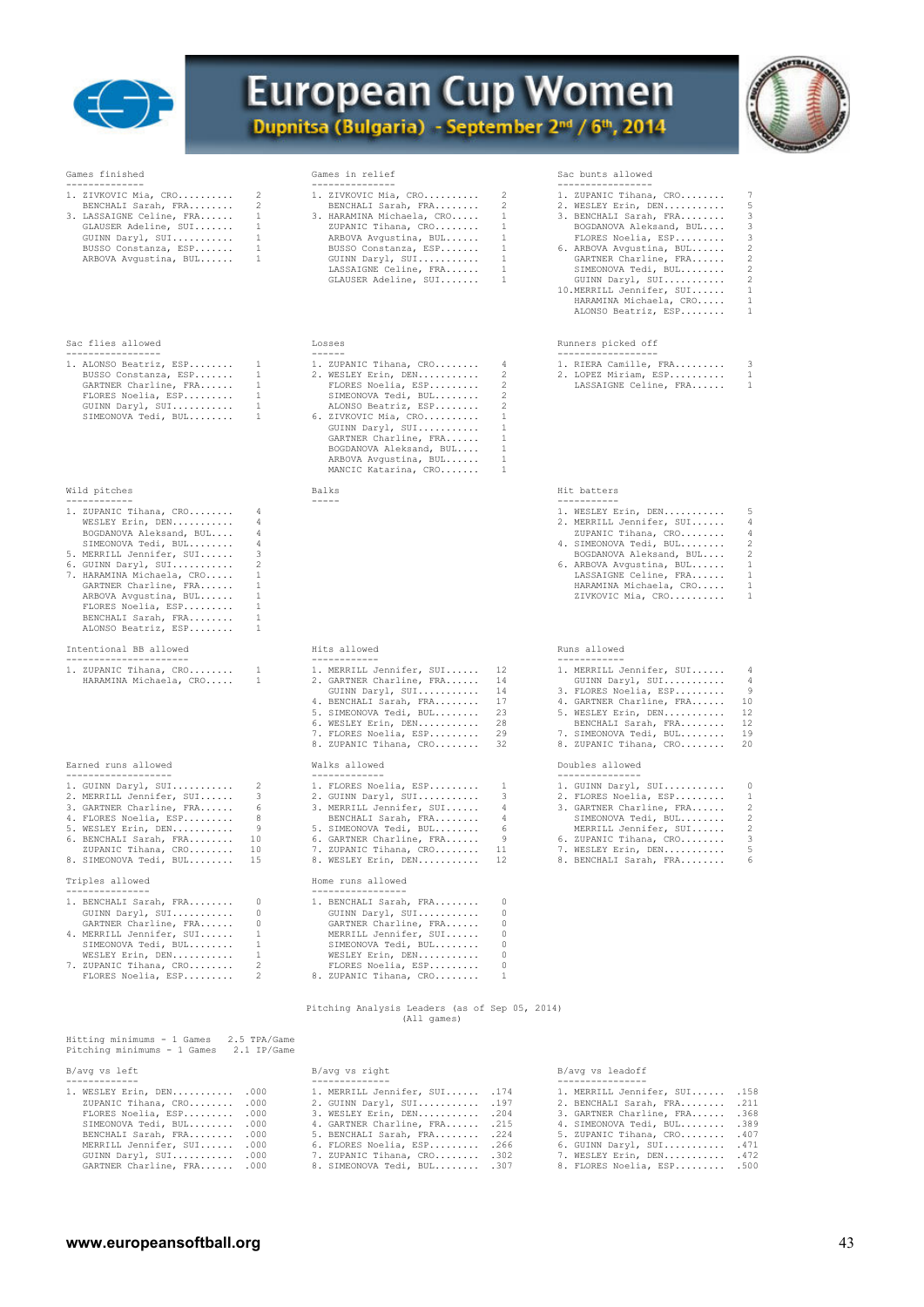

### **European Cup Women** Dupnitsa (Bulgaria) - September 2nd / 6th, 2014



| 1. GUINN Daryl, SUI      | .167 |
|--------------------------|------|
| 2. WESLEY Erin, DEN      | .213 |
| 3. MERRILL Jennifer, SUI | .217 |
| 4. FLORES Noelia, ESP    | .219 |
| 5. ZUPANIC Tihana, CRO   | .235 |
| 6. GARTNER Charline, FRA | .238 |
| 7. BENCHALI Sarah, FRA   | .296 |
|                          |      |

| Ground ball- | OUT S |
|--------------|-------|
|              |       |

- 
- WESLEY Erin, DEN.............. 16<br>10.HARAMINA Michaela, CRO...... 12<br>11.ARBOVA Avgustina, BUL....... 9<br>12.ALONSO Beatriz, ESP........ 8
- 13.MANCIC Katarina, CRO....... 5 14.GLAUSER Adeline, SUI....... 2 ZIVKOVIC Mia, CRO.......... 2 <page/>
- 
- 

| 1. SIMEONOVA Tedi, BUL 9.24   |      | 1. ZUPANIC Tihana, CRO 10.50     |
|-------------------------------|------|----------------------------------|
| 2. GARTNER Charline, FRA 8.78 |      | 2. SIMEONOVA Tedi, BUL 8.40      |
| 3. FLORES Noelia, ESP 8.50    |      | 3. GARTNER Charline, FRA 8.40    |
| 4. ZUPANIC Tihana, CRO 7.74   |      | 4. FLORES Noelia, ESP 7.50       |
| 5. MERRILL Jennifer, SUI      | 5.89 | 5. BENCHALI Sarah, FRA 6.88      |
| GUINN Daryl, SUI              | 5.89 | 6. GUINN Daryl, SUI<br>6.63      |
| 7. BENCHALI Sarah, FRA        | 5.79 | 7. MERRILL Jennifer, SUI<br>5.89 |
| 8. WESLEY Erin, DEN 2.46      |      | 8. WESLEY Erin, DEN 3.03         |

| Hitting minimums - 1 Games  |  | 2.5 TPA/Game |  |
|-----------------------------|--|--------------|--|
| Pitching minimums - 1 Games |  | 2.1 IP/Game  |  |

| 1. FLORES Noelia, ESP    | 7.00 |
|--------------------------|------|
| 2. MERRILL Jennifer, SUI | 6.33 |
| 3. WESLEY Erin, DEN      | 6.17 |
| 4. SIMEONOVA Tedi, BUL   | 5.56 |
| 5. ZUPANIC Tihana, CRO   | 5.07 |
| 6. BENCHALI Sarah, FRA   | 4.83 |
| 7. GUINN Daryl, SUI      | 4.75 |
| 8. GARTNER Charline, FRA | 4.58 |

#### Doubles allowed/game

| 1. GUINN Daryl, SUI<br>2. FLORES Noelia, ESP<br>3. MERRILL Jennifer, SUI<br>4. GARTNER Charline, FRA<br>5. ZUPANIC Tihana, CRO | 0.00<br>0.25<br>0.74<br>0.76<br>0.83 |
|--------------------------------------------------------------------------------------------------------------------------------|--------------------------------------|
| 6. SIMEONOVA Tedi, BUL                                                                                                         | 0.84                                 |
| 7. WESLEY Erin, DEN<br>8. BENCHALI Sarah, FRA                                                                                  | 0.95<br>2.17                         |
|                                                                                                                                |                                      |

#### Batters faced/game

| 1. SIMEONOVA Tedi, BUL 36.12   |  |
|--------------------------------|--|
| 2. ZUPANIC Tihana, CRO 35.37   |  |
| 3. WESLEY Erin, DEN 30.08      |  |
| 4. BENCHALI Sarah, FRA 30.05   |  |
| 5. GARTNER Charline, FRA 29.40 |  |
|                                |  |

### B/avg w/2 outs B/avg w/runners Fly ball outs

| -------------- |                                |  |                                |  |                              |  |
|----------------|--------------------------------|--|--------------------------------|--|------------------------------|--|
|                | 1. GUINN Daryl, SUI .167       |  | 1. GUINN Daryl, SUI .162       |  | 1. FLORES Noelia, ESP 34     |  |
|                | 2. WESLEY Erin, DEN .213       |  | 2. WESLEY Erin, DEN .171       |  | 2. ZUPANIC Tihana, CRO 28    |  |
|                | 3. MERRILL Jennifer, SUI . 217 |  | 3. FLORES Noelia, ESP .185     |  | 3. GARTNER Charline, FRA 23  |  |
|                | 4. FLORES Noelia, ESP .219     |  | 4. GARTNER Charline, FRA .214  |  | 4. SIMEONOVA Tedi, BUL 22    |  |
|                | 5. ZUPANIC Tihana, CRO . 235   |  | 5. MERRILL Jennifer, SUI . 222 |  | 5. BENCHALI Sarah, FRA 16    |  |
|                | 6. GARTNER Charline, FRA .238  |  | 6. ZUPANIC Tihana, CRO .233    |  | MERRILL Jennifer, SUI 16     |  |
|                | 7. BENCHALI Sarah, FRA . 296   |  | 7. BENCHALI Sarah, FRA .324    |  | GUINN Daryl, SUI 16          |  |
|                | 8. SIMEONOVA Tedi, BUL .370    |  | 8. SIMEONOVA Tedi, BUL .364    |  | 8. HARAMINA Michaela, CRO 13 |  |

| Fly ball outs |  |
|---------------|--|

| 1. GUINN Daryl, SUI .167       |  | 1. GUINN Daryl, SUI .162       |  | 1. FLORES Noelia, ESP 34      |                         |
|--------------------------------|--|--------------------------------|--|-------------------------------|-------------------------|
| 2. WESLEY Erin, DEN .213       |  | 2. WESLEY Erin, DEN . 171      |  | 2. ZUPANIC Tihana, CRO 28     |                         |
| 3. MERRILL Jennifer, SUI . 217 |  | 3. FLORES Noelia, ESP .185     |  | 3. GARTNER Charline, FRA 23   |                         |
| 4. FLORES Noelia, ESP .219     |  | 4. GARTNER Charline, FRA .214  |  | 4. SIMEONOVA Tedi, BUL 22     |                         |
| $5.$ ZUPANIC Tihana, CRO .235  |  | 5. MERRILL Jennifer, SUI . 222 |  | 5. BENCHALI Sarah, FRA 16     |                         |
| 6. GARTNER Charline, FRA .238  |  | 6. ZUPANIC Tihana, CRO .233    |  | MERRILL Jennifer, SUI 16      |                         |
| 7. BENCHALI Sarah, FRA .296    |  | 7. BENCHALI Sarah, FRA .324    |  | GUINN Daryl, SUI 16           |                         |
| 8. SIMEONOVA Tedi, BUL .370    |  | 8. SIMEONOVA Tedi, BUL .364    |  | 8. HARAMINA Michaela, CRO 13  |                         |
|                                |  |                                |  | WESLEY Erin, DEN 13           |                         |
|                                |  |                                |  | 10.ARBOVA Avqustina, BUL 9    |                         |
|                                |  |                                |  | 11.BUSSO Constanza, ESP 8     |                         |
|                                |  |                                |  | 12. BOGDANOVA Aleksand, BUL 7 |                         |
|                                |  |                                |  | 13. MANCIC Katarina, CRO      | 4                       |
|                                |  |                                |  | 14.LASSAIGNE Celine, FRA      | $\overline{\mathbf{3}}$ |
|                                |  |                                |  |                               |                         |

ALONSO Beatriz, ESP........ 3

### Fly/Ground outs Ground/Fly outs

| ----------------              |  |                               |  |                               |  |
|-------------------------------|--|-------------------------------|--|-------------------------------|--|
| 1. ZUPANIC Tihana, CRO 38     |  | 1. FLORES Noelia, ESP 1.13    |  | 1. ZUPANIC Tihana, CRO 1.36   |  |
| 2. FLORES Noelia, ESP 30      |  | 2. SIMEONOVA Tedi, BUL 1.10   |  | 2. WESLEY Erin, DEN 1.23      |  |
| 3. GARTNER Charline, FRA 22   |  | 3. GARTNER Charline, FRA 1.05 |  | 3. BENCHALI Sarah, FRA 1.19   |  |
| 4. BOGDANOVA Aleksand, BUL 21 |  | 4. MERRILL Jennifer, SUI 1.00 |  | 4. GUINN Daryl, SUI 1.13      |  |
| 5. SIMEONOVA Tedi, BUL 20     |  | 5. GUINN Daryl, SUI 0.89      |  | 5. MERRILL Jennifer, SUI 1.00 |  |
| 6. BENCHALI Sarah, FRA 19     |  | 6. BENCHALI Sarah, FRA 0.84   |  | 6. GARTNER Charline, FRA 0.96 |  |
| 7. GUINN Daryl, SUI 18        |  | 7. WESLEY Erin, DEN 0.81      |  | 7. SIMEONOVA Tedi, BUL 0.91   |  |
| 8. MERRILL Jennifer, SUI 16   |  | 8. ZUPANIC Tihana, CRO 0.74   |  | 8. FLORES Noelia, ESP 0.88    |  |

### Ground outs/game

| 1. ZUPANIC Tihana, CRO 10.50  |  |
|-------------------------------|--|
| 2. SIMEONOVA Tedi, BUL 8.40   |  |
| 3. GARTNER Charline, FRA 8.40 |  |
| 1. FLORES Noelia, ESP 7.50    |  |
| . BENCHALI Sarah, FRA 6.88    |  |
| 6. GUINN Daryl, SUI 6.63      |  |
| . MERRILL Jennifer, SUI 5.89  |  |
| 8. WESLEY Erin, DEN 3.03      |  |

#### Pitching Per-Game leaders (as of Sep 05, 2014) (All games)

#### Innings per game Strikeouts/game Walks allowed/game

| ----------------              |                               |                               |  |
|-------------------------------|-------------------------------|-------------------------------|--|
| 1. FLORES Noelia, ESP 7.00    | 1. WESLEY Erin, DEN 14.76     | 1. FLORES Noelia, ESP 0.25    |  |
| 2. MERRILL Jennifer, SUI 6.33 | 2. MERRILL Jennifer, SUI 8.84 | 2. GUINN Daryl, SUI 1.11      |  |
| 3. WESLEY Erin, DEN 6.17      | 3. GUINN Daryl, SUI 8.11      | 3. BENCHALI Sarah, FRA 1.45   |  |
| 4. SIMEONOVA Tedi, BUL 5.56   | 4. BENCHALI Sarah, FRA 7.97   | 4. MERRILL Jennifer, SUI 1.47 |  |
| 5. ZUPANIC Tihana, CRO 5.07   | 5. FLORES Noelia, ESP 3.75    | 5. WESLEY Erin, DEN 2.27      |  |
| 6. BENCHALI Sarah, FRA 4.83   | 6. SIMEONOVA Tedi, BUL 2.94   | 6. SIMEONOVA Tedi, BUL 2.52   |  |
| 7. GUINN Daryl, SUI 4.75      | 7. GARTNER Charline, FRA 2.67 | 7. ZUPANIC Tihana, CRO 3.04   |  |
| 8. GARTNER Charline, FRA 4.58 | 8. ZUPANIC Tihana, CRO 2.49   | 8. GARTNER Charline, FRA 3.44 |  |

#### Doubles allowed/game Triples allowed/game Homers allowed/game

| --------------------- |                               |                               |                             |  |
|-----------------------|-------------------------------|-------------------------------|-----------------------------|--|
|                       | 1. GUINN Daryl, SUI 0.00      | 1. BENCHALI Sarah, FRA 0.00   | 1. WESLEY Erin, DEN 0.00    |  |
|                       | 2. FLORES Noelia, ESP 0.25    | GUINN Daryl, SUI 0.00         | FLORES Noelia, ESP 0.00     |  |
|                       | 3. MERRILL Jennifer, SUI 0.74 | GARTNER Charline, FRA 0.00    | BENCHALI Sarah, FRA 0.00    |  |
|                       | 4. GARTNER Charline, FRA 0.76 | 4. WESLEY Erin, DEN 0.19      | GUINN Daryl, SUI 0.00       |  |
|                       | 5. ZUPANIC Tihana, CRO 0.83   | 5. MERRILL Jennifer, SUI 0.37 | MERRILL Jennifer, SUI 0.00  |  |
|                       | 6. SIMEONOVA Tedi, BUL 0.84   | 6. SIMEONOVA Tedi, BUL 0.42   | GARTNER Charline, FRA 0.00  |  |
|                       | 7. WESLEY Erin, DEN 0.95      | 7. FLORES Noelia, ESP 0.50    | SIMEONOVA Tedi, BUL 0.00    |  |
|                       | 8. BENCHALI Sarah, FRA 2.17   | 8. ZUPANIC Tihana, CRO 0.55   | 8. ZUPANIC Tihana, CRO 0.28 |  |
|                       |                               |                               |                             |  |

| ------------------             |                                                                |  |
|--------------------------------|----------------------------------------------------------------|--|
| 1. SIMEONOVA Tedi, BUL 36.12   | 1. MERRILL Jennifer, SUI 1.47<br>1. MERRILL Jennifer, SUI 4.42 |  |
| 2. ZUPANIC Tihana, CRO 35.37   | 2. GUINN Daryl, SUI 5.16<br>GUINN Daryl, SUI 1.47              |  |
| 3. WESLEY Erin, DEN 30.08      | 3. WESLEY Erin, DEN 5.30<br>3. FLORES Noelia, ESP 2.25         |  |
| 4. BENCHALI Sarah, FRA 30.05   | 4. WESLEY Erin, DEN 2.27<br>4. GARTNER Charline, FRA 5.35      |  |
| 5. GARTNER Charline, FRA 29.40 | 5. GARTNER Charline, FRA 3.82<br>5. BENCHALI Sarah, FRA 6.16   |  |
| 6. MERRILL Jennifer, SUI 28.74 | 6. FLORES Noelia, ESP 7.25<br>6. BENCHALI Sarah, FRA 4.34      |  |
| 7. FLORES Noelia, ESP 28.50    | 7. ZUPANIC Tihana, CRO 8.84<br>7. ZUPANIC Tihana, CRO 5.53     |  |
| 8. GUINN Daryl, SUI 28.37      | 8. SIMEONOVA Tedi, BUL 9.66<br>8. SIMEONOVA Tedi, BUL 7.98     |  |

| 1. FLORES Noelia, ESP    | 0.25 |
|--------------------------|------|
| 2. GUINN Daryl, SUI      | 1.11 |
| 3. BENCHALI Sarah, FRA   | 1.45 |
| 4. MERRILL Jennifer, SUI | 1.47 |
| 5. WESLEY Erin, DEN      | 2.27 |
| 6. SIMEONOVA Tedi, BUL   | 2.52 |
| 7. ZUPANIC Tihana, CRO   | 3.04 |
| 8. GARTNER Charline, FRA | 3.44 |

| 1. WESLEY Erin, DEN    | 0.00 |
|------------------------|------|
| FLORES Noelia, ESP     | 0.00 |
| BENCHALI Sarah, FRA    | 0.00 |
| GUINN Daryl, SUI       | 0.00 |
| MERRILL Jennifer, SUI  | 0.00 |
| GARTNER Charline, FRA  | 0.00 |
| SIMEONOVA Tedi, BUL    | 0.00 |
| 8. ZUPANIC Tihana, CRO | 0.28 |

#### Batters faced/game Hits allowed/game Runs allowed/game

| 1. SIMEONOVA Tedi, BUL 36.12   |  | 1. MERRILL Jennifer, SUI 4.42 |  | 1. MERRILL Jennifer, SUI 1.47 |  |
|--------------------------------|--|-------------------------------|--|-------------------------------|--|
| 2. ZUPANIC Tihana, CRO 35.37   |  | 2. GUINN Daryl, SUI 5.16      |  | GUINN Daryl, SUI 1.47         |  |
| 3. WESLEY Erin, DEN 30.08      |  | 3. WESLEY Erin, DEN 5.30      |  | 3. FLORES Noelia, ESP 2.25    |  |
| 4. BENCHALI Sarah, FRA 30.05   |  | 4. GARTNER Charline, FRA 5.35 |  | 4. WESLEY Erin, DEN 2.27      |  |
| 5. GARTNER Charline, FRA 29.40 |  | 5. BENCHALI Sarah, FRA 6.16   |  | 5. GARTNER Charline, FRA 3.82 |  |
| 6. MERRILL Jennifer, SUI 28.74 |  | 6. FLORES Noelia, ESP 7.25    |  | 6. BENCHALI Sarah, FRA 4.34   |  |
| 7. FLORES Noelia, ESP 28.50    |  | 7. ZUPANIC Tihana, CRO 8.84   |  | 7. ZUPANIC Tihana, CRO 5.53   |  |
| 8 CIITNN Dary) SIIT 28 37      |  | R STMRONOVA TAH RIII. A GG    |  | R STMRONOVA TAGI RIII. 2 GR   |  |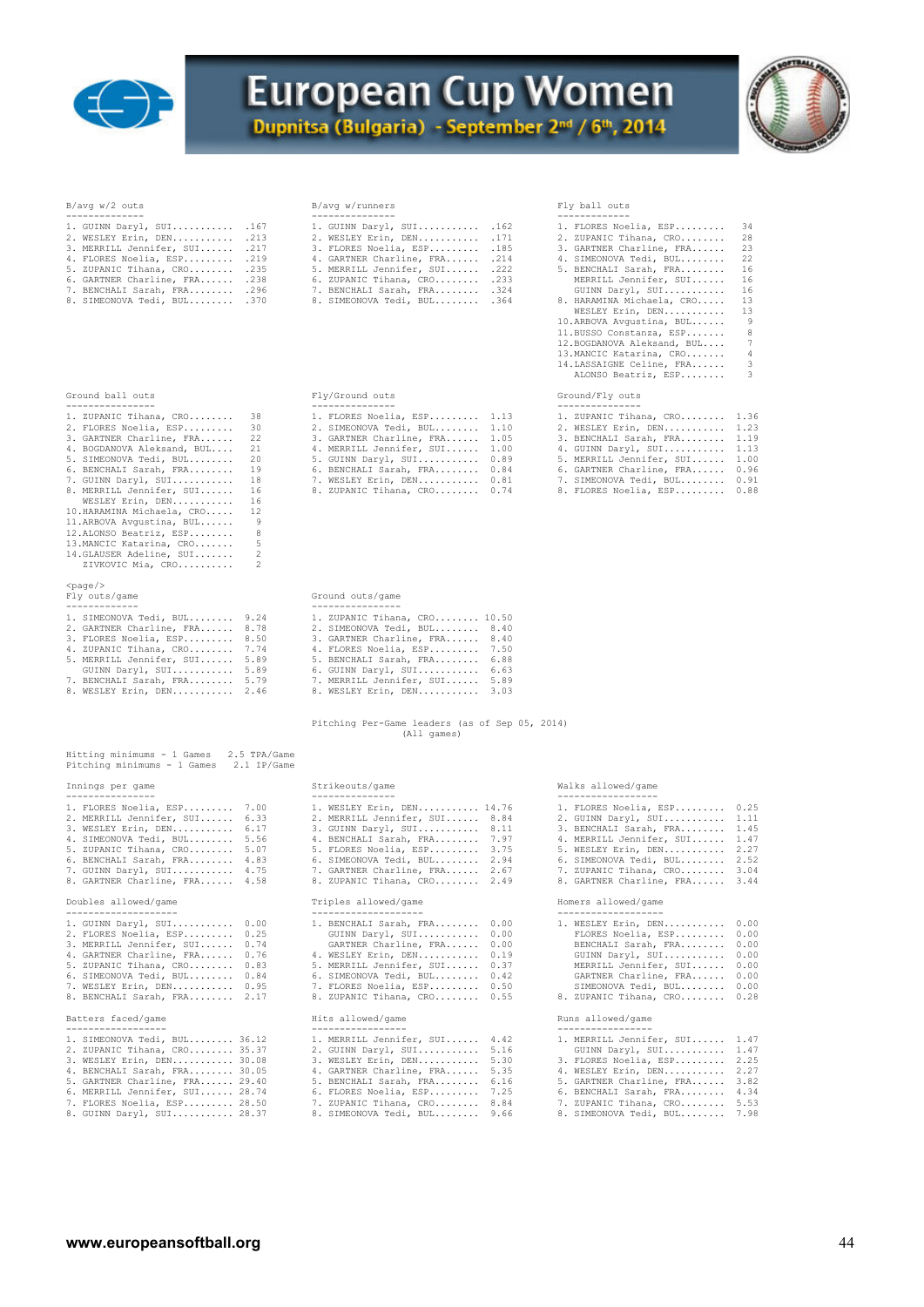

# **European Cup Women**

Dupnitsa (Bulgaria) - September 2nd / 6th, 2014



### Earned runs/game

---------------<br>1. GUINN Daryl, SUI............ 0.74<br>2. MERRILL Jennifer, SUI........ 1.70<br>3. WESLEY Erin, DEN........... 1.70<br>4. FLORES Noelia, ESP......... 2.00 5. GARTNER Charline, FRA...... 2.29 6. ZUPANIC Tihana, CRO........ 2.76 7. BENCHALI Sarah, FRA........ 3.62 8. SIMEONOVA Tedi, BUL........ 6.30

 Fielding Leaders (as of Sep 05, 2014) (All games)

13.5 tied at.................. 3

| Hitting minimums - 1 Games<br>Pitching minimums - 1 Games<br>2.1 IP/Game                                                                                                                                                                                                                                                                                                                                                                          |                                                                                                                                                                                                                                                                                                                                                                                          |                                                                                        |                                                                                                                                                                                                                                                                                                                                                                                                     |                                                                                        |
|---------------------------------------------------------------------------------------------------------------------------------------------------------------------------------------------------------------------------------------------------------------------------------------------------------------------------------------------------------------------------------------------------------------------------------------------------|------------------------------------------------------------------------------------------------------------------------------------------------------------------------------------------------------------------------------------------------------------------------------------------------------------------------------------------------------------------------------------------|----------------------------------------------------------------------------------------|-----------------------------------------------------------------------------------------------------------------------------------------------------------------------------------------------------------------------------------------------------------------------------------------------------------------------------------------------------------------------------------------------------|----------------------------------------------------------------------------------------|
| Fielding pct<br>------------                                                                                                                                                                                                                                                                                                                                                                                                                      | Chances<br>-------                                                                                                                                                                                                                                                                                                                                                                       |                                                                                        | Putouts<br>-------                                                                                                                                                                                                                                                                                                                                                                                  |                                                                                        |
| 1. SERIC Iva, CRO 1.000<br>LOPEZ Miriam, ESP 1.000<br>ZUPANIC Tihana, CRO 1.000<br>MAGNEE Margaux, FRA 1.000<br>ALONSO Beatriz, ESP 1.000<br>FLORES Noelia, ESP 1.000<br>KONOVA Nikoleta, BUL 1.000<br>ARBOVA Karoline, BUL 1.000<br>CIZMIC POKRAJA Pet, CRO 1.000<br>WANNER Melanie, SUI 1.000<br>GARTNER Charline, FRA 1.000<br>BENCHALI Sarah, FRA 1.000<br>FRANCO Yolanda, ESP 1.000<br>WESLEY Erin, DEN 1.000<br>MERRILL Jennifer, SUI 1.000 | 1. SWANBERG Sharlene, DEN<br>2. WOLFENSBERGER Nina, SUI<br>3. FETVOVA Mariya, BUL<br>4. RIERA Camille, FRA<br>5. HARAMINA Michaela, CRO<br>6. PRSKALO Katarina, CRO<br>7. SERIC Iva, CRO<br>LOPEZ Miriam, ESP<br>9. GUINN Daryl, SUI<br>10.ZUPANIC Tihana, CRO<br>11.ARBOVA Avqustina, BUL<br>MANCIC Katarina, CRO<br>13.ZEHNDER Kimberley, SUI<br>MAGNEE Margaux, FRA<br>$15.5$ tied at | 82<br>51<br>44<br>39<br>38<br>30<br>29<br>29<br>28<br>26<br>25<br>25<br>24<br>24<br>23 | 1. SWANBERG Sharlene, DEN<br>2. WOLFENSBERGER Nina, SUI<br>3. FETVOVA Mariya, BUL<br>4. RIERA Camille, FRA<br>5. HARAMINA Michaela, CRO<br>$6.$ SERIC Iva, $CRO$<br>7. LOPEZ Miriam, ESP<br>8. GUINN Daryl, SUI<br>9. MAGNEE Margaux, FRA<br>10.ALONSO Beatriz, ESP<br>11. LIND Katrine, DEN<br>CARATINI Marion, FRA<br>13. HARIZANOVA Lyubima, BUL<br>BUSSO Constanza, ESP<br>GLAUSER Adeline, SUI | 79<br>47<br>42<br>32<br>29<br>27<br>25<br>22<br>19<br>17<br>16<br>16<br>15<br>15<br>15 |
| Assists<br>--------                                                                                                                                                                                                                                                                                                                                                                                                                               | Fielding double plays                                                                                                                                                                                                                                                                                                                                                                    |                                                                                        | Passed balls<br>------------                                                                                                                                                                                                                                                                                                                                                                        |                                                                                        |
| 1. ARBOVA Avqustina, BUL<br>17<br>2. ZUPANIC Tihana, CRO<br>14<br>PRSKALO Katarina, CRO<br>14<br>13<br>4. MANCIC Katarina, CRO<br>5. FLORES Noelia, ESP<br>12<br>6. KONOVA Nikoleta, BUL<br>10<br>10<br>ZEHNDER Kimberley, SUI<br>9<br>8. GARDE Sara, ESP<br>LEMAIRE Camille, FRA<br>9<br>8<br>10.GIBSON-JONES Sarah, FRA<br>8<br>CIZMIC POKRAJA Pet, CRO<br>8<br>SIMEONOVA Tedi, BUL<br>$13.7$ tied at<br>7                                      | ---------------------<br>1. PRSKALO Katarina, CRO<br>2. HARIZANOVA Lyubima, BUL<br>SERIC Iva, CRO<br>HARAMINA Michaela, CRO<br>ZEHNDER Kimberley, SUI<br>ALONSO Beatriz, ESP<br>ZUPANIC Tihana, CRO<br>NISSEN Mette, DEN<br>ORESCANIN Lorena, CRO<br>FETVOVA Mariya, BUL<br>$11.17$ tied at                                                                                              | 3<br>2<br>2<br>2<br>2<br>2<br>2<br>2<br>2<br>2<br>$\mathbf{1}$                         | 1. WOLFENSBERGER Nina, SUI<br>2. LOPEZ Miriam, ESP<br>3. PRSKALO Katarina, CRO<br>HARIZANOVA Lyubima, BUL<br>ORESCANIN Lorena, CRO<br>RIERA Camille, FRA<br>7. OVNARSKA Filipina, BUL<br>ARBOVA Karoline, BUL                                                                                                                                                                                       | 5<br>3<br>$\overline{c}$<br>$\overline{c}$<br>2<br>2<br>$\mathbf{1}$<br>$\mathbf{1}$   |
| Catchers interference<br>---------------------                                                                                                                                                                                                                                                                                                                                                                                                    | Steal attempts against<br>________________________                                                                                                                                                                                                                                                                                                                                       |                                                                                        | Stolen bases against<br>---------------------                                                                                                                                                                                                                                                                                                                                                       |                                                                                        |
|                                                                                                                                                                                                                                                                                                                                                                                                                                                   | 1. RIERA Camille, FRA                                                                                                                                                                                                                                                                                                                                                                    | 8                                                                                      | 1. RIERA Camille, FRA                                                                                                                                                                                                                                                                                                                                                                               | 7<br><b>Contract Contract Contract</b>                                                 |

|                            | 17 |
|----------------------------|----|
| 1. ARBOVA Avqustina, BUL   |    |
| 2. ZUPANIC Tihana, CRO     | 14 |
| PRSKALO Katarina, CRO      | 14 |
| 4. MANCIC Katarina, CRO    | 13 |
| 5. FLORES Noelia, ESP      | 12 |
| 6. KONOVA Nikoleta, BUL    | 10 |
| ZEHNDER Kimberley, SUI     | 10 |
| 8. GARDE Sara, ESP         | -9 |
| LEMAIRE Camille, FRA       | 9  |
| 10.GIBSON-JONES Sarah, FRA | 8  |
| CIZMIC POKRAJA Pet, CRO    | 8  |
| SIMEONOVA Tedi, BUL        | я  |

### Caught stealing by Errors

| 1. WESLEY Erin, DEN      | -2           | 1. PRSKALO Katarina, CRO  | .5. |
|--------------------------|--------------|---------------------------|-----|
| SWANBERG Sharlene, DEN   | 2            | 2. MARTINEZ Macarena, ESP | 4   |
| 3. GARTNER Charline, FRA | $\mathbf{1}$ | LEMAIRE Camille, FRA      | 4   |
| LOPEZ Miriam, ESP        |              | SIMEONOVA Tedi, BUL       | 4   |
| FLORES Noelia, ESP       | -1           | 5. TOPALOVA Elena, BUL    | 3   |
| PRSKALO Katarina, CRO    | $\mathbf{1}$ | GARDE Sara, ESP           | २   |
| ZIVKOVIC Mia, CRO        |              | ARIAS Laura, ESP          |     |
| RIERA Camille, FRA       | -1           | ARBOVA Avqustina, BUL     |     |

| 1. RIERA Camille, FRA 8      | 1. RIERA Camille, FRA 7      |  |
|------------------------------|------------------------------|--|
| SWANBERG Sharlene, DEN 8     | 2. WESLEY Erin, DEN 6        |  |
| WESLEY Erin, DEN 8           | WOLFENSBERGER Nina, SUI 6    |  |
| 4. WOLFENSBERGER Nina, SUI 6 | ORESCANIN Lorena, CRO 6      |  |
| ORESCANIN Lorena, CRO 6      | SWANBERG Sharlene, DEN 6     |  |
| 6. HARIZANOVA Lyubima, BUL 5 | 6. HARIZANOVA Lyubima, BUL 5 |  |

|                              | SWANBERG Sharlene, DEN 6             |  |
|------------------------------|--------------------------------------|--|
| 6. HARIZANOVA Lyubima, BUL 5 | 6. HARIZANOVA Lyubima, BUL 5         |  |
| LOPEZ Miriam, ESP 5          | 7. SIMEONOVA Tedi, BUL 4             |  |
| 8. FLORES Noelia, ESP 4      | LOPEZ Miriam, ESP 4                  |  |
| GUINN Daryl, SUI 4           | GUINN Daryl, SUI 4                   |  |
| PRSKALO Katarina, CRO 4      | BENCHALI Sarah, FRA 4                |  |
|                              | BENCHALI Sarah, FRA 4 11.6 tied at 3 |  |
| SIMEONOVA Tedi, BUL 4        |                                      |  |

RIERA Camille, FRA......... 1 ARBOVA Avgustina, BUL...... 3 WOLFENSBERGER Nina, SUI.... 3 10.8 tied at.................. 2